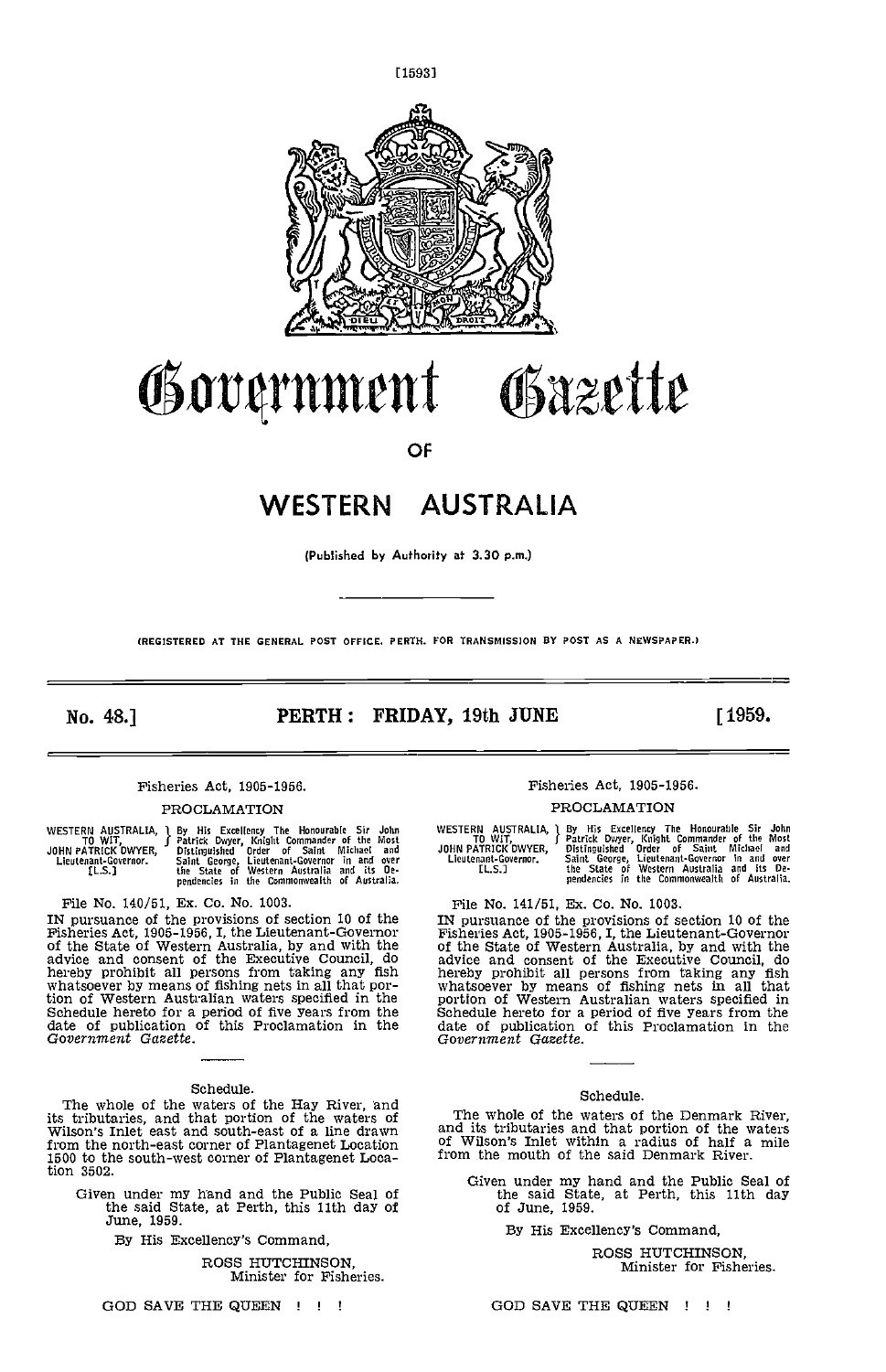AT a meeting of the Executive Council held in the acting<br>Executive Council Chambers, at Perth, this 11th Counci day of June, 1959, the following Orders in Council were authorised to be issued.

Traffic Act, 1919-1958.

#### Wagin Municipal Council.

#### ORDER IN COUNCIL.

Police T.O. 58/384.

HIS Excellency the Lieutenant-Governor 'acting by and with the advice and consent of the Executive Council hereby makes the following Order under section 49 of the Traffic Act, 1919-1958, namely, that the Wagin Municipal Council is hereby empowered to make by-laws in pursuance of—

clause (v) of subsection (1) of section 41 of the said Act,

> prohibiting the use of any specified road by any vehicle, or by any person P.W.<br>riding, driving, or in charge of any WHER animal, except when proceeding in a **problem** Act, prescribed direction; taking

clause (w) of subsection (1) of section  $47$  and est<br>of the said Act, nor fo

prescribing the routes to be followed by all classes of traffic, or of any par-ticular class of traffic or vehicle, from one specified point to another, either<br>generally or between any specified<br>times:

subject to the condition that no such by-law shall  $\frac{u}{s}$ <br>be valid and effectual unless it has prior to notification of its making being published in the the Government Gazette, been submitted to and ap-<br>proved by the Governor.

(Sgd.) R. H. DOIG,<br>Clerk of the Council.

Water Supply, Sewerage and Drainage Act, 1912. Land Drainage Act, 1925.

South Belmont Drainage Area,

#### ORDER IN COUNCIL.

WHEREAS it is enacted by section 3 of the Water Supply, Sewerage and Drainage Act, 1912, that, inter alia, the Governor may, in his discretion, revoke any Order in Council, made before or after the commencement of that Act the commencement of that Act, for the constitution of any Board constituted under any of the Acts, including the Land Drainage Act, 1900, referred to in subsection (1) of the said section 3, and may dis- solve the Board constituted pursuant to any Order so revoked; and whereas by Order in Council taking effect as from the 24th day of May, 1929, made tive Co<br>pursuant to the Land Drainage Act, 1925, and tions, b<br>published in the Government Gazette of the 24th  $\frac{1}{N}$ day of May, 1929, the Board for the South Belmont<br>Drainage Area was constituted, and whereas the Was (<br>Land Drainage Act, 1900, was repealed by the Land<br>Drainage Act, 1925, under section 5 of which the o<sup>f the</sup><br>South Belmo enured as if it had originated by Order in Council under section 15 thereof; and whereas it is enacted by scction 11 of the Land Drainage Act, 1925, that the Governor may, by Order in Council, abolish any district constituted under that Act; and whereas the South Belmont Drainage Area was<br>constituted by Order in Council taking effect as C constituted by Order in Council taking effect as<br>from the 17th day of May, 1929, made pursuant to<br>the Land Drainage Act, 1925, and published in the<br>Government Gazette dated the 17th day of May, the Land Drainage Act, 1925, and published in the Government Gazette dated the 17th day of May, 1929, and whereas the boundaries of the South Belmont Drainage Area were amended by Order in Council made pursuant to the Land Drainage WHE<br>Act, 1925, and taking effect as from the 29th day Count of August, 1930, and published in the Government<br>Gazette of the 29th day of August, 1930: Now,<br>therefore, His Excellency the Lieutenant-Governor,

acting with advice and consent of the Executive<br>Council, doth hereby revoke the Order in Council<br>for the constitution of the South Belmont Drainage<br>Board and dissolve the South Belmont Drainage<br>Roard and abolish the South

This Order in Council shall take effect on the 1st day of July, 1959.

(Sgd.) R. H. DOIG, Clerk of Council.

Country Areas Water Supply Act, 1947-1951.

Construction of Dowerin Reticulation.

ORDER IN COUNCIL,

RW.W.S. 871/58.

WHEREAS by the Country Areas Water Supply Act, 1941-1957, it is provided that before undertaking the construction of water works, the Minister<br>shall submit plans, descriptions, books of reference<br>and estimates of the proposed works to the Gover-<br>nor for approval, and that if they are approved, the<br>Governor may of the proposed works: Now, therefore, His Excellency the Lieutenant-Governor, with the advice of the Executive Council, hereby approves of the plans, descriptions, books of reference and estimates marked on Plan P.W.D., W.A. 36565, for the con- struction of the Dowerin Reticulation which was duly submitted for approval, and hereby empowers the Minister to undertake the construction of the said works.

(Sgd.) R. H. DOIG, Clerk of the Council.

Country Areas Water Supply Act, 1947-1957.

Construction of Wyalkatchem Reticulation and Service Tank.

ORDER IN COUNCIL.

P.W.W.S. 870/58.

WHEREAS by the Country Areas Water Supply Act, 1941-1957, it is provided that before undertaking the construction of water works, the Minister shall submit plans, descriptions, books of reference and estimates of the proposed works to the Governor for approval, and that if they are approved, the Gover-<br>nor may forthwith, by Order in Council, empower the Minister to undertake the construction of the proposed works: Now therefore, His Excellency the Lieutenant-Governor, with the advice of the Executive Council hereby approves of the plans, descrip-tions, books of reference and estimates marked on Plan P.W.D., WA. 36614, for the construction of the Wyalkatchem Reticulation and Service Tank, which was duly submitted for approval, and hereby em- powers the Minister to undertake the construction of the said works.

(Sgd.) R. H. DOIG, Clerk of the Council.

Country Areas Water Supply Act, 1947-1957.

Mullewa Country Water Area. Mullewa Rating Zone.

ORDER IN COUNCIL.

WHEREAS it is enacted by section <sup>8</sup> of the Country Areas Water Supply Act, 1947-1957, that the Governor may by Order in Council constitute a Country Water Area' and whereas by section 10 of the said Act it Is further provided that the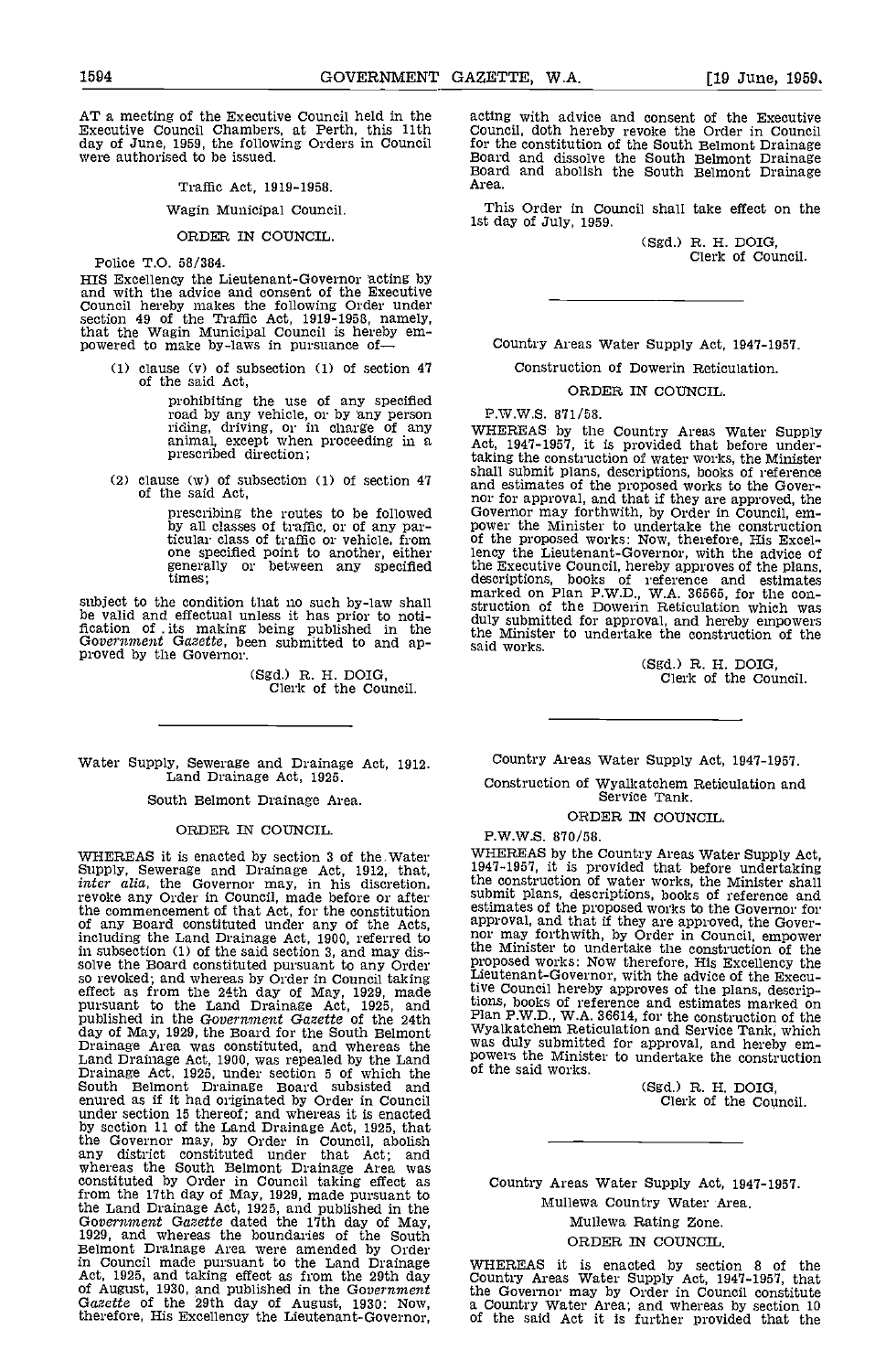Governor may, by Order in Council, constitute a Rating Zone in a Country Water Area: Now therefore, His Excellency the Lieutenant-Governor,<br>by and with the consent of the Executive Council,<br>doth hereby constitute the Mullewa Country Water<br>Area with boundaries as defined in the schedule Ts hereunder and doth also hereby constitute the T<sub>13</sub>.<br>whole of the said area to be a Rating Zone and  $\frac{1}{100}$  that M to assign the name of "Mullewa Rating Zone" thereto.

This Order in Council shall take effect on the first day of July, 1959.

#### Schedule.

#### Mullewa Country Water Area. Mullewa Rating Zone.

All that portion of land bounded by lines start- ing from the north-western corner of Mullewa Agricultural Area Lot 28 and extending easterly along the northern boundary of that lot and on-<br>wards to a western boundary of lot 36; thence<br>generally south-easterly along western boundaries TO the<br>of that lot to the north-western corner of Victoria DONA Location 2029; thence southerly along the western Managhoundary of that location to the northern side of the ag road number 6294; thence generally south-easterly ELVER<br>and southerly along sides of that road to the license<br>north-western corner of reserve 5082; thence under<br>easterly along the northern boundary of that re-<br>place of roa number 5877 (Stock Route); thence southerly<br>along that side and onwards to the northern Dated boundary of Mullewa Townsite Lot 103; thence westerly and southerly along boundaries of that lot and onwards along western boundaries of lot 104, Mullewa Agricultural Area Lots 5, 7, 10 and <sup>11</sup> to the south-western corner of the lastmentioned lot; thence south-westerly to the north-<br>eastern corner of Victoria Location 8702; thence southerly along the eastern boundary of that loca-<br>tion and onwards to the northern boundary of 10 location 9688; thence generally westerly along that boundary and northern boundaries of location 10124 (reserve 23757) to the north-eastern corner<br>of location 6946; thence westerly along a northern boundary of that location and onwards to the<br>eastern boundary of location 4719; thence northerly along that boundary and the eastern boundary of location 2314 to a point situate in prolongation westerly of the southern boundary of Mullewa Agricultural Area Lot 19; thence easterly and mortherly along boundaries of that lot to its<br>northern corner; thence north-westerly to the be ser eastern corner of the southern severance of lot 21;<br>thence north-westerly along a northern boundary session of that severance to a point situate in prolongation<br>southerly of the eastern boundary of the northern<br>severance of that lot; thence northerly to and<br>along that boundary and eastern boundaries of lots 24 and 25 to a point situate in prolongation westerly of the northern boundary of lot 28 afore-<br>said; and thence easterly along that prolongation to the starting point. Being the land delineated and shown bordered red on Department of Lands<br>and Surveys Miscellaneous Plan 241 and on<br>Department of Public Works Plan P.W.D., W.A.

36705. (Sgd.) R. H. DOIG, Clerk of the Council.

Premier's Department, Perth, 11th June, 1959.

IT is hereby notified for public information, that  $\begin{array}{cc} \text{in} & \text{in} \\ \text{Her} & \text{Majesty} \end{array}$  The Queen has been pleased to  $\begin{array}{cc} 10 & \text{o'clo'} \end{array}$ exprove of the retention of the title of "Honour-<br>able" by the undermentioned persons, who have Dat<br>served for more than three years as Members of<br>the Executive Council of Western Australia: —

Mr. Herbert Ernst Graham.

Mr. William Hegney.<br>
Mr. Lionel Francis Kelly.<br>
R. H. DOIG,

Under Secretary,<br>Premier's Department.

#### AUDIT ACT, 1904.

The Treasury, Perth, 11th June, 1959.

Tsy. 218/48,

IT is hereby published for general information, that Mr. B. Dalton has been authorised to receive revenue on behalf of the Metropolitan Water Supply, Sewerage and Drainage Department, as from the 3rd instant until further notice.

R. J. BOND,<br>Under Treasurer.

#### LAND AGENTS ACT, 1921.

#### Application for License in the First Instance.

TO the Court of Petty Sessions at Albany. I, DONALD ELVERD, of 201 Albany Highway, Albany, Manager and Business Proprietor, having attained the age of 21 years, hereby apply on behalf of ELVERDS, a firm of which I am a member, for a license to carry on the business of a land agent under the Land Agents Act, 1921. The principal place of business will be at 130 York Street, Albany.

Dated the 11th day of June, 1959.

D. ELVERD.

#### Appointment of Hearing.

I hereby appoint the 20th day of July, 1959, at 10 o'clock in the forenoon, as the time for the hearing of the foregoing application at the Court of Petty Sessions at Albany.

Dated the 11th day of June, 1959.

H. P. HARDIMAN, Clerk of Petty Sessions.

Objection to the granting of the application may be served on the applicant and the Clerk of Petty Sessions at any time prior to seven days before the date appointed for the hearing.

#### AUCTIONEERS ACT, 1921.

#### Application for License.

TO the Resident Magistrate of the Magisterial<br>District of Albany. I, DONALD ELVERD, now residing at 201 Albany Highway, Albany, and carrying on business at 130 York Street, Albany, do hereby apply for a Country License (or License for the Magisterial District of Albany), under the Auctioneers Act, 1921.

I will bring such application before you for hearing at Albany on the 20th day of July, 1959, at 10 o'clock in the forenoon.

Dated the 11th day of June, 1959.

D. ELVERD.

N.B.—Any person wishing to object to this<br>application may do so provided he serves the preapplication may do so provided he serves the pre- scribed notice on the applicant at least three days scribed notice on the approach at follow three may be<br>before the hearing. Forms of notice may be obtained from the Clerk of Petty Sessions at Albany.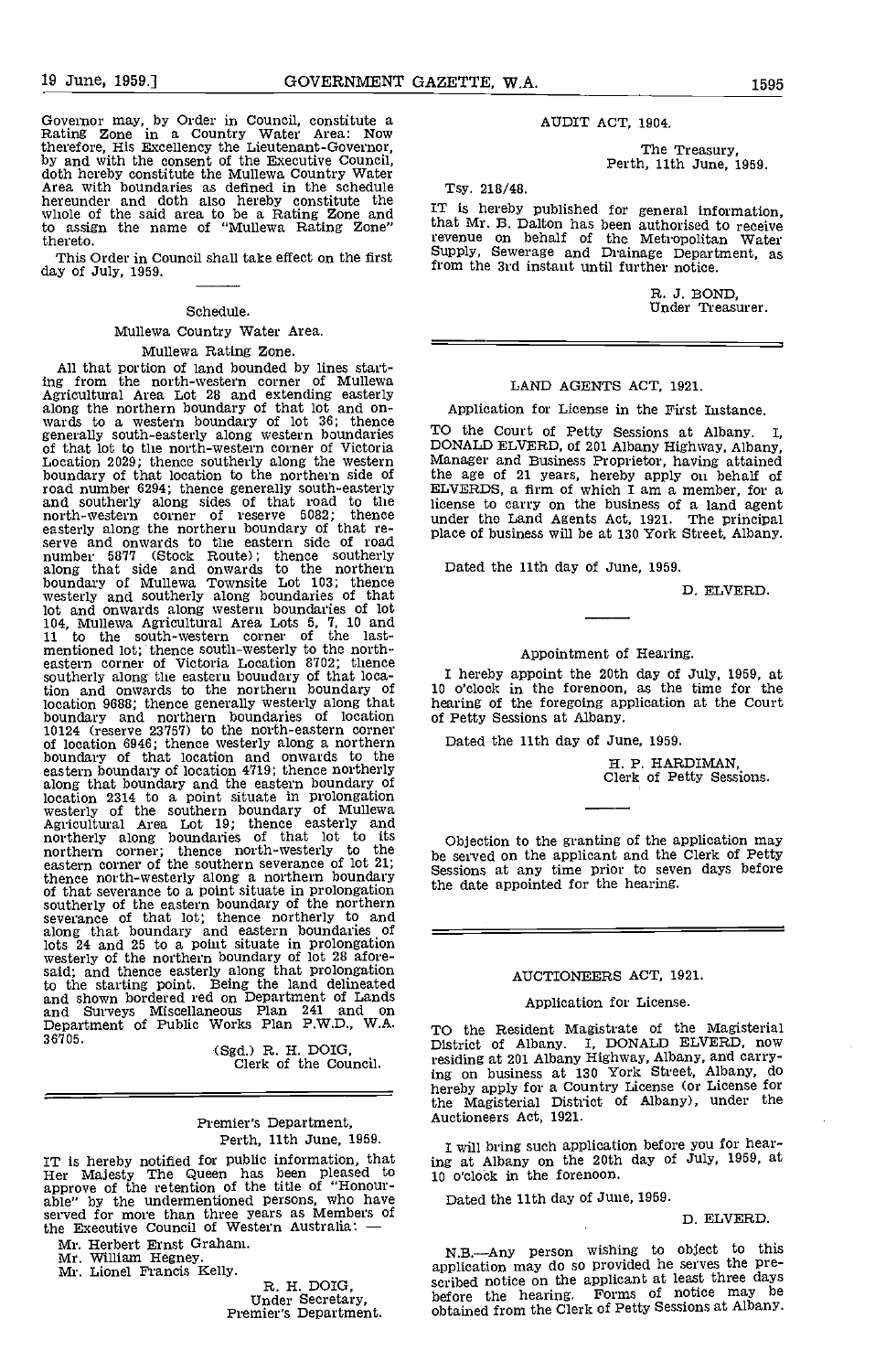#### Public Service Commissioner's Office,

Perth. 17th June, 1959.

HIS Excellency the Governor in Executive Coun- cil has approved of the following promotions:

Ex. Co. 962, P.S.C. 667/58—P. E. Proctor, Clerk,<br>Forests, Accounts, Lands and Surveys Depart-<br>ment, to be Clerk, C-II-2, Dairy Cattle and Pig<br>Husbandry, Dairying Division, Department of Agri-<br>culture, as from 4th June, 195

Ex. Co. 962, P.S.C. 453/59—W. J. Savell, Clerk, Accounts Section, Mechanical and Plant Engi-<br>neer's Branch, Public Works Department, to be<br>Clerk, C-II-1, Stores Section, Mental Health Ser-<br>vices, as from 4th June, 1959.

Ex. Co. 942, P.S.C. 504/59—R. D. Wilson, Assist-<br>ant Crown Solicitor and Assistant Crown Prosecutor, Solicitor General's Office, Crown Law De-<br>partment, to be Chief Crown Prosecutor, P-S-  $\frac{19}{190}$ <br>£3,040, Solicitor General's Office, Crown Law Department, as from 4th June, 1959.

Ex. Co. 962, P. S. C. 657/58—J. W. Hind, Clerk, Claims Section, State Government Insurance Office, to be Clerk, C-II-3, Policy Section, Accounts<br>Branch, State Government Insurance Office, as from 4th June, 1959.

Ex. Co. 962, P.S.C. 475/59-W. D. Neal Superintendent of Research, Professional Section, Edu-<br>
cation Department, to be Superintendent of Special Services, P-I-7, Professional Section, Education graphi<br>
Department, as from 4th June, 1959.<br>
Caracterical

Ex. Co. 962, P.S.C. 443/59-G. I. Smith, Nurse, The Manusch Medical Services, Public Health Depart-<br>
ment, to be Secretary, C-III-3, Nurses' Registra- tion Board, Public Health Department, as from Department, as from Amarch 4th June, 1959.

Ex. Co. 962, P.S.C. 412/59—K. W. Sadlier, Clerk,  ${}^{10}$  Ing<br>Staff and Salaries Section, Accounts Branch, Chief Dep<br>Secretary's Department, to be Clerk, C-II-2, Gov-<br>ernment Printing Office, Treasury Department, as  ${}^{8}$  $from 4th$  June, 1959.

And has accepted the following resignations: Ex. Co. 961—K. G. Wardell-Johnson, Accounting Machinist, Metropolitan Water Supply Depart-ment, as from 15th May, 1959.

Ex. Co. 961-S. M. Dalwood, Telephonist, Police Department, as from 22nd May, 1959.

Ex. Co. 962-R. Nash, Clerk, Buildings and Sup- plies, Medical Department, as from 29th May, 1959,

Ex. Co. 962-S. S. Fairlie, Typist, Correspond-<br>ence Section, Education Department, as from 23rd<br>April, 1959.

And has approved of the following retirements:-

Ex. Co. 961—L. Alexander, Clerk, Fremantle Of-<br>fice, Metropolitan Water Supply Department, as from 10th June, 1959.

Ex. Co. 962—H. M. Lister, Inspector in Charge of Factory and Produce Inspection, Dairying Divi-<br>sion, Department of Agriculture, as from 16th July, 1959.

Ex. Co. 961—W. N. Fingland, Accountant, Lands and Surveys Department, as from 30th June, 1959.

And has approved of the following appointments under the provisions of the Public Service Act, 1904-1956:

Es. Co. 501.

Name; Position; Department; Date.

- Mann, Pelham Patrick; Adviser, Grade 2, Wheat and Sheep Division; Agriculture; 12/8/58.
- Murphy, Gordon Ross; Clerk, Records Branch; Agriculture; 9/7/58.

Name; Position; Department; Date.

- Williams, Glenys Margaret; Accounting Machinist, Dairying Division; Agriculture; 6/8/58.
- Markham, John Robert Percival; Clerk, Gen- eral and Finance; Medical; 12/8/58.
- Crocetti, Julia; Assistant, Applications and Enquiries; Metropolitan Water Supply; 1/8/58.
- Allsopp, Philip Alfred; Schools Medical Officer, Schools Medical Services; Public Health; 14/7/58.
- Higgins, William Leslie; Engineering Drafts- man, Engineering Drawing Office; Public Works; 15/2/58.

Also of the creation of the following positions under section 32 of the Public Service Act, 1904-1956:-

Ex. Co. 1032—Architectural Draftsman (two positions), P-II-1/5, Drawing Office, Architectural Division, Public Works Department, as from 14th March, 1959.

Es, Co. 1032Engineering Draftsman, P-Il-i/S. Harbours and Rivers Section, Engineering Drawing Office, Public Works Department, as from 14th March, 1959.

Ex. Co. 1032—Drafting Assistant, G-XI, Carto-graphic Section, Mapping Branch, Surveyor General's Division, Lands and Surveys Department,

Ex. Co. 1032-Staff Surveyor, Grade 2, P-II-4/7, Surveyor General's Division, Lands and Surveys

Ex. Co. 1032-Drafting Assistant, G-XII, Drawing Office, Architectural Division, Public Works Department, as from 1st January, 1959.

Ex. Co. 962—Assistant, G-IX, Records Section, State Housing Commission, as from 30th April, 1959.

Ex. Co. 962—Assistant to District Officer (Geraldton), G-II-1, Field Division, Department of Native Welfare, as from 1st May, 1959.

Ex. Co. 962—Assistant to District Officer (Derby), G-II-1, Field Division, Department of Native Welfare, as from 1st May, 1959.

Ex. Co. 961—Typist, C-V, Administrative Section, Treasury Department, as from 9th April, 1959.

And has approved of the abolition of the following position under section 32 of the Public Service Act, 1904-1956:—

Es. Co. 961, Item 312/R59, Officer-in-Charge, C-Il-Il, Expenditure Section, Audit Department, as from 2nd March, 1959.

#### AMENDMENTS TO TITLE AND CLASSIFICATION.

IN accordance with section 69 of the Public Service Act, 1904-1956, notification is given of the following variations in title and classification:-

- Item 1851/R59—Clerk, C-IV, Solicitor Gen-<br>eral's Office, Crown Law Department, oc-<br>cupied by M. F. Cahill, retitled and re-<br>classified Solicitor, Grade 2, P-II-8/9, with<br>effect from the 5th June, 1959.
- Item 3627/R59—Assistant, G-IX, Government<br>Chemical Laboratories, Mines Depart-<br>ment, occupied by R. L. Jacobi, retitled<br>and reclassified Clerk-Typist, C-V, with effect from the 1st June, 1959.

R. J. BOND,<br>Public Service Commissioner.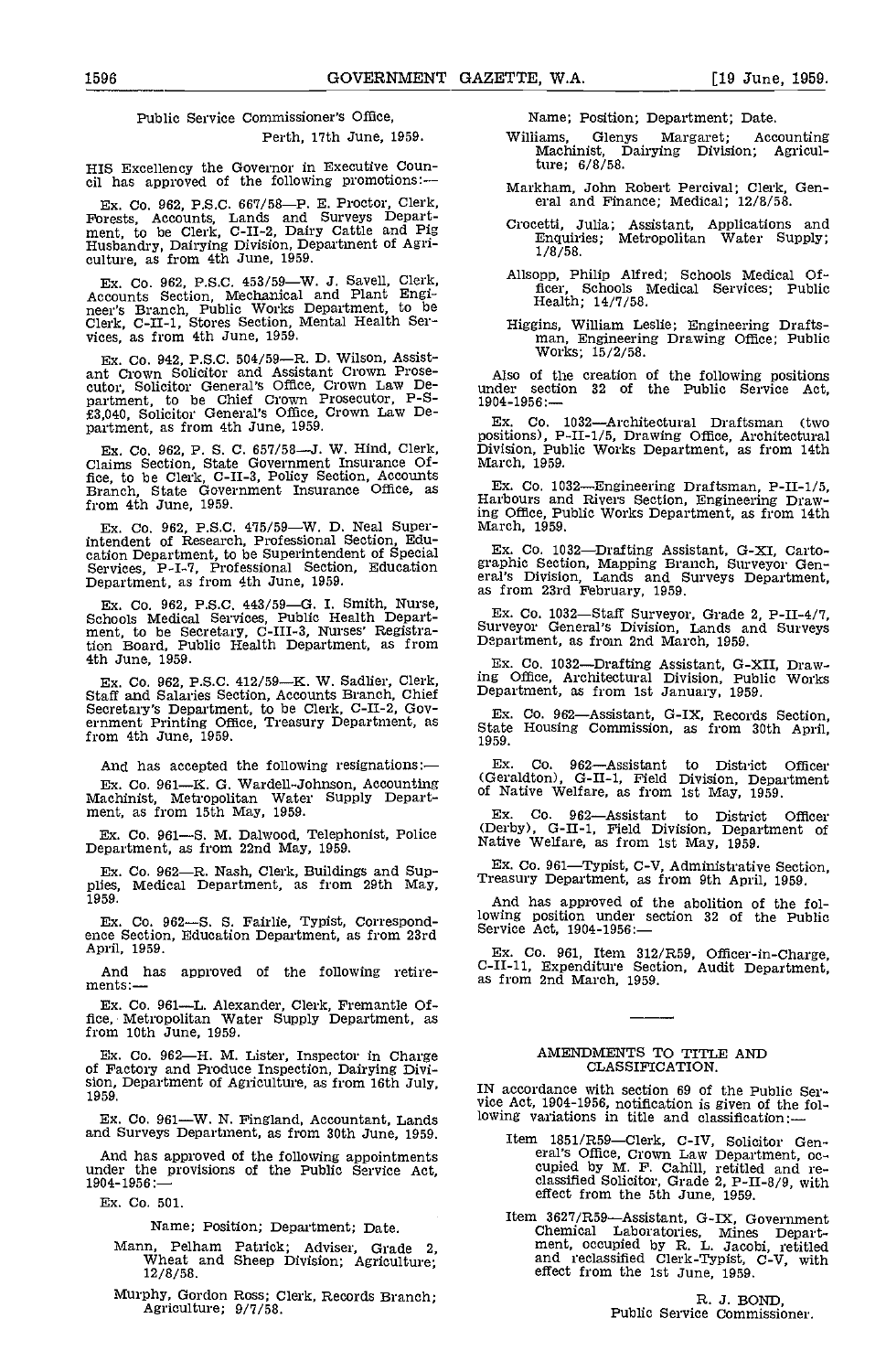| Department                                                  | Position                                                                                                                    | Class                            | Salary                                     | Date<br>Returnable |
|-------------------------------------------------------------|-----------------------------------------------------------------------------------------------------------------------------|----------------------------------|--------------------------------------------|--------------------|
|                                                             |                                                                                                                             |                                  |                                            | 1959               |
| Education<br>$\sim$<br><br>                                 | Library Cataloguer, Teachers' Colleges (Clare-<br>mont) (Item $2282/R59$ ) (a) (d)                                          | C-III.–2                         | Margin £313-£343                           | 19th June          |
| Public Works<br><br>$\cdots$                                | Assistant District Officer, Irrigation (Harvey)<br>(Item $887/R59$ ) (e) (a)                                                | $G-II. -2/3$                     | Margin £407-£527                           | do.                |
| Treasury<br><br>$\cdots$<br>$\cdots$                        | Senior Assessor, Stamps and Probate Office<br>(new Item) $(b)$                                                              | $C$ - $\Pi$ .-8                  | Margin £977-£1022                          | do.                |
| Do.<br>$\cdots$<br>                                         | Inspector, Industries Assistance (Item 30/                                                                                  | $C$ -II-8                        | Margin £977-£1022                          | do.                |
| Public Health<br><br>                                       | $R59)$ ( <i>l</i> )<br>Virologist (new Item) $(a)$ $(i)$<br>                                                                | $P-I-7$                          | Margin £1992-£2052<br>O۳                   | 26th June          |
|                                                             |                                                                                                                             | $P-I - 3/5$                      | Margin £1542-£1812<br>(j)                  |                    |
|                                                             |                                                                                                                             | $P-I-I$                          | or<br>Margin £1342-£1392                   |                    |
|                                                             |                                                                                                                             | $P-II - 8/9$                     | Οr<br>Margin $£977 - £1112$                |                    |
| Public Works<br>                                            | Engineering Surveyor, Grade 2 (Investiga-<br>tions and Desigu), Hydraulic Engineer's                                        | $P - \Pi - 4/5$                  | Margin £572-£707                           | do.                |
| Do.<br>$\cdots$<br>$\cdots$                                 | Branch (Item $844/R59$ ) (a) (f)<br>Engineering Surveyor, Grade 2 (Construction),<br>Hydraulic Engineer's Branch (Item 857/ | $P-II -4/5$                      | Margin £572-£707                           | do.                |
| $Do.$<br><br>                                               | $R59)$ (a) (f)<br>Assistant Accountant, Accounting Division<br>(Item $482/R59$ ) (b)                                        | $C$ -II.- $9$                    | Margin<br>£1,067- $\tilde{z}$ 1,112        | do.                |
| Do.<br><br>$\cdots$                                         | Typist (Correspondence and Records) (Item<br>432/R59)                                                                       | $C$ -III.-1/2                    | Margin £260-£343                           | do.                |
| State Housing Commission                                    | Senior Clerk (Sales and General Inquiries),<br>Sales and Tenancy Section (Item 1505/R59)                                    | $C$ -II. $-4$                    | Margin £572-£617                           | do.                |
| Industrial Development                                      | Chief Executive Officer (New Item)<br>$\ddotsc$                                                                             | $A-I. -4$                        | Margin<br>£1.642–£1.692                    | do.                |
| Crown Law<br>                                               | Assistant Crown Solicitor and Assistant<br>Crown Prosecutor, Solicitor General's Office                                     | P–I.–6                           | Margin<br>£1,872-£1,932                    | do.                |
| State Government Insurance                                  | (Item 1832/R59)<br>Nurse and Receptionist, Medical Section<br>(Item 2439/R59) (a) (g)                                       | $G-III. -2$                      | Margin £313-£343                           | do.                |
| Office<br>Crown Law<br>$\cdots$<br><br>Local Government<br> | Clerk Accounts Branch (Item 1812/R59)<br>Auditor and Inspector, Grade 3, Inspection                                         | $C-11-1$<br>$C\text{-}II$ $-3/4$ | Margin $£347 - £377$<br>Margin $£482-£617$ | do.<br>do.         |
| Lands and Surveys<br>$\ldots$                               | Branch (Item $4213/R59$ ) (b)<br>Clerk (Forests) Accounts Branch (Item 2627/                                                | $C-11-1$                         | Margin £347-£377                           | do.                |
| Do.<br>do.<br>$\ldots$                                      | R59)<br>Clerk (Land Settlement), Accounts Branch                                                                            | $C-II-1$                         | Margin £347-£377                           | do.                |
| Do.<br>do.<br>                                              | (Item 2639/R59)<br>Clerk (Registration and Deeds) (Item 2515/                                                               | $C\text{-}II$ . $-2$             | Margin £407-£437                           | 3rd July           |
| State Government Insurance                                  | R59)<br>Clerk (Relieving) (Item $2394/R59$ )                                                                                | $C\text{-}II$ $-2$               | Margin £407-£437                           | do.                |
| Office<br>do.<br>do.<br>D٥.                                 | Clerk (Fire and Marine) (Item $2423/R59$ )                                                                                  | $_{\rm C-II.-2}$                 | Margin $£407 - £437$                       | do.                |
|                                                             |                                                                                                                             |                                  |                                            |                    |

(a) Applications also called outside the Service under section 24.

(6) Possession of an Accountancy qualification by examination will be regarded as an important factor when judging relative efficiency.

(d) Minimum of Preliminary Certificate of the Library Association of Australia, and typing experience. Experience in specialised or technical library desirable.

A sound knowledge of Construction and Maintenance Methods and some experience in Irrigation and Drainage District Works essential.

W.A. School of Mines Surveyors' Certificate or approved equivalent qualifications.

General Nursing Certificate required. Duties include Nurse-Receptionist to Staff Medical Officer, arranging appointments, typing medical correspondence, and taking shorthand notes.

Either a recognised medical cr science degree and at least one year's experience in Virus Laboratory wcrk, in addition to Bacteriological experience.

(j) Medical degree, according to qualifications and practical experience in Virology.

(k) Science degree, according to qualifications and practical experience in Virology.

(1) Possession of both Cost Accountancy and Accountancy qualifications by examination will be regarded as important factors when judging relative efficiency.

Applications are called under section 34 of the Public Service Act, 1904-1056, and are to be addressed to the Public Service Commissioner and should be made on the prescribed form, obtainable from the offices of the various Permanent Heads of Departments.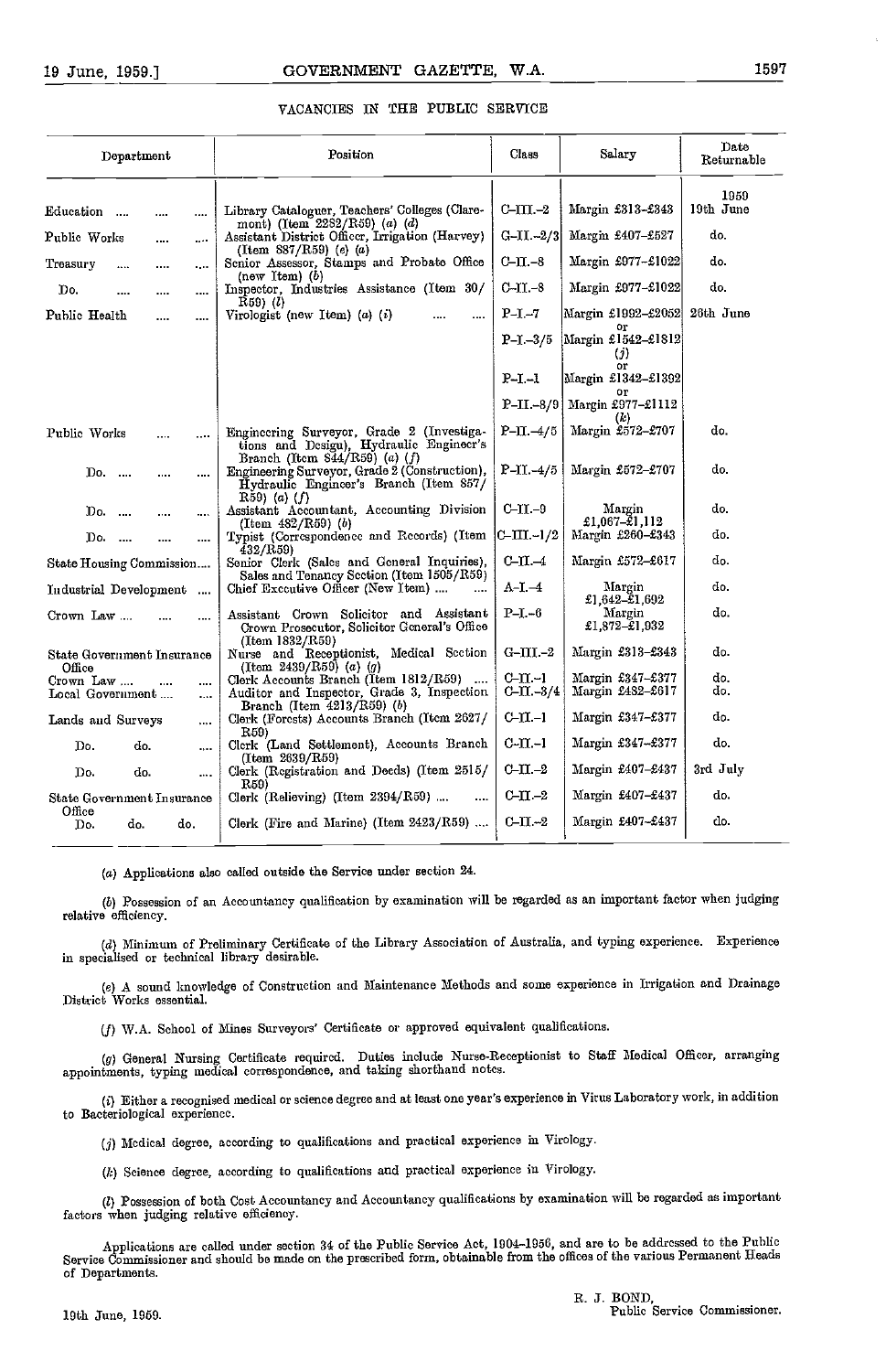|                                                                    |                                                                                                                                                                                                                                    |                                                                                                                                           |                                        | Remarks                                                  |                                                                                      | (a) Chairman, State Housing Com-<br>mission                                                                                                                                                           | Transferred from Attached List                                            | Transferred from Attached List                                                                 | Settlement<br>Land<br>$(a)$ Chairman,<br>Board                                                                       |                                                                                                                                                               |
|--------------------------------------------------------------------|------------------------------------------------------------------------------------------------------------------------------------------------------------------------------------------------------------------------------------|-------------------------------------------------------------------------------------------------------------------------------------------|----------------------------------------|----------------------------------------------------------|--------------------------------------------------------------------------------------|-------------------------------------------------------------------------------------------------------------------------------------------------------------------------------------------------------|---------------------------------------------------------------------------|------------------------------------------------------------------------------------------------|----------------------------------------------------------------------------------------------------------------------|---------------------------------------------------------------------------------------------------------------------------------------------------------------|
|                                                                    |                                                                                                                                                                                                                                    |                                                                                                                                           | Next                                   | Increment<br>Due                                         | $\begin{array}{c} 1/1/60 \\ 1/1/60 \\ 1/1/60 \\ 1/1/59 \\ 16/7/59 \\ \end{array}$    | $\begin{array}{c} 2/4/59 \\ 27/4/59 \\ 1/1/59 \\ 1/1/100 \\ 1/1/1 \end{array}$                                                                                                                        | 1/1/60<br>1/2/59                                                          | $\begin{array}{c} 1/1/60 \\ 1/1/60 \\ 2/12/59 \end{array}$                                     | $\frac{1/1/60}{22/8/59}$<br>$\vdots$<br>į                                                                            | $\frac{13}{8}/\frac{8}{59}$                                                                                                                                   |
|                                                                    | Government Gazette (No. 22) of the 25th March, 1959, has been amended as follows :-                                                                                                                                                |                                                                                                                                           | Ist January, 1959<br>Allowances on     | Nature                                                   | Qualifications<br>Temporary<br>Special<br>Ì                                          | Temporary<br>Temporary<br>Temporary<br>T                                                                                                                                                              | Temporary<br>Married man's<br>į<br>j                                      | Married man's<br>Qualifications<br>Temporary<br>$\vdots$                                       | $\frac{1}{2}$<br>$\vdots$<br>$\overline{\mathfrak{s}}$<br>Ì                                                          | Qualifications                                                                                                                                                |
|                                                                    |                                                                                                                                                                                                                                    |                                                                                                                                           |                                        | Annual<br>Rate                                           | :8#<br>8<br>щ                                                                        | <b>ននន</b><br>312                                                                                                                                                                                     | :ୡୡ                                                                       | :ខង<br>÷<br>$26\,$                                                                             | ÷<br>୍ଥି<br>÷<br>Ŧ                                                                                                   | g<br>÷                                                                                                                                                        |
|                                                                    |                                                                                                                                                                                                                                    |                                                                                                                                           | lst January, 1959<br>Classification on | Gross Annual<br>Salary Rate<br>(Excluding<br>Allowances) | $\frac{1,090}{1,285}$<br>1,120<br>1,690                                              | 1,000<br>1,120<br>678<br>2,255<br>3,450                                                                                                                                                               | $1,690$<br>$1,030$<br>952                                                 | $\frac{1}{1,375}$<br>952                                                                       | 3,700<br>1,000<br>713<br>1,870                                                                                       | 1,285<br>348                                                                                                                                                  |
|                                                                    |                                                                                                                                                                                                                                    |                                                                                                                                           |                                        | and Class<br>Division<br>Group                           | <b>AHTA</b><br>CHI-1<br>ግ<br>፲<br>°-∏ب                                               | $P-I. -3 P-S-.23,390$<br>$C_{LL-1/2}$<br>ن<br>ن                                                                                                                                                       | $P-II.-8/9$<br>CIV.<br>C-IV.                                              | $G-L-2$<br>יקול<br> קבו<br> סרף<br>C-IV.                                                       | P-S-£3,640<br>$P-TI-3/5$<br>$C-LI-10$<br>$CL-1$<br>CIV.                                                              | $C = 11 - 3/4$<br>$G = IX$                                                                                                                                    |
| SERVICE RECLASSIFICATION<br>1st January, 1959<br><b>CORRIGENDA</b> | those numbers have been deleted :                                                                                                                                                                                                  |                                                                                                                                           | December, 1958<br>Classification on    | Allowances<br>Salary                                     | $\begin{array}{c} 1,318 + 190 \\ 1,273 + 105 \end{array}$<br>1,078<br>1,588<br>47    | $30 + +$<br>ಶ<br>$3,300 + 312$<br>1,048<br>1,108<br>651                                                                                                                                               | $1,273 + 225$<br>$1,018$<br>$940 + 52$                                    | $\begin{array}{c} 06 + 076 \\ 06 + 820'1 \\ 078 + 30 \end{array}$                              | $3,540 + 200$<br>$\frac{914}{705}$                                                                                   | $1,273 + 90$<br>303                                                                                                                                           |
| PUBLIC                                                             |                                                                                                                                                                                                                                    |                                                                                                                                           | $31st$ $1$                             | and Class<br>Division<br>Group                           | にき<br>$C=II-J$<br>्रेन<br>नाम<br>पुर<br>了<br>ご                                       | $P-I -1$<br>$P-S-53,200$<br>্য<br>$C = 11 - 11$<br>$CL-1$<br>$G-TZ$ .                                                                                                                                 | $P - II - 4/7$<br>iÈÈ<br>JJ                                               | $G-L-2$<br>LIL-4<br>$CL-1$<br>م<br>ح                                                           | $G - II - 2/3$<br>P-8-43,440<br>$C-TI-9$<br>EE<br>JJ                                                                 | $C_{L1}$ 3/4<br>$C_{L1}$                                                                                                                                      |
|                                                                    |                                                                                                                                                                                                                                    |                                                                                                                                           |                                        |                                                          | ŧ<br>÷<br>ŧ                                                                          | ÷<br>ŧ<br>÷<br>÷                                                                                                                                                                                      | Î<br>÷<br>÷                                                               | ŧ<br>ŧ<br>÷<br>÷                                                                               | ŧ<br>÷<br>÷<br>İ<br>ŧ                                                                                                | $\frac{1}{2}$                                                                                                                                                 |
|                                                                    | It is hereby notified that the Public Service Reclassification, 1959, as published in the<br>(1) The following consecutive numbers and the information published against<br>Permanent: 515, 534, 597, 704, 2029, 2032, 3031, 3153; | (2) The information set out in the following schedule has been substituted for that published against the respective consecutive numbers: |                                        | Name of Officer                                          | ŧ<br>ļ<br>ŧ<br>Christie, R. MacG.<br>McKenna, K. M.<br>Seddon, R. J.<br>Birks, K. N. | ŧ<br>ţ<br>ŧ<br>ţ<br>ŧ<br>Chambers, M. J.<br>Renton, C.<br>Lewis, J. G.<br>Clare, A. E.<br>$\begin{tabular}{ll} \hline & \text{Left}, & L. & A. \\ \hline \text{Renton}, & C. \\ \hline \end{tabular}$ | J. K.<br>ļ<br>McDonald, H.<br>Morris, S. H.<br>Kohn, J. S.                | ÷<br>Watson, G. R.                                                                             | ŧ<br>ŧ<br>ŧ<br>ŧ<br>$\vdots$<br>Squibb, C. F.<br>Newman, W. J.<br>Hay, G. K. B.<br>Newman, W<br>Duncan, C.           | $\frac{1}{2}$ .<br>$\begin{array}{c}\n\ldots \\ \vdots \\ \downarrow\n\end{array}\n\begin{array}{c}\n\text{Sumders, }\Pi, \Delta. \\ \downarrow\n\end{array}$ |
|                                                                    |                                                                                                                                                                                                                                    |                                                                                                                                           |                                        |                                                          | ŧ<br>$\vdots$<br>$\vdots$<br>i<br>ŧ<br>ŧ<br>÷                                        | $\vdots$<br>ŧ<br>÷<br>ŧ<br>÷<br>÷<br>ŧ<br>ţ<br>÷<br>÷                                                                                                                                                 | ÷<br>ł<br>ŧ<br>ŧ<br>ŧ<br>6)                                               | j.<br>ŧ<br>ł<br>÷<br>ŧ<br>ŧ<br>ŧ<br>÷                                                          | ţ<br>÷<br>š<br>ŧ<br>ŧ<br>$\vdots$<br>ŧ<br>Ì<br>ł                                                                     | H                                                                                                                                                             |
|                                                                    |                                                                                                                                                                                                                                    | Temporary: 69, 316, 480.                                                                                                                  |                                        | Branch or Section and Title of Office                    | ŧ<br>ŧ<br>ŧ                                                                          | ţ<br>i<br>÷<br>Ì<br>ă<br>ļ<br>ļ<br>ţ                                                                                                                                                                  | Structural Engineer, Grade<br>Clerk (M. & P.E's. Branch)<br>i<br>$\vdots$ | ţ<br>į<br>ł<br>ļ<br>$\vdots$<br>ţ                                                              | Assistant Administrative Officer<br>Trust Officer, Grade 4<br>Clerk (Public Trust Office)<br>Director of Agriculture | ţ<br>Investigations Officer<br>$\vdots$                                                                                                                       |
|                                                                    |                                                                                                                                                                                                                                    |                                                                                                                                           |                                        |                                                          | Vuerk<br>Research Officer<br>Research Officer<br>Clerk-in-Charge<br>Clerk            | Senior Engineer<br>Principal Architect<br>Clerk-Typist<br>$\vdots$<br>$\vdots$<br>Clerk<br>Clerk                                                                                                      | ļ<br>Clerk                                                                | Inspector (Drainage)<br>Clerk-in-Charge<br>$\vdots$<br>$\ddot{\cdot}$<br>Clerk<br>derk<br>Oerk | Precise Leveller                                                                                                     | Assistant                                                                                                                                                     |
|                                                                    |                                                                                                                                                                                                                                    |                                                                                                                                           | Consecutive<br>ż                       | Tem-<br>por.<br>ary                                      | ŧ<br>ŧ<br>÷                                                                          | ł<br>÷<br>ŧ<br>÷<br>÷                                                                                                                                                                                 | ŧ<br>ļ<br>J                                                               | 136<br>ŧ<br>ŧ<br>ŧ                                                                             | 339<br>$\vdots$<br>ŧ                                                                                                 | ÷<br>ŧ.                                                                                                                                                       |
|                                                                    |                                                                                                                                                                                                                                    |                                                                                                                                           |                                        | man-<br>$Pex$ .<br>$\frac{1}{2}$                         | ⇔<br>232                                                                             | 75<br>290<br>3335                                                                                                                                                                                     | 975<br>1088<br>1160                                                       | $\frac{1330}{1400}$                                                                            | $\frac{2012}{2210}$<br>2877                                                                                          | 2884<br>2904                                                                                                                                                  |

Public Service Commissioner's Office, Perth, 10th June, 1959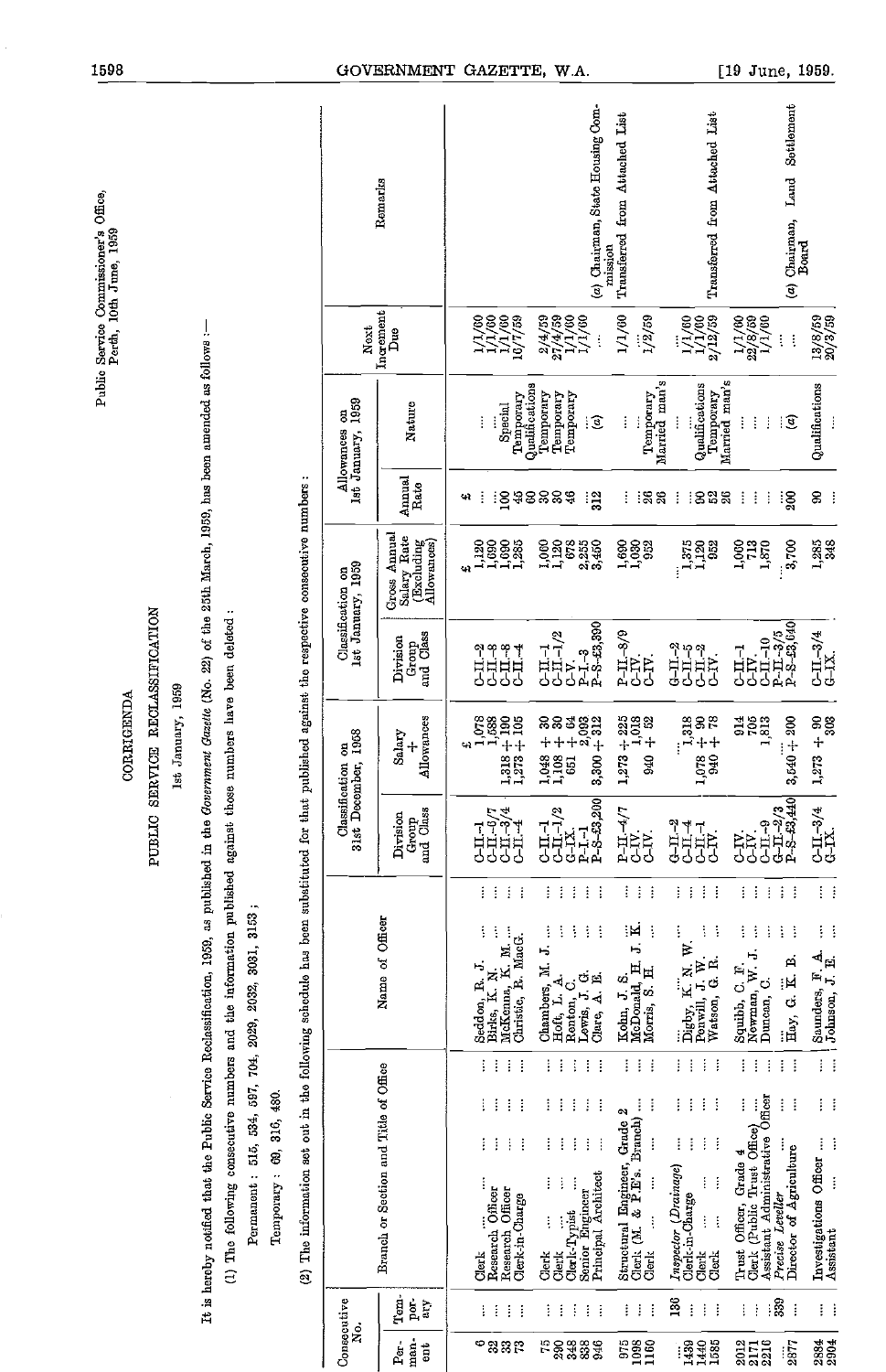| Office abolished<br>Transferred from Attached List<br>Allowance to cease. Free quarters,<br>rations and uniform<br>Office abolished                                                                                                                                                                                                                                                                                  | Allowance to cease. Free quarters,<br>rations and uniform<br>Allowance to cease |                                                       |                                                                          |                                                                                                                                                  |                                                                                           |                                  |                                                                                              | K. J. TOWNSING,<br>Public Service Commissioner. |
|----------------------------------------------------------------------------------------------------------------------------------------------------------------------------------------------------------------------------------------------------------------------------------------------------------------------------------------------------------------------------------------------------------------------|---------------------------------------------------------------------------------|-------------------------------------------------------|--------------------------------------------------------------------------|--------------------------------------------------------------------------------------------------------------------------------------------------|-------------------------------------------------------------------------------------------|----------------------------------|----------------------------------------------------------------------------------------------|-------------------------------------------------|
| $\begin{array}{c} \ldots \\ 1/1/60 \\ 3/1/59 \\ 1/1/60 \\ \ldots \end{array}$<br>3/10/59                                                                                                                                                                                                                                                                                                                             | $\vdots$<br>ţ                                                                   |                                                       | $\vdots$                                                                 | 4/10/59                                                                                                                                          | $\frac{24}{3}/\frac{3}{59}$                                                               | 14/1/59                          | $\vdots$                                                                                     |                                                 |
| 4444<br>$\pm$ $\pm$<br>Ħ                                                                                                                                                                                                                                                                                                                                                                                             | ŧ<br>$\vdots$                                                                   |                                                       | ŧ                                                                        | Special                                                                                                                                          | ţ<br>ł                                                                                    | $\vdots$                         | $\vdots$                                                                                     |                                                 |
| 斗王<br>$\mathcal{A}^{\mathcal{A}}$<br>$\mathcal{L}^{\mathcal{L}}$<br>ŧ.<br>÷                                                                                                                                                                                                                                                                                                                                          | ŧ<br>$\vdots$                                                                   |                                                       | $\vdots$                                                                 | 133                                                                                                                                              | $\ddot{.}$<br>ţ                                                                           | $\vdots$                         | $\vdots$                                                                                     |                                                 |
| $435$<br>$1,080$<br><b>98611</b><br>08611<br>$\frac{1,690}{ }$<br>į                                                                                                                                                                                                                                                                                                                                                  | 818<br>2,205                                                                    |                                                       | i                                                                        | 952                                                                                                                                              | 435                                                                                       | 435                              | ļ                                                                                            |                                                 |
| $P-\overline{11}-8/9$<br>$\begin{array}{l} \frac{\text{G}-\text{V}\text{T}}{\text{G}-\text{L}}-1/2\\ \text{G}-\text{I}\text{L}-3 \end{array}$<br>$CII-1$                                                                                                                                                                                                                                                             | $G-HI-1$<br>$P-I-2$                                                             |                                                       | C-IV.                                                                    | C.TV                                                                                                                                             | <b>AR</b><br>55                                                                           | C <sub>IV</sub>                  | تى<br>ج                                                                                      |                                                 |
| $\begin{array}{c} 06 + 006 \\ 366 \\ \hline 266 \end{array}$<br>427<br>1,228<br>1,453                                                                                                                                                                                                                                                                                                                                | $2,093 + 100$<br>$05 + 017$                                                     |                                                       | ļ                                                                        | $940 + 138$                                                                                                                                      | 427                                                                                       | 427                              | $\vdots$                                                                                     |                                                 |
| $(-3(F))$<br>$\begin{array}{l} {\bf \begin{array}{c} -2/3 \\[-1.2mm] {\bf \color{blue}{G\!-\!1}}{1\!-\!1}\!/\!2 \\[-1.2mm] {\bf \color{blue}{G\!-\!1}}{1\!-\!1}\!/\!2 \\[-1.2mm] {\bf \color{blue}{G\!-\!1}}{1\!-\!1}\!/\!2 \\[-1.2mm] {\bf \color{blue}{G\!-\!1}}{1\!-\!1}\!/\!2 \\[-1.2mm] {\bf \color{blue}{G\!-\!1}}{1\!-\!1}\!/\!2 \\[-1.2mm] {\bf \color{blue}{G\!-\!1}}{1\!-\!1}\!/\!2 \\[-$<br>F<br>J<br>5H. | $G-H-H$<br>$P-I-1$                                                              |                                                       | C-IV.                                                                    | C <sub>T</sub>                                                                                                                                   | 55<br>JJ                                                                                  | C-IV.                            | بن<br>ح                                                                                      |                                                 |
| i<br>Ì<br>ĵ<br>ł<br>ŧ<br>i<br>ŧ<br>ŧ                                                                                                                                                                                                                                                                                                                                                                                 | $\vdots$<br>$\vdots$                                                            |                                                       | İ                                                                        | İ                                                                                                                                                | ţ<br>ŧ                                                                                    | ì                                | $\vdots$                                                                                     |                                                 |
| $\vdots$<br>į<br>ĵ<br>Ì<br>ļ<br>ŧ<br>Palandri, J. F. E.<br>Murphy, G. R.<br>Nailard, R. C.<br>Pickering, W.<br>Smeeton, F. M.<br>Fisher, H. M.<br>Vacant<br>Vacant                                                                                                                                                                                                                                                   | $\vdots$<br>Crosby, J. V. P.<br>Melvin, W. J.                                   |                                                       | ì<br>$\vdots$<br>ì                                                       | Quigley, J. J. C.                                                                                                                                | ţ<br>Ì<br>$\begin{array}{ll} \text{Cairnduff, G. J} \\ \text{Johnson, B. N.} \end{array}$ | ţ<br>ø<br>Hamburg, R.            | ļ<br>$\vdots$<br>į                                                                           |                                                 |
| ţ<br>i<br>İ<br>$\ddot{\cdot}$                                                                                                                                                                                                                                                                                                                                                                                        | ļ<br>į                                                                          |                                                       | $\vdots$                                                                 | $\vdots$                                                                                                                                         | I<br>$\ddot{\ddot{\cdot}}$                                                                | ţ                                | $\vdots$                                                                                     |                                                 |
| Assistant to Senior Fruit Fly Inspector<br>(Merredin)<br>$\vdots$<br>$\vdots$<br>Ì<br>$\ddot{\ddot{\cdot}}$<br>Field Technician, Grade 3<br>Field Technician, Grage 3<br>Field Technician, Grade 3<br>ţ<br>Field Assistant<br>Adviser, Grade 2<br>Matron<br>Clerk                                                                                                                                                    | į<br>İ<br>$\vdots$<br>Ì<br>Technical Assistant<br>Deputy Matron                 | (3) The following new information has been included : | İ<br>TEMPORARY OFFICE<br>(Cost Secrion)<br>$\vdots$<br>$\vdots$<br>Olevk | Officer attached pending allocation<br>$\vdots$<br>to an appropriate Item<br>$\vdots$<br>$\ddot{\ddot{\cdot}}$<br>$\ddot{\ddot{\cdot}}$<br>Clerk | Clerk (Kalgoorlie Water Supply)<br>Clerk (Kalgoorlie Water Supply)                        | ļ<br>Clerk (Public Trust Office) | $\vdots$<br>TEMPORARY OFFICE<br>(TYPISTS' SECTION)<br>$\vdots$<br>i<br>$\vdots$<br>$Ty$ gust |                                                 |
| i<br>i<br>ŧ<br>ļ<br>ł<br>ł<br>ŧ<br>÷                                                                                                                                                                                                                                                                                                                                                                                 | ļ<br>ţ                                                                          |                                                       | 49a                                                                      | Ì                                                                                                                                                | į<br>ŧ                                                                                    | ì                                | 4.30a                                                                                        |                                                 |
| 2916<br>3016<br>3030<br>3134<br>3159<br>3199<br>3103<br>4131                                                                                                                                                                                                                                                                                                                                                         | 4186<br>4132                                                                    |                                                       | į                                                                        | 238a                                                                                                                                             | 1098a<br>1098b                                                                            | 2172a                            | ļ                                                                                            |                                                 |

|                                          |                                                                 | <b>GOVERNMENT</b>                                     |                                                                                                      | <b>GAZETTE,</b>                                                                                                                         | W.A.                                                                                                                                                                                                                                                                                                                                                                                                                                                           |                                         |                                                                                                                   |                                                 |   |
|------------------------------------------|-----------------------------------------------------------------|-------------------------------------------------------|------------------------------------------------------------------------------------------------------|-----------------------------------------------------------------------------------------------------------------------------------------|----------------------------------------------------------------------------------------------------------------------------------------------------------------------------------------------------------------------------------------------------------------------------------------------------------------------------------------------------------------------------------------------------------------------------------------------------------------|-----------------------------------------|-------------------------------------------------------------------------------------------------------------------|-------------------------------------------------|---|
|                                          | rations and uniform<br>Allowance to cease                       |                                                       |                                                                                                      |                                                                                                                                         |                                                                                                                                                                                                                                                                                                                                                                                                                                                                |                                         |                                                                                                                   | K. J. TOWNSING,<br>Public Service Commissioner. |   |
|                                          | $\vdots$                                                        |                                                       | i                                                                                                    | 4/10/59                                                                                                                                 | $\frac{24}{3}/\frac{3}{59}$                                                                                                                                                                                                                                                                                                                                                                                                                                    | 14/1/59                                 | $\vdots$                                                                                                          |                                                 |   |
|                                          | $\vdots$                                                        |                                                       | $\vdots$                                                                                             | Special                                                                                                                                 | ĵ<br>Ì                                                                                                                                                                                                                                                                                                                                                                                                                                                         | $\vdots$                                | $\vdots$                                                                                                          |                                                 |   |
|                                          | $\vdots$                                                        |                                                       | $\vdots$                                                                                             | 138                                                                                                                                     | ţ<br>$\vdots$                                                                                                                                                                                                                                                                                                                                                                                                                                                  | $\vdots$                                | $\vdots$                                                                                                          |                                                 |   |
|                                          | 2,205                                                           |                                                       | i                                                                                                    | 952                                                                                                                                     | 435                                                                                                                                                                                                                                                                                                                                                                                                                                                            | 435                                     | Ì                                                                                                                 |                                                 |   |
|                                          | $P-I-2$                                                         |                                                       | $C_{-}IV$ .                                                                                          | $C_{\text{L}}$                                                                                                                          | <b>AA</b><br>DD                                                                                                                                                                                                                                                                                                                                                                                                                                                | C-IV.                                   | بر<br>ح                                                                                                           |                                                 |   |
|                                          | $2,093 + 100$                                                   |                                                       | $\vdots$                                                                                             | $940 + 138$                                                                                                                             | 427<br>427                                                                                                                                                                                                                                                                                                                                                                                                                                                     | 427                                     | $\vdots$                                                                                                          |                                                 |   |
| - 1<br> <br>                             | $P-I-1$                                                         |                                                       | C-IV.                                                                                                | ET,                                                                                                                                     | 함<br>강강                                                                                                                                                                                                                                                                                                                                                                                                                                                        | ET,                                     | نې<br>پ                                                                                                           |                                                 | İ |
| $\vdots$<br>$\vdots$                     | $\vdots$<br>Crosby, J. V. P.                                    |                                                       | $\vdots$<br>$\vdots$<br>$\vdots$<br>$\vdots$                                                         | $\vdots$<br>Quigley, J. J. C.                                                                                                           | $\ddot{\ddot{\cdot}}$<br>Î<br>$\begin{minipage}{.4\linewidth} \textbf{C} \textbf{a} \textbf{im} \textbf{d} \textbf{m} \textbf{r} \textbf{r} \textbf{r} \textbf{m} \textbf{m} \textbf{r} \textbf{m} \textbf{r} \textbf{m} \textbf{r} \textbf{m} \textbf{r} \textbf{m} \textbf{r} \textbf{r} \textbf{r} \textbf{r} \textbf{r} \textbf{r} \textbf{r} \textbf{r} \textbf{r} \textbf{r} \textbf{r} \textbf{r} \textbf{r} \textbf{r} \textbf{r} \textbf{r} \textbf{$ | $\vdots$<br>Hamburg, R. S.              | $\vdots$<br>ļ<br>i<br>į                                                                                           |                                                 |   |
| :<br>$\vdots$<br>The second formation of | $\overline{\mathbf{r}}$<br>i<br>$\vdots$<br>Technical Assistant | (3) The following new information has been included : | $\vdots$<br>İ<br>TEMPORARY OFFICE<br>(Cost Secriox)<br>$\vdots$<br>$\vdots$<br>$\vdots$<br>49a Clerk | $\vdots$<br>Officer attached pending allocation<br>to an appropriate Item<br>$\vdots$<br>$\vdots$<br>$\vdots$<br>$\frac{1}{2}$<br>Clerk | $\vdots$<br>$\ddot{\ddot{\cdot}}$<br>Clerk (Kalgoorlie Water Supply)<br>Clerk (Kalgoorlie Water Supply)                                                                                                                                                                                                                                                                                                                                                        | $\vdots$<br>Clerk (Public Trust Office) | $\vdots$<br>$\vdots$<br>TEMPORARY OFFICE<br>(TYPISTS' SECTION)<br>$\vdots$<br>$\vdots$<br>$\vdots$<br>430a Typist |                                                 |   |
| $\ddot{\ddot{\phantom{0}}}$              | ļ                                                               |                                                       |                                                                                                      | ļ                                                                                                                                       | $\ddot{\ddot{\cdot}}$<br>i                                                                                                                                                                                                                                                                                                                                                                                                                                     | Ì                                       |                                                                                                                   |                                                 |   |
| l notis                                  | 4186                                                            |                                                       | i                                                                                                    | 238a                                                                                                                                    | 1098a<br>1098 <sub>b</sub>                                                                                                                                                                                                                                                                                                                                                                                                                                     | 2172a                                   | ļ                                                                                                                 |                                                 |   |

19 June, 1959.]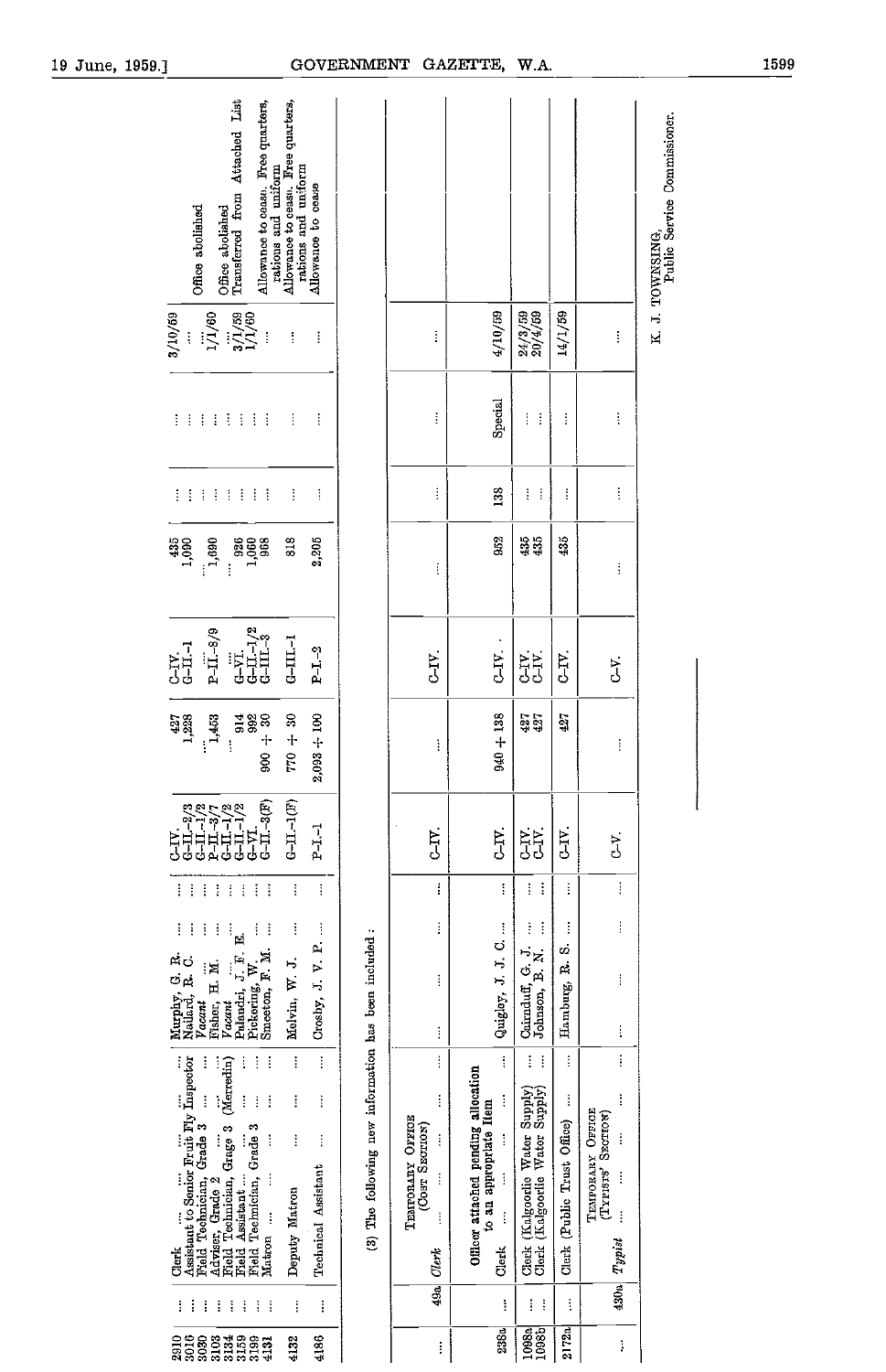|                                                                                                                                                                                                                                                                                                                                                                                               |                                                                                 |                                                 | Remarks                                                      |                                                                                                                                                                                                                                                                                                                                                                        |                                                                                                                                                                                                                                                                                                                                                                                                                                                                                                                                                                                                                                                                                                                                                                                                                                                                                                                                                                                                                                                                                                              |
|-----------------------------------------------------------------------------------------------------------------------------------------------------------------------------------------------------------------------------------------------------------------------------------------------------------------------------------------------------------------------------------------------|---------------------------------------------------------------------------------|-------------------------------------------------|--------------------------------------------------------------|------------------------------------------------------------------------------------------------------------------------------------------------------------------------------------------------------------------------------------------------------------------------------------------------------------------------------------------------------------------------|--------------------------------------------------------------------------------------------------------------------------------------------------------------------------------------------------------------------------------------------------------------------------------------------------------------------------------------------------------------------------------------------------------------------------------------------------------------------------------------------------------------------------------------------------------------------------------------------------------------------------------------------------------------------------------------------------------------------------------------------------------------------------------------------------------------------------------------------------------------------------------------------------------------------------------------------------------------------------------------------------------------------------------------------------------------------------------------------------------------|
|                                                                                                                                                                                                                                                                                                                                                                                               |                                                                                 | Next                                            | Increment<br>Due                                             | $\begin{array}{c} 8/6/59 \\ 3/1/59 \\ 3/1/59 \\ 20/10/59 \end{array}$                                                                                                                                                                                                                                                                                                  | $\frac{1}{1}/1/60$<br>÷<br>÷<br>ŧ                                                                                                                                                                                                                                                                                                                                                                                                                                                                                                                                                                                                                                                                                                                                                                                                                                                                                                                                                                                                                                                                            |
| Perth, 11th June, 1959.<br>Conservator of Forests.<br>C. HARRIS,                                                                                                                                                                                                                                                                                                                              |                                                                                 |                                                 | Nature<br>Allowances                                         | $\mathbf{P}$<br>Ť<br>Ť                                                                                                                                                                                                                                                                                                                                                 | EC <sub>R</sub><br>AFR<br>$\ddot{\mathbf{F}}$<br>ÉARRAR<br>FEEREE<br>$\frac{1}{2}$                                                                                                                                                                                                                                                                                                                                                                                                                                                                                                                                                                                                                                                                                                                                                                                                                                                                                                                                                                                                                           |
| Forests Department,<br>4                                                                                                                                                                                                                                                                                                                                                                      | Prom.<br><b>STAIF</b><br>$\parallel$                                            | Salary and Allowances on<br>1st January, 1959   | Annual<br><b>Rate</b>                                        | .ន<br>÷<br>÷<br>4                                                                                                                                                                                                                                                                                                                                                      | <b>: 2 음 2 음 2 음 2 음 2 음 3</b> 금 2 음                                                                                                                                                                                                                                                                                                                                                                                                                                                                                                                                                                                                                                                                                                                                                                                                                                                                                                                                                                                                                                                                         |
|                                                                                                                                                                                                                                                                                                                                                                                               | Promotional<br><b>FIELD</b><br>THE                                              |                                                 | Salary Rate<br>(Excluding<br>Allowances)<br>†Gross<br>Annual | $1,030$<br>$1,004$<br>952<br>952<br>4                                                                                                                                                                                                                                                                                                                                  | 1,240<br>1,240<br>1,235<br>1,195<br>$\frac{150}{1,150}$<br>$\frac{1,120}{1,150}$<br>1,090<br>$\frac{0.000}{1.060}$                                                                                                                                                                                                                                                                                                                                                                                                                                                                                                                                                                                                                                                                                                                                                                                                                                                                                                                                                                                           |
|                                                                                                                                                                                                                                                                                                                                                                                               | $\Gamma$ D.<br>OF <sup></sup><br>$\parallel$                                    |                                                 | Nature                                                       | ŧ.<br>$\frac{1}{2}$<br>$\sim 1$                                                                                                                                                                                                                                                                                                                                        | <b>EARRERER</b><br>ŧ<br>$\mathbb{R}^n$                                                                                                                                                                                                                                                                                                                                                                                                                                                                                                                                                                                                                                                                                                                                                                                                                                                                                                                                                                                                                                                                       |
|                                                                                                                                                                                                                                                                                                                                                                                               | GENERAL DIVISION<br>Fire Duties<br><b>FORESTS DEPARTMENT</b>                    | Salary and Allowances on<br>31st December, 1958 | Allowances<br>Annual<br>Rate                                 | ŧ<br>÷.<br>$\pm$ $\pm$<br>43                                                                                                                                                                                                                                                                                                                                           | :នួកនួននិន្ននិន្ននិ<br>÷<br>$\mathcal{A}^{\mathcal{A}}$                                                                                                                                                                                                                                                                                                                                                                                                                                                                                                                                                                                                                                                                                                                                                                                                                                                                                                                                                                                                                                                      |
|                                                                                                                                                                                                                                                                                                                                                                                               | (To Date from the 1st January, 1959)<br>Dist.<br>$\parallel$<br>District<br>THE |                                                 | Salary Rate<br>(Excluding<br>Allowances)<br>*Gross<br>Annual | $\frac{1}{2}$<br>$\mathcal{I}$<br>ŧ<br>÷<br>¢4                                                                                                                                                                                                                                                                                                                         | $\begin{array}{c}\n 888822 \\  11121 \\  \hline\n 1322\n \end{array}$<br>1,108<br>1,138<br>1,078<br>1,078<br>223<br>$\frac{1,078}{1,078}$<br>ŧ<br>÷.                                                                                                                                                                                                                                                                                                                                                                                                                                                                                                                                                                                                                                                                                                                                                                                                                                                                                                                                                         |
| HIS Excellency the Lieutenant Governor in Council has approved of the reclassification as from the 1st January, 1959, of the<br>officers of the General Division of the Field Staff of the Forests Department as set out hereunder in accordance with the Agree-<br>ment registered by the Industrial Court of Arbitration of Western Australia on the 22nd May, 1959.<br>Forests File 935/58 | ă<br>À.<br>ä<br>RECLASSIFICATION<br>$\parallel$<br>Special<br>Allowances:       |                                                 | Marginal Range<br>Name of Officer and Class                  | ŧ<br>÷<br>÷<br>÷<br>÷<br>$\alpha$ $\overline{V}$ $\alpha$<br>Ť<br>t<br>÷<br>÷<br>See Appendix<br>$\frac{1}{4}$<br>ĵ<br>÷<br>$\frac{1}{2}$<br>ŧ<br>ŧ<br>ŧ<br>ţ<br>÷<br>ł<br>Ť<br>ŧ<br>÷<br>Ť<br>ł<br>÷<br>÷<br>÷,<br>ŧ<br>÷<br>÷<br>Class 1-Clerical Assistant<br>Ť<br>İ<br>.<br>⊫<br>Field, D. C.<br>Von Hombracht, E.<br>j<br>4<br>Fitzgerald, B. A.<br>Rowell, M. N. | 7<br>÷<br>÷<br>÷<br>÷<br>4<br>÷<br>÷<br>$\frac{4}{3}$<br>÷<br>÷<br>÷<br>$\cdot$ :<br>Ť<br>÷<br>$(bax)-240$<br>İ<br>Ţ<br>ŧ<br>ŧ<br>÷<br>÷<br>Ť<br>Ť<br>ŧ<br>ŧ<br>÷<br>£437-£482-£527<br>÷<br>÷<br>İ<br>Ť<br>÷<br>÷<br>÷<br>÷<br>÷<br>ł<br>ł<br>÷<br>÷<br>ŧ<br>÷<br>÷<br>£347-£377<br>ŧ<br>ŧ<br>Ť<br>ŧ<br>$\frac{1}{2}$<br>$\frac{1}{2}$<br>÷<br>ŧ<br>ŧ<br>÷<br>÷<br>÷<br>÷<br>÷<br>ŧ<br>ŧ<br>ĵ<br>Ŧ<br>ŧ<br>÷<br>ĵ<br>ŧ<br>÷<br>I<br>ŧ<br>ŧ<br>ĵ<br>ŧ<br>ł<br>ŧ<br>÷<br>ŧ<br>ŧ<br>÷<br>ŧ<br>Ť<br>ŧ<br>ŧ<br>I<br>ŧ<br>ŧ<br>÷<br>ŧ<br>÷<br>÷<br>÷<br>ĵ<br>ł<br>ł<br>÷<br>÷<br>ŧ<br>ł<br>ł<br>Ŧ<br>ŧ<br>÷<br>÷<br>÷<br>İ<br>ŧ<br>ł<br>I<br>ŧ<br>÷<br>÷<br>f<br>÷<br>ł<br>ŧ<br>ł<br>ŧ<br>Ť<br>ł<br>Class 2-Forest Assistant<br>Ġ<br>ਸ਼<br>ਸਮੁਸ<br>j<br>ţ<br>i<br>¥.<br>İ<br>į<br>$\overline{\mathbf{A}}$<br>j<br>Laidlaw, G. R.<br>Choyce, P. C.<br>$\vdash$<br>Seanlon, C. R.<br>$\mathbf{H}$<br>$\div$<br>${\bf Broad bent, \ J.} \\ {\bf Norm, \ H. \ N.}$<br>Leeds, J. M.<br>4.<br>O'Callaghan,<br>Ġ<br>Richards, J.<br>Field. E. A.<br>Kesners, A.<br>Edwards, A.<br>Thompson,<br>Shannon, J.<br>King, J. G. |
|                                                                                                                                                                                                                                                                                                                                                                                               |                                                                                 | Consc.                                          | ğ.                                                           | $ \approx$ $\approx$ $+$                                                                                                                                                                                                                                                                                                                                               | <b>5078900以認証はおおける</b>                                                                                                                                                                                                                                                                                                                                                                                                                                                                                                                                                                                                                                                                                                                                                                                                                                                                                                                                                                                                                                                                                       |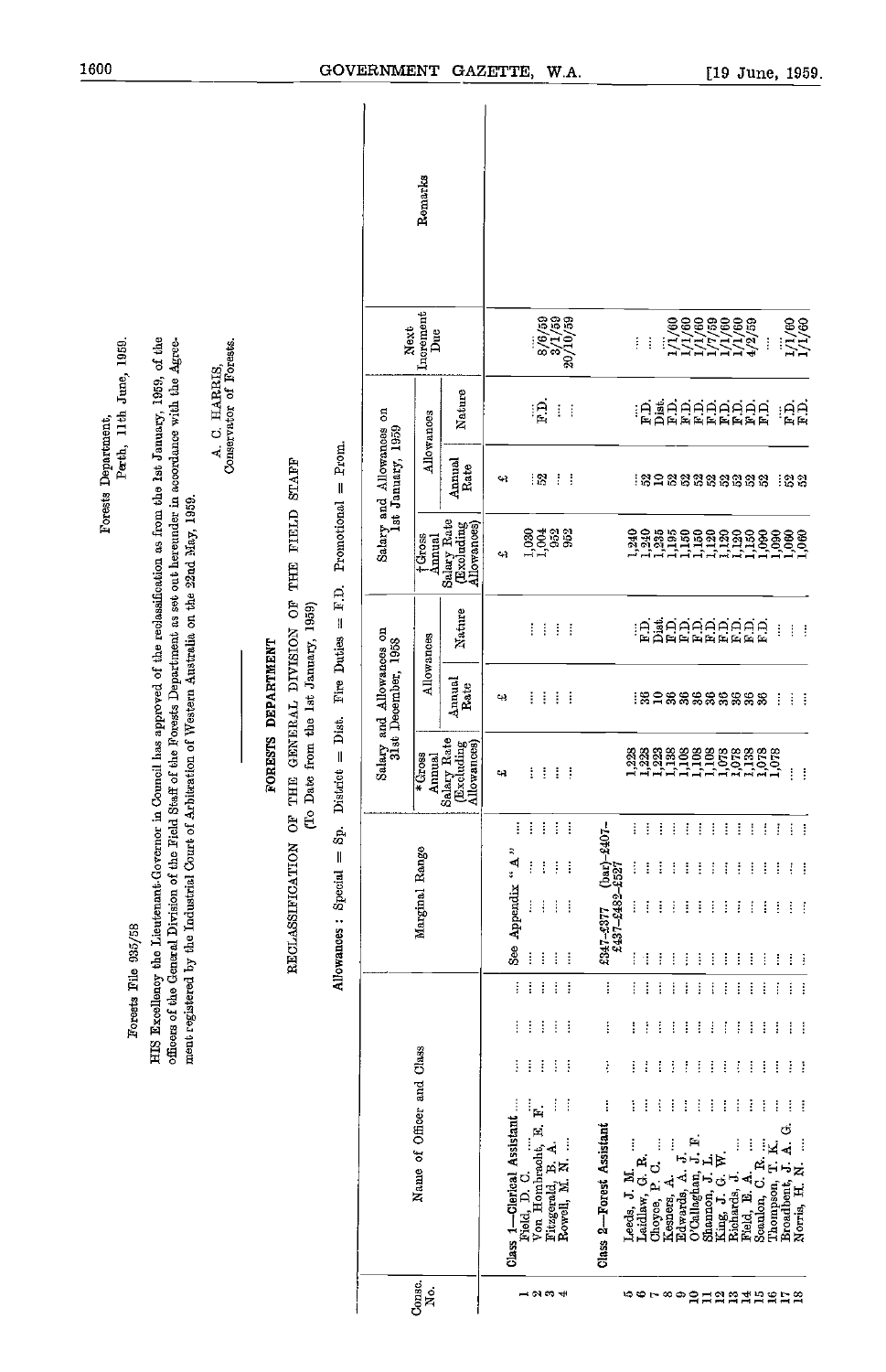| 19 June, 1959.]                                                                                                                                  | <b>GOVERNMENT</b>                                                                                                                                           | GAZETTE,<br>W.A.                                                                                                                                                                                                                                                                                                                                                                                                                                                                                                                                                                                                                          | 1601                                                                |
|--------------------------------------------------------------------------------------------------------------------------------------------------|-------------------------------------------------------------------------------------------------------------------------------------------------------------|-------------------------------------------------------------------------------------------------------------------------------------------------------------------------------------------------------------------------------------------------------------------------------------------------------------------------------------------------------------------------------------------------------------------------------------------------------------------------------------------------------------------------------------------------------------------------------------------------------------------------------------------|---------------------------------------------------------------------|
| Special allowance to cease when<br>increment granted $3/1/59$                                                                                    | $\frac{1}{2}$ increment granted $\frac{15}{8}$ ( $\frac{15}{8}$ )<br>cease when<br>increment granted 3/1/59<br>Special allowance to<br>Special allowance to |                                                                                                                                                                                                                                                                                                                                                                                                                                                                                                                                                                                                                                           | 28<br>Acting in Item No.                                            |
| $\begin{array}{c} 3 / 3 / 59 \\ 28 / 3 / 59 \\ 29 / 8 / 59 \\ 1 / 1 / 60 \end{array}$<br>187759<br>187759<br>187759<br>187159<br>37759<br>I      | 15/8/59<br>3/1/59<br>1/1/60                                                                                                                                 | $\vdots$<br>$\mathop{\mathbb{I}}$<br>÷<br>÷<br>$\pm$ $\pm$<br>ŧ<br>11111111<br>÷<br>$\mathbb{F}^{\mathbb{Z}}$<br>÷.                                                                                                                                                                                                                                                                                                                                                                                                                                                                                                                       | 4444                                                                |
| dddd<br>BBBB<br>ERRE                                                                                                                             | Ŗ.<br>ුටුටු දිවු දිවු දි<br>මුලි දිවු දිවු දි<br>$\vdots$                                                                                                   | $P_{\text{F.D.}}$<br>$F_{\text{rem}}$<br>Prom.<br>֚<br>׆֥֥֧֧֧֧<br>׆֥֥׆֥֥֦֥׆֥׆֥׆׆֥׆׆׆׆׆׆׆<br>ERRENE                                                                                                                                                                                                                                                                                                                                                                                                                                                                                                                                        |                                                                     |
| 2323<br>୍ଷ ଅ ଅ ଅ<br>୍ଷ ଷ୍ଟ୍ର ଅକ୍ଷ ଅକ୍ଷ                                                                                                           | $\mathbb{S}$<br>$\ddot{\cdot}$                                                                                                                              | 1929898988899888888<br>1333333                                                                                                                                                                                                                                                                                                                                                                                                                                                                                                                                                                                                            |                                                                     |
| 233333555555555                                                                                                                                  | 804<br>1,030<br>978<br>SO <sub>1</sub>                                                                                                                      | 1,090<br>1,000<br>$\frac{1}{1000}$<br>1,000<br>1,090<br>1,090                                                                                                                                                                                                                                                                                                                                                                                                                                                                                                                                                                             |                                                                     |
| $\bar{1}$<br>主主主<br>注定主义<br>$\frac{1}{2}$<br>-i<br>÷<br>÷<br>÷                                                                                   | $\mathbb{H}$<br>ŧ<br>$\frac{1}{4}$                                                                                                                          | ត្ត<br>ក្នុងក្នុងក្នុង<br>ក្នុងក្នុងក្នុង<br><b>SHARAHARAH</b><br>ERRARA                                                                                                                                                                                                                                                                                                                                                                                                                                                                                                                                                                  |                                                                     |
| 1111111<br>111<br>注下字                                                                                                                            | ÷<br>ŧ<br>$\frac{1}{2}$                                                                                                                                     | 1381381388<br>88828888888<br><b>:</b> នួននួននួន                                                                                                                                                                                                                                                                                                                                                                                                                                                                                                                                                                                           |                                                                     |
| ÷                                                                                                                                                | $\cdot$ :<br>ŧ<br>ŧ<br>Ŧ,                                                                                                                                   | 1,078<br>$\frac{1}{1}$ .078<br>1,078<br>11111111111<br>111111111<br>1,078<br>1,078                                                                                                                                                                                                                                                                                                                                                                                                                                                                                                                                                        |                                                                     |
| J.<br>主主主<br>33333<br>$\pm$ $\pm$<br>÷<br>÷<br>÷                                                                                                 | ŧ<br>$\frac{1}{2}$<br>$\frac{1}{2}$                                                                                                                         | $\vdots$<br>ŧ<br>ŧ<br>ŧ<br>$\vdots$<br>÷<br>÷<br>÷<br>ŧ<br>$\frac{1}{4}$<br>$\vdots$<br>÷<br>÷<br>÷<br>ŧ<br>÷<br>÷                                                                                                                                                                                                                                                                                                                                                                                                                                                                                                                        | ÷<br>÷<br>÷                                                         |
| (bar)<br>ŧ<br>÷<br>$\vdots$<br>÷<br>÷<br>÷<br>÷<br>ŧ<br>÷<br>÷<br>÷<br>Ť<br>÷                                                                    | ŧ<br>$\vdots$<br>÷<br>ŧ                                                                                                                                     | ŧ<br>ŧ<br>÷<br>ŧ<br>$\vdots$<br>ŧ<br>ŧ<br>÷<br>÷<br>÷<br>Ŧ<br>÷<br>÷<br>÷<br>ŧ<br>÷<br>÷                                                                                                                                                                                                                                                                                                                                                                                                                                                                                                                                                  | ÷<br>÷<br>÷                                                         |
| $£91 - £153 - £183$<br>$£213 - £239$<br>Ť<br>$\vdots$<br>$\vdots$<br>ŧ<br>$\vdots$<br>÷<br>Ť<br>ŧ<br>÷<br>÷<br>÷<br>÷<br>ŧ                       | £265-£291-£317<br>$$347 - $377$<br>ŧ<br>ł<br>ļ                                                                                                              | İ<br>$\vdots$<br>$\vdots$<br>ŧ<br>÷<br>÷<br>÷<br>÷<br>÷<br>ŧ<br>ŧ<br>I<br>÷<br>÷<br>÷<br>÷<br>ŧ                                                                                                                                                                                                                                                                                                                                                                                                                                                                                                                                           | ÷<br>÷<br>÷                                                         |
| ÷<br>ŧ                                                                                                                                           | $\vdots$<br>ŧ                                                                                                                                               | $\vdots$<br>÷<br>j<br>÷<br>ŧ<br>ŧ<br>i<br>ŧ<br>j<br>ŧ                                                                                                                                                                                                                                                                                                                                                                                                                                                                                                                                                                                     | ŧ<br>÷<br>÷                                                         |
| ÷<br>ŧ<br>÷<br>÷<br>$\vdots$<br>÷<br>÷<br>÷<br>ŧ<br>÷<br>÷<br>ŧ<br>÷                                                                             | $\ddot{.}$<br>ŧ<br>$\vdots$<br>$\vdots$<br>$\ddot{.}$                                                                                                       | $\vdots$<br>t<br>÷<br>ŧ<br>÷<br>÷<br>÷<br>ŧ<br>ŧ<br>÷<br>ŧ<br>÷<br>ŧ<br>÷<br>÷<br>÷                                                                                                                                                                                                                                                                                                                                                                                                                                                                                                                                                       | ÷<br>÷<br>÷                                                         |
| ÷<br>ŧ<br>÷<br>$\vdots$<br>÷<br>$\vdots$<br>÷<br>÷<br>ŧ<br>ŧ<br>÷<br>$\vdots$                                                                    | $\vdots$<br>÷<br>ŧ<br>$\vdots$<br>$\vdots$                                                                                                                  | $\vdots$<br>÷<br>÷<br>÷<br>÷<br>i<br>$\vdots$<br>$\vdots$<br>÷<br>j<br>ĵ<br>÷<br>ŧ<br>÷<br>$\vdots$<br>÷<br>÷<br>ŧ                                                                                                                                                                                                                                                                                                                                                                                                                                                                                                                        | $\vdots$<br>$\vdots$<br>÷                                           |
| ÷<br>$\vdots$<br>÷<br>÷<br>÷<br>ŧ<br>ŧ<br>ŧ<br>÷<br>$\vdots$<br>÷<br>÷                                                                           | Î<br>$\vdots$<br>ŧ<br>÷<br>÷                                                                                                                                | $\vdots$<br>ŧ<br>÷<br>$\vdots$<br>ĵ<br>$\vdots$<br>÷<br>ŧ<br>÷<br>Ŧ<br>÷<br>ŧ<br>÷<br>÷<br>÷<br>÷<br>ŧ<br>÷                                                                                                                                                                                                                                                                                                                                                                                                                                                                                                                               | ÷<br>÷<br>÷                                                         |
| $\vdots$<br>÷<br>÷<br>ŧ<br>÷<br>ŧ<br>$\vdots$<br>÷<br>÷<br>İ<br>÷<br>÷                                                                           | $\frac{1}{4}$<br>÷<br>ŧ<br>$\vdots$<br>$\vdots$                                                                                                             | $\vdots$<br>ŧ<br>ŧ<br>÷<br>$\vdots$<br>÷<br>÷<br>÷<br>÷<br>÷<br>$\vdots$<br>$\vdots$<br>÷<br>÷<br>÷<br>ŧ<br>÷<br>÷                                                                                                                                                                                                                                                                                                                                                                                                                                                                                                                        | $\vdots$<br>$\ddot{\phantom{a}}$                                    |
| Van Loon, C. L. F.<br>$\tilde{\mathbf{r}}$<br>$R$ utherford, M. G.<br>Vince F. T. G.<br>Class 3-Forest Guard<br>≋<br>Vince, F. H.<br>Holland, A. | Class 4—Forest Ranger-<br>Grade II<br>$\frac{1}{4}$<br>Reynolds, G. W.<br>Quicke, F. G.<br>Grade I<br>Popham, E. G.<br>High, F. E.                          | $\begin{array}{l} \mathsf{v}_\mathsf{u}, \mathsf{v}_\mathsf{u}, \mathsf{v}, \mathsf{r}, \mathsf{a}, \mathsf{a}, \dots \\ \mathsf{McQuen}, \mathsf{A}, \mathsf{D}, \mathsf{C}, \\ \mathsf{Gallager}, \mathsf{F}, \mathsf{J}, \\ \mathsf{Comell}, \mathsf{W}, \mathsf{F}, \dots \\ \end{array}$<br>McLaughlin, L. W.<br>Brennan, W. J.<br>Valentine, J. S.<br>Clively, H. A.<br>Bennett, J. A. H.<br>ŧ<br>$\vdots$<br>$\vdots$<br>ł<br>$\vdots$<br>$\begin{array}{ll}\n\text{Willes, L. J.}\\ \text{Winfeld, H.}\\ \text{O'Leary, A. D.}\\ \end{array}$<br>Lovejoy, T. D.<br>Cooper, E. E.<br>C.H.<br>Dearle, J. A.<br>Myles, J.<br>Robins, | McAlinden, R. F.<br>McKenzie, H. G.<br>Jones, K.<br>McAlpine, J. E. |
| 2858338858885                                                                                                                                    | 345<br>32<br>53                                                                                                                                             | 4 의ង 3 ង 3 年 3<br>\$\$53335<br>36<br>38<br>39<br>$\boldsymbol{\theta}$<br>$5\overline{6}$                                                                                                                                                                                                                                                                                                                                                                                                                                                                                                                                                 |                                                                     |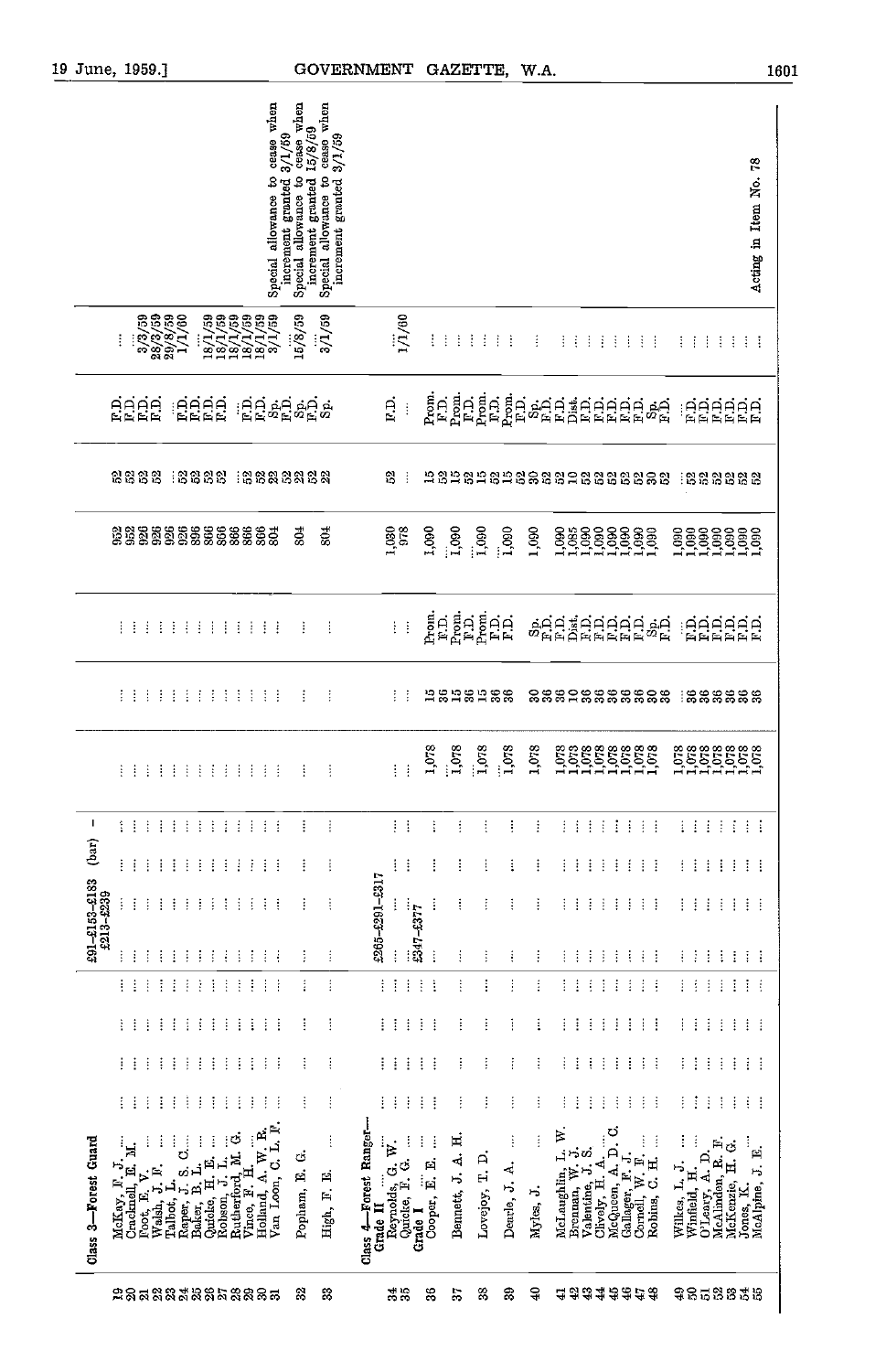|                                                                                                                                             |                       |          |          |        |                             |                     |          |                 |                                                    |                                        | Salary and Allowances on<br>31st December, 1958                                                        |                                          | Salary and Allowances on<br>1st January, 1969 |                                | Next                                                                                                                  |                               |
|---------------------------------------------------------------------------------------------------------------------------------------------|-----------------------|----------|----------|--------|-----------------------------|---------------------|----------|-----------------|----------------------------------------------------|----------------------------------------|--------------------------------------------------------------------------------------------------------|------------------------------------------|-----------------------------------------------|--------------------------------|-----------------------------------------------------------------------------------------------------------------------|-------------------------------|
| Name of Officer and Class                                                                                                                   |                       |          |          |        |                             | Marginal Range      |          |                 | *Gross                                             |                                        | Allowances                                                                                             | Annual<br><b>TGross</b>                  |                                               | Allowances                     | Increment<br>${\bf Due}$                                                                                              | Remarks                       |
|                                                                                                                                             |                       |          |          |        |                             |                     |          |                 | Annual<br>Salary Rate<br>(Excluding<br>Allowances) | Amual<br>Rate                          | Nature                                                                                                 | Salary Rate<br>(Excluding<br>Allowances) | Amual<br>Rate                                 | Nature                         |                                                                                                                       |                               |
| ŧ<br>Ġ<br>¢<br>Cave,                                                                                                                        | ł                     |          |          |        |                             |                     |          |                 | $4.078$<br>$1.078$<br>$1.048$                      | # នឹននឹ                                |                                                                                                        | 41                                       | <b>여왕얺얺얺얺</b>                                 |                                |                                                                                                                       |                               |
| James, N. K.<br>Tame, W. H.                                                                                                                 | ł                     |          | Ť        | ŧ<br>ŧ | ŧ<br>÷                      | ł<br>ł              | ŧ        | ŧ<br>ł          |                                                    |                                        | HHH<br>HHH                                                                                             |                                          |                                               |                                | ł                                                                                                                     |                               |
| ŧ                                                                                                                                           | ŧ                     | ÷        | ŧ        | ł      | ŧ                           | ŧ                   | ţ        | ŧ               |                                                    |                                        |                                                                                                        |                                          |                                               |                                |                                                                                                                       |                               |
| ⋗<br>$\overline{\mathbf{a}}$<br>Philips-Jones, 1<br>Styles, H. G.                                                                           | ŧ                     | ŧ        | ÷        | ŧ      | ŧ                           | ł                   | $\vdots$ | ÷               | Ŧ                                                  | ÷                                      | ł                                                                                                      | 388888                                   |                                               | GOOOO<br>RRAAR                 | $\begin{array}{c} 25/4/59 \\ 1/1/60 \\ 1/1/1 \end{array}$                                                             |                               |
|                                                                                                                                             | ÷                     | ŧ        | ŧ        | ŧ      | ŧ                           | $\vdots$            | ŧ        | ÷               | ÷                                                  | ÷                                      | ŧ                                                                                                      |                                          |                                               |                                |                                                                                                                       |                               |
| Class 5—Assistant Forester<br>Ashcroft, G. W.                                                                                               |                       | ŧ        | İ        | ŧ      |                             | £407-£437-£482-£527 |          |                 |                                                    |                                        |                                                                                                        |                                          |                                               |                                |                                                                                                                       |                               |
|                                                                                                                                             | ł                     | ÷        | ł        | ŧ      | ļ                           | ļ                   | j        | ŧ               | 1,228                                              | <b>48288</b>                           | $\frac{8}{5}$                                                                                          | 1,240                                    | <b>48588</b>                                  | $\hat{\sigma}_{\rm E}^{\rm Q}$ | ŧ                                                                                                                     |                               |
| O'Grady, L. D                                                                                                                               | j                     | ÷        | ŧ        | ŧ      | Ŧ                           | ĵ                   | ÷        | ŧ               | 1,223                                              |                                        | $\begin{array}{c} \mathbf{p}_{\text{R}} \\ \mathbf{p}_{\text{R}} \\ \mathbf{p}_{\text{R}} \end{array}$ | 1,240                                    |                                               |                                | ŧ                                                                                                                     |                               |
|                                                                                                                                             | ł                     | Ĩ        | ŧ        | ŧ      |                             |                     | ŧ        | ŧ               |                                                    |                                        |                                                                                                        |                                          |                                               | $P_{\text{F1}}$                | ĵ                                                                                                                     |                               |
| Gorringe, F.<br>Richardson, D. J.<br>Crawford, E. F.                                                                                        | ÷                     | ÷        | ŧ        | j      | ł                           |                     | ÷        |                 |                                                    |                                        |                                                                                                        |                                          |                                               |                                | ŧ                                                                                                                     | Acting in Item No.            |
|                                                                                                                                             | ŧ                     | ŧ        | ŧ        |        |                             |                     |          |                 |                                                    |                                        |                                                                                                        |                                          |                                               |                                | ł                                                                                                                     |                               |
| Ĵ<br>Ħ<br>Jeffrey, L.                                                                                                                       | j                     | ŧ        | $\vdots$ | Ì      |                             |                     | ł        | <b>SERVICE</b>  |                                                    |                                        |                                                                                                        |                                          |                                               |                                | ÷                                                                                                                     |                               |
| Murphy, C. M.<br>Crawford, N. C.                                                                                                            | ł                     | ŧ        | ŧ        |        | ÷                           |                     | ŧ        |                 |                                                    |                                        |                                                                                                        |                                          |                                               |                                | ŧ                                                                                                                     |                               |
| $\mathbf{B}$ .<br>Selkirk, A.                                                                                                               | ÷                     | $\vdots$ | ÷        |        | ÷                           |                     | ŧ        |                 |                                                    |                                        |                                                                                                        |                                          |                                               |                                | ÷                                                                                                                     |                               |
| Watson, D.                                                                                                                                  | ÷<br>ŧ                | ÷<br>ł   | ŧ        |        |                             |                     | ŧ        |                 |                                                    |                                        |                                                                                                        |                                          |                                               |                                | ŧ                                                                                                                     |                               |
| Dickerson, G. B.                                                                                                                            | ĵ                     | ł        | ŧ<br>ŧ   |        |                             |                     | İ<br>÷   | 生生生             |                                                    | <b>នៃនិនី</b> ឌីនីឌីនីនីនីនីនីនីនីនីនី | GAAAAAAAAAAAA<br>FAAAAAAAAAAAA                                                                         | TTTTTTTTTTTTTTTTTT                       | 1.2222232232323                               | ERRERERERERE                   | ŧ                                                                                                                     |                               |
| Loverock, J H.                                                                                                                              | $\ddot{\ddot{\cdot}}$ | ĵ        | ÷        |        |                             |                     | ÷        | $\mathcal{A}$   |                                                    |                                        |                                                                                                        |                                          |                                               |                                |                                                                                                                       |                               |
| Ĵ<br>Talbot, J.A.                                                                                                                           | ł                     | ĵ        | ÷        | ÷      |                             | İ                   | ÷        |                 |                                                    |                                        |                                                                                                        |                                          |                                               |                                |                                                                                                                       |                               |
| ţ<br>Mahony, J. S. .<br>Doherty, J. R.                                                                                                      | Î                     | ŧ        | ŧ        |        |                             |                     | ł        |                 |                                                    |                                        |                                                                                                        |                                          |                                               |                                |                                                                                                                       |                               |
| ŧ<br>Watson, A.<br>Cowcher, B.                                                                                                              | ŧ<br>ŧ                | ŧ<br>ł   | Ť<br>÷   | ŧ<br>ł | ÷                           | ł<br>ŧ              | ŧ<br>ŧ   | 9999            |                                                    |                                        |                                                                                                        |                                          |                                               |                                | $\begin{array}{c} 20/7/59 \\ 16/11/59 \\ 16/11/59 \\ 24/12/59 \\ 1/4/59 \\ 1/4/59 \\ 1/1/60 \\ 1/1/60 \\ \end{array}$ |                               |
| İ                                                                                                                                           | ŧ                     | ŧ        | ŧ        | ÷      | ÷                           | ŧ                   | ÷        | 4H              |                                                    |                                        |                                                                                                        |                                          |                                               |                                |                                                                                                                       |                               |
| ŧ<br><b>Vacant</b>                                                                                                                          | ÷                     | ÷        | ŧ        |        | ŧ                           | $\vdots$            |          |                 | ÷                                                  | ÷                                      | ŧ                                                                                                      |                                          | ÷.                                            | ŧ                              | ÷                                                                                                                     | E., acting<br>H,<br>McAlpine, |
| ł<br>Class 6-Forester                                                                                                                       | ÷                     | ł        | j        | ÷      |                             | £572-£617-£662      |          |                 |                                                    |                                        |                                                                                                        |                                          |                                               |                                |                                                                                                                       |                               |
| Ħ.<br>Hancock, A.                                                                                                                           | ł                     | ŧ        | Ţ        | ÷      | ÷                           | ł                   |          | Ιł              |                                                    | 8888888888888                          | AAAAAAAAAAAAA<br>FFFFFFFFFFFF                                                                          |                                          | 22222222222222                                | ARARARARARAR<br>ARARARARARA    | ÷                                                                                                                     |                               |
| ĵ,                                                                                                                                          | ŧ                     | j        | Ť        | ÷      | ÷                           | ÷                   | ÷        |                 |                                                    |                                        |                                                                                                        |                                          |                                               |                                | ÷                                                                                                                     |                               |
| $\begin{tabular}{l} Walton, L. G. \\ {\small \textbf{Brown}, E. E. J.} \\ {\small \textbf{Group}, P. H. H. H.} \end{tabular}$               | Ŧ                     | ÷        | ÷        | Ŧ      | ÷                           | ÷                   | ŧ        |                 |                                                    |                                        |                                                                                                        |                                          |                                               |                                | ÷                                                                                                                     |                               |
|                                                                                                                                             | ł<br>ł                | ÷<br>÷   | ÷<br>ŧ   | ÷<br>ŧ | ÷<br>ŧ                      |                     | ÷<br>Ť   |                 |                                                    |                                        |                                                                                                        |                                          |                                               |                                | $\mathcal{L}_{\mathcal{A}}$                                                                                           |                               |
| $\begin{array}{ll} \mbox{Roresi}, \; \mbox{W. J.} \; \ldots \\ \mbox{Rate, J. H.} \\ \mbox{Hunt}, \; \mbox{H. J.} \quad \ldots \end{array}$ | ł                     | ÷        | ŧ        | ÷      | ŧ                           |                     | ÷        | 生长生生            |                                                    |                                        |                                                                                                        |                                          |                                               |                                | ÷<br>÷                                                                                                                |                               |
|                                                                                                                                             | ł                     | ÷        | ŧ        | ŧ      | ÷                           |                     | ŧ        |                 |                                                    |                                        |                                                                                                        |                                          |                                               |                                | ŧ                                                                                                                     |                               |
|                                                                                                                                             | ł                     | ł        | ŧ        | ŧ      | ÷                           | ł                   | ÷        | o Ford          |                                                    |                                        |                                                                                                        |                                          |                                               |                                | ÷                                                                                                                     |                               |
| Ġ<br>McEvoy, A.<br>Marshall, J.                                                                                                             | Ì                     | ÷        | İ        | ÷      | ł                           |                     | ÷        | (1, 1, 1, 1, 1) |                                                    |                                        |                                                                                                        |                                          |                                               |                                | ŧ                                                                                                                     |                               |
| ŧ                                                                                                                                           | ŧ                     | ÷        | Ŧ        | ŧ      | ÷                           | ł                   | ŧ        |                 |                                                    |                                        |                                                                                                        |                                          |                                               |                                |                                                                                                                       |                               |
| ÷<br>Litral, E.<br>Staley, P. D.<br>Nicol, L.<br>Vaccionalist                                                                               | ÷                     | ÷        | ÷        | ŧ      | ÷                           | ŧ                   | ÷        |                 |                                                    |                                        |                                                                                                        |                                          |                                               |                                | $\begin{array}{c} 30/8/59 \\ 25/10/59 \\ 31/3/59 \end{array}$                                                         |                               |
| ÷                                                                                                                                           | ÷                     | ÷        | ÷        | ÷      | ÷                           | ŧ                   | ÷        |                 |                                                    |                                        |                                                                                                        |                                          |                                               |                                |                                                                                                                       |                               |
| ÷                                                                                                                                           | ÷                     | ÷        | ÷        | ÷      | $\mathcal{F}^{\mathcal{A}}$ | ŧ                   | ÷        |                 |                                                    |                                        |                                                                                                        |                                          |                                               |                                |                                                                                                                       |                               |
| ÷                                                                                                                                           | ÷                     | ÷        | -3       | ÷      |                             | ÷                   | ÷        | $\frac{1}{2}$   | ł                                                  | ÷                                      | ţ                                                                                                      | ŧ                                        | -i                                            | ŧ                              | ł                                                                                                                     | Richardson, D. J., acting     |

1602

 $\frac{1}{2}$ 

 $\frac{3}{4}$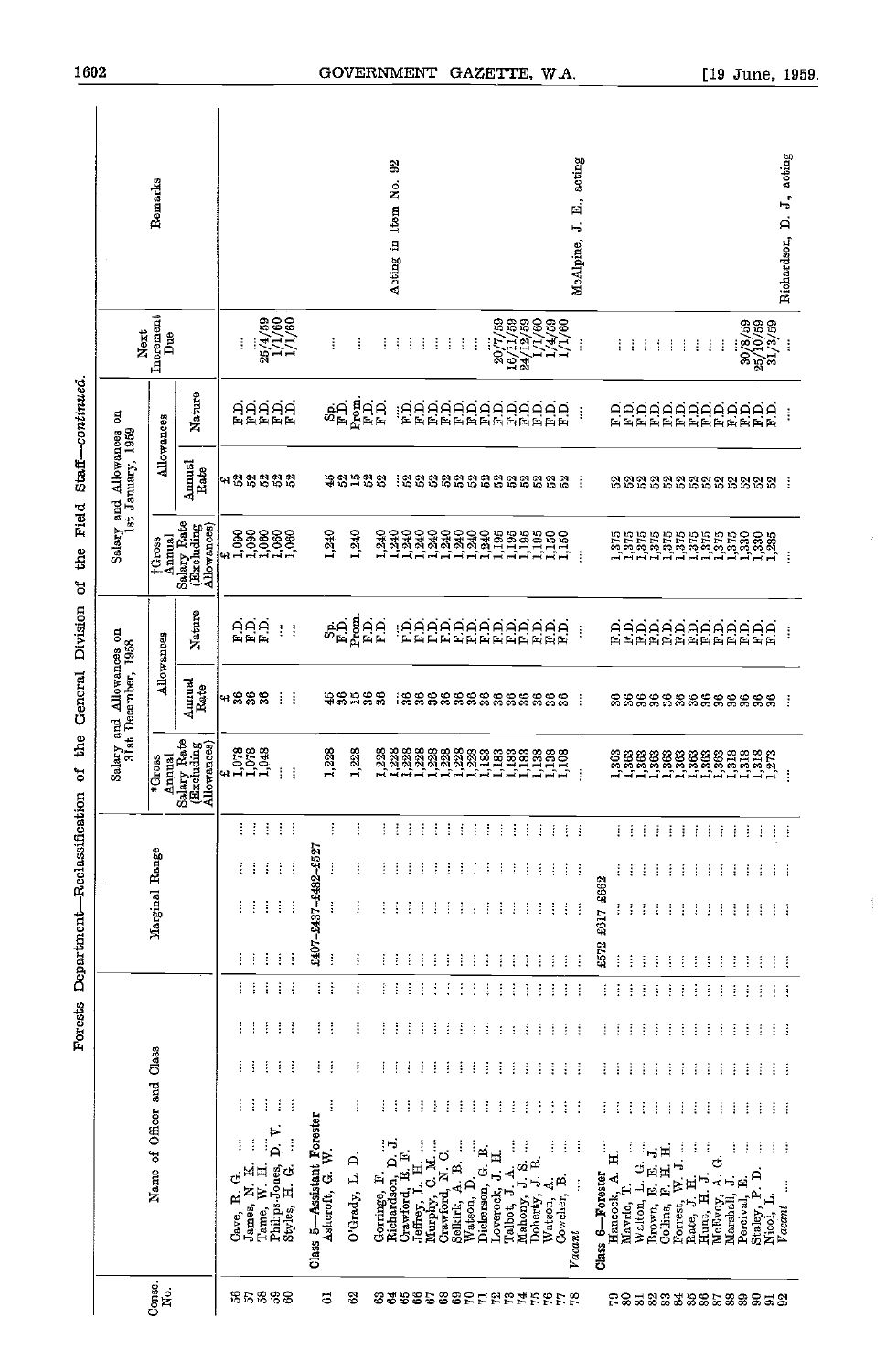| 19 June, 1959.]                                                                                                                                                                                                                                                                                                                                                                                                                                                   |                                                                                                                                                                                                                                                                                      |                                                         | GOVERNMENT GAZETTE, W.A.                                                                                                                                                                                                                                                                                                                       |                                                                                                                                            |                                                                                                          |                                              |                                                      |                                                          | 1603                                                          |
|-------------------------------------------------------------------------------------------------------------------------------------------------------------------------------------------------------------------------------------------------------------------------------------------------------------------------------------------------------------------------------------------------------------------------------------------------------------------|--------------------------------------------------------------------------------------------------------------------------------------------------------------------------------------------------------------------------------------------------------------------------------------|---------------------------------------------------------|------------------------------------------------------------------------------------------------------------------------------------------------------------------------------------------------------------------------------------------------------------------------------------------------------------------------------------------------|--------------------------------------------------------------------------------------------------------------------------------------------|----------------------------------------------------------------------------------------------------------|----------------------------------------------|------------------------------------------------------|----------------------------------------------------------|---------------------------------------------------------------|
|                                                                                                                                                                                                                                                                                                                                                                                                                                                                   | Special Allowance will cease when<br>increment granted on 1/1/60<br>increment granted                                                                                                                                                                                                |                                                         |                                                                                                                                                                                                                                                                                                                                                |                                                                                                                                            |                                                                                                          |                                              |                                                      |                                                          |                                                               |
| 11111111                                                                                                                                                                                                                                                                                                                                                                                                                                                          | $\begin{array}{c} 1/1/60 \\ 1/1/60 \\ 1/1/60 \\ 1/1/60 \\ \end{array}$<br>1/1/60<br>$\mathbb{R}^n$                                                                                                                                                                                   | 1/1/60                                                  | $\begin{array}{c}\n 1/1/60 \\  1/1/60 \\  1/1/60 \\  \cdots\n \end{array}$<br>$\bar{\rm{}}$                                                                                                                                                                                                                                                    | $\frac{1}{1}$ / $\frac{60}{1}$                                                                                                             | $\ddot{\mathrm{i}}$                                                                                      | $\vdots$                                     | ŧ                                                    | 1/1/60                                                   | ŧ                                                             |
| ERRERE                                                                                                                                                                                                                                                                                                                                                                                                                                                            | ក្កុខ្លុំក្កុក្ក<br>កន្លុំក្ក<br>្ពុជ ខ្ញុំ ដូក<br>គ <sub>ន</sub> ក្នុង                                                                                                                                                                                                              | $\overline{F}$ .<br>÷                                   | :::::                                                                                                                                                                                                                                                                                                                                          | $\frac{1}{2}$ , $\frac{1}{2}$                                                                                                              | ŧ                                                                                                        | ŧ                                            | ÷                                                    | $\overline{F}$ .                                         | $\vdots$                                                      |
| : : 888888                                                                                                                                                                                                                                                                                                                                                                                                                                                        | 8988 18028                                                                                                                                                                                                                                                                           | 5 <sup>2</sup>                                          | :::::                                                                                                                                                                                                                                                                                                                                          | $\mathcal{L}^{\mathcal{L}}$                                                                                                                | ŧ                                                                                                        | ŧ                                            | ŧ                                                    | S                                                        | Î                                                             |
| <b>19999999</b><br>199955555<br>19999999<br>1,510                                                                                                                                                                                                                                                                                                                                                                                                                 | 1,645<br>1,645<br>15555<br>15555<br>11550<br>1,555<br>ţ                                                                                                                                                                                                                              | 1,690<br>÷                                              | 668<br>668<br>ŧ<br>÷                                                                                                                                                                                                                                                                                                                           | 1,060                                                                                                                                      | ŧ                                                                                                        | 1,120                                        | 1375                                                 | 1,555                                                    | 1,510                                                         |
| ERRERE<br>ŧ                                                                                                                                                                                                                                                                                                                                                                                                                                                       | n ago.<br>Earna<br>ER STAR<br>Fødsla                                                                                                                                                                                                                                                 | $\frac{\rm Spec}{\rm F.D.}$                             | Ψł<br>计主主                                                                                                                                                                                                                                                                                                                                      | $\mathcal{I} \subset \mathcal{I}$                                                                                                          | $\vdots$                                                                                                 | ŧ                                            | ŧ                                                    | r.n                                                      | ŧ                                                             |
| 1888888<br>÷                                                                                                                                                                                                                                                                                                                                                                                                                                                      | 8988<br>12838                                                                                                                                                                                                                                                                        | 5%                                                      | 注定率<br>ΪÎ                                                                                                                                                                                                                                                                                                                                      | 主义                                                                                                                                         | ŧ                                                                                                        | ŧ                                            | ŧ                                                    | $3\%$                                                    | ŧ                                                             |
| 1111111111                                                                                                                                                                                                                                                                                                                                                                                                                                                        | $\frac{1,633}{1,633}$<br>$\begin{array}{c} 1.498 \\ 1.493 \\ 1.493 \\ 1.493 \\ \end{array}$<br>$\frac{1}{1,498}$                                                                                                                                                                     | 1,633<br>ŧ                                              | <b>FFFFF</b>                                                                                                                                                                                                                                                                                                                                   | Ť.<br>÷.                                                                                                                                   | j                                                                                                        | 1,078                                        | 1,363                                                | 1,498                                                    | 1,498                                                         |
| ₫.<br>÷<br>$\frac{1}{2}$ .<br>÷<br>÷<br>÷<br>÷<br>÷<br>÷<br>÷<br>÷<br>İ<br>÷<br>÷<br>£707-£752-£797<br>$\vdots$<br>ŧ<br>ŧ<br>ŧ<br>ŧ<br>$\vdots$<br>ŧ<br>Ĵ,<br>ŧ<br>$\vdots$<br>Î                                                                                                                                                                                                                                                                                  | 主义<br>$\ddot{\ddot{\textbf{i}}}$<br>Ť<br>Ť.<br>ŧ<br>ŧ<br>ŧ<br>÷<br>ŧ<br>ŧ<br>ŧ<br>ŧ<br>÷<br>£842-£887-£932<br>$\ddot{t}$<br>$\frac{1}{2}$<br>ŧ<br>$\vdots$<br>ŧ<br>$\vdots$<br>ł<br>Î<br>Ť<br>ŧ<br>ŧ<br>ŧ                                                                            | ŧ<br>ţ<br>£977-£1,022<br>ţ<br>$\ddot{\ddot{\mathrm{}}}$ | $\frac{1}{2}$ , $\frac{1}{2}$<br>Ť<br>$\cdot$<br>÷<br>$``\,\mathrm{A}$ "<br>$\vdots$<br>ŧ<br>ŧ<br>ŧ<br>÷<br>See Appendix<br>$\mathbf{i}$<br>$\vdots$<br>$\vdots$<br>$\vdots$<br>$\vdots$<br>ļ<br>$\vdots$<br>ŧ<br>÷                                                                                                                            | $\frac{1}{2}$<br>ţ<br>đ<br>£347-£377-£407<br>ŧ,<br>J.<br>ŧ<br>÷                                                                            | ļ<br>$\vdots$<br>£265-£291-£317<br>$\vdots$<br>ţ                                                         | ŧ<br>1053-1163-1763<br>$\vdots$<br>ł         | Ť<br>ŧ<br>£572-£617-£662<br>ŧ                        | ŧ<br>£707-£752-£797-£842<br>ŧ<br>$\vdots$<br>£887        | į<br>ŧ<br>£707-£752-£797<br>$\mathbf{i}$<br>$\vdots$          |
| ŧ<br>$\vdots$<br>$\frac{1}{2}$<br>ŧ<br>÷<br>÷<br>÷<br>ŧ<br>j                                                                                                                                                                                                                                                                                                                                                                                                      | ŧ<br>Ť<br>÷<br>ŧ<br>Ť<br>ţ<br>ŧ<br>$\vdots$                                                                                                                                                                                                                                          | ŧ<br>$\frac{1}{2}$                                      | $\vdots$<br>Í<br>$\vdots$<br>÷<br>ŧ<br>Ť                                                                                                                                                                                                                                                                                                       | ŧ<br>ŧ<br>t                                                                                                                                | ŧ<br>ŧ                                                                                                   | $\vdots$<br>$\vdots$                         | ŧ<br>ŧ                                               | ţ<br>$\vdots$                                            | $\left\{ \begin{array}{c} 1 \\ 1 \end{array} \right\}$        |
| ŧ<br>÷<br>ŧ<br>÷<br>÷<br>÷<br>ŧ<br>ł<br>÷                                                                                                                                                                                                                                                                                                                                                                                                                         | ŧ<br>ŧ<br>÷<br>ŧ<br>ŧ<br>ŧ<br>ŧ<br>ŧ                                                                                                                                                                                                                                                 | ÷<br>ŧ                                                  | ŧ<br>ŧ<br>÷<br>÷<br>ł<br>÷                                                                                                                                                                                                                                                                                                                     | Ŧ<br>ŧ<br>ŧ                                                                                                                                | ŧ<br>÷                                                                                                   | ŧ<br>÷                                       | ŧ<br>÷                                               | ÷<br>ŧ                                                   | $\frac{1}{2}$                                                 |
| ŧ<br>ł<br>j<br>ŧ<br>÷<br>÷<br>ŧ<br>ŧ<br>÷                                                                                                                                                                                                                                                                                                                                                                                                                         | ŧ<br>$\vdots$<br>ŧ<br>ŧ<br>ŧ<br>ŧ                                                                                                                                                                                                                                                    |                                                         | ŧ<br>i<br>Ì<br>ŧ<br>÷                                                                                                                                                                                                                                                                                                                          | ÷<br>ŧ<br>ŧ                                                                                                                                | ŧ<br>÷                                                                                                   | ŧ<br>ŧ                                       | ł<br>÷                                               | ŧ<br>ŧ                                                   | ŧ<br>÷                                                        |
| ÷<br>ŧ<br>ŧ<br>ŧ<br>Ť<br>i<br>Ĩ<br>ŧ<br>Ē<br>$\begin{array}{ c } \hline \textbf{Class $7$—Distrit Forester}\\ \hline \textbf{Uabser, J. C.}\\ \hline \textbf{Willians, G. H. J.}\\ \hline \textbf{Dawson, H. B.}\\ \hline \textbf{Dawson, J. B.}\\ \hline \textbf{Loxton, O, S.}\\ \hline \textbf{Dexs, O. S.}\\ \hline \textbf{Pens, O. S.}\\ \hline \textbf{Pensy, O. S.}\\ \hline \textbf{Pervival, N.}\\ \hline \textbf{Clover, H. G.} \\ \hline \end{array}$ | ÷<br>÷<br>ł<br>÷<br>ŧ<br>Class 8—Senior Forester<br>Perry, D. H.<br>Kinsella, C. V.<br>ł<br>ļ<br>ŧ<br>$\begin{minipage}{.4\linewidth} \textbf{Ross}, \textbf{W. A.} \\ \textbf{Thomson, J. A.} \\ \textbf{McOoy, H. J.} \\ \ldots \end{minipage}$<br>Donovan, R. J.<br>Currie, J. H. | Class 9—Senior Timber Inspector<br>Kelly, A. R.         | Class 10-Technical Assistant-<br>ŧ<br>ł<br>ŧ<br>ŧ<br>ŧ<br>÷<br>ł<br>ŧ<br>÷<br>$\vdots$<br>ŧ<br>$\begin{array}{ll}\n\text{Rice} & \mathbf{A} & \dots \\ \hline\n\text{Rieniutus}, & \mathbf{A} \\ \hline\n\text{Kunitus}, & \mathbf{A} \\ \hline\n\text{Zeeberg3}, & \mathbf{O}.\n\end{array}$<br>$\vdots$<br>ŧ<br>Vacant<br>Vacani<br>Grade II | Ť<br>ŧ<br>ŧ<br>I<br>÷<br>Ť<br>$\begin{array}{ll} \textbf{Randall}, \ \mathbf{E}, \\ \textbf{Locals}, \ \mathbf{R}. \end{array}$<br>Grade I | ŧ<br>ŧ<br>Class 11-Forest Assessor-<br>ţ<br>÷<br>$\vdots$<br>$\ddot{\ddot{\cdot}}$<br>Vacant<br>Grade II | ŧ<br>÷<br>İ<br>ł<br>Dineen, T. J.<br>Grade I | ŧ<br>ŧ<br>Class 12—Forest Surveyor<br>Redwood, W. H. | Class 13-Fire Control Forester<br>ŧ<br>Rutherford, C. V. | Class 14-Utilisation Forester<br>ŧ<br>$\vdots$<br>Ryan, B. J. |
| 83885888                                                                                                                                                                                                                                                                                                                                                                                                                                                          | $\frac{20}{20}$<br>gggg<br>Eqr                                                                                                                                                                                                                                                       | 108                                                     | 109<br>2222                                                                                                                                                                                                                                                                                                                                    | 114<br>115                                                                                                                                 | 116                                                                                                      | $\overline{117}$                             | 118                                                  | 119                                                      | 120                                                           |

 $\hat{\boldsymbol{\beta}}$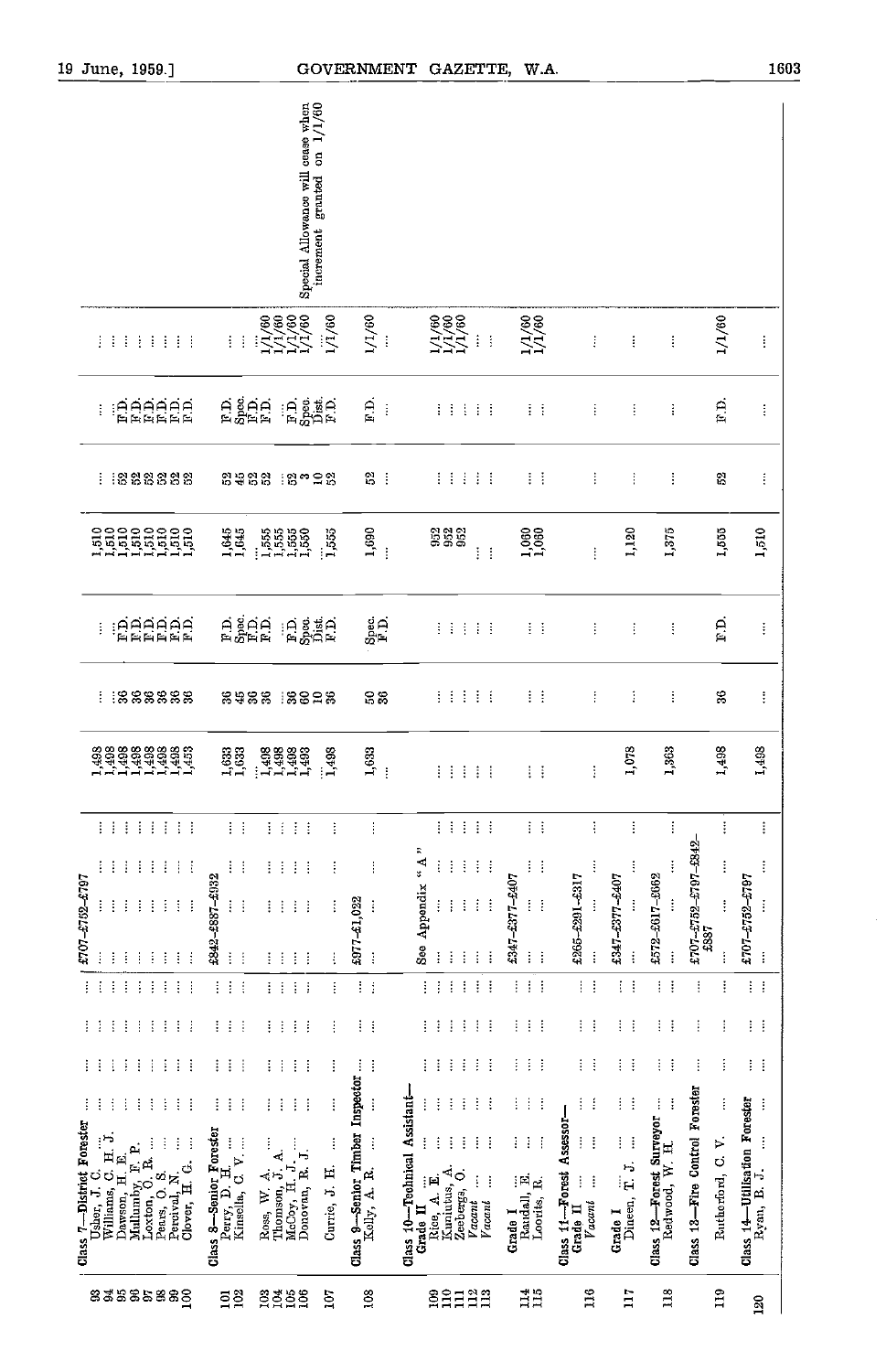|                  |                                                                                                                                                                                                                                   | Forests Department-Reclassification                                                                                                                                                                                                                                                                                                                                                                                                    | the<br>ð                                                   | General                                                                                                    | Division                                            | Field<br>$t$ he<br>đ                                                                                       |                                                                                                        | Staff-continued |                              |         |
|------------------|-----------------------------------------------------------------------------------------------------------------------------------------------------------------------------------------------------------------------------------|----------------------------------------------------------------------------------------------------------------------------------------------------------------------------------------------------------------------------------------------------------------------------------------------------------------------------------------------------------------------------------------------------------------------------------------|------------------------------------------------------------|------------------------------------------------------------------------------------------------------------|-----------------------------------------------------|------------------------------------------------------------------------------------------------------------|--------------------------------------------------------------------------------------------------------|-----------------|------------------------------|---------|
|                  |                                                                                                                                                                                                                                   |                                                                                                                                                                                                                                                                                                                                                                                                                                        |                                                            | Salary and Allowances on<br>31st December, 1958                                                            |                                                     | Salary and                                                                                                 | y and Allowances<br>Ist January, 1959                                                                  | $\mathbf g$     | Next                         |         |
| Conse.<br>Ź      | Name of Officer and Class                                                                                                                                                                                                         | Marginal Range                                                                                                                                                                                                                                                                                                                                                                                                                         | Annual<br>*Gross                                           | Allowances                                                                                                 |                                                     | Annual<br>*Gross                                                                                           | Allowances                                                                                             |                 | Increment<br>D <sub>ue</sub> | Remarks |
|                  |                                                                                                                                                                                                                                   |                                                                                                                                                                                                                                                                                                                                                                                                                                        | Salary Rate<br>(Excluding<br>Allowances)                   | Annual<br>Rate                                                                                             | Nature                                              | Salary Rate<br>(Excluding<br>Allowances)                                                                   | Annual<br>Rate                                                                                         | Nature          |                              |         |
|                  | İ<br>İ<br>ţ<br>ţ<br>Class 15-Forest Officer                                                                                                                                                                                       | 2662-2707-2752-2797-<br>£482-£527-£572-£617-<br>=842                                                                                                                                                                                                                                                                                                                                                                                   | 43                                                         | cH,                                                                                                        |                                                     | ¢Ŗ                                                                                                         | 47                                                                                                     |                 |                              |         |
| $\frac{23}{122}$ | ŧ<br>ŧ<br>ŧ<br>ŧ<br>ł<br>ł<br>ļ<br>ŧ<br>ŧ<br>İ<br>İ<br>İ<br>$\frac{Vacant}{Vacant}$                                                                                                                                               | İ<br>÷<br>ŧ<br>ŧ<br>ŧ<br>İ<br>İ<br>į                                                                                                                                                                                                                                                                                                                                                                                                   | ŧ<br>ŧ                                                     | ŧ.<br>÷                                                                                                    | ŧ<br>÷                                              | ŧ.<br>ł                                                                                                    | ÷<br>÷                                                                                                 | ŧ<br>÷          | ŧ<br>ŧ                       |         |
| <b>234</b>       | ł<br>$\vdots$<br>÷<br>ţ<br>ł<br>Class 16-Assistant Maintenance Engineer<br>$\vdots$<br>ţ<br>$\mathbf{i}$<br>$\frac{1}{2}$<br>j<br>Sanders, F. W<br>ĵ<br>Vacant                                                                    | İ<br>ł<br>İ.<br>÷<br>ţ<br>ţ<br>2482-£527<br>$\mathop{!}\nolimits$<br>ţ                                                                                                                                                                                                                                                                                                                                                                 | 1,183<br>ţ                                                 | ŧ<br>÷                                                                                                     | ŧ<br>÷                                              | 1,240<br>ł                                                                                                 | ŧ<br>÷                                                                                                 | ł.<br>÷         | ŧ<br>÷                       |         |
| 125              | ţ<br>ĵ<br>Class $17$ -Plant and Maintenance Engineer<br>Welch, T. J.                                                                                                                                                              | Í<br>ŧ<br>.022<br>ł                                                                                                                                                                                                                                                                                                                                                                                                                    | 1,633                                                      | ŧ                                                                                                          | ŧ                                                   | 1,690                                                                                                      | ŧ                                                                                                      | ł               | 1/1/60                       |         |
| 126              | ł<br>÷<br>İ<br>÷<br>Class $18$ —Communcations Officer<br>Pinkus, C. A.                                                                                                                                                            | İ<br>ŧ<br>$£932 - £977 - £1,022$<br>ŧ<br>ŧ                                                                                                                                                                                                                                                                                                                                                                                             | 1,723                                                      | ŧ                                                                                                          | ŧ                                                   | 1,735                                                                                                      | ŧ                                                                                                      | Ť               | ŧ                            |         |
| 127              | $\frac{1}{2}$ .<br>ŧ.<br>÷<br>ŧ<br>÷<br>ŧ<br>đ<br>Class 19-Mill Examiner<br>Johnson, N.D.                                                                                                                                         | ŧ<br>ŧ<br>j<br>£482-£527<br>j                                                                                                                                                                                                                                                                                                                                                                                                          | 1,228                                                      | İ                                                                                                          | ŧ                                                   | 1,240                                                                                                      | ŧ                                                                                                      | $\vdots$        | ŧ                            |         |
|                  | * Gross annual sakay rates as at 31st December, 1958, represent the " basic rate " for the district in which an officer is employed plus margin plus marginal allowance.<br>† Gross annual sakay rates as at 1st January, 1969, r |                                                                                                                                                                                                                                                                                                                                                                                                                                        |                                                            |                                                                                                            |                                                     |                                                                                                            |                                                                                                        |                 |                              |         |
|                  |                                                                                                                                                                                                                                   | Rate of pay for                                                                                                                                                                                                                                                                                                                                                                                                                        |                                                            | Male Clerical Assistants and Technical Assistants,<br>APPENDIX "A"                                         |                                                     | Grade II                                                                                                   |                                                                                                        |                 |                              |         |
|                  |                                                                                                                                                                                                                                   |                                                                                                                                                                                                                                                                                                                                                                                                                                        |                                                            |                                                                                                            |                                                     |                                                                                                            | calculated to<br>nearest $\pounds$ ) of Male<br>Basic Rate or<br>Margin over Male<br>Percentage (to be |                 |                              |         |
|                  |                                                                                                                                                                                                                                   | years of age or second year of adult service<br>years of age or third year of adult service<br>years of age or fourth year of adult service<br>years of age or fifth year of adult service<br>years of age or first year of adult service<br>ł<br>ŧ<br>ŧ<br>İ<br>ŧ<br>ţ<br>ł<br>ŧ<br>İ<br>÷<br>$^{39}$<br>းမှု<br>အမွှ<br>years of age<br>256<br>age<br>đ<br>years of<br>đ<br>years of<br>years of<br>years<br>years<br>19958985883888 | ŧ<br>İ<br>ŧ<br>ł<br>÷<br>ł<br>ŧ<br>İ<br>$\frac{1}{2}$<br>ŧ | ŧ<br>ŧ<br>÷<br>Ŧ<br>÷<br>ł<br>Ť<br>÷<br>ŧ<br>÷<br>Ť<br>ŧ<br>ŧ<br>÷<br>ŧ<br>ŧ<br>÷<br>ŧ<br>÷<br>ŧ<br>ŧ<br>ł | ŧ<br>ŧ<br>Ŧ<br>÷<br>İ<br>÷<br>÷<br>ŧ<br>Ť<br>÷<br>Ť | ŧ<br>ŧ<br>÷<br>ŧ<br>ł<br>÷<br>÷<br>÷<br>÷<br>÷<br>Ť<br>ŧ<br>ŧ<br>ł<br>÷<br>ł<br>÷<br>š<br>÷<br>÷<br>÷<br>÷ | Basic Rate<br> ៖<br> ឌី៩៩៖៖៖ ដូច្នេះ<br> ឌី៩៩ ឌីខ្មី ដូច្នេះ<br>213<br>ន្លួន<br>និងអ្នក                |                 |                              |         |
|                  |                                                                                                                                                                                                                                   | years of age or sixth year of adult service<br>years of age or seventh year of adult servi                                                                                                                                                                                                                                                                                                                                             | year of adult service                                      | $\mathbb{R}^n$<br>ŧ                                                                                        | $\mathbb{R}^n$                                      | $\bar{z}$<br>÷<br>÷<br>÷                                                                                   |                                                                                                        |                 |                              |         |
|                  |                                                                                                                                                                                                                                   |                                                                                                                                                                                                                                                                                                                                                                                                                                        |                                                            |                                                                                                            |                                                     |                                                                                                            |                                                                                                        |                 |                              |         |

of the Field Staff continued porests Department—Reclassification of the General Division

1604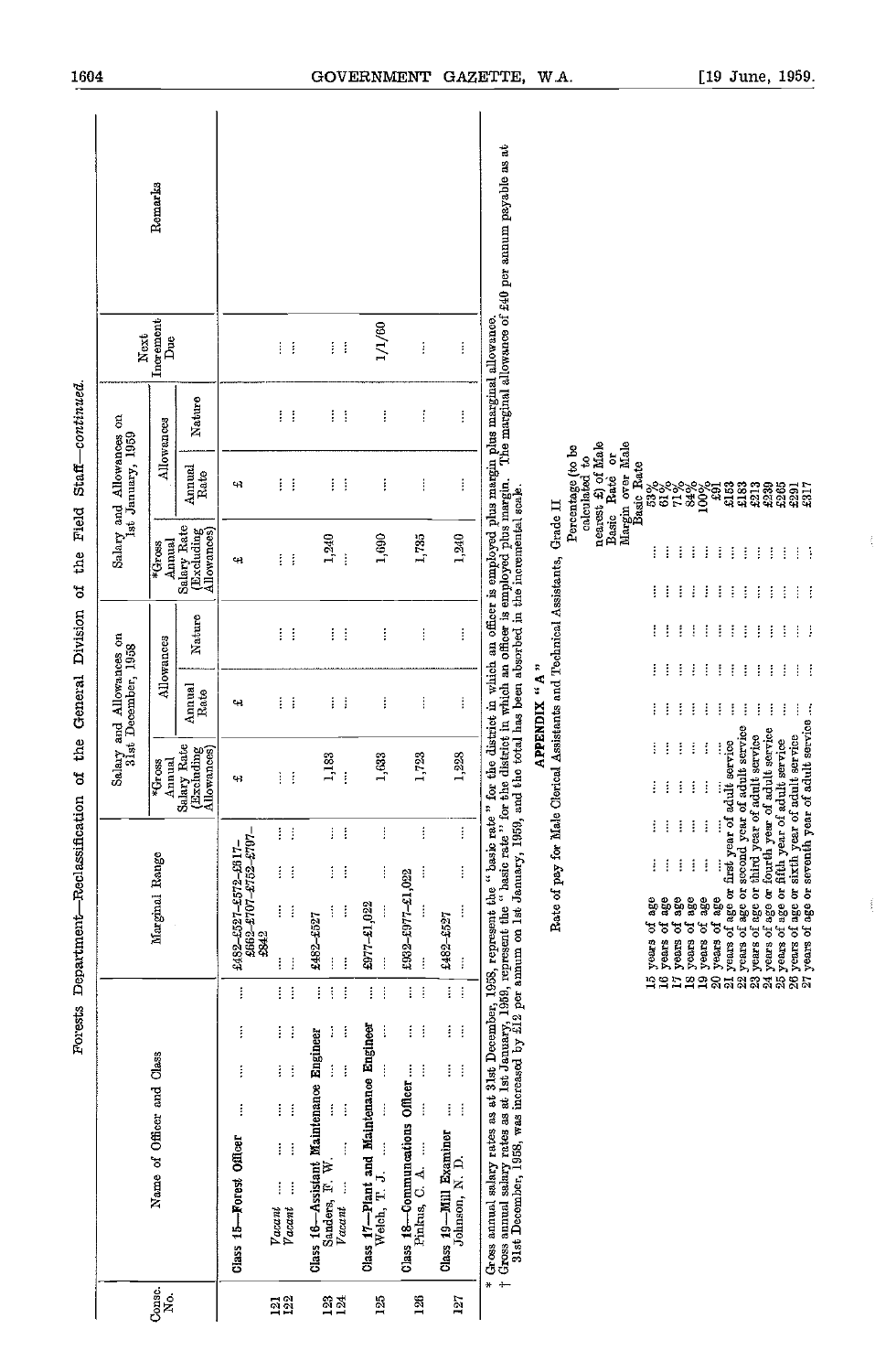## Crown Law Department, Perth, 11th June, 1959.

THE Hon. Attorney General, pursuant to the THE powers conferred upon him by section 18 of the Will b Courts of Session Act, 1921, hereby directs that will b a special sitting of the Gascoyne Court of Session Statio be held mence on Friday, 26th June, 1959.

THE Hon. Attorney General has appointed William Roeland Andrews as Bailiff of the Geraldton Local Court, vice Sergeant F. C. Thomas, as 57/7 from 1st July, 1959.

R. C. GREEN,<br>Under-Secretary for Law.

#### STREET COLLECTIONS ACT, 1940.

Chief Secretary's Department, 57 Murray Street, Perth, 11th June, 1959.

NOTICE is hereby given that the list of dates for<br>Street Collections for 1959 is hereby amended as  $58/213-1$  pair swimmings flippers, 2 head lights.<br>under:—

Insert

July 3rd and 31st. August 14th and 28th. September 4th and 18th. October 2nd, 9th and 23rd. November 6th, 20th and 27th. December 11th.

Delete.

August 7th. September 12th and 26th. October 4th and lath. November 2nd, 16th and 30th. December 13th and 27th.

J. DEVEREUX, Under Secretary.

### HOSPITALS ACT, 1927-1955. Medical Department, Perth, 4th June, 1959.

M. 5420/57.

HIS Excellency the Governor in Council has been pleased to appoint Mr. S. Elliott-Smith to be a member of the Mount Magnet District Hospital  $58/362$ —Gent's cycle.<br>
Headed to appoint Mr. S. Elliott-Smith to be a  $58/362$ —G

J. DEVEREAUX,<br>Under Secretary.

### HEALTH ACT, 1911-1957.

## Department of Public Health,<br>P.H.D. 1310/46.<br>P.H.D. 1310/46.

Perth, 12th June, 1959.<br>
Perth, 12th June, 1959.<br>
Fa)/46.<br>
58/418—Butcher's steel.<br>
THE cancellation of the appointment of Mr. Robert<br>
Charles Zehnder as Health Inspector for the Perth<br>
Municipal Council is hereby notifie

is hereby approved. LINLEY HENZELL,

Commissioner of Public Health.

#### APPOINTMENT.

Police Department,<br>Perth, W.A. 15th June, 1959.<br>HIS Excellency the Lieutenant-Governor in Council under the provisions of section 33B of the Police<br>Act, 1892-1954, has approved of the appointment<br>of Alan Gregory Smith, Stipendiary Magistrate, a<br>member of the Police Appeal Board for a further term from the 1st July, 1959, as provided for in section 33C of the said Act,

J. M. O'BRIEN, Commissioner of Police.

#### POLICE ACT, 1892-1952. Sections 75 and 76.

THE following unclaimed stolen and found property will be sold by public auction at Central Police Station, Perth, on Tuesday, 7th July, 1959.

J. M. O'BRIEN, Commissioner of Police.

- Stolen Property.<br>57/93—Agfa camera.<br>57/724—Electric car fan,  $\frac{1}{4}$  in KBC drill (damaged), saw, 2 polishers, small grinder wire brush, 4 valves, 2 battery clips, oil filter cap, tail Fig. screw driver, screw driver, and points, wood<br>chisel, screw driver, 6 electrical fittings,<br>petrol cap, gent's white metal wrist<br>watch (damaged), Kodak folding camera
- 
- in case.<br>57/758—1 pair "Best" binoculars.<br>58/206—45 chrome window fittings, 11 door hinges,<br>2 door handles.  $2$  door handles.<br> $-2$  tins of talcum powder, 1 jar of petroleum
- 
- 
- 
- $j_{9/210} = j_{9/226} = j_{9/226} = j_{9/226} = j_{9/226} = j_{9/226} = j_{9/226} = j_{9/226} = j_{9/226} = j_{9/226} = j_{9/226} = j_{9/226} = j_{9/226} = j_{9/226} = j_{9/226} = j_{9/226} = j_{9/226} = j_{9/226} = j_{9/226} = j_{9/226} = j_{9/226} = j_{9/226} = j_{9/226} = j_{9/226} = j_{9/$
- 
- 58/245-Gent's fawn sports coat.<br>58/256-Cycle headlamp and generator.<br>58/258-3 bottles cool drink.
- 
- $58/259-31$  packets cigarettes.<br> $58/274-4$  table cloths.<br> $58/284-Cycle$  pump.
- 
- 
- 58/285-2 cycle pumps, leather cigarette case, 4 cigarette lighters, 12 cycle globes, tennis
- ball, 1 packet fish hooks, hair brush.<br>58/287-1 pair gloves, hand torch, hair brush, shav-<br>ing brush, safety razor.<br>58/288--Hand torch.
- 
- 
- $\frac{58}{289-4}$  pairs ladies' stockings.<br>
58/299-7 cigarette lighters, cigarette holder,<br>
58/303-Gent's cycle.<br>
58/303-Gent's cycle.<br>
58/310-Box camera.<br>
58/327-Small attache case.
- 
- 
- 58/327-Small attache case.<br>58/333-Gent's cycle.
- 
- 58/339—Gladstone bag, guernsey, 3 handkerchiefs, 2 towels, beret, curtain, gent's shirt.<br>58/341—Gent's cycle.<br>58/343—Gent's cycle.<br>58/363—Gent's cycle.<br>58/362—Gent's cycle.
- 
- 
- 
- 
- 
- 
- $58/378-1$  pair plastic binoculars.<br> $58/382$ —Holden tow bar.<br> $58/383$ —Hand torch, screwdriver.
- 
- 
- $\frac{58}{38838-16}$  only cigarettes.<br>58/403-1 pair gloves.<br>58/404-Small pinch bar, 1 pair pincers, hand torch.<br>58/406-Screwdriver, pinch bar, file.<br>58/413-Wood chisel.
- 
- 
- 
- 
- 
- 
- 58/435-5 pairwis sourcher<br>58/435-5 pairs sheath spanner.<br>58/444-5 beath knife in case. 58/445-6 gramophone records.
- $58/445-6$  gramophone records.<br> $58/446$ —Pocket knife and wallet.
- 
- $58/447-2$  key fobs, yellow metal signet ring.<br> $58/448$ -Cycle generator, cycle wheel-brake, 1 pair<br>sunglasses, white metal cigarette lighter,<br>coil spring.
- coil spring.<br>58/452—Cushion, 5 beakers in case, hand torch, gent's white metal wrist watch, "Saga" camera in case, 2 shoe horns, 2 rotor arms, cigarette lighter.
- 
- 
- 
- 58/456-2 pairs ear rings, yellow cardigan.<br>58/457-Travelling rug.<br>58/460-1 x 12 in. shifting spanner.<br>58/467-Imitation pearl necklace, ball point pen, brooch.
- 58/469-21 packets cigarettes, 2 packets playing cards, 14 boxes matches, <sup>2</sup> cigarette lighters, <sup>3</sup> receipt books, 2 propelling pencils, metal threading stock and 1 die, fountain pen, 1 pair scissors, 1 pair tweezers, knife handle, brief satchel, 3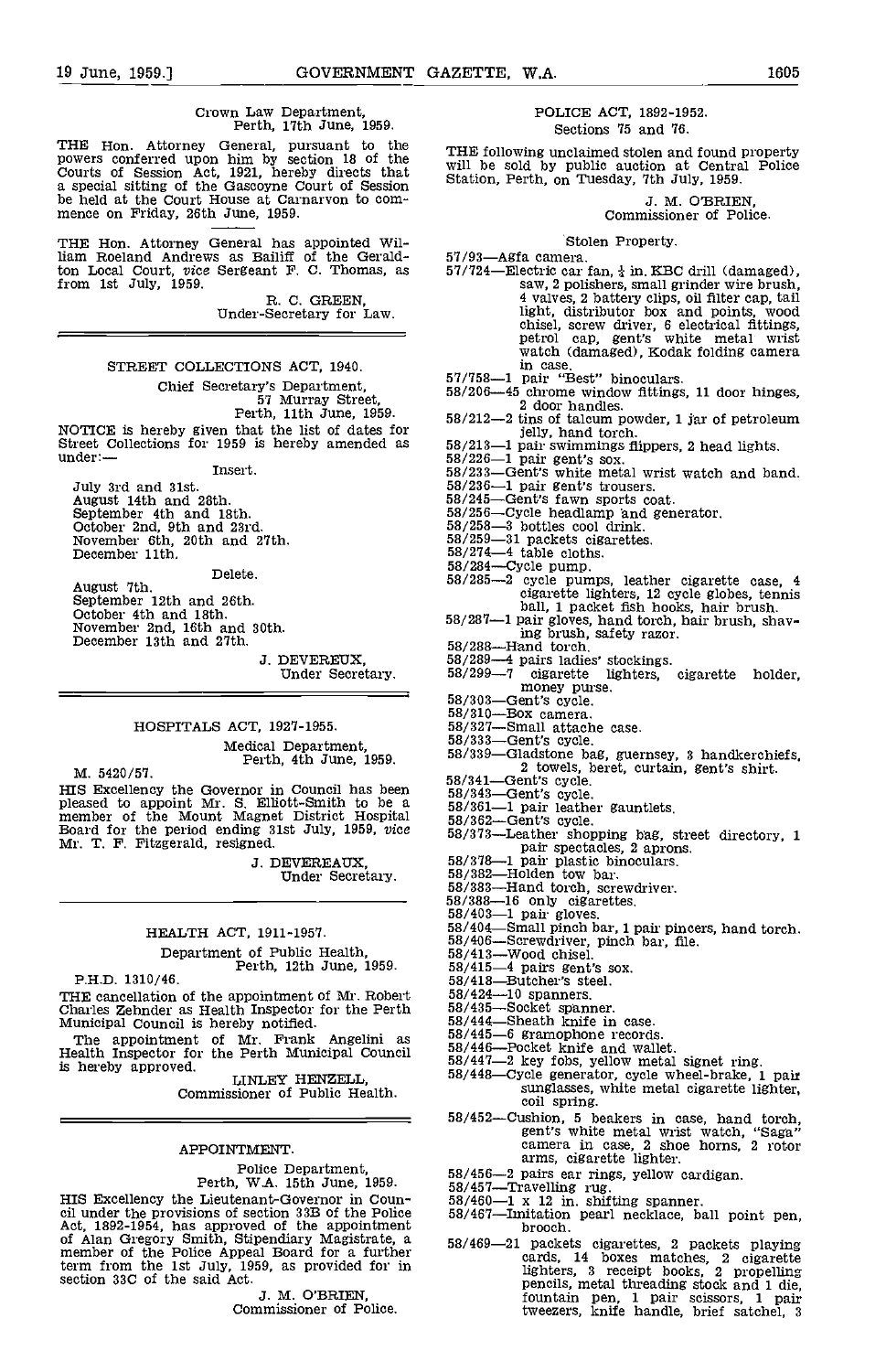case, 2 purses, 4 ball point pens, 1 packet 58/470—Kodak 127 folding camera in case. 58/470—Kodak 127 folding camera in case. 58/477—4 sheets of asbestos (corrugated), 2 sheets fiat asbestos, earthenware pipe and small quantity of timber. 58/481Gent's cycle. 58/496Fountain pen. 59/136Gent's cycle. 59/159Lady's cycle. 59/160-2 gent's cycles. 59/270-2 gent's cycles. 59/283-4 gent's cycles, 1 lady's cycle. 59/284Philips mantel model radio, "Hot Point" portable radio, part used roll of cable, piece of flex with plug and socket, gent's hat, set of darts, 28 cakes of soap, 1

- pair lady's shoes, alarm clock, roll of tape, 5 pairs ear rings, 6 lipsticks, 3 necktape, 5 pairs ear rings, 6 lipsticks, 3 neck-<br>laces, 3 tins of face powder, sanitary belt, 58/1063-<br>cigarette lighter, pencil, centre of car 58/1065-<br>steering wheel, quantity of assorted 58/1069-<br>sweets. 58/1071sweets.<br>59/285—Gent's cycle.<br>59/287—3 hand torches.
- 
- 
- 
- 
- 
- 
- 
- 
- 
- 
- 
- 
- 
- 59/294-2 small mouth organs, 11 firework crackers. 59/303-2 gent's cycles, gent's cycle frame. 59/309-2 gent's cycles. 59/322Gent's cycle. 59/347-3 gent's cycles. 59/348-3 gent's cycles, 1 lady's cycle. 59/381Folding camera (badly damaged), 1 pair pliers, ball point pen, hand torch. 59/380Boy's 18 in. cycle, 2 gent's cycles. 59/404Gent's cycle. 59/424Gent's cycle and gent's cycle frame. 59/462Gent's cycle, gent's cycle frame. 59/469-16 cornsacks of wool clippings, alarm clock, grey blanket, blue cardigan, 4 tIns of paint, 1 pair lady's shoes, 1 pair jeans, topper coat, length of fishing net (ap- prox. 100 ft.), 3 sheets, 13 pillowcases, 4 blankets, 12 comics.

#### Found Property.

- 58/911-Gent's gabardine coat, prayer book, tube 58/1152-Lady's hat.<br>
of dental floss, toothbrush and handker- 58/1166-Money purs
- chief.<br>58/912—Money purse.<br>59/914—Money purse.
- 
- 
- 
- $58/916$ —Money purse.<br>  $58/920$ —Yellow metal ring.<br>  $58/920$ —Yellow metal ring.<br>  $58/923$ —Purse, purse, handbag, yellow metal brooch.<br>
handbag, purse, yellow metal bangle,<br>
marcasit brooch, 1 pair gloves, handbag,<br>
box ca
- 
- 58/924—Money purse.<br>58/927—Gent's sports coat, packet cigarettes, foun-<br>tain pen.
- 58/931—Suitcase and gent's clothing.<br>58/933—Plastic raincoat.<br>58/936—Lady's sweater, purse, 1 pair gloves, hand-
- 
- 
- 
- 
- 
- 
- 
- 
- 
- 
- 
- 
- 
- 
- 58/936—Lady's sweater, purse, 1 pair gloves, hand-<br>
58/936—Lady's sweater, purse, 1 pair gloves, hand-<br>
58/937—Money purse.<br>
58/937—Money purse.<br>
58/942—Money purse.<br>
58/942—Money purse.<br>
58/942—Money purse.<br>
58/954—1 bot
- 58/1005—White metal brooch.
- 58/1010—Yellow metal travelling clock.<br>58/1015—Wallet.
- $58/1017$ —Wallet.
- 58/1017—Wallet.<br>58/1020—Brown plastic bag, plastic raincoat, plastic eyeshleld.
- pairs sunglasses, spanner, file, spectacle
	-
	- 58/1023-1 pair sunglasses in case.<br>58/1026-Money purse.<br>58/1029-Wallet.<br>58/1030-1 pair gent's black shoes -1 pair gent's black shoes, 1 pair sandshoes.<br>Money purse
	-
	-
	- -Yellow metal brooch.<br>-Towel and 1 pair gent's bathers.<br>-1 pair spectacles in case.<br>-Portable gramophone.
	-
	-
	-
	-
	-
	- 581–1046<br>
	58. 10466 Bucket handbag, cosmetics, white metal<br>
	cigarette lighter.<br>
	59.1051-1 only ear ring.<br>
	59.1051-1 only ear ring.<br>
	59.1052-4 packets biscuits, 2 tins of fruit, 1 tin of<br>
	105.1052-1 tin of pineapple juice
	-
	-
	-
	-
	-
- 20 packets cigarettes.<br>
20 packets cigarettes.<br>
-School case, beret and book.<br>
-Money purse.<br>
-Handbag.<br>
-Handbag.<br>
-Handbag and ball point pen.<br>
-Key folder.<br>
-Cane fan, 4 odd gloves, 5 pairs spectacles,<br>
1 only ear ring,
	-
	-
	-
	-
	-
	-
	-
	-
	-
	- -1 pair spectacles in case.<br>-1 pair spectacles in case.<br>-1 pair lady's bloomers, pyjama top.<br>-Child's tricycle.<br>--Fandbag.<br>--Floral frock and 1 pair lady's shoes.<br>--Floral frock and 1 pair lady's shoes.<br>--Roll of electric
	-
	-
	-
	-
	-
	- 58/1104—Money purse.<br>58/1107—2 powder puffs, scarf, rouge compact.<br>58/1113—1 pair spectacles.<br>58/1125—Child's jumper.<br>58/1125—Child's jumper.<br>58/1139—Yellow metal ring.<br>58/1145—Cardigan, frock and handbag.<br>58/1152—Lady's
	-
	-
	-
	-
	-
	-
	-
	-
	-
	-
	-
	-
	-
	- 59/13-2 pairs binoculars, 3 pairs spectacles, imitation pearl necklace, purse, 2 pairs gloves, 1 odd glove, panama hat, ball point pen.<br>59/14—Suitcase containing gent's soiled clothing, rug, lady's overcoat, gent's military over-
	-

watch.<br>59/43—Plastic basket, sundry women's clothing, 1

59/82—Money purse and white metal cigarette<br>lighter.

 $59/83$ -Spare wheel (4.50 x 21), cover for motor scooter, gladstone bag.

- 
- 

59/89-Handkerchief.

 $59/22$ —Wallet.<br> $59/23$ —6 assorted money purses.  $59/23-6$  assorted money purses.<br>  $59/26$ —Handbag.<br>  $59/33$ —White metal bracelet with yellow stones.<br>  $59/34$ —Parcel of stationery.<br>  $59/42$ —Cosmetic bag, lady's white metal wrist<br>
watch.

 $\frac{1}{\text{only ear ring}}$ , 1 pair shoes.<br>59/49—Plastic wallet.

59/50—Money purse and cigarette lighter.<br>59/52—Sheath knife.<br>59/53—60 ft. x  $\frac{1}{2}$  in. plastic hose.<br>59/54—Handbag.<br>59/55—3 spear fishing guns.

 $59/56$ —Handbag.<br>59/66—Handbag.<br>59/69—Child's yellow metal bracelet.<br>59/71—Handbag.<br>59/71—Handbag.<br>59/80—Bucket bag, purse, 1 pair gloves.<br>59/80—Bucket bag, purse, 1 pair gloves.

59/95—Lady's white metal wrist watch.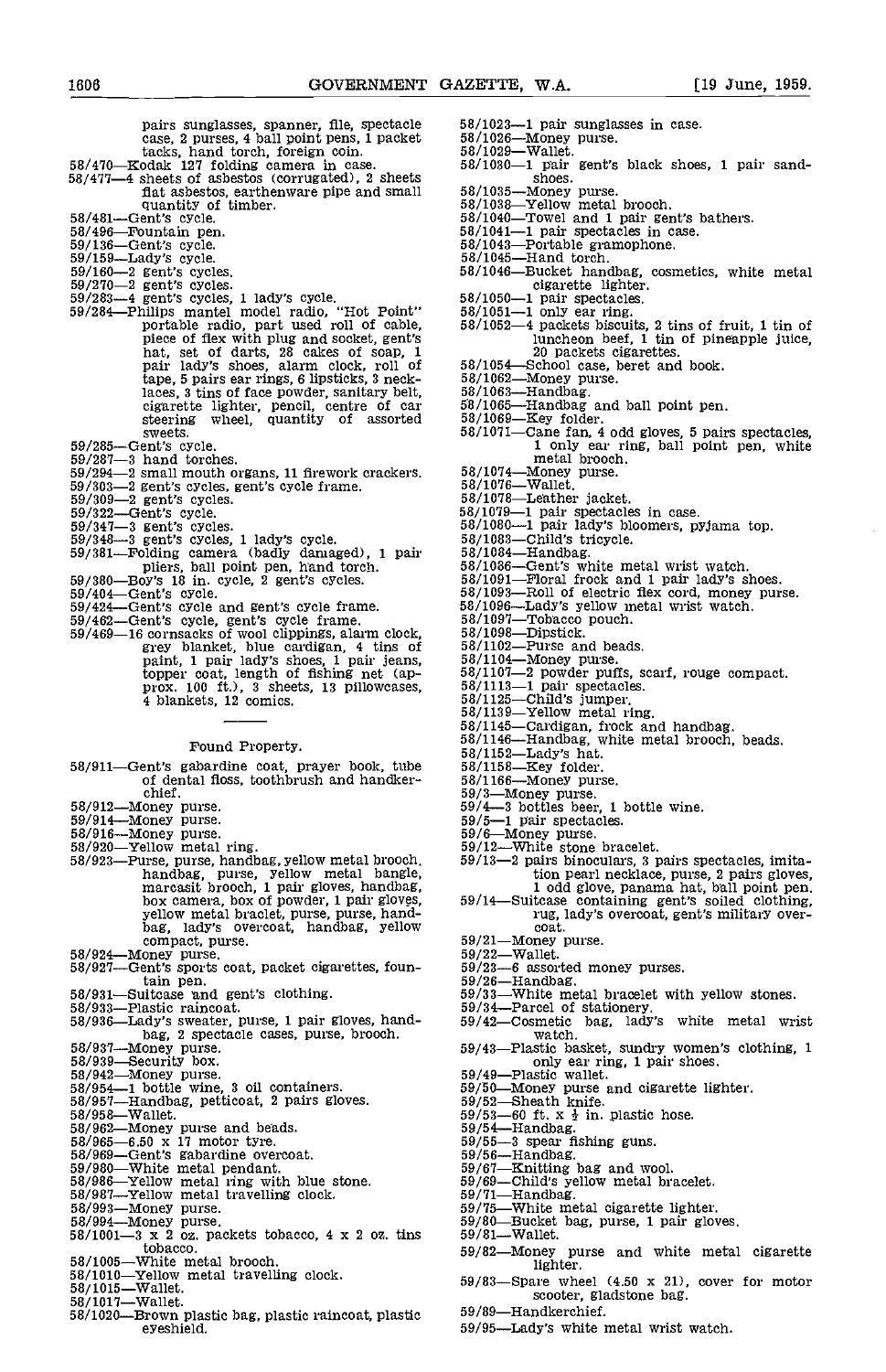- 59/97-Child's pullover, purse, bag of fertiliser, suitcase containing gent's clothes, 60 ft.
- 
- $x \frac{3}{4}$  in. rubber hose, purse.<br>59/98—Gent's overcoat.<br>59/122—3 grey blankets, white metal cigarette lighter.
- 
- 136-Money purse and beads.<br>
59/159-Shopping bag,  $1\frac{1}{2}$  packets cigarettes, book, pencil, small roll of  $\frac{1}{2}$  in. plastic hose, set of brake linings.<br>
59/161-White metal brooch, 7 towels, 1 pair spec-
- tacles in case, hand torch, motor tyre (5.90 x 15), Vanguard hubcap, purse and beads, calico bag containing comb, ball point pen and cycle tools, purse, plastic car seat cover, beads, yellow metal locket and chain.
- 59/163-Yellow metal locket and chain bangle.<br>59/164-Lady's yellow metal wrist watch.<br>59/178-1 pair spectacles.<br>59/182-1 pair sunglasses.<br>59/183-Money purse and 1 pair gloves.<br>59/202-Gent's fawn raincoat.
- 
- 
- 
- 
- 
- 59/203-1 pair gent's sandshoes, handbag and purse,<br>money purse, and purse, and purse, and purse, and purse, and purse, and purse, and a money purse.
- 
- 59/204—Handbag, 1 pair sunglasses, 1 pair briefs,<br>fioral dress, 1 pair sunglasses, 1 pair briefs,<br>fioral dress, 1 pair boy's bathers, towel<br>grey plastic coat.<br>grey plastic coat.<br>Five-s, even are the sallon bottle, red pla
- 
- length of dress material, 2 cigarette B59, lighters, 2 tins of tube patches, box of<br>dice, wire brush, fishing line, football<br>mascot, ball point pen, headlamp rim,<br>l pair spectacles, car door handle, cricket<br>pad, 1 ear ring, pram drawer, nappies<br>and bottle, raincoat
- 
- 
- 
- -
- 
- 
- 
- 
- 
- 
- 
- Sinan poar anchor, reacher was and room.<br>
199/324—Money purse.<br>
59/352—Leather shopping bag.<br>
59/364—Lady's plastic rain coat.<br>
B58/43—Shoes, pillow, towel, book, camera, rain<br>
hats, rain capes, umbrellas, gloves, cloth-<br>
- mg, spectacles, purses, etc.<br>
B58/44—Gladstone bag, imitation pearl bracelet,<br>
purses, clothing, books, handbags, hats,<br>
gloves, spectacles, brooches, flower pot,<br>
B58/55—Umbrellas, etc.<br>
gloves, sunglasses, books, purses,
- 
- B58/46-Rain coats, rug, pillow, clothing, school bag, baskets, cases, umbrellas, brooches, purses, etc.
- B58/47-Purses, gloves, ball point pen, clothing, books, gloves, brooches, dust pan, hockey ball, spectacles, etc.
- B58/48-Purses, umbrellas, clothing, shoes, fountain pens, handbags, rain coats, gloves,  $9$ th July, 1<br>
bathers, sunglasses, cigarette case, 1 case draughtsman's tools, satchel, school bag, etc.<br>
draughtsman's tools, satchel, school bag, etc.<br>  $\frac{37}{4}$
- 358/49-Brief bags, cases, rain coats, handbags, parcel of ropes, books, clothing, umbrellas, brooches, bracelet, purses, spectacles, etc.
- 358/50-Purses, umbrellas, clothing, ball point pen, books, torch, gloves, spectacles, etc.
- 358/51-School bag, clothing, gloves, cases, pillows, purses, sunglasses, spectacles, etc.
- B58/52-Handbags, purses, umbrellas, boots, clothing, fountain pen, cigarette lighter, sun- glasses, spectacles, etc.
- B59/1-Shoes, books, handbags, purses, clothing, bathers, wallets, brooches, spectacles, bracelets, yellow metal ring, tie-pin, fountain pen, gloves, sunglasses, tennis<br>racquet, doll, etc.
- 359/2-Gloves, rain coat, clothing, shaving gear, overnight bag books, shopping bags, spectacles, etc.
- 359/3-Clothing, purses, money box, books, cigar- ette case, sunshade, fan, gloves, spectacles, sunglasses, cases, etc.
- 359/4-Sunglasses, spectacles, books, music, gloves, tape measure, clothing, wallet, watering can, toilet set, pieces of material, belts, cards, beads, brooches, etc.
- 359/5-Shoes, purses, shopping bags, wallet, spectacles, clothing, necklace, umbrellas, gloves, string of imitation pearls, fountain pen, etc.
- 359/6-Purses, handbags, fountain pen, umbrellas, clothing, yellow metal ring, books, gloves. etc.
- where the vercoat, rain coats, umbrellas, clothing, books, purses, brooches, string of imitation pearls, etc.
- 359/8-Umbrellas, clothing, doll, shoes, bags, gloves, sunglasses, writing compendium, purses, fountain pens, etc.
- B59/9-Gloves, belts, pipes, cigarette lighter, ear rings, spectacles, scarves, etc.

#### Fisheries Department, Perth, 15th June, 1959.

F.D. 108/55, Ex. Co. No. 998.

Case and toy plane, 2 bottles beer, small<br>
case, 2 bottles wine, razor, brush, belt,<br>
beret, handbag, child's shoe, Stude-<br>
baker hubcap, bridle and rope, handbag,<br>
4 packets envelopes, boy's rain hat.<br>
59/221—3 bottles be This approved the care-llation of the appointments<br>of Geoffrey Hugh Lyon, Stephen Campbell Stoke,<br>and Stanley La Roche as Inspectors of Fisheries<br>under the Fisheries Act, 1905-1956.

A. J. FRASER, Director.

#### GOVERNMENT LAND SAtES

columny, 2 botts, 3 server alleged and the specified the specified and leader between the specified and leader between the specified of the specified of the specified of the specified of the specified of the specified of t THE undermentioned allotments of land will be offered for sale at public auction on the dates and at the places specified below, under the provisions of the Land Act, 1933-1958, and its regulations:-

#### BUSSELTON.

- 8th July, 1959, at 3 p.m. at the Court House, Busselton.
	- Dunsborough-Town (A) (B), 104, lr. 9.8p., £155,

#### SOUTHERN CROSS.

- 8th July, 1959, at 3 p.m. at the Office of the Mining Registrar, Southern Cross.
	- Southern Cross-Town (B), 757, 39.3p., £25;<br>
	758, lr., £20; 759, lr., £20; 760, lr., £20;<br>
	761, lr., £20; 762, lr., £20.

#### NORTHAM.

- 9th July, 1959, at 11.30 a.m. at the Court House,
	- Wundowie-Town (A), 277, 36,4p,, £130; 278, 37.4p., £115.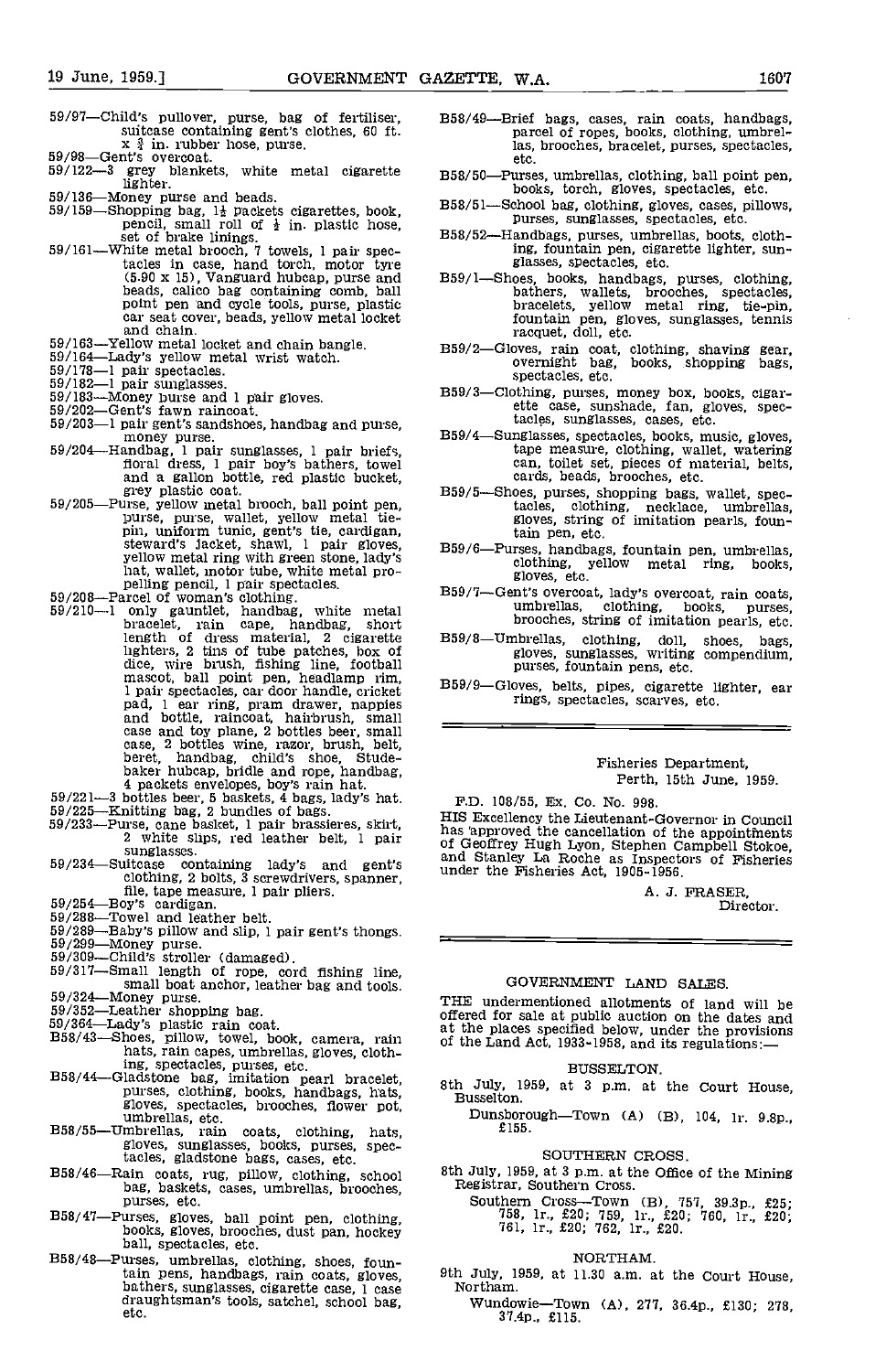#### PERTH.

- Surveys Department, Cathedral Avenue, Perth.<br>Forrestdale—Town (A), 313, 1r., £20; 314, 1r.,
	- £25.

(A) Building Conditions.

Special Conditions.

All improvements on the land offered for sale are the property of the Crown, and shall be paid for as the Minister may direct, whose valuation  $(e)$ 

shall be final and binding on the purchaser. Plans and further particulars of these sales may be obtained at this office and the offices of the various Government Land Agents. Land sold to a depth of 200 ft. below the natural surface except in mining districts, where it is granted to a depth of 40 ft. or 20 ft. only.

N. A. YOUNG,<br>Acting Under Secretary for Lands.

#### FORFEITURES.

THE undermentioned leases have been cancelled accepted under section 23 of the Land Act, 1933-1954, due to non-payment of rent or other reasons.

> N. A. YOUNG, Acting Under Secretary for Lands.

Name; Lease; District; Reason; Corres.; Plan. Buttsworth, B. W. A. and E. L.; 284/109; Nelson

6394; abandoned; '7227/23; 437D/40, A3. Curwen, J. C.; P.1056; Nelson 12043; abandoned; 1526/53; 438A/40, Al.

Evans, D. R.; 347/11846; Nelson 8712 and 8713;<br>conditions; 3333/57; 453C/40, D4, 455B/40, D1.

- Kersley, G.; 171/109; Williams; abandoned; 13750/<br>05; 408, A and B 2 and 3.
- Kersley, 0.; 160/109; Williams; abandoned; 2910/ 95; S 19, B3.
- Kersley, 0.; 157/109; williams; abandoned; 9522/ 01; S 19, 3 and 45.
- Mahler, W. J.; 4611/153; Boulder 1000; abandoned; 2652/00; Boulder Sheet 2.
- Malcolm, A. J.; P.1146; Sussex 4055; abandoned;<br>2363/55; 440D/40, C4.
- Mason, B. and Brocker, A. E.; 393/410; Dempster; abandoned; 8054/07; 12/300.
- Mason, B. and Brocker, A. E.; 393/409; Mardarbilla; abandoned; 8057/07; 3/300.
- Mason, B. and Brocker, A. E.; 393/411; Dempster; abandoned; 8059/07; 12/300.
- Mason, B. and Brocker, A. E.; 393/414; Mardarbilla and Dempster; abandoned; 8053/07; 12/300.
- Ripper, W. L.; P.946; Avon 27159; abandoned; 768/<br>52; 3ABCD/40.
- Scutti, N. and A.; 3116/2374; Herdsman Lake 411; non-payment of rent; 3216/56; Sub. 90, Mt. Hawthorn.
- Sorenson, E. F.; P. 1200; Nelson 11960; abandoned; 2583/56; 442B/40, D2.

Tuckey, H.; 332/737; Murray '7502; abandoned; 11139/97, Vol. 2; 380D/40, Al.

### TENDERS FOR LEASING. Reserve No. 22501 at Cannington.

Department of Lands and Surveys,<br>Perth, 17th June, 1959.<br>Corres. No. 903/43.<br>TENDERS are invited for leasing under section 32 TENDERS are invited for leasing under section 32 of the Land Act, 1933-1958, reserve No. 22501 (Canning Locations 1168, 1169 and 1176) for graz-ing purposes for a term of five years, minimum rental being fixed at £120 per annum, subject to 17 of the following conditions:

- (a) Road board rates to be paid by the lessee.
- Lessee to renovate fences and other improvements and keep them in a satisfactory state of repair.
- PERTH. FERTH. (c) Lessee to work the property in an efficient<br>10th July, 1959, at 3.30 p.m. at the Lands and and manner and to maintain the pastures in manner and to maintain the pastures in a satisfactory state.
	- All improvements existing on the land at the termination of the lease to be the have the right to remove any buildings or other structural improvements erected by him within one calendar month following the termination of the lease.
	- Compensation will not be payable for any improvements not so removed, or any other improvements existing at the termination of the lease.
	- Lessee shall not sub-let without the approval of the Minister for Lands.

Tenders may be lodged at the Lands Department, Perth, up to 3.30 p.m. on Wednesday, 15th July, 1959. Each tender must be accompanied by onefee, and the envelope, endorsed "Tender for Leasing Reserve No. 22501," and addressed to the Under Secretary for Lands, Perth.

The highest or any tender will not necessarily be  $\text{accepted.}$  (Plan  $1D/20$ , S.E.)

N. A. YOUNG,<br>Acting Under Secretary for Lands.

#### NOW OPEN.

#### Plantagenet Location 6084.

Department of Lands and Surveys, Perth, 19th June, 1959.

Corres. No. 1936/55. (Plan 436C/40, DE4.) IT is hereby notified for general information that<br>Plantagenet Location 6084, comprising 3,394a. 3r.<br>22p. and priced at 9s. 3d. per acre, is now open for<br>selection under Part V of the Land Act, 1933-1958, to the provisions of the said Act. Subject to the provision of necessary roads and the reservation of all marketable timber, including sandalwood and mallet, to the Crown; subject to the provisions of clause 14 of the regulations; subject also to the following special conditions:

- The lessee shall put down one dam in the first three years and one additional dam within the subsequent three years.
- $(b)$ The lessee shall clear and cultivate not less than 300 acres each year from the date of the issue of the approval notice and plant the area cleared the following year with cereal crops or pasture so that at the end of the sixth year there will be not less than 1,800 acres of the location ready for rotational cropping.
- The lessee shall enclose the boundary of the location with a sheep-proof fence within six years.
- The lessee shall subdivide the location into four paddocks of not less than 300 acres within eight years.

Deposit: £4 16s.

N. A. YOUNG,<br>Acting Under Secretary for Lands.

#### ROAD DISTRICTS ACT, 1919-1956. ERRATUM.

#### Department of Lands and Surveys,

Perth, 18th June, 1959.

LANDS set apart, taken or resumed under section 17 of the Public Works Act, 1902-1956, for the purpose of new roads published on pages 1482-1485<br>of Government Gazette (No. 44) of 5th June, 1959:<br>In line 36, page 1483, for "9p." read "0.9p."

(Sgd.) N. A. YOUNG,<br>Acting Under Secretary for Lands.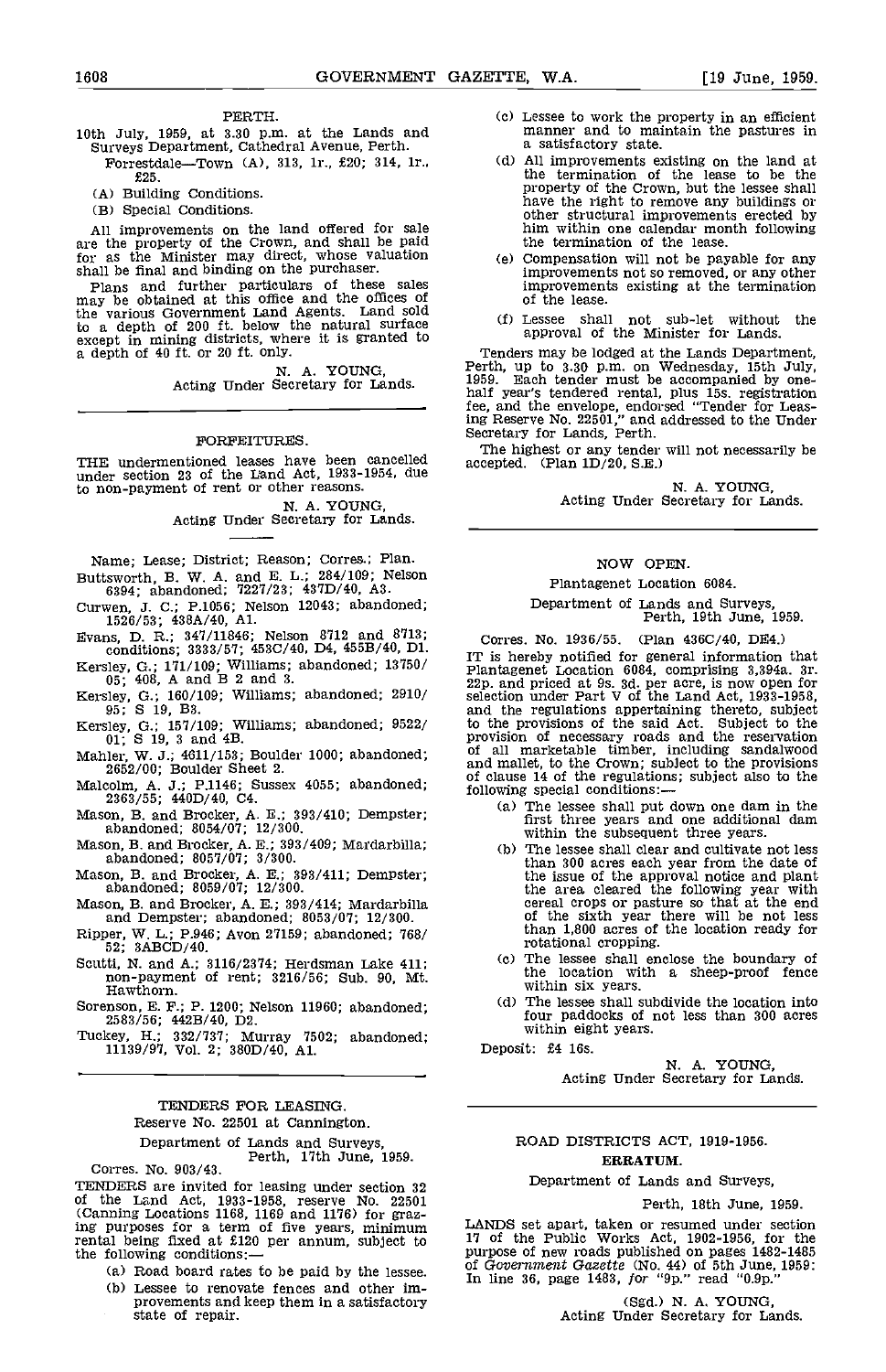#### LAND OPEN FOR SELECTION

#### Perth Land Agency

Department of Lands and Surveys, Perth, 19th June, 1959.

IT is hereby notified, for general information, that the areas scheduled hereunder are available for selection under Part V of<br>the Land Act, 1933–1958, and the regulations appertaining thereto, subject to the provisions of

Applications must be lodged at the Department of Lands and Surveys, Perth, not later than the date specified, but may be lodged before such date, if so desired.

All applications lodged on or before such date will be treated as having been received on the closing day, and if there<br>are more applicants than one for any block, the application to be granted will be determined by the La

If a Land Board sitting becomes necessary, the applicants for the blocks will be duly notified of the date, time, and place of the meeting of the Board, and there shall be an interval of at least seven days between the closing date and the sitting<br>of the Board.

All indigenous marketable timber, including sandalwood and mallet, is reserved to the Crown, subject to the previsions of Clause 14 of the Regulations.

#### OPEN ON AND AFTER WEDNESDAY, 15th JULY, 1959

SCHEDULE I

| Location                                                                                                                                                                                       | Area                                                                                                                                        | Price per Acre                                                                                 | Plan                                                                              | Corres. No.                                            | Classification                                              | Deposit<br>required                                                                                                                       |
|------------------------------------------------------------------------------------------------------------------------------------------------------------------------------------------------|---------------------------------------------------------------------------------------------------------------------------------------------|------------------------------------------------------------------------------------------------|-----------------------------------------------------------------------------------|--------------------------------------------------------|-------------------------------------------------------------|-------------------------------------------------------------------------------------------------------------------------------------------|
| Avon 25457 (a)<br><br>$27962(a)$<br><br>Jilbadji 161 (b) (c) (d)<br>$\sim$<br>Melbourne 3750 (b)<br><br>Plantagenet 4208<br>$\cdots$<br>4210<br>$\cdots$<br><br>4353<br>(e)<br>(d)<br>$\cdots$ | р.<br>a. 1.<br>19<br>0<br>(as one holding)<br>4,999<br>14<br>22<br>3,965<br>8<br>316<br>3<br>$\overline{2}$<br>8<br>267<br>2,066<br>3<br>27 | $f$ s.d.<br>23<br>$0\quad 0$<br>5<br>0<br>5<br>0<br>18<br>6<br>$\frac{17}{9}$<br>6<br>$\bf{0}$ | 55/80 F.3<br>24/80 D. E. 2, 3<br>62/80 A.B.1, 2<br>452D/40 C 4<br>$436D/40$ B. 4, | 349/35<br>2463/57<br>215/56<br>948/58<br>,,<br>2630/51 | <br>5367/28 p. 8<br>$3711/56$ p 9<br>590<br>$2630/51$ p. 49 | $f$ s.d.<br>2 11 0<br>5 11<br>-3<br>8<br>5.<br>1<br>6<br>2<br>5<br>$\,2\,$<br>2<br>5<br>$\overline{\bf{4}}$<br>$\overline{4}$<br>$\bf{0}$ |
| Roe 1538 (b)<br>$\cdots$<br>.<br>Victoria 7912)<br>7930 (b)<br>$\cdots$<br>$\bullet \bullet$                                                                                                   | 1,919<br>25<br>$\mathbf{0}$<br>1,533 3<br>$\bf{l}$                                                                                          | 8 <sub>6</sub><br>$4 \quad 3$                                                                  | 445/80 B. 1<br>$389/80$ B. 4<br>$126/80$ F. 1                                     | 339/29<br>2549/53                                      | 571, Sheet 2<br>2549/53 pp. 21,                             | 3 17 8<br>3120                                                                                                                            |
| 8090<br>$\bullet\bullet$<br>10533<br>(formerly)<br>$\bullet \bullet$<br>portion<br>оf<br>Reserve<br>$21175)$ (f)                                                                               | abt. 340 0<br>$\Omega$                                                                                                                      | 3<br>$\boldsymbol{2}$<br>(ex. Survey fee)                                                      | 90/80 F.2                                                                         | 3907/27                                                | 22<br>$\cdots$                                              | 14 3 9                                                                                                                                    |
| Williams 15275 (formerly<br>portion<br>of<br>Reserve<br>$(17069)$ $(a)$ $(f)$                                                                                                                  | abt. 10 0<br>$\Omega$                                                                                                                       | $20 \quad 0 \quad 0$<br>(Purchase price)                                                       | 377/80 F.3                                                                        | 4732/14                                                |                                                             | $2\quad 5\quad 0$                                                                                                                         |
| Williams 15276 (formerly<br>portion<br>of<br>Reserve<br>23633) (f) (g) (i)                                                                                                                     | abt. 122 0<br>$\Omega$                                                                                                                      |                                                                                                | 384A/40 B. 1                                                                      | 5404/48                                                |                                                             | 76<br>9                                                                                                                                   |
| Williams $15078$ (b)<br>$\cdots$                                                                                                                                                               | $\boldsymbol{2}$<br>31<br>4,147                                                                                                             | $5\quad 6$                                                                                     | 387/80 B.C. 1, 2                                                                  | 4471/57                                                | $5049/53$ p. 9                                              | $5\quad 6\quad 5$                                                                                                                         |

#### SCHEDULE II

| District                                                      | Description                                                                                                                                                                                                                                                                                                                                                                                                                                                     | Plan        | Corres. No. | Deposit<br>required |
|---------------------------------------------------------------|-----------------------------------------------------------------------------------------------------------------------------------------------------------------------------------------------------------------------------------------------------------------------------------------------------------------------------------------------------------------------------------------------------------------------------------------------------------------|-------------|-------------|---------------------|
| Nelson (about $3\frac{1}{4}$ miles<br>south of Nannup)<br>(i) | Nelson Location 12582, being all that portion of Crown<br>land containing approximately 50 acres, bounded on the<br>northward by a one-chain road extending along the<br>southern boundary of Location 3732; on the castward<br>by Location 11172; on the southward by Location<br>11983; and on the westward by a line parallel and<br>distant by about 16 chains from the western boundary<br>of Location 11172. Price, £1 per acre, excluding Survey<br>fee. | 439A/40 B 2 | 123/39      | $f$ sd.<br>5 16 3   |

(a) Subject to the provisions of ssction 53 of the Land Act, 1933-1958.

(6) Exempt from Road Board rates for two years from date of approval of application.

Subject to mining conditions.

(d) Subject to payment for existing improvements.

Subject to Rural and Industries Bank indebtedness.

Available to adjoining holders only.

Subject to classification and pricing.

(1) Subject to survey.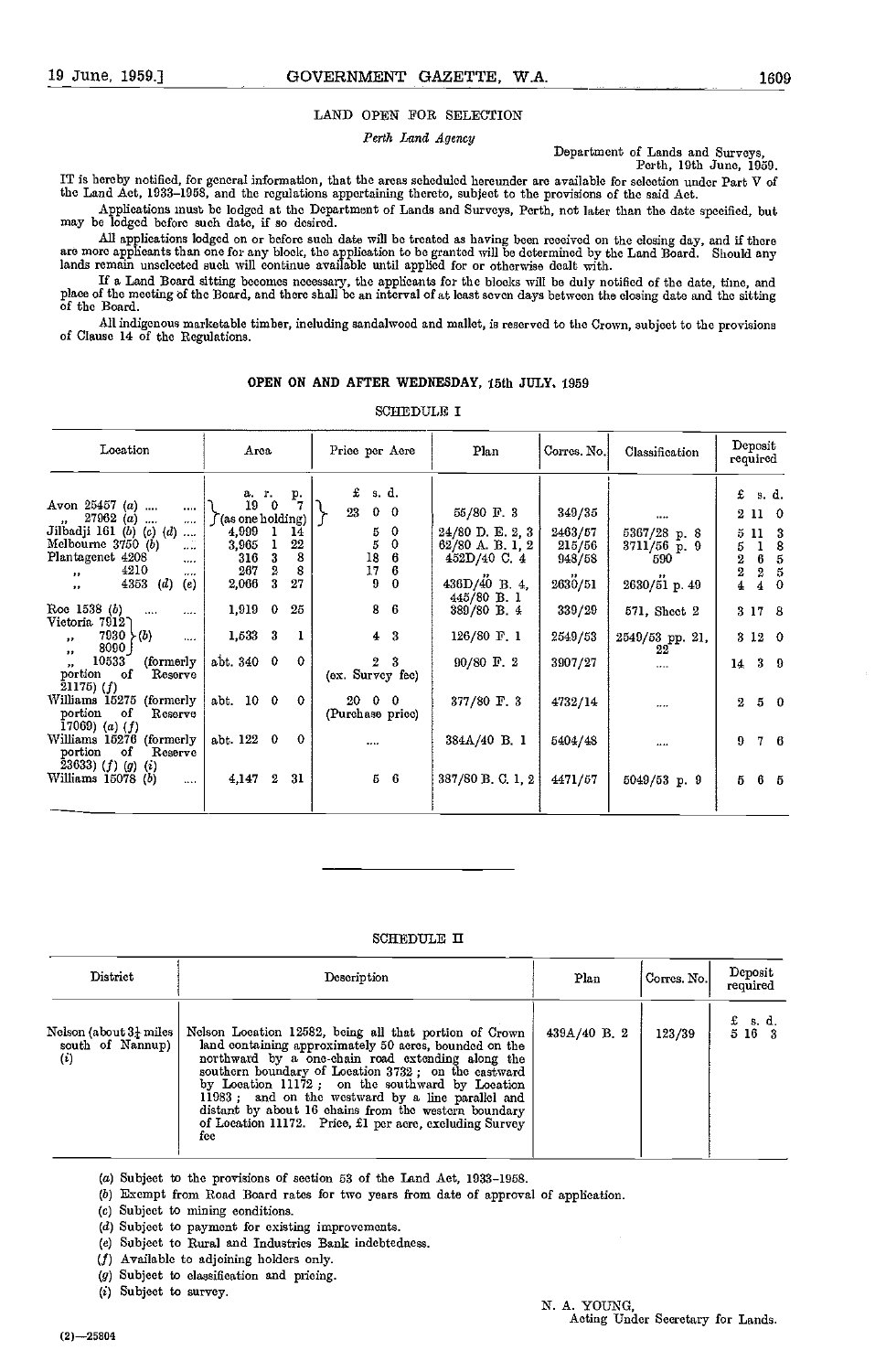#### LAND OPEN FOR PASTORAL LEASING. Under Part VI of the Land Act, 1933-1958.

#### WEDNESDAY, 15th JULY, 1959.

Eucla Division-Mundrabilla District.

Corres. No. 3154/58. (Plan 15/300.) of<br>IT is hereby notified for general information that Cor<br>the undermentioned area will be available for dir Pastoral Leasing on Wednesday, 15th July, 1959, subject to survey and the provision of any neces- sary roads.

Applications, accompanied by the required de-<br>posit, must be received at the Lands and Surveys and the Municipality of<br>Department, Perth, not later than the above date. Turther order and declarer

All that portion of land comprising about 73,100 using acres and bounded by lines commencing at the which extreme south-eastern corner of Mundrabilla winch<br>Station Lease 393/431; thence south about 290 portion<br>chains to a point 40 chains north of the high<br>water mark; thence about 880 chains generally<br>in a westerly direction an thence east about 590 chains; thence south about 493 chains; thence east about 258 chains to the starting point. starting point.<br>Deposit required: £12 2s.<br>N. A. YOUNG.

### Acting Under Secretary for Lands. 29th May, 1959.

#### ROAD DISTRICTS ACT, 1919-1956. Closure of Road.

WE, RICHARD JOHN ROY GARLICK and FRED-ERICK LAWRENCE WILSON being the owners of land over or along which the portion of road hereland over or along which the portion of road here- under described passes, have applied to the Woodanilling Road Board to close the said portion port<br>of road, viz.:— Woodanilling. 2 root<br>Corr. 4748/49. Coffice

W.736.-That portion of Prinsep Road along the western boundaries of Katanning Agricultural Area Lots 127 and 140; from Hensman Road at the south-west corner of the former lot to Cronin Road at the north-west corner of the latter lot. (Plan  $416B/40$ , E1.)

F. L. WILSON. R. J. R. GARLICK.

I, Reginald Ross Crosby on behalf of the Wood-<br>anilling Road Board, hereby assent to the above application to close the road therein described.

R. CROSBY,

#### Chairman Woodanilling Road Board. 29th May, 1959.

## ROAD DISTRICTS ACT, 1919-1956.

Closure of Road.<br>VICKERS HOSKINS PTY. LIMITED, being the VICKERS HOSKINS PTY. LIMITED, being the 13134.<br>
owner of land over or along which the portion of (d)<br>
road hereunder described passes, has applied to location<br>
the Bassendean Road Board to close the said por-<br>
the no tion of road, viz.:-

Bassendean.

Corr. 567/59.

B.601. The whole of Huelin Street, Bassendean, from the south-eastern alignment of Lavan Street to the north-western alignment of Wicks Street. (Plans Clifton 81 and L.T.O. Plan 5093.)

Vickers Hoskins Pty. Limited,

#### H. McGREGOR, Secretary.

I, Richard Alexander McDonald, on behalf of the Bassendean Road Board, hereby assent to the  $\sim$  I, above application to close the road therein Grace described.

R. A. McDONALD, Chairman, Bassendean Road Board, 16th June 1959.

MUNICIPAL CORPORATIONS ACT, 1906-1956.

Closure of portion of Holywell Street, in the Municipality of Bunbury, and dedication of a deviation in lieu thereof.

THE Municipality of Bunbury, under the provisions of sections 230, 231 and 232 of the Municipal Corporations Act, 1906-1956, doth hereby order and direct that the land described in Part 1 of the Schedule hereto shall, as from the date of publication of this order in the Government Gazette, be a street, and shall form and be part of the street known as Holywell Street.

And the Municipality of Bunbury doth hereby further order and declare that the said land so dedicated as portion of Holywell Street aforesaid, dedicated as portion of Holywell Street aforesaid, shall be in lieu of that portion of Holywell Street which at present exists over the land mentioned and described in Part 2 of the said Schedule, which portion of street shall be closed and discontinued as from the date of publication of the order.

Dated the 24th day of March, 1959.

W. E. McKENNA,

Mayor.

## R. HOUGHTON, Town Clerk.

Confirmed by His Excellency the Lieutenant-<br>
Governor in Executive Council, the 11th day of June, 1959.<br>
R. H. DOIG,<br>
Clerk of the Council.

Schedule.

Part 1.

Portion of Lesohenault Location 26 containing 2 roods 23.8 perches and being the land coloured green on Land Titles Office Diagram 24352.

#### Part 2.

Portion of Leschenault Location 26 containing 2 roods 20.1 perches and being that portion of Holywell Street as coloured blue on Land Titles Office Diagram 24352.

#### ROAD DISTRICTS ACT, 1919-1956. Closure of Roads.

THE Minister for Lands, being the owner of land over or along which the portions of roads hereunder described pass, has applied to the Kulin and Lake Grace Road Boards to close the said portions of road, viz:-

Kulin and Lake Grace.

Corr. 5260/22.<br>K468 (a) The unsurveyed road abutting the K468 (a) The unsurveyed road abutting the north-eastern corner of Williams Location 14401. The surveyed road extending through location 14347 from its northern to its southern bound-

aries. The unsurveyed road abutting part of the southern boundary of location 13197; from the south-west corner of such location to the prolongation northward of the western boundary of location

 $13134.$  (d) The unsurveyed road extending through locations 14202 and 14883; from road No, 7126 near the north-west corner of the former location to road No. 8793 about 8 chains 10 links westward of the north-west corner of Location 15197.

(Plan 376/80, C and D4.)<br>R. A. YOUNG,<br>for Minister for Lands.

I, Henry John Hodgson, on behalf of the Kuhn Road Board, hereby assent to the above application to close the roads therein described.

H. J. HODGSON,<br>Chairman, Kulin Road Board.<br>13th April, 1959.

I, William Kerr Morton, on behalf of the Lake Grace Road Board, hereby assent to the above application to close the roads therein described.<br>W. K. MORTON,

Chairman, Lake Grace Road Board. 14th April, 1959.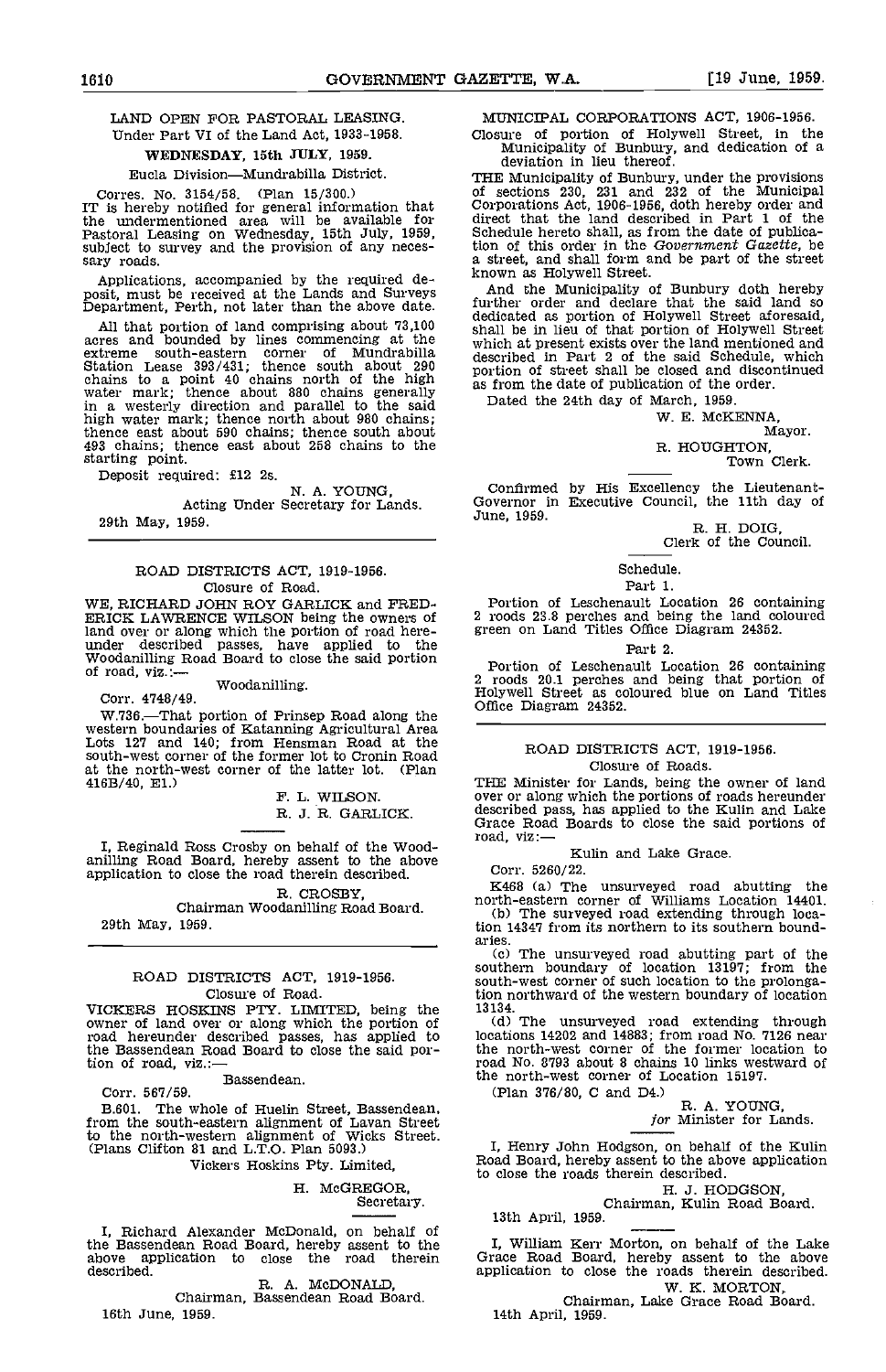#### ROAD DISTRICTS ACT, 1919-1956.

WHEREAS the GNOWANGERUP Road Board, by<br>resolution passed at a meeting of the Board, held<br>at Gnowangerup, on or about the 22nd day of chain<br>September, 1952, resolved to open the road herein-<br>presen<br>after described, that is

L. and S. 3286/05, M.R.D, 508/52.

Road No. 2078 (widening of parts). Those portions of Kojonup Locations 226 and 2522, as boudelineated and coloured dark brown on L. and S. nor<br>Diagram 63977. (Plan 436B/40, DE1.) and S. nor

And whereas His Excellency heads overnor, pursuant to section 17 of the Public Works Act, 1902-<br>1956, by notices published in the Government Gazette, declared that the said lands had been set<br>apart, taken, or resumed for t inspected at the Department of Lands and Surveys, Perth.

And whereas the said Board has caused a copy dary of the said notices to be served upon the owners the lat and occupiers of the said lands resident within the of one State, or such of them as can with reasonable Roadiligen registered letter posted to their lastnamed places of of abode.

And whereas the Governor in Executive Council has confirmed the said resolutions, it is hereby notified that the lines of communication described 9975 above are Roads within the meaning of the Road location<br>Districts Act, 1919-1956, subject to the provisions corner<br>of the said Act. Roa

Dated this 19th day of June, 1959.

N. A. YOUNG,<br>Acting Under Secretary for Lands.

## ROAD DISTRICTS ACT, 1919-1956.

## Department of Lands and Surveys, Perth, 4th June 1959.

lands have been set apart, taken, or resumed under section 17 of the Public Works Act, 1902-1956, for the purpose of a new road, that is to say:

Albany. Corr. 2255/16.

Road No. 11677. A strip of land, one chain wide, commencing at the north-west corner of Plantagenet Location 3411 and extending (as delineated  $_{\rm eff}^{\rm {1200}}$   $_{\rm {1300}}^{\rm {1200}}$ and coloured dark brown on Original Plan 7671) of Victorial Coloured dark brown on Original Plan 7671) of Victorial State of the western boundary veged of said location a distance of 6 chains 90 links;  $2r$ . 30.4p. being resumed from Plantagenet Location of Vi 2r. 30.4p. being resumed from Plantagenet Location<br>3411. (Plan 451C/40, D3.)

Armadale-Kelmscott.

Corr. 4754/04.

Road No. 2051 (Chevin Road-extension). A leaving road strip of land, one chain wide, commencing at the Victor north-west corner of lot 94 of Canning Location 32 (L.T.O. Diagram 9203) and extending (as de-<br>lineated and coloured dark brown on Lands and location Surveys Diagram 65899) eastward inside and along the M13<br>the northern boundaries of said lot and lot 2 to the (L.T.O. Diagram 12524) to the north-east corner (Excluding of the latter lot; 2a, 1r. 38.7p. being resumed from 11691). Canning Location 32. (Plan 341B/40, Dl.)

#### Bruce Rock.

10601/09, Vol. 2.

Road No. 3814 (deviation of part). A strip of an land, one chain wide, widening in part, leaving the present road at the westernmost south-west corner of Avon Location 15895 and extending (as surveyed) 444 anorthward along part of the westernmost boundary tion 2 of said location; thence (as delineated and coloured dark brown on Lands and Surveys Diagram 65624) westward and southward through and inside and along part of the western boundary of location 21570 to rejoin the present road at its intersection Correlation Correlation with the said boundary of the latter location; 8a. Road Carl 21570. Wide, (Plan 5/80, A4.) correlation 21570.

### Carnamah and Perenjorl. 6013/47.

Road No. 7629 (extension). A strip of land, one chain wide, leaving the western terminus of the present road at the south-west corner of Victoria Location 8466 and extending (as surveyed) west-ward to and along the norther location 9964, along a northern boundary of and through location 9965 and along the northern boundaries of locations 9966, 9969 and 9970 to the north-west corner of the lastmentioned location and onward a distance of one chain; thence south-<br>ward along the western boundaries of locations 9970 and 9971 to road No. 8069 at the westernmost south-west corner of location 9971.

Road No. 11687. A strip of land, one chain wide, commencing at the south-west corner of Victoria Location 9977 and extending (as surveyed) north-ward and eastward along the western and northern boundaries of said location and the northern boun-dary of location 9976 to the north-east corner of the latter location and thence onward a distance of one chain.

Road No. 11688. A strip of land, one chain wide, leaving road No. 11687 at the north-east corner of Victoria Location 9976 and extending (as suralong the eastern and a southern boundary of said location, part of the eastern boundary of location 9975 and to and along the eastern boundary of location 9974 to road No. 7629 at the south-east corner of the lastmentioned location.

Road No. 11689. A strip of land, one chain wide, leaving road No. 11688 at the north-east corner of Victoria Location 9974 and extending (as suror victorial model in problem is the northern boundary of said location and along northern boundaries of and through location 9973 to the westernmost north-<br>west corner of location 9973.

IT is hereby declared that the undermentioned eastern boundary of location 9961 to the eastern-<br>lands have been set apart, taken, or resumed under most north-east corner of the lastmentioned loca-Road No. 11690. A strip of land, one chain wide, leaving road No. 7629 at the north-east corner of Victoria Location 9964 and extending (as surveyed) location and locations 9963, 9962 and part of the eastern boundary of location 9961 to the eastern- most north-east corner of the lastmentioned location.

> Also to include that portion of Crown land situated westward of the western boundary of location 6259 and being formerly the eastern severance of lot M1511 on L.T.O. Plan 4835.

Road No. 11691. A strip of land, one chain wide, leaving road No. 11690 on the eastern boundary of Victoria Location 9962 and extending (as sur- veyed) westward through said location and location 9968, along the southern boundary of lot M1505<br>of Victoria Location 2023 (L.T.O. Diagram 6727)<br>and to and along the southernmost boundary of<br>location 9972 and the southern and part of the south-west boundaries of location 9971 to road No. 8069 on the said south-western boundary.

Road No. 11692. A strip of land, one chain wide, leaving road No. 7629 at the north-east corner of Victoria Location 9969 and extending (as surveyed) southward along the eastern boundary of said location, through and along an eastern boundary of location 9972 and along the eastern boundary of lot M1372 of location 2023 (L.T.O. Diagram 6910) to the south-east corner of the said lot M1372. (Excluding the intersecting portion of road No. 11691).

Road No. 11693. A strip of land, one chain wide, leaving road No. 11691 at its intersection with the westernmost boundary of Victoria Location 9962 and extending (as surveyed) southward and east- ward along part of said boundary and the western and southern boundaries of location 9961 to the south-east corner of the latter location.

444a. Sr. isp. being resumed from Victoria Location 2023.

(Plan 95/80, DEl, 2 and 3)

Chapman Valley. Corr. 1313/49.

Road No. 11676. A strip of land, one chain wide, widening in parts, commencing at the north corner of Victoria Location 5376 and extending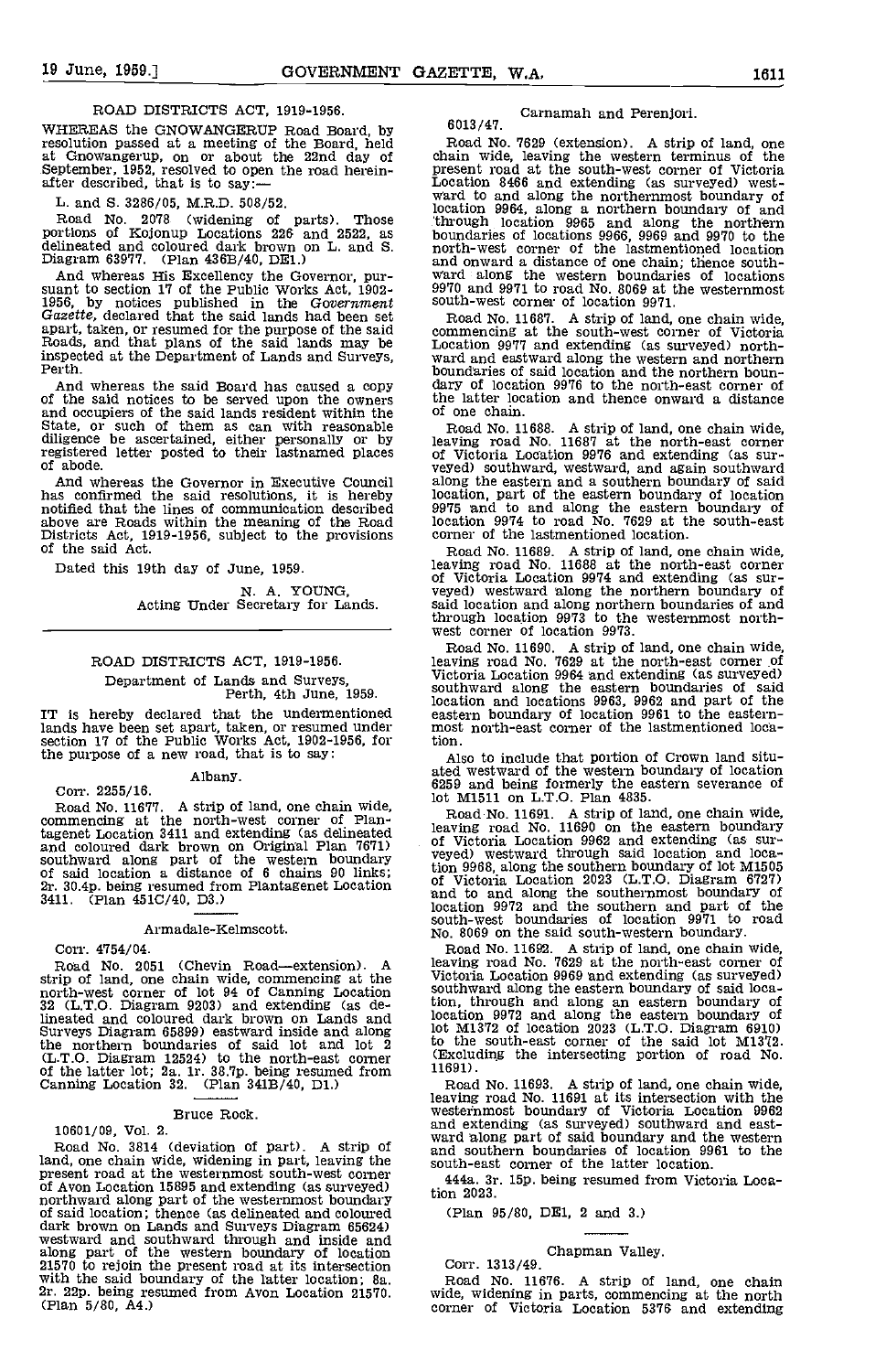(as surveyed) south-eastward along the north- eastern boundary of said location to its south-east corner. (Plan 157A/40, Ci.)

#### Corrigin.

3121/57. Road<br>
Road No. 11685. A strip of land, one chain situated<br>
wide (widening as delineated and coloured dark 11673 a<br>
brown on Original Plan 6738), leaving Walton Origina<br>
Street at the south-west corner of Corrigin along the southern boundaries of lots 32, 72 and 73 to Lynch Street at the south-east corner of the lastmentioned lot; 0.7p. being resumed from Corrigin Lot 96. (Plan Corrigin Townsite.)

#### Cuballing.

#### L. and S. 9708/97, M.R.D. 596/57.

Road No. 1243 (widening of part). That por-<br>tion of Williams Location 3213 as delineated and 17777 coloured dark brown on Lands and Surveys Dia-<br>gram 66005; 5.4p. being resumed from Williams 1827<br>Location 3213. (Plan 378D/40, A3.)

#### Cunderdin and Northam.

L. and S. 4235/57, M.R.D. 600/47.

Road No. 609 (widening of parts). Those portions of Meckering Agricultural Area Lots 229 southand 242 as delineated and coloured dark brown on Lands and Surveys Diagrams 66010 and 66011.

Road No. 610 (widening of part). That portion of Meckering Agricultural Area Lot 225 as delineated and coloured dark brown on Lands

and Surveys Diagram 66011.<br>Road No. 1146 (widening of parts). Those portions of Avon Locations 3079, 4505, 3080, 2294 and<br>7540 as delineated and coloured dark brown on<br>Lands and Surveys Diagrams 66007 and 66008.

Road No. 1391 (widening of part). That portion of Avon Location 2116 as delineated and col-<br>oured dark brown on Lands and Surveys Dia-<br>gram 66009. extend<br>Road No. 3158 (widening and extension of part). That portion of Meenaar Townsite as delineated ward

and coloured dark brown on Lands and Surveys along<br>Diagram 66012. 1r. 31<br>3r. 2.2p., 1a. 0r. 29.6p., and 1a. 0r. 19.6p. being (Plan

resumed from Meckering Agricultural Area Lots 225, 229 and 242 respectively; 2r. 34.3p., ll.8p.,  $\frac{22.8p}{32.8p}$ , ir. 9p., 19.4p. and 19p. being resumed<br>from Avon Locations 2116, 2294, 3079, 3080, 4505  $\qquad$  Corr

and 7540 respectively. (Plans Meenaar Townsite, Northam 40 SE.,  $EF.3.$ )

#### Denmark.

Corr. 3412/46. Road No. 5467 (addition). A strip of land, one can be chain wide, leaving the present road at the north dary o corner of Plantagenet Location 4125 and extending 12a. 2 (as surveyed) eastward along part of the northern boundary of said location to rejoin the present road. (Plan 452D/4O, B4.)

9769/01.

#### Drakesbrook.

Road No. 1698 (deviation of part). Those por-<br>tions of Murray Locations 514 and 545 as delineated one cand coloured dark brown on Lands and Surveys Diagram<br>Diagram 65848; 1a. 1r. 24p and 11.3p. being re-<br>sumed from Murray tively. (Plan 383A/40, C2.)

#### Geraldton-Greenough.

Corr. 750/58.<br>Road No. 11673. A strip of land, one chain wide, Francisco No. 11673. Heaving the western terminus of a surveyed road within reserve 24420 (Victoria Location 10411) and extending (as delineated and coloured dark brown extending (as delineated and coloured dark brown original Plan 7988) westward and generally and exsouthward through said reserve and class "A" re-<br>serve 7276 to terminate within the latter reserve.  $\overline{M}$ 

Road No. 11674. A strip of land, one chain wide, its northern side leaving the western side of road

No. 11673 at a point situate 1 chain 74 8 links south- westward from the southern boundary of reserve 24420 and extending (as delineated and coloured dark brown on Original Plan 7988) through class "A" reserve 7276 a distance of 4 chains 36.3 links.

Road No. 11675. All that portion of reserve 24420 situated northward of the northern side of road No. 11673 as delineated and coloured dark brown on Original Plan 7988.<br>Reserve A7276 is hereby reduced by 2a. 2r. 36p.

Reserve 24420 is hereby reduced by 1a. 3r. 14.3p.

(Plan 126A/40, B2.)

#### Geraldton-Greenough.

Corr. 377/59.

Road No. 11678. A strip of land, one chain wide (unsurveyed), commencing at the south-east corner of reserve 17777 and extending northward inside and along its eastern boundary and the southern side of road No. 3919; reserve 17777 is hereby reduced by about 14a.; reserve 18279 is hereby reduced by about 8p. (Plan 1570/ 40. E4.)

#### Greenbushes.

Road No. 11697. A strip of land, one chain wide, widening in parts, leaving a surveyed road at the south-east corner of Nelson Location 5296 and extending (as delineated and coloured dark brown on Lands and Surveys Diagram 66281) northward inside and along part of the eastern boundary of said location to a surveyed road at its intersection with the said boundary; 2a. ir. 22p. and 15.7p. being resumed from Nelson Locations 5296 and 10978 respectively. (Plan 414c/40, P4.)

### 1032/38.

1353/25.

Road No. 11686. A strip of land, one chain wide, widening at its terminus, commencing on the south- western boundary of Kojonup Lootion 853 and extending (as delineated and coloured dark brown on Lands and Surveys Diagram 65913) north-east- ward through said location to a surveyed road along the southern boundary of location 3418; 4a. ir. Sip. being resumed from Kojonup Location 853. (Plan 415B/40, E2.)

Kojonup.

#### Lake Grace. Corr. 3719/24.

# Road No. 11683. A strip of land, commencing<br>one chain wide and widening to three chains,<br>leaving road No. 6810 at the south-west corner<br>of Williams Location 12289 and extending (as<br>delineated and coloured dark brown on Ori and to and inside and along the southern boundary of location 14367 to its south-east corner;<br>12a. 2r. 36p., 7a. 2r. 14p. and 33a. 0r. 21p. being<br>resumed from Williams Locations 12289, 13979 and<br>14367 respectively. (Plan 4

### Corr. 2672/50.

Road No. 7315 (extension). A strip of land, one chain wide, widening in part as shown on Diagram 61811 and Original Plan 5675, leaving the present road at the south-western corner of lot M1489 of Melbourne Location 931 and extending eastwards (as surveyed) along the southern boundaries of the said lot and lots M1678, M1593, M149O and M1530 to road No. 9248 at the southeastern corner of the lastmentioned lot.

Moora.

Road No. 11680. A strip of land, one chain wide, widening in parts as shown on Diagrams 61809, 61810, 61812 and Original Plans 5675 and 5676, leaving road No. 1474 at the north-western corner of lot M1671 of Melbourne Location 932 and extending eastwards (as surveyed) along the<br>northern boundaries of the said lot and lots M1684,<br>M1683 and M1626 to a surveyed road at the north-<br>eastern corner of the lastmentioned lot; thence<br>southwards and eastwards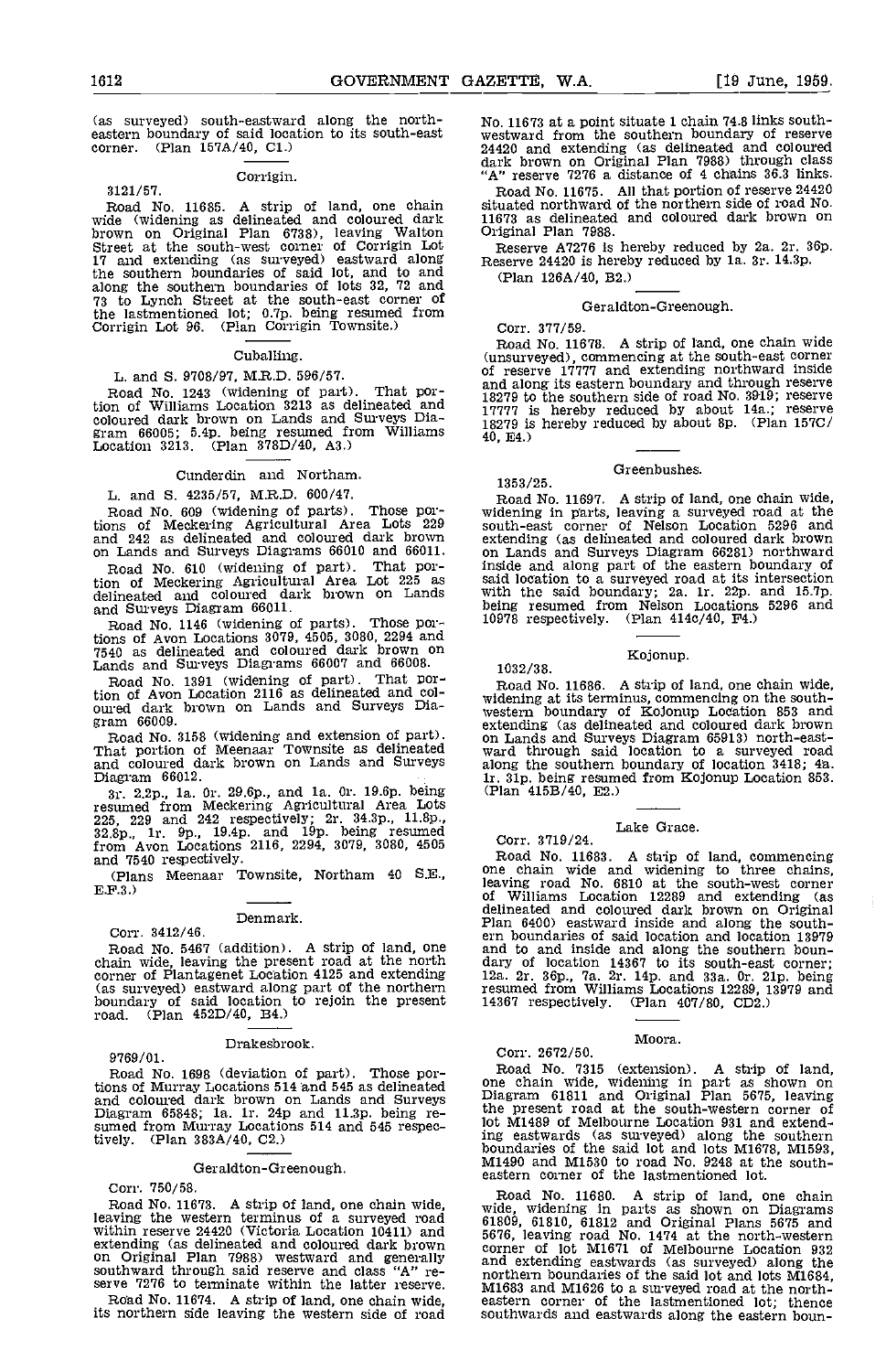dary of said lot M1626 and part of the northern boundary of lot M1436 to a surveyed road at the north-eastern corner of the lastmentioned lot.

Road No. 11681. A strip of land, one chain wide, ing of widening in part as shown on Diagram 61813, tions!<br>starting at the south-eastern corner of lot M616 dark of Melbourne Location 913 and extending (as surveyed) eastwards along part of the northern boundary of lot M620, the northern boundary of 58/80, lot M619 and to and along the northern boundary of former lot M618 to its north-eastern corner; thence southwards along the eastern boundary of former lot M618 to its termination within the area now surveyed as Melbourne Location 3481 (Original Plan 5674).

27a. 2r. 14p. 56a. lr. 9p. and 37a. 2r. 14p. being resumed from Melbourne Locations 914, 931 and 932 respectively.

(Plans 57/80, AB1, 63/80, F4, 64/80, AB3 and 4.)

Moora.

2876/48.

Road No. 11682. A strip of land, one chain 5518/<br>wide, leaving a surveyed road at the south-east Road<br>corner of Melbourne Location 2087 and extending (wideni (as delineated and coloured dark brown on Lands and Surveys Diagram 65396) northward inside and along the eastern boundary of said location Wicker and part of the eastern boundary of location 1756 to the southern side of a surveyed road shown on southy<br>Original Plan 6099; Ia. Or. 1.7p. and 4a. Ir. 19p. said Ideing resumed from Melbourne Locations 1756 and latter 2087 respectively. (Plan 58/80. Cl.)

### Northampton.<br>3152/25, Vol. 2.

Road No. 7548 (widening of parts). Those por-<br>tions of Victoria Location 7875 as delineated and<br>coloured dark brown on Original Plan 7874; 1a. chain<br>3r. 29p. being resumed from Victoria Location 7875. of Me<br>(Plan 159C/40,

#### 3602/58.

Perth.

Road No. 8622 (Bedford Avenue—extension). A of location 1348.<br>
rip of land, varying in width, leaving the south-Road No. 11684. A strip of land, one chain wide, strip of land, varying in width, leaving the south- ern terminus of the present road on the northern side of Osborne Park Road and extending (as shown on L.T.O. Plan 3872) south-eastward to and colour along the north-eastern boundaries of former lots  $65763$  southward 65 to 74 inclusive on said plan to the east corner boundary of said lot the lastmentioned lot; 2a. 3r. 3p. being re- sumed from Swan Location 1115. (Plan B2.)

### Rockingham. 2879/58.

# Road No. 11305. A strip of land, 15.1 links wide, leaving Murdoch Drive at the south-west corner of 1ot 43 of Cockburn Sound Location 16 (L.T.O. Plan 7117) and extending as shown on said plan south-eastward along the southern boundaries of said lot and lot 34 in Reilly Street at the south- east corner of the latter lot. (Plan  $380A/40$ , AB1.)

Three Springs. Corr. 1762/32.

Road No. 9704. (a) Widening of part.-.-That portion of victoria Location 3480 as delineated and coloured dark brown on Lands and Surveys Diagram 64770.<br>Diagram 64770. (b) Extension.—A strip of land, of irregular width, being the whole of the land between the

eastern boundaries of victoria Locations 7570 and 7116 and the western shores of Yarra Yarra Lakes together with those portions of said location 7116<br>as delineated and coloured dark brown on Lands Rode and Surveys Diagram 64770 extending from the spad south-east corner of location 6613 to south-east corner of location 7116.

15a. 3r. 30p. and 2r. 36.3p. being resumed from  $\frac{15a}{\text{westward}}$  the victoria Locations 3480 and 7116 respectively. (Plan 95/80, A2 and 3.)

### victoria Plains.

L. and S. 1295/58, M.R.D. 601/50.<br>Road No. 67 (Great Northern Highway—widening of parts). Those portions of Melbourne Locations 99, 934 and 949 as delineated and coloured<br>dark brown on Original Plan 7904; 3r. 28.6p.,<br>15.2p. and 26.3p. being resumed from Melbourne<br>Locations 99, 934 and 949 respect 53/80, F3.)

## Wandering. Corr. 3992/29.

Road No. 11679. A strip of land, one chain wide, leaving road No. 771 on the northern boundary of Avon Location 9701 and extending (as surveyed) generally southward through said location and along the western boundary of location 9702 to the south-west corner of the latter location. (Plan 379C/90, ES and 4.)

#### Wickepin.

Road No. 11670. A strip of land, one chain wide (widening in parts and as delineated and coloured<br>dark brown on Lands and Surveys Diagram 65851). dark brown on Lands and Surveys Diagram 65851), leaving road No. 1240 at the south-west corner of Wickepin Agricultural Area Lot 58 and extending as surveyed eastward, northward, again eastward, southward and again eastward along boundaries of said lot and lot 65 to the south-east corner of the latter lot; lr. 15.8p. and 17.7p. being resumed from Wickepin Agricultural Area Lots 58 and 65 respectively. (Plan 378C/40, E4.)

683/55.

55 18/22.

Wongan-Ballidu.<br>4155/46.<br>Road No. 11300 (extension). A: Road No. 11300 (extension). A strip of land, one chain wide, commencing at the south-west corner of Melbourne Location 1971 and extending (as delineated and coloured dark brown on Lands and Surveys Diagram 65762) eastward along the south- ern boundary of said location and along part of the southern boundary of and through location 1793 to road No. 11601 at the south-west corner of location 1348.

Road No. 11684. A strip of land, one chain wide, commencing at the north-west corner of Melbourne Location 2276 and extending (as delineated and coloured dark brown on Lands and Surveys Diagram 65763) southward inside and along the western boundary of said location to its south-west corner.

1a. 2r. 3.8p. and 8a. 0r. 27p. being resumed from Melbourne Locations 1793 and 2276 respectively.

#### Wongan-Ballidu.

Road No. 11623 (deviation of part). That por-tion of Ninghan Location 2360 as delineated and coloured dark brown on Lands and Surveys Dia-<br>gram 65424; 4a. 2r. 37p. being resumed from Ning-<br>han Location 2360. (Plan 56/80, B1.)

#### Wyalkatchem.

L. and S. 8893/11, M.R.D. 392/50.

Road No. 11548 (addition). Those portions of Avon Location 15747, as delineated and coloured dark brown on Original Plan 7439; 4a. Or. 21p. being resumed from Avon Location 15747. (Plan  $33B/40$ , E2.)

### Yilgarn. 3593/50.

Road No. 11659. A strip of land, three chains wide, widening at its terminus, leaving a surveyed road on the eastern boundary of Jilbadji Location 627 and extending (as delineated and coloured dark<br>brown on Original Plan 7488) westward and south-<br>westward through said location and Crown land<br>to road No. 2598; 27a. 0r. 22p. being resumed from<br>Jilbadji Location 627. (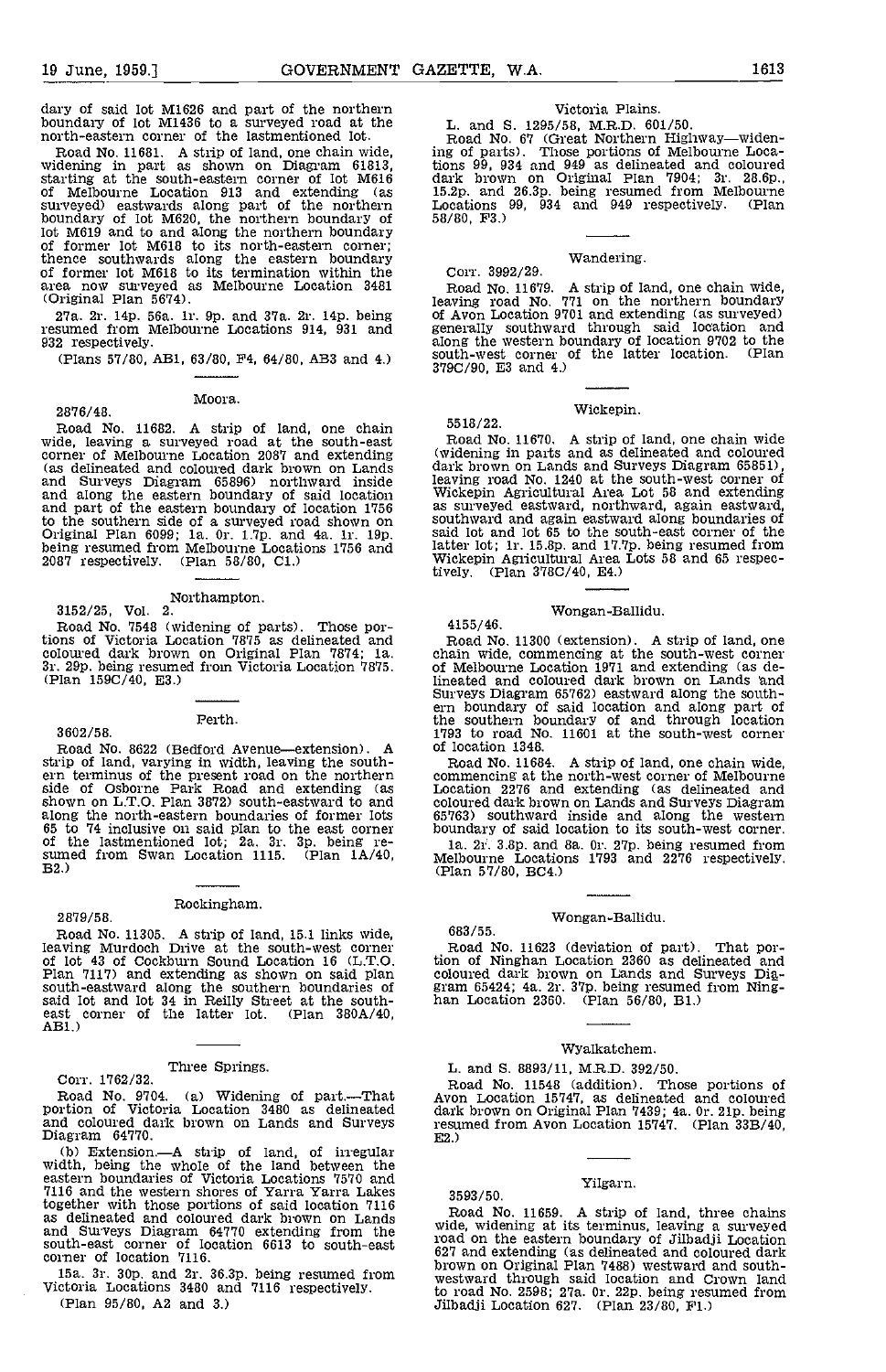#### York.

### L. and S. 2874/58, M.R.D. 866/56.

Road No. 28 (Great Southern Highway—widen-<br>ing of parts). Those portions of Avon Locations<br>21687 (reserve 21981), 25499, 27701, 308, 9486, 9386,<br>20621, 1892, 331, 1436, 968 and 5773 all as delineated ing of parts). Those portions of Avon Locations (h) Por<br>21687 (reserve 21981), 25499, 27701, 308, 9486, 9386, bounded ir<br>20621, 1892, 331, 1436, 968 and 5773 all as delineated the baland<br>and coloured dark brown on Lands a (Avon Location 21687) is hereby reduced by 7.3p. (Plans 2A/40, C2, 2B/40, D2, 2C/40, D3.)

Plans and more particular descriptions of the land so set apart, taken, or resumed may be in-<br>spected at the Department of Lands and Surveys,<br>Perth.

By order of His Excellency the Governor,

STEWART BOVELL, Minister for Lands.

#### TOWN PLANNING AND DEVELOPMENT ACT, 1928-1958.

Melville Road Board Town Planning Scheme Amendment and Amplification.

T.P.B. 853/2/17/1.

IT is hereby notified for public information in accordance with section 7 of the Town Planning and Development Act, 1928–1958, that the resolution<br>of the Melville Road Board, dated 16th day of<br>December, 1958, to amplify and amend the Melville<br>Road Board Town Planning Scheme in accordance<br>with the Schedule enumerate was advertised in the Government Gazettes of the 23rd and 30th January and the 6th February, 1959, was approved by the Hon. Minister for Town ing. All tenders to be on Planning on the 15th day of June, 1959. Fall Clause wi

#### The Schedule.

#### Deletions from Scheme.

Business Site.

(a) Lot 609, corner Canning Highway and Palm Street, Palmyra, to be re-zoned from Business Area to Residential.

#### Additions to Scheme.

#### Business Areas.

The whole of lot 240 (sub, lots 1 to 5 inclu- sive) of Swan Location 73, situated corner of Steele and Bawdan Streets, Willagee (Diagram 18803).

(b) Part of lot 813 (sub. lots 2 to 7 inclusive) of Swan Location 73, situated at the corner of Jagoe and Lockyer Streets, Willagee (Diagram 20512).

(c) Part of lot 1338 (sub. lots 1 to 6 inclusive) of Swan Location 73, situated at the corner of Archi- bald and Jemerson Streets, Willagee (Diagram 20513).

(d) Part of Swan Location 73, bounded by Winnacott, Archibald, Worley and Howell Streets, Willagee, to be set aside for the following purposes: Lots 1 to 12 (inclusive)—Business purposes only.

- Lots 16, 18 and 19—Government or public at buildings, which includes Government Jun offices, fire station, police station and post<br>office.
- Lot 17-Petrol filling station only.

Lot 20—Picture theatre and gardens.<br>Lot 21—Business parking only.

Part of lot I of Swan Location 73, as bounded in green and situated at the corner of North Lake Room, P.W.D., Perth, on and after 16th June, 1959.<br>Road and Marmion Street, Myaree.

 $(f)$  Lot 35 of Swan Location 74 (sub, lots 1 to 5 inclusive) situated at the corner of Kitchener and Norma Roads, Melville (Diagram 19815). (g) Lot 15 of Swan Location 61 situated in The Esplanade, Mt. Pleasant—Extension of petrol fill-<br>ing station site only.

Portion of lot 370, Swan Location 10, as bounded in green (extension of Business Area) and the balance of lot 370 and the whole of lot 371 adjoining, and bounded in yellow as vehicle park only, situated corner of Petra and Hammad Streets, Palmyra.

#### Industrial Area.

(a) Part of lot 42 with a 60-link frontage to Norma Road and the whole of lots 43, 44, 45, 46, 47 and 48 of Swan Location 74, Plan 6007, all situated in Norma Road, Myaree, and being the area bounded in green on submitted plan.

In referring to the foregoing, the following re-<br>strictions apply :—<br>The new building line for any buildings<br>erected thereon shall be in accordance with

deposited plans.

No lots within the areas referred to may be used for the erection of a dwelling, unless such dwelling is constructed at the same time as, or after a shop, business or public building on the same lot.

No lot other than those especially mentioned shall have erected thereon a petrol filling station and no approved petrol filling station shall permit panel beating or spray painting to be carried out on the site.

V. L. STEFFANONI,<br>Acting Chairman, Town Planning Board.

#### PUBLIC WORKS TENDERS.

Tenders, closing at Perth, 2.30 p.m., on dates mentioned hereunder, are invited for the following. All tenders to be on a firm basis Rise and Fall Clause will not apply.

Dumbleyung School and Quarters—Repairs and Renovations (13679); 23rd June, 1959; conditions may be seen at the Contractors' Room, P.W.D., Perth and Narrogin, and at Police Station, Dumble- yung, on and after 2nd June, 1959

Bunbury—Stirling Maternity Hospital—New Hot<br>and Cold Water System Installation (13678); 23rd June, 1959; conditions may be seen at the Contrac-tors' Room, P.W.D., Perth and Bunbury, on and after 2nd June, 1959.

Bridgetown Medical Officer's Quarters—Repairs<br>and Renovations (13687); 23rd June, 1959; condi-<br>tions may be seen at the Contractors' Room,<br>P.W.D., Perth and Bunbury, and at Clerk of Courts,<br>Bridgetown, on and after 9th Jun

Bullsbrook School and Quarters—Repairs and Renovations (13689); 23rd June, 1959; conditions may be seen at the Contractors' Room, P.W.D., Perth, on and after 9th June, 1959.

Busselton School—Repairs and Renovations<br>(13688); 23rd June, 1959; conditions may be seen bury, and at Courthouse, Busselton, on and after 9th June, 1959.

Carnamah School-Additions (13690); 23rd June 1959; conditions may be seen at the Con-tractors' Room, P.W.D., Perth and Geraldton. and at Police Station, Carnamah, on and after 9th June 1959.

Cranbrook Police Station and Quarters—Repairs<br>and Renovations (13691); 23rd June, 1959; conditions may be seen at the Contractors' Room, P.W.D., Perth and Albany, on and after 9th June, 1959.

C.R.T.S. Huts, Mounts Bay Road and Riverside Drive, Perth—Purchase and Removal of; 23rd June, 1959; conditions may be seen at the Contractors'

Narrogin HospitalExtensive Additions (13659); 23rd June, 1959; conditions may be seen at the Contractors' Room, P.W.D., Perth and Narrogin, on and after 12th May, 1959.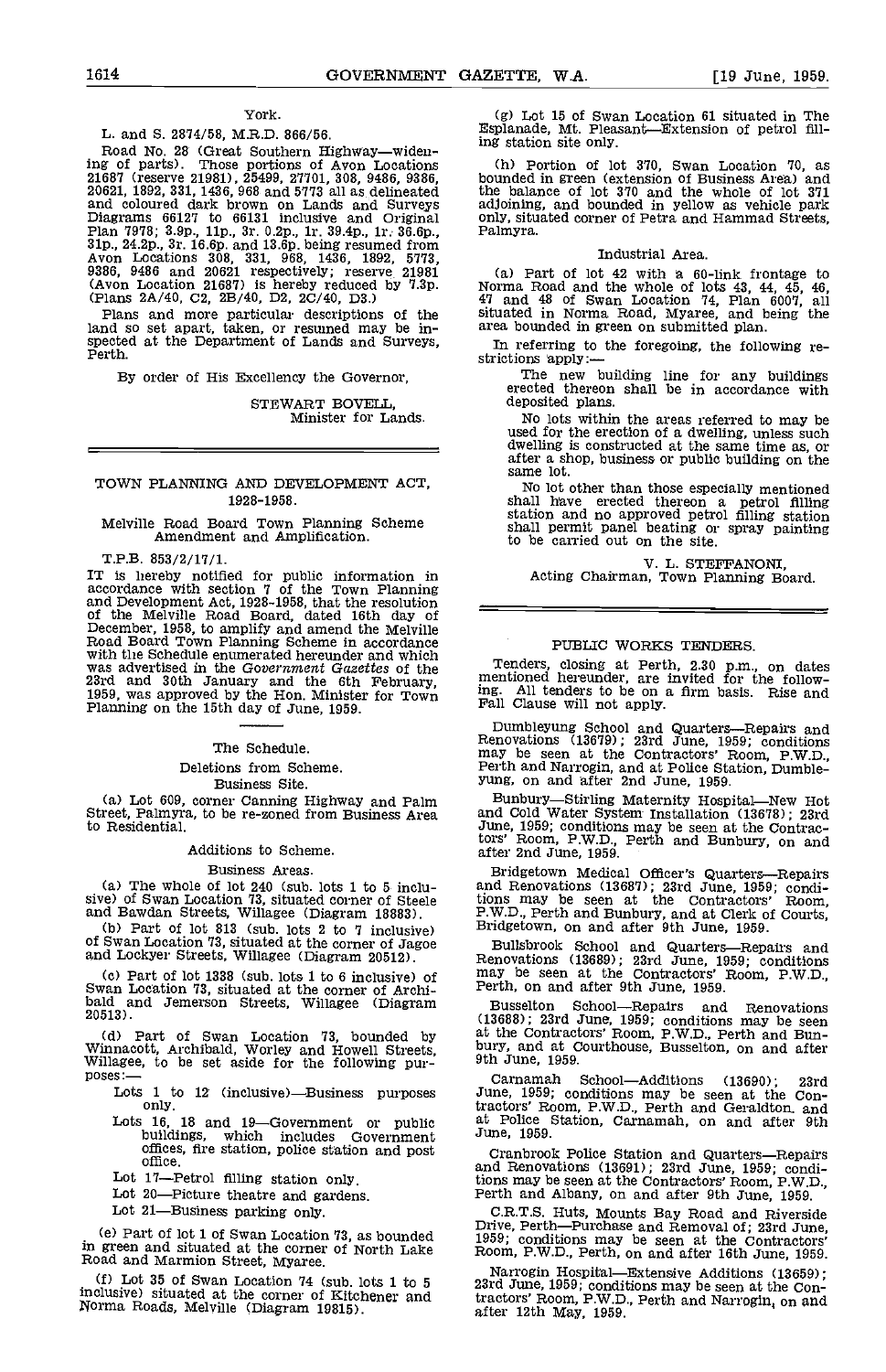New Albany Regional Hospital—Fibrous Plaster<br>Work and Acoustic Tiling (13686); 23rd June, 1959;<br>conditions may be seen at the Contractors' Room,<br>P.W.D., Perth, and at Hospital Site, Spencer Park,<br>Albany, on and after 9th J

Onslow Hospital—Nurses' Quarters—Alterations<br>and Repairs (13684); 23rd June, 1959; conditions<br>may be seen at the Contractors' Room, P.W.D.,<br>Perth, Geraldton, Onslow (District Officer), Port<br>Hedland (District Supervisor), C

Carawatha School-Additions (East Willagee on the Park) (13693); 30th June, 1959; conditions may be publy seen at the Contractors' Room, Public Works De- partment, Perth, on and after 16th June, 1959.

North Baandee School-Removal of Quarters from Bendering (13694); 30th June, 1959; conditions may be seen at the Contractors' Room, Public land.<br>Works Department, Perth and Merredin, on and Works Department, Peafter 16th June, 1959.

Agricultural Laboratories, South Perth—Supply,<br>Delivery and Installation of an Electric Boiler  $(13701)$ ; 7th July, 1959; conditions may be seen at the Contractors' Room, P.W.D., Perth, on and Date after 23rd June, 1959;

Carnamah Police Station and Quarters—Repairs<br>and Renovations (13696); 7th July, 1959; condi-<br>tions may be seen at the Contractors' Room,<br>P.W.D., Perth and Geraldton, and at Carnamah<br>Police Station, on and after 23rd June,

Forest Grove School—Additions (13697); 7th<br>July, 1959; conditions may be seen at the Contractors' Room, P.W.D., Perth and Bunbury, and at Police Station, Margaret River, on and after 23rd June, 1959.

Melville School—Additions (13698); 7th July, 1956, to the 1959; conditions may be seen at the Contractors' Board of Room, P.W.D., Perth, on and after 23rd June, 1959. for drain

Midland Junction Abattoirs—Buildings on Lot 39, Swan Location 16—Purchase and Removal Port (13702); 7th July, 1959; conditions may be seen of lot at the Contractors' Room, P.W.D., Perth, on and the late after 23rd June, 1959.

Mt. Walker School-Additions (13699); 7th<br>July, 1959; conditions may be seen at the Con-<br>tractors' Room, P.W.D., Perth and Merredin, and at Police Station, Corrigin, on and after 23rd June, 1959.

Mingenew School and Quarters—Additions, Re-<br>
pairs and Renovations (13703); 14th July, 1959; Creation of Easement.<br>
conditions may be seen at the Contractors' Room, P.W. 2840/58 "F," Ex. Co. No. 938.<br>
P.W.D., Perth and Ger

Mullewa Hospital - Repairs and Renovations of (18'104) 14th July, 1959; conditions may be seen at the Contractors' Room, P.W.D., Perth and Geraldton, and Police Station, Mullewa, on and after aldton, and Police Station, Mullewa, on and<br>after 30th June, 1959.

Nollamara School—Additions, 1959 (13705);<br>14th July, 1959; conditions may be seen at the Contractors' Room, P.W.D., Perth, on and after lot 2 on 1<br>30th June, 1959. [13] shad com and after show to see the seen at the show t

Broome Hospital - Alterations and Additions<br>
(13706); 21st July, 1959; conditions may be seen<br>
at the Contractors' Room, P.W.D., Perth and<br>
Geraldton, P.W.D., Broome (District Officer), P.W,D., Derby (District Engineer) and P.W.D., Port Hedland (District Supervisor), on and after 30th June, 1959.

Three Springs Hospital—Alterations and Addi-<br>tions (13707); 21st July, 1959; conditions may be seen at the Contractors' Room, P.W.D., Perth and NOTIC<br>Geraldton, and at Police Station, Three Springs, Lieute<br>on and after 30th June, 1959. the pr

Tenders are to be addressed to "The Hon. the Perth Minister for Works, Public Works Department, The Frace Barracks, St. George's Place, Perth," and must be jnafte indorsed "Tender." The highest, lowest or any tender will not necessarily be accepted.

By order of the Hon. Minister for Works.

G. COOK, Under Secretary for Works.<br>19th June, 1959.

### PUBLIC WORKS ACT, 1902-1956.

Sale of Land. P.W. 1770/48, Ex. Co. No. 940.

NOTICE is hereby given that the piece or parcel of land described in the Schedule hereto is no longer required for the purpose for which it was

resumed and is available for sale under the pro- visions of section 29 of the Public Works Act, 1902-1956.

A person, who immediately prior to the taking of the land referred to had an estate in fee simple in that land, may, within three months after the publication of the notice in the Gazette and in accordance with the provisions of section 29 (3) of the Public Works Act, 1902-1956, apply to the Minister for Works at the office of the Department of Public Works for an option to purchase the land.

Schedule.

Description. Reserve 16251.

Dated this 16th day of June, 1959.

G. COCK,<br>Under Secretary for Works.

### PUBLIC WORKS ACT, 1902-1956.

### Creation of Easement.

P.W. 2840/58 "C," Ex. Co. No. 935.<br>NOTICE is hereby given that His Excellency the<br>Governor has consented, pursuant to the provisions<br>of section 33 (a) of the Public Works Act, 1902-<br>1956, to the creation in favour of the for drainage purposes for the land hereinafter<br>described. <br>Land.

#### Land.

Portion of Swan Location 959 and being portion of lot 201 on L.T.O. Plan 2856 and being part of the land comprised in Certificate of Title Volume 1154, folio 81. G. COCK, Under Secretary for Works.

#### PUBLIC WORKS ACT, 1902-1956. Creation of Easement.

NUTION IS HEREBY given that His Excellency the<br>Governor has consented, pursuant to the provisions<br>of section 33 (a) of the Public Works Act, 1902-<br>1956, to the creation in favour of the Perth Road<br>Board of an easement with

#### Land.

Portion of Swan Location 1176 and being part of lot 2 on L.T.O. Plan 3356 and being portion of the land comprised in Certificate of Title Volume 1060

G. COCK,<br>Under Secretary for Works.

#### PUBLIC WORKS ACT, 1902-1956.

#### Creation of Easement.

P.W. 2840/58 "G", Ex. Co. No. 1022.<br>NOTICE is hereby given that His Excellency the<br>Lieutenant-Governor has consented pursuant to the provisions of section 33 (a) of the Public Works Act, 1902-1956, to the creation in favour of the Perth Road Board of an easement without dominant tenement for drainage purposes for the land here-<br>inafter described:—<br>Portion of Perthshire Location AU the subject

Portion of Perthshire Location AU the subject of L.T.O. Plan 7019 and being part of the land comprised in Certificate of Title Volume 1206, folio 872. G. COCK,

Under Secretary for Works.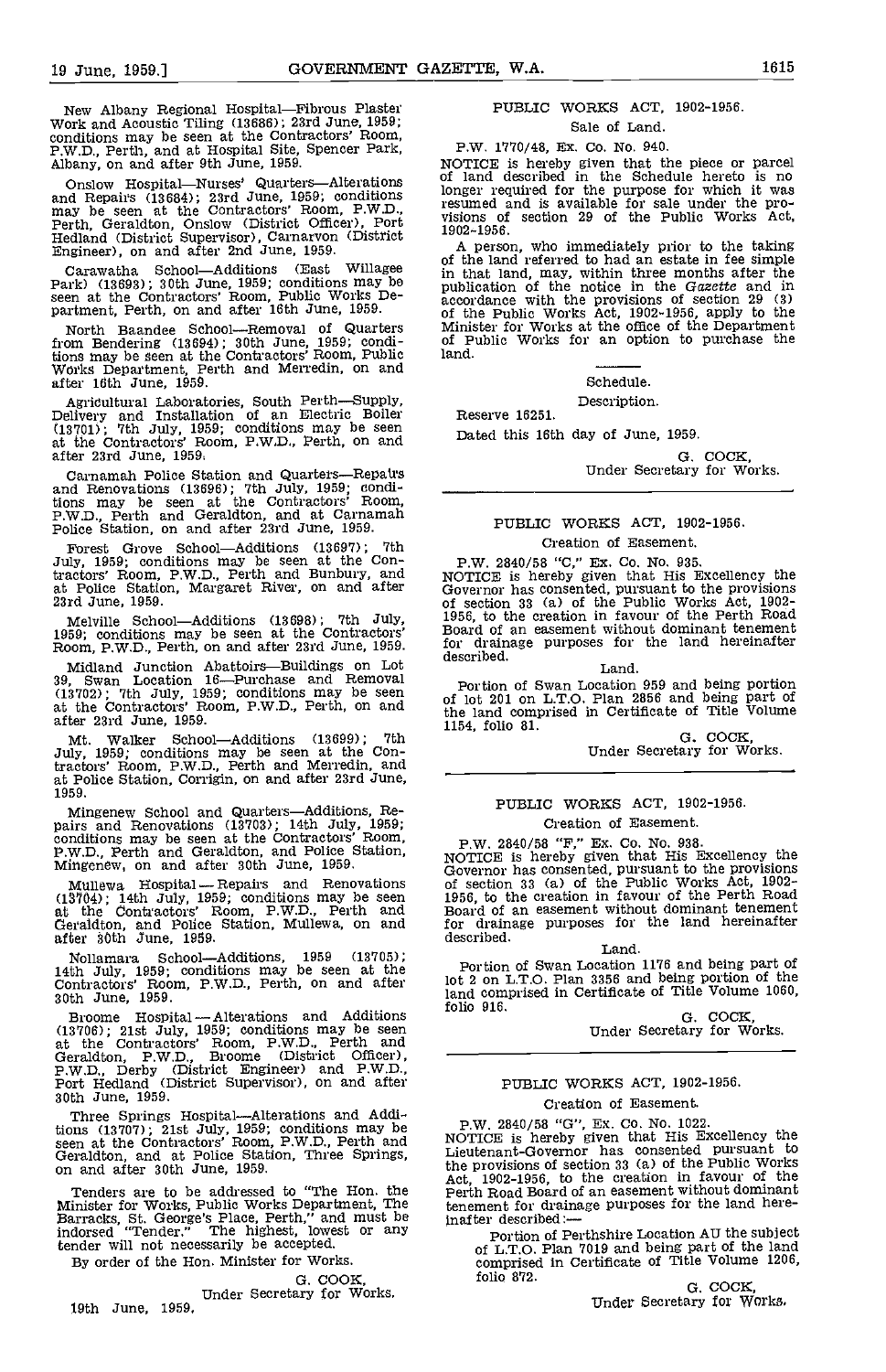#### PUBLIC WORKS ACT, 1902-1986.

Creation of Easement.

P.W. 2840/58, Ex. Co. No. 937.<br>
NOTICE is hereby given that His Excellency the<br>
Governor has consented, pursuant to the provisions<br>
of section 33 (a) of the Public Works Act, 1902-<br>
1956, to the creation in favour of the P

Portion of Perthshire Location AU and being part of lot 6 on L.T.O. Diagram 1682 and being part of the land contained in Certificate of Title Volume 1167, folio 988.

0. COCK, Under Secretary for Works.

### PUBLIC WORKS ACT, 1902-1956.

Creation of Easement.

P.W. 2840/58 "B," Ex. Co. No. 934.<br>NOTICE is hereby given that His Excellency the<br>Governor has consented, pursuant to the provisions<br>of section 33 (a) of the Public Works Act, 1902-<br>1956, to the creation in favour of the P for drainage purposes for the land hereinafter under the prov<br>described.  $\frac{1948-1951}{200}$ .

Land.

Portion of Swan Location 1296 and being portion<br>of lot 1320 on L.T.O. Plan 4106 and being part of the land comprised in Certificate of Title Volume 1154, folio 873.

G. COCK,<br>Under Secretary for Works.

### PUBLIC WORKS ACT, 1902-1956.

Creation of Easement.<br>P.W. 2974/58 "C," Ex. Co. No. 936.<br>NOTICE is hereby given that His Excellency the P.W. 2974/58 "C," Ex. Co. No. 936. W.A. No. 36731.<br>NOTICE is hereby given that His Excellency the The Purpos<br>Governor has consented, pursuant to the provisions of section 33 (a) of the Public Works Act, 1902-<br>1956, to the for drainage purposes for the land hereinafter<br>described.<br>Land. Land. Commencing at the intersection of Atkinson

Land.

Portion of Swan Location 1296 and being part of lot 1261 on L.T.O. Plan 4106 and being part of  $\frac{\text{ch}}{\text{c}}$ the land comprised in Certificate of Title Volume 1153, folio 315.

G. COCK,<br>Under Secretary for Works.

#### COUNTRY AREAS WATER SUPPLY ACT, 1947-1957.

P.W.W.S. 15/59.

NOTICE is hereby given of the intention of the Seweral Minister for Water Supply, Sewerage and Drainage Place to undertake the construction of the works hereinafter described, by virtue of the powers contained under the provisions of the Country Areas Water under the provisions of the Country Areas Water Supply Act, 1947-1957. (Sgd.) G. P. WII

#### The Description of the Proposed Works.

The laying of reticulation mains in the Kokardine<br>Extension Branches, Section 1 (Koorda Zone), com-<br>prising various lengths of six, four, three, two, one<br>and one half and one inch pipes complete with M.R. valves and all necessary appurtenances as shown in THE<br>full red lines on Drawings Nos. 1 and 2 of Plan Notice P.W.D., W.A. 36849.

## The Localities in which the Proposed Works will be Constructed.

Road Districts including Dukin Townsite as shown on Drawings Nos. 1 and 2 of Plan P.W.D., W.A. 36849.

The Purposes for which they are to be Constructed and the Parts of the Country Water Area which are

Intended to be Supplied with Water.<br>To supply water to the farmlands along the<br>routes of the mains and to the Dukin townsite.

The Times When and the Places at Which the Plans, Sections and Specifications may be Inspected.

At the office of the Minister for Water Supply, Sewerage and Drainage, St. George's Place, Perth, at the Water Supply Office, Wyalkatchem, at the office of the Dowerin Road Board and at the office of the Koorda Road Board for one month on and after the 22nd day of July, 1959, between the hours<br>of 10 a.m. and 3.30 p.m.  $G.$  P. WILD,<br>Minister for Water Supply,<br>Sewerage and Drainage

Sewerage and Drainage<br>Perth, 10th June, 1959.

#### COUNTRY TOWNS SEWERAGE. P.W.W.S. 45/59.

NOTICE is hereby given of the intention of the Minister for Water Supply, Sewerage and Drainage, in undertake the construction of the Works here-<br>inafter described by virtue of the powers contained under the provision of the Country Towns Sewerage

Country Towns Sewerage.<br>Collie-Reticulation Area No. 4.

Description of Proposed Works.

Six-inch and four-inch diameter reticulation pipe sewers with manholes and all other apparatus con-nected therewith.

The Locality in which the Proposed Works will be Constructed.

Portion of the Municipality of Collie between Atkinson Street, Patterson Street, Crampton Street and Venn Street within the boundaries as described hereunder and as shown shaded on Plan P.W.D.,

The Purpose for which the Proposed Works are to be Constructed.

The disposal of sewage and to connect premises to the main sewer.

#### The Locality and the Parts of which are to be Drained.

Commencing at the intersection of Atkinson Street and Venn Street and proceeding east along the centre of Venn Street to the centre of Patterson Street; thence south along the centre of Patterson Street to the centre of Crampton Street; thence in a general westerly direction along the centre of Crampton Street, to the centre of Atkinson Street; thence north along the centre of Atkinson Street to the point of commencement as shown shaded on the Plan P.W.D., W.A. No. 36731.

The Times When and Places at Which Plans, Sections and Specifications may be Inspected.

At the office of the Minister for Water Supply, Sewerage and Drainage, The Barracks, St. George's Place, Perth, and the office of the Road Board Secretary, Collie Coalfields Road Board, Collie, for one month on and after the 22nd day of June, 1959, between the hours of 10 am, and 3.30 p.m.

(Sgd,) G. P. WILD, Minister for Water Supply, Sewerage and Drainage.

#### CANCELLATION.

Within the boundaries of the Koorda and Dowerin of the 15th May, 1959, is hereby cancelled. MED. 269/56. THE Minister for Works gives notice that the Notice of Intention to Resume Land from Avon Locations 4502 and 3265 (Certificate of Title Vol- ume 1051, folio 226) and Brookton Lot 337 (Certificate of Title Volume 988, folio 159) appearing on page 1291 of the Government Gazette (No. 38)<br>of the 15th May, 1959, is hereby cancelled. Dated this 16th day of June, 1959.

F. PARRICK,

Secretary, Main Roads.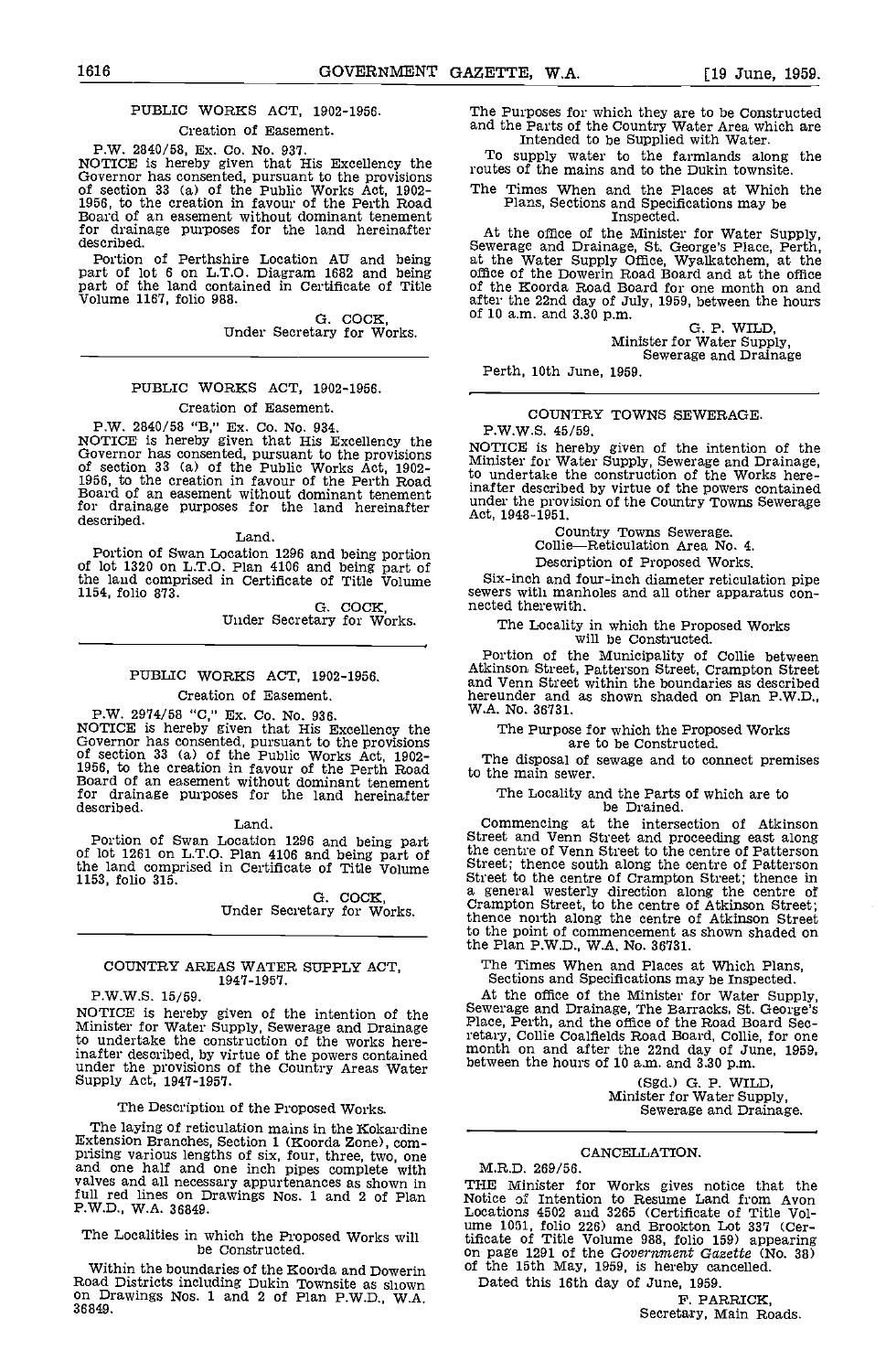P.W. 1018/49; Er. Co. No. 1000

#### Public Works Act, 1902-1956

LAND RESUMPTION

#### Government Tramways-Extension of East Perth Depot

NOTICE is hereby given, and it is hereby declared, that the several pieces or parcels of land described in the Schedule<br>hereto—being all in the Perth Townsite—have, in pursuance of the written approval and consent of His E

And further notice is hereby given that the said pieces or parcels of land so set apart, taken, or resumed are marked off and more particularly described on Plan, P.W.D., W.A., 36833, which may be inspected at the Office of the Minister for Works,<br>Perth.

And it is hereby directed that the said lands shall vest in Her Majesty for an estate in fee simple ia possession for the public work herein expressed, freed and discharged from all trusts, mortgages, charges, obligations, estates, interests, rights-of-<br>way or other easements whatsoever.

#### SCHEDULE

| No. on Plan<br>P.W.D. W.A.<br>No. 36833 | Owner or Reputed Owner                   | Description                                                                                                                          | Агеа                               |
|-----------------------------------------|------------------------------------------|--------------------------------------------------------------------------------------------------------------------------------------|------------------------------------|
| 8                                       | Olive Jenkins and Thelina Evelyn McCully | Portion of each of Perth Town Lots T4 and T5<br>and being Lot 2 on L.T.O. Plan 554 (Certi-<br>ficate of Title Volume 1156, Folio 86) | а.<br>$\mathbf{r}$ .<br>p.<br>32-1 |
| 9                                       | Daniel Samuel Hunt<br>$\cdots$           | Portion of Perth Town Lot T5 and being Lot 1<br>on L.T.O. Plan 554 (Certificate of Title<br>Volume 1164, Folio 339)                  | 32 <sub>1</sub>                    |

Certified correct this 9th day of June, 1959.

G. P. WILD,

Minister for Works.

J. P. DWYBR, Lieutenant-Governor in Executive Council.

Dated this 11th day of June, 1959.

M.R.D. 453/57

#### Maim Roads Act, 1930-1955 ; Public Works Act, 1902-1956

#### NOTICE OF INTENTION TO TAKE OR RESUME LAND

THE Minister for Works hereby gives notice, in accordance with the provisions of section 17 (2) of the Public Works Act,<br>1902–1956, that it is intended to take or resume, under section 17 (1) of that Act, the pieces or par Bullsbrook-Chittering Road, and that the said pieces or parcels of land are marked off on Plan M.R.D., W.A., 2583, which<br>may be inspected at the Office of the Commissioner of Main Roads, Malcolm Street, Perth.

#### SCHEDULE

| No. |                                                                            | Owner or Reputed Owner   Occupier or Reputed Occupier | Description                                                                                                                                                    | Area                                                               |
|-----|----------------------------------------------------------------------------|-------------------------------------------------------|----------------------------------------------------------------------------------------------------------------------------------------------------------------|--------------------------------------------------------------------|
|     | Audrey Lillian Spooner                                                     | A. L. Spooner<br>$\cdots$                             | Portion of Swan Location 1352 and being part<br>of the land on Diagram 11460 (Certificate                                                                      | $\begin{matrix} a & r & p \\ 0 & 0 & 27 \end{matrix}$<br>(approx.) |
| 2   | Walter Berkley Pickett                                                     | W. B. Pickett<br>$\mathbf{r}$                         | of Title Volume 1200, Folio 805)<br>Portion of Swan Location 1352 and being part<br>of Lot 26 (Diagram 21556) (Certificate of<br>Title Volume 1071, Folio 797) | $0 \quad 0 \quad 16$<br>(approx.)                                  |
| 3   | Walter Berkley Pickett                                                     | W. B. Pickett                                         | Portion of Swan Location 5186 and being part<br>of Lots 26 and 29 (Diagram 21556) (Certifi-<br>cate of Title Volume 1146, Folio 100)                           | $0\quad 0\quad 22$<br>(арргох.)                                    |
| 4   | Walter Berkley Pickett                                                     | Francis George Murphy and<br>Henry Oliver Marks       | Portion of Swan Locations 1352 and 198 and<br>being part of Lot 4 on Plan 3291 (Certificate<br>of Title Volume 1094, Folio 545)                                | $0 \quad 0 \quad 12$<br>(approx.)                                  |
| 5   | Walter Berkley Pickett                                                     | W. B. Pickett<br>$\sim$<br>$\cdots$                   | Portion of Swan Location 573 (Certificate of<br>Title Volume 983, Folio 67)                                                                                    | $0\quad 0$<br>3                                                    |
| 6   | Augustus Milton Pickett                                                    | A. M. Pickett<br>$\cdots$                             | Portion of Swan Locations 1382 and 818 and<br>being part of Lot 18 (Diagram 7164) (Certi-<br>ficate of Title Volume 983, Folio 66)                             | (approx.)<br>01<br>(approx.)                                       |
| 7   | Augustus Milton Pickett                                                    | A. M. Pickett<br>$\cdots$<br>                         | Portion of Swan Locations 818, 215, 182 and<br>1382 and being part of Lot 3 on Plan 3291<br>(Certificate of Title Volume 1077, Folio 815)                      | $1\quad 2\quad 26$<br>(approx.)                                    |
| 8   | Alfred<br>Youlden<br>Garns-<br>worthy and Stanley Youl-<br>den Garnsworthy | A. Y. Garnsworthy and<br>S. Y. Garnsworthy            | Portion of Swan Location 2550 (Certificate of<br>Title Volume 815, Folio 21)                                                                                   | 0 <sub>1</sub><br>-29<br>(approx.)                                 |

Dated this 15th day of June, 1959.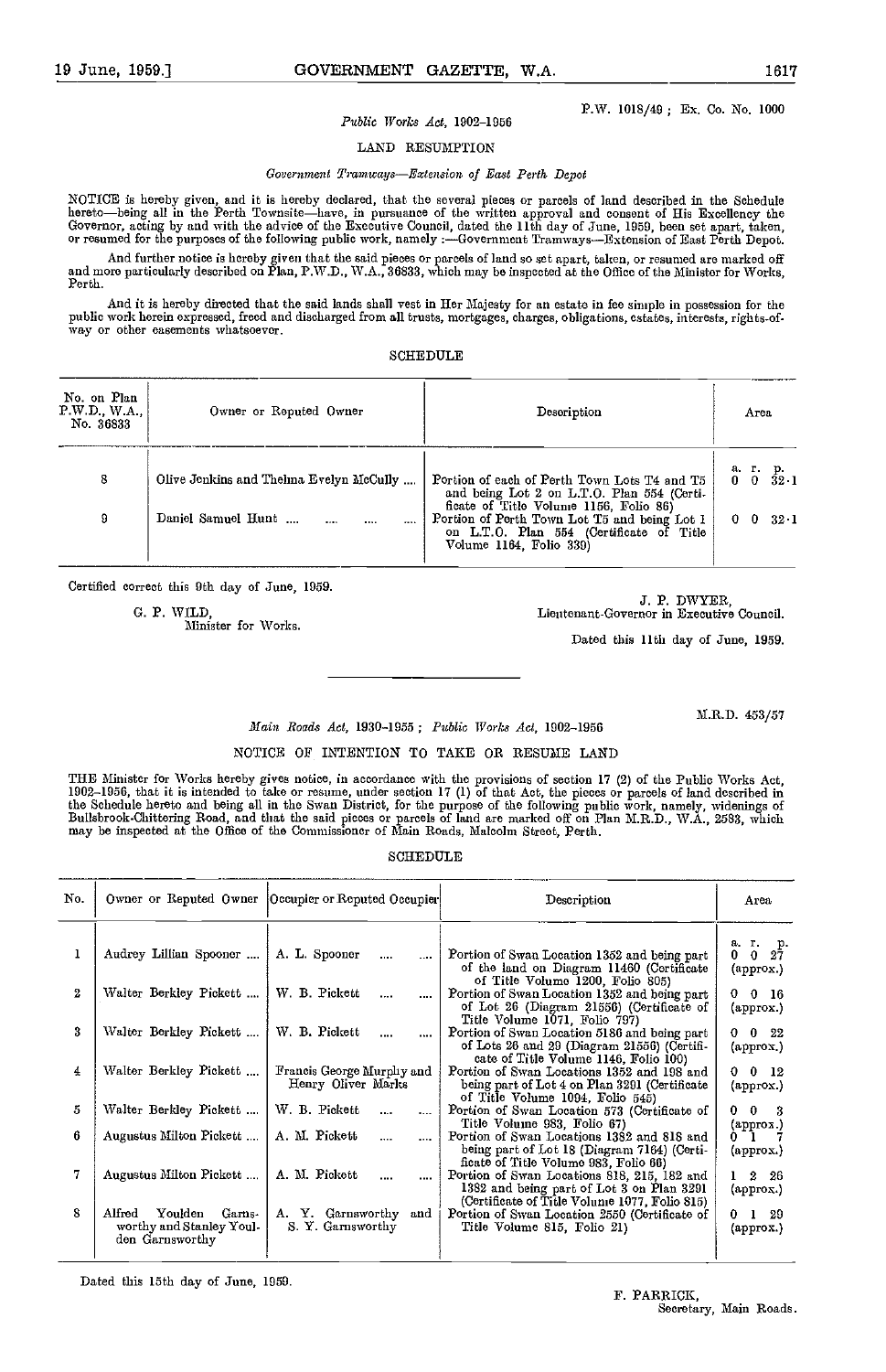#### M.R.D. 440/51

### Main Roads Act, 1930-1955; Public Works Act, 1902-1956

### NOTICE OF INTENTION TO TAKE OR RESUME LAND

THE Minister for Works hereby gives notice, in accordance with the provisions of section 17 (2) of the Public Works Act,<br>1902–1956, that it is intended to take or resume under section 17 (1) of that Act the pieces or parce 2331, which may be inspected at the office of the Commissioner of Main Roads, Malcolm Street, Perth.

#### SCHEDULE

| No.      | Owner or Reputed Owner                        | Occupier or Reputed<br>Occupier    | Description                                                                                             | Area                         |  |  |
|----------|-----------------------------------------------|------------------------------------|---------------------------------------------------------------------------------------------------------|------------------------------|--|--|
|          |                                               |                                    |                                                                                                         |                              |  |  |
|          | Roland William Lamplugh                       | R. W. Lamplugh                     | Portion of Avon Location 7795 (Certificate of<br>Title Volume 840, Folio 35)                            | a. r. p.<br>1 2 $14.2$       |  |  |
| $\bf{2}$ | Spencer Roy Dyer<br>$\cdots$                  | S. R. Dyer<br>$\cdots$<br>$\cdots$ | Portion of Avon Location 10309 (Certificate of  <br>Title Volume 1060, Folio 597)                       | $2\quad 0\quad 22$           |  |  |
| 3        | Eric James Heal                               | E. J. Heal<br>$\cdots$             | Portion of Avon Locations 10315, 10320 and<br>25338 (Certificate of Title Volume 1100,<br>Folio $124$ ) | $0 \quad 1 \quad 22 \cdot 7$ |  |  |
| 4        | George Whitehaven Baxter                      | G. W. Baxter<br>$\cdots$           | Portion of Avon Location 27356 (Crown Lease  <br>640/1954)                                              | $3\quad 2\quad 10\cdot 6$    |  |  |
| 5        | Albert Ernest Kirkman                         | John Cox<br>$\cdots$               | Portion of Avon Location 5640 (Certificate of<br>Title Volume 1064, Folio 706)                          | $0 \t 0 \t 16.2$             |  |  |
| 6.       | James Henry Harvey and<br>Robert Henry Harvey | J. H. and R. H. Harvey             | Portion of Avon Location 23054 (Certificate of  <br>Title Volume 1179, Folio 817)                       | $0 \quad 1 \quad 4$          |  |  |
| 7        | Leslie Charles Diver<br>$\sim$ $\sim$         | L. C. Diver                        | Portion of Avon Location 26235 (Certificate of  <br>Title Volume 1046, Folio 581)                       | $0 \t0 \t33.3$               |  |  |

Dated this 16th day of June, 1959. F. PARRICK,

## METROPOLITAN WATER SUPPLY, SEWERAGE AND DRAINAGE DEPARTMENT.

M.W.S. 1629/58.

NOTICE is hereby given, in pursuance of section 96 of the Metropolitan Water Supply, Sewerage and  $8210/$ <br>Drainage Act, 1909-1956, that water mains have seen laid in the undermentioned streets in the districts indicated.

#### City of Fremantle.

8296/58-Edmund Street, from Stephen Street to lot 1231-northerly.

Armadale-Kelmscott Road District.

8185/59-Lefroy Road, from Marmion Street to \_\_\_\_\_  $sub-lot$   $103$  westerly.

#### Canning Road District.

Canning Road District. from 16th June, 1959.<br>8601/58—Sixth Avenue, from High Road to Apsley<br>Road—southerly. Apsley Road, from Sixth<br>Avenue to lot 1263—easterly.

Cockburn Road District.<br>8893/57—Churchill Avenue, from Rock<br>to View Street—easterly. View 8893/57—Churchill Avenue, from Rockingham Road<br>to View Street—easterly. View Street, from MUNICI Churchill Avenue to lot 952-northerly.

#### Melville Road District.

- 8253/59-Gunbower Road, from Strickland Road<br>to lot 33-easterly.<br>IT is hereby notified for general information that to lot 33-easterly.
- $8024/59$ -Lisa Place, from Coomoora Road to lot 622-northerly.
- northerly.
- 8178/59-The Esplanade, from lot 12 to lot  $18$ north-easterly.

Secretary, Main Roads.

Perth Road District.

8205/59—Warralong Crescent, from lot 915 to Hart-<br>well Street—north-easterly. Warralong Cres-<br>cent, from lot 920 to lot 922—southerly and south-westerly.

8210/59-Cleveland Street, from lot 20 to lot 67south-easterly.

And the Minister for Water Supply, Sewerage and Drainage is, subject to the provisions of the Act, prepared to supply water from such mains to lands within rateable distance thereof.

Dated this 19th day of June, 1959.

B. 3. CLARKSON, Under Secretary.

#### MUNICIPALITY OF BUNBURY.

Appointment of Poundkeeper.

Bayswater Road District. MUNICIPALITY OF BUNBURY.<br>
8181/59—Stanley Street, from lot 80 to lot 83—<br>
8074/59—Bertram Street, from Candy Street to lot MOTICE is hereby given that the appointment of 67-southerly.<br>
T. Chapman a NOTICE is hereby given that the appointment of T. Chapman as poundkeeper has been terminated and that C. Wilkinson has been appointed pound- keeper for the Municipality of Eunbury, with effect from 16th June, 1959.

> R. HOUGHTON, Town Clerk.

#### MUNICIPAL CORPORATIONS ACT, 1906.

Municipality of Bunbury.

Department of Local Government,<br>Perth, 15th June, 1959.

8156/59—Henley Road, from lot 66 to lot 630— borrowed under Part XXIV of the Municipal Cornortherly.<br>porations Act, 1906, by the Municipality of Bunbury. This Excellency the Lieutenant-Governor has<br>approved of the purchase of a cash register as a<br>work and undertaking for which money may be<br>borrowed under Part XXIV of the Municipal Cor-

(Sgd.) GEO. S. LINDSAY, Secretary for Local Government,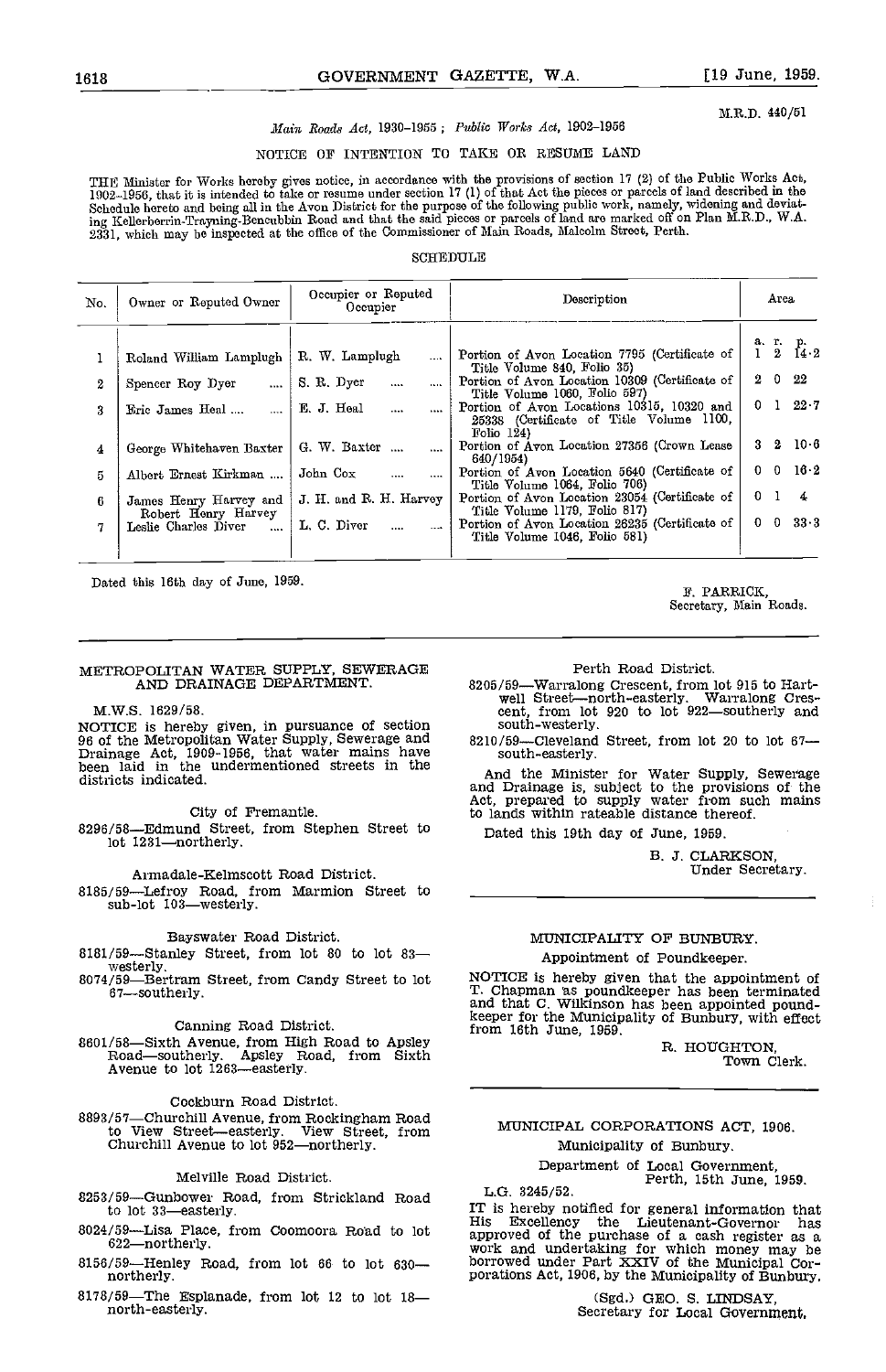#### MUNICIPAL CORPORATIONS ACT, 1906.

#### Municipality of Nedlands.

Department of Local Government, Perth, 15th June, 1959.

L.G. 1848/52.

IT is hereby notified for general information that His Excellency the Lieutenant-Governor has approved of the construction of a tennis pavilion on reserve A22384 as a work and undertaking for which money may be borrowed under Part XXIV of the Municipal Corporations Act, 1906, by the Municipality of Nedlands.

(Sgd.) GEO. S. LINDSAY,<br>Secretary for Local Government.

### ROAD DISTRICTS ACT, 1919-1956.

#### Broomehill Road Board. Notice of Intention to Borrow.

Proposed Loan (No. 7) of £4,500.

PURSUANT to section 298 of the Road Districts bothe Muchea Hall on reserve 11260.<br>Act, 1919-1956, notice is hereby given that the Special benefits will be conferred on a prescribed Act, 1919-1956, notice is hereby given that the Broomehill Road Board proposes to borrow, by the sale of debentures, money on the following terms and for the following purpose: £4,500 for five years at a rate of interest n are a rate of interest not executing to the Super-<br>annuation Board, Perth, by equal half-yearly in-<br>stalments of principal and interest. Purpose: Pur-<br>chase of a loader and truck.

Plans, specifications, estimates and the state-<br>ment required by section 297 are open for inspection at the office of the Broomehill Road Board during usual business hours, for one month after the last publication of this notice.

Dated this 11th day of June, 1959.

R. F. JONES,<br>Chairman. R. E. LESTER, Secretary.

#### ROAD DISTRICTS ACT, 1919-1956.

#### Dalwallinu Road Board.

Notice of Intention to Borrow.

#### Proposed Loan (No. 25) of £9,000.

PURSUANT to section 298 of the Road Districts Act, 1919-1956, the Dalwallinu Road Board hereby gives notice that it proposes to borrow, by the sale of debentures, money on the following terms and for the following purposes: £9,000 for 20 years with  $p_{\text{HIPS}}$ interest at the rate of £5 10s. per cent. per annum,<br>repayable at the office of the Superannuation Board,<br>Perth, in 40 equal half yearly instalments of princi-<br>pal and interest. Purpose: Alterations and additions to the Dalwallinu Hall, situated on lot 154, Dalwallinu.

Plans, specifications and an estimate required by section 297 of said Act are open for inspection by ratepayers at the office of the Board, during office hours, for one month after the last publication of this notice.

The works and undertakings for which the loan is proposed to be raised will, in the opinion of the Ward chard, be of special benefit to the Central Ward any rat<br>in particular and to the rest of the district in all rate<br>general and any loan rate applicable will be levi on all rateable land on the following basis: Central Ward 75%, the rest of the district 25%.

Dated this 9th day of June, 1959.

W. B. OWENS, Chairman.

R. A. L. BROOMHALL, Secretary.

#### NUNGARIN ROAD BOARD.

IT is hereby notified for general information, that Mr. Kenneth John Tilbrook has been appointed a Traffic Inspector for the Nungarin Road District, as from the 18th May, 1959.

R. H. JOLLY, Chairman.

#### ROAD DISTRICTS ACT, 1919-1954.

#### Chittering Road Board.

Notice of Intention to Borrow.

#### Proposed Loan No. 11.

PURSUANT to section 298 of the Road Districts Act, 1919-1954, the Chittering Road Board hereby gives notice that it is proposed to borrow money, by sale of debentures, on the following terms and for the following purpose: £1,000, for 10 years, with interest at the rate of £5 10s. per cent. per annum, repayable at the Bank of New South Wales, Perth, by 20 equal half-yearly instalments of principal and interest. Pu

area of the district as shown hereunder:

All that area of the Chittering Road Board District situated west of the Midland Railway Company's railway line and all that portion of the Chittering Road Board District within an area bounded on the west by the Midland Railway Company's railway line on the south Railway Company's railway line on the south<br>by the Board's southern boundary, on the north and east by the following lots, all of which are<br>included in the prescribed area, M1306 - 2 -<br>aready M2091 - Ml9lo - 924 - M1910 - Ml422 - M1394 - 1-5-6- M2051 - Mi587 - M1497 -2. Any loan rate applicable will be levied on all rateable property within the prescribed area.

Plans and specifications and a statement required by section 297 are open for inspection by ratepayers at the office of the Board for one month after the last publication of this notice.

Dated this 17th day of June, 1959.

B. J. STEPHENS, Chairman. L. K. MARTIN,

Secretary.

#### MANJIMUP ROAD BOARD,

Notice of Intention to Borrow.

Proposed Loan No. 58.

#### Northcliffe Recreation Ground.

PURSUANT to section 298 of the Road Districts Act, 1919-1954, the Manjimup Road Board hereby gives notice that it proposes to borrow money, by the sale of debentures, on the following terms and<br>for the following purposes:  $\pounds1,000$ , for 20 years,<br>at  $\pounds5$  10s. interest (per cent. per annum) payable<br>at the office of the Board, Manjimup, by half<br>yearly installme

The works and undertakings for which this loan is proposed to be raised will, in the opinion of the Board, be of special benefit to the Northcliffe Ward of the Manjimup Road Board District and any rate applicable to such loan will be levied on all rateable lands within the Northcliffe Ward of the Manjimup Road Board District.

Plans, specifications, estimates and the state- ment required by section 297 are open for inspection at the Office of the Board, during usual busi- ness hours, from 2nd July to 2nd August, 1959.

> P. B. WISEMAN, Chairman. M. DUNN, Secretary.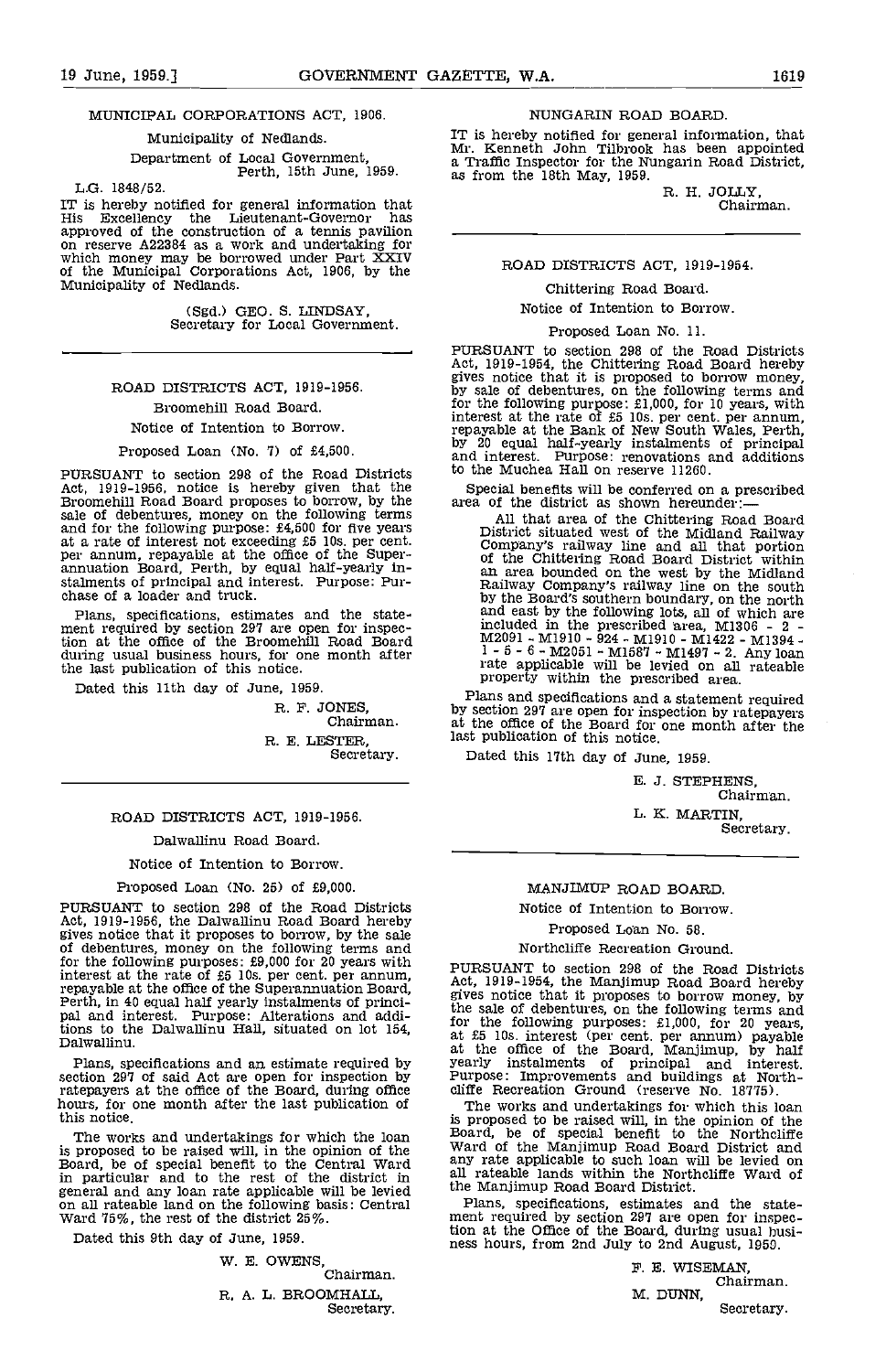#### ROAD DISTRICTS ACT, 1919-1956. Road Board Election.

Department of Local Government, Perth, 18th June, 1959.

IT is hereby notified, for general Information, in accordance with section 92 of the Road Districts Act, 1919-1956, that the following gentlemen have  $18/4/$ <br>been elected members of the undermentioned road  $18/4/$ boards to fill the vacancies shown in the partculars hereunder:  $\frac{18}{18}$ 

Date of Election; Member Elected: Surname,  $\frac{\Delta T}{18/4}$ ; T<br>Christian Name; Ward; Occupation; How  $\frac{\Delta T}{18.1}$ ; P Vacancy Occurred: (a) Effluxion of Time, (b)<br>Resignation, (c) Death; Name of Previous<br>Member; Remarks.

Three Springs Road Board.

- 18/4/59; Millard, Percival Lascelles; Womarden; Farmer; (a); Millard, P. L,; unopposed.
- 18/4/59; Durack, Fredrick Lance; Arrino; Farmer; (a); McAleer, A. J.

- Westonia Road Board.<br>18/4/59; Wells, Francis Benjamin; North; Farmer;<br>(a); Wells, F. B.; unopposed.
- 18/4/59; Lindley, John Henry; South; Storekeeper; (a); Henderson, V. L.; unopposed.
- 18/4/59; Della Bosca, Peter; East; Agent; (a); Della Bosca, P.; unopposed.

Wickepin Road Board.

- 18/4/59; King, Norman Edward; North; Farmer; (a); King, N. E.; unopposed.
- 18/4/59; Walter, Leonard Theo; Central; Farmer; (a); Fleay, L. J.
- 18/4/59; Prosser, Lloyd Vernon; Wickepin; Farmer; (a); Hosken, L. J.; unopposed.

#### Williams Road Board.

- 18/4/59; Martin, Lionel Richard; North-East; the sou<br>Farmer; (a); Martin, L. R.
- 18/4/59; Higham, Malcolm Murray; South-East; Farmer; (a); Higham, M. M.
- 18/4/59; Greenway, George James; South-West; Farmer; (a); Gilbert, A, D. E.; unopposed.

Wiluna Road Board.

- 18/4/59; Gerick, Eric Jumeld; District; Merchant; (a); Gerick, E. J.; unopposed.
- 18/4/59; Ward, Nicholas Rauert; District; Pastora-list; (a); Barnfather, W. G.; unopposed.
- 18/4/59; Linke, Roy; District; Manager; (a); Glover, H. R.; unopposed.

#### Wongan-Ballidu Road Board.

- 18/4/59; Shields, Hubert Leake; Mocardy; Farmer;<br>(a); Shields, H. L.; unopposed.<br>18/4/59; Freestone, Charles Robert; Kondut;
- 18/4/59; Freestone, Charles Robert; Kondut; Manager; (a); Freestone, C. R.; unopposed.
- 18/4/59; Parker, Alwyn Ernest; Lake Hinds; Farmer; (a); Parker, A. E.; unopposed.
- 18/4/59; Walker, Keith Edmund; Kokardine; under Part VII of the Road I Farmer; (a); Mincherton, H.

#### Woodanilling Road Board.

- 18/4/59; Wilcox, Richard Henry; West; Farmer; (a); Wilcox, R. H.; unopposed.
- 18/4/58; Forsyth, Joseph; West; Farmer; (a); For- syth, J.; unopposed.

#### Wyalkatchem Road Board.

18/4/59; McLean; Allan Robert; Wallambin; Farmer; (a); McLean, A. R,; unopposed.

- 18/4/59; Metcalf, Ellis Alfred; Wyalkatchem; Farmer; (a); Metcalf, E. A.; unopposed.
- 18/4/59; Davies, Lloyd Stanley Owen; Korrelocking; Farmer; (a); Davies, L. 5. 0.; unopposed.

#### Wyndham Road Board.

- 18/4/59; Gee, Desmond Ernest; Wyndham; Hotel the Road Dis<br>Licensee; (a); Gee, D. E.; unopposed. Road Board.
- 18/4/59; Phillips, Leonard Henry; Wyndham; Car- penter; (a); Cross, T.; unopposed.

#### Yalgoo Road Board.

18/4/59; Lines, Stanley Arthur; South; Station Manager; (a); Lines, S. A.; unopposed.

18/4/59; Maxwell, Patrick Richard; North; Station Manager; (a); Maxwell, P. R.; unopposed.

- Yilgarn Road Board.<br>18/4/59; Harvey, William; South; Farmer; (a);
- Harvey, W.<br>18/4/59; Parker, Hector Austin; North; Farmer; (a); Parker, H. A.; unopposed.
- 18/4/59; Temby, Joseph Norman; West; Farmer; (a); Price, A. A.

#### Ashburton Road Board.

6/6/59 Grant Keith McKenzie; East; Station Manager; (a); Simmonds, B. W. J. \* Denotes extraordinary election.

(Sgd.) GEO. S. LINDSAY, Secretary for Local Government.

#### ROAD DISTRICTS ACT, 1919.

Northampton and Shark Bay Road Districts. Severance and Annexation of Land.

#### Notice of Intention.

Department of Local Government, Perth, 10th June 1959.

L.G. 3582/52, L.G, 3574/52.

IT is hereby notified for general information, that<br>it is the intention of His Excellency the Governor,<br>under the provisions of the Road Districts Act,<br>1919, to sever from the Northampton Road District<br>and annex to the Sha

Plan showing the proposed alteration may be perused at the Office of the Department of Local Government, Perth.

(Sgd.) L. A. LOGAN, Minister for Local Government.

#### ROAD DISTRICTS ACT, 1919. Mandurah Road Board.

Department of Local Government, Perth, 15th June, 1959.

#### L.G. 3380/52.

IT is hereby notified for general information that His Excellency the Lieutenant-Governor has approved of reclamation work on reserve A9633 and on land on the western foreshore, Certificate of Title Volume 1154, folio 686, as a work and undertaking for which money may be borrowed under Part VII of the Road Districts Act, 1919, by the Mandurah Road Board.

(Sgd.) Geo. S. LINDSAY, Secretary for Local Government.

#### ROAD DISTRICTS ACT, 1919. Northampton Road Board.

## Department of Local Government,<br>Perth, 15th June, 1959.<br>L.G. 36/57.

L.G. 36/57. IT is hereby notified for general information that His Excellency the Lieutenant-Governor has ap- proved of the construction of a hall on lots 51 and 66, Kalbarri, as a work and undertaking for which money may be borrowed under Part VII of the Road Districts Act, 1919, by the Northampton

(Sgd.) Geo. S. LINDSAY, Secretary for Local Government.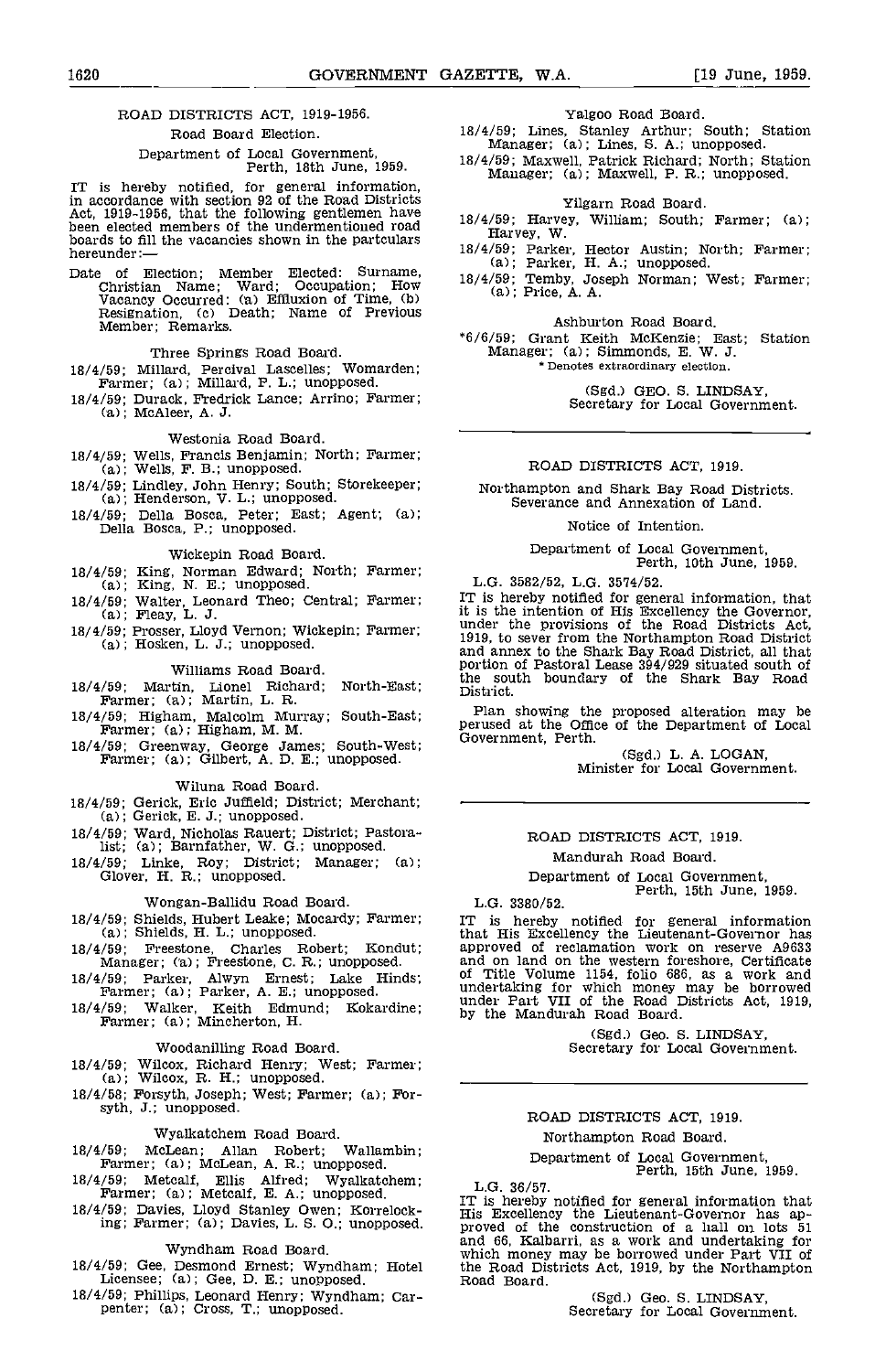### WESTERN AUSTRALIAN GOVERNMENT TENDER BOARD

Tenders for Government Supplies

| Date of<br>Advertising |    | Schedule<br>No. |  |           | Supplies Required                                                                                                                                                       | Date of<br>Closing |                |
|------------------------|----|-----------------|--|-----------|-------------------------------------------------------------------------------------------------------------------------------------------------------------------------|--------------------|----------------|
| 1959<br>Apr. 21        |    | 242A, 1959      |  |           | Dual Fuel Engines, Blowers, Alternator and Associated Equipment. (Docu-                                                                                                 | 1959               |                |
|                        |    |                 |  |           | ments chargeable at £1 1s. for first set and 5s. 3d. each for any subsequent<br>issue)                                                                                  | June               | -25            |
| May                    | 8  | 329A, 1959      |  | $\cdots$  | $\cdots$<br><b>SAME OF BUILDING</b><br>$\cdots$<br>$   -$<br>$\cdots$<br>$\cdots$<br>$\cdots$<br>$\cdots$<br>Railway Car and Wagon Tyres<br>$\mathbf{r}_{\mathrm{max}}$ | June               | 25             |
| May                    | 22 | 364A, 1959      |  | $\cdots$  | $\cdots$<br>$\cdots$<br><br>$\cdots$<br><br>Electric Overhead Travelling Crane<br>$\sim$<br>$\cdots$                                                                    | June               | 25             |
| May                    | 26 | 370A, 1959      |  | $\cdots$  | $\cdots$<br>$\cdots$<br>$\cdots$<br>$\cdots$<br>200 only 4-wheel Railway Wagons, Class KA<br>$\cdots$<br>                                                               | June               | 25             |
| May                    | 29 | 383A, 1959      |  | $\cdots$  | <br>$\cdots$<br>Electric Lamps for Government Departments<br>$\ddotsc$<br><br>$\cdots$                                                                                  | June               | 25             |
| May                    | 29 | 390A, 1959      |  |           | <br>25 KVA, 50 KVA and 200 KVA Transformers<br><br><br><br>                                                                                                             | June               | 25             |
| May                    | 29 | 391A. 1959      |  | $\cdots$  | 5 KVA and 10 KVA Transformers<br>$\cdots$<br><br><br><br><br>                                                                                                           | June               | 25             |
| June                   | 5  | 392A, 1959      |  |           | Columbus Type Current Meter Weights<br>$\cdots$<br><br><br>$\cdots$<br>$\cdots$                                                                                         | June               | 25             |
| June<br>11             |    | 406A, 1959      |  | $\cdots$  | Rail Anchors<br>$\cdots$<br>$\cdots$<br>$\cdots$<br>$\cdots$<br>$\cdots$<br>$\cdots$<br><br>                                                                            | June               | 25             |
| June                   | 12 | 409A, 1959      |  | $\cdots$  | <br>Weighing Machines<br>$\sim$<br>$\cdots$<br>$\cdots$<br>$\cdots$<br>$\cdots$<br><br>$\cdots$                                                                         | June               | 25             |
| June                   | 12 | 410A, 1959      |  | $\cdots$  | Alternators (50 KW and 80 KW) and Switchboard<br>$\cdots$                                                                                                               | June               | 25             |
| June                   | 12 | 413A, 1959      |  |           | <br>.<br>$\cdots$<br>Universal Wire Fence Droppers<br>$\sim$<br>$\cdots$<br>$10-1$<br>1.111<br>$\cdots$<br>$\cdots$                                                     | June               | 25             |
| June                   | 12 | 414A, 1959      |  | $\cdots$  | Secondhand Piano<br>$\sim 10^{-1}$<br>$\dddotsc$<br>$\sim$<br>$\cdots$<br>$\cdots$<br><br>$\cdots$<br>                                                                  | June               | 25             |
| June                   | 16 | 415A, 1959      |  | $\cdots$  | Metal and Sand<br>$\mathbf{1}$<br>$\cdots$<br>$\cdots$<br>$\cdots$<br>$\cdots$<br>1.141                                                                                 | June               | 25             |
| June                   | 16 | 421A, 1959      |  | $\cdots$  | <br>$\cdots$<br>$\cdots$<br>Making only of Trainee Nurses' Uniforms<br>$\cdots$                                                                                         | June               | 25             |
| June                   | 9  | 403A, 1959      |  | $\ddotsc$ | $\cdots$<br><br>$\cdots$<br>$\cdots$<br>Exposed Aggregate Concrete Panels for K.E.M.H.<br>$\cdots$                                                                      | July               | 2              |
| June                   | 16 | 422A, 1959      |  |           | <br><br><br>Electric Lamps for W.A.G.R.<br>$\ldots$<br>$\mathbf{r}$<br>$\cdots$                                                                                         | July               | 2              |
| June                   | 16 | 423A, 1959      |  | $\cdots$  | $\cdots$<br><br>$\cdots$<br><br>Uniform Shirts for Police Department<br>$\cdots$                                                                                        | $J$ uly            | $\overline{2}$ |
| June                   | 12 | 407A, 1959      |  | $\cdots$  | <br><br><br><br>Heat Treatment Furnace and Tempering Furnace                                                                                                            | $J$ uly            | 9              |
| June                   | 12 | 408A, 1959      |  | $\cdots$  | .<br>$\cdots$<br>$\cdots$<br><br>Bridging Filter for Open-Wire Telephone Lines                                                                                          | July               | 9              |
| June                   | 16 | 424A, 1959      |  |           | $\cdots$<br>$\cdots$<br><br>$\cdots$<br>Water Bag Canvas                                                                                                                | July               | 9              |
| May                    | 15 | 340A, 1959      |  | $\cdots$  | $\cdots$<br>$\cdots$<br>$\cdots$<br>$\cdots$<br><br>4 only 10 MVA 66/6 6 kV Transformers                                                                                | July               | 16             |
| May                    | 15 | 341A, 1959      |  | $\cdots$  | $\sim$<br>$\cdots$<br>$\cdots$<br>$\cdots$<br>.<br>4 only 10 MVA $66/22$ kV Transformers<br>$\sim 100$                                                                  | July               | 16             |
| June                   | 9  | 405A, 1959      |  | $\cdots$  | $\cdots$<br><br><br>$\cdots$<br>Precision Grinding and Lapping Machine<br>$\mathbf{r}$                                                                                  | July               | 23             |
| June                   | Б  | 395A, 1959      |  | $\cdots$  | $\cdots$<br>$\cdots$<br>$\cdots$<br>$\cdots$<br>Circulating Water Pump Reflux Valves, Sluice Valves and Control Equipment.                                              |                    |                |
|                        |    |                 |  |           | Documents chargeable at £1 1s. each for first issue and 5s. 3d. each for                                                                                                |                    |                |
|                        |    |                 |  |           | any subsequent issue                                                                                                                                                    |                    | 27             |
|                        |    |                 |  |           | $\cdots$<br><br><br><br><br><br><br>                                                                                                                                    | Aug                |                |

Addresses-Liaison Offices-

W.A. Governmeut Liaison Office, Room 25, 2nd Floor, ILL.C. Buildings, 305 Collins Street, Melbourne.

WA. Government Liaison Office, Room 105, 82 Pitt Street, Sydney. Agent General for \V.A., 115 The Strand, London, \V.C. 2.

For Sale by Tender

| Date of<br>Advertising                                                                                                                 | Schedule<br>No.                                                                                                                                                                                                                                                                                    | For Sale                                                                                                                                                                                                                                                                                                                                                                                                                                                                                                                                                                                                                                                                                                                                                                                                                                                                                                                              | Date of<br>Closing                                                                                                                                                                           |
|----------------------------------------------------------------------------------------------------------------------------------------|----------------------------------------------------------------------------------------------------------------------------------------------------------------------------------------------------------------------------------------------------------------------------------------------------|---------------------------------------------------------------------------------------------------------------------------------------------------------------------------------------------------------------------------------------------------------------------------------------------------------------------------------------------------------------------------------------------------------------------------------------------------------------------------------------------------------------------------------------------------------------------------------------------------------------------------------------------------------------------------------------------------------------------------------------------------------------------------------------------------------------------------------------------------------------------------------------------------------------------------------------|----------------------------------------------------------------------------------------------------------------------------------------------------------------------------------------------|
| 1959<br>May 29<br>9<br>June<br>June<br>June<br>June<br>June<br>12<br>June<br>16<br>June<br>12<br>June<br>June 16<br>June 16<br>June 16 | 387A, 1959<br>$\cdots$<br>398A, 1959<br>$\cdots$<br>400A, 1959<br>$\cdots$<br>401A, 1959<br>$\cdots$<br>402A, 1959<br>$\cdots$<br>404A, 1959<br>$\ddotsc$<br>411A, 1959<br>$\cdots$<br>419A, 1959<br>$\cdots$<br>412A, 1959<br>$\cdots$<br>416A, 1959<br>.<br>417A, 1959<br>$\cdots$<br>418A, 1959 | 1942 Willys Jeep (converted to small utility)<br><br>$\cdots$<br>Secondhand Model 6 MP Rex Pumping Plant (M.R.D. 440)<br>$\cdots$<br>$\cdots$<br>Scrap Battery Lead, Aluminium Sheet Cuttings, Brass and Copper<br>$\cdots$<br>Secondhand Southern Cross CP Portable Air Compressor (P.W. 66)<br><br>Secondhand Savage Washing Machine<br>$\cdots$<br>$\cdots$<br><br>Serap Transformers<br>$\sim$ $\sim$<br>$\cdots$<br>$\mathbf{r}$<br>$\cdots$<br>$\cdots$<br>Secondhand Motor Vehicles (Maple Leaf and Chevrolet Trucks)<br>$\cdots$<br>1.111<br>Tramway Rails and Used Sleepers<br>$\sim$<br>$\cdots$<br>Secondhand Bulldozing Assembly, comprising Logging Winch P.C.U. and<br>"A" Frame complete with Bulldozing Blade<br>$\mathbf{1}$<br>$\cdots$<br>$\cdots$<br>Secondhand No. 12 Grader (PW 32)<br>$\cdots$<br>$\cdots$<br>$\cdots$<br>$\cdots$<br>Secondhand Fiat 55L Crawler Tractor with Angle Dozer and P.C.U. (MR 203) | 1959<br>June 22<br>June 25<br>June 25<br>June 25<br>-25<br>June<br>June 25<br>-25<br>June<br>- 25<br>June<br>July<br>$\begin{smallmatrix}2\2\2\2\2\end{smallmatrix}$<br>July<br>Julv<br>July |
| 16<br>$_{\rm June}$                                                                                                                    | $\cdots$<br>420A, 1959<br>$\cdots$                                                                                                                                                                                                                                                                 | Secondhand 1951 Austin A40 Utility (WAG 25 57)<br>$\cdots$<br>$\cdots$<br>Spare Parts for Allis Chalmers HD20 Tractors<br>$\cdots$<br><br>                                                                                                                                                                                                                                                                                                                                                                                                                                                                                                                                                                                                                                                                                                                                                                                            | 2<br>July                                                                                                                                                                                    |

Tenders addressed to the Chairman, Government Tender Board, 74 Murray Street, Perth, will be received for the above-<br>mentioned supplies until 10 a.m. on the dates of closing.

Tenders must be properly indorsed on envelopes otherwise they are liable to rejection. Tender forms and full particulars may be obtained on appilcation at the Tender Board Office, 74 Murray Street, Perth. No Tender necessarily accepted. A. H. TELFER,<br>19th June, 1959. Chairman Tender Board.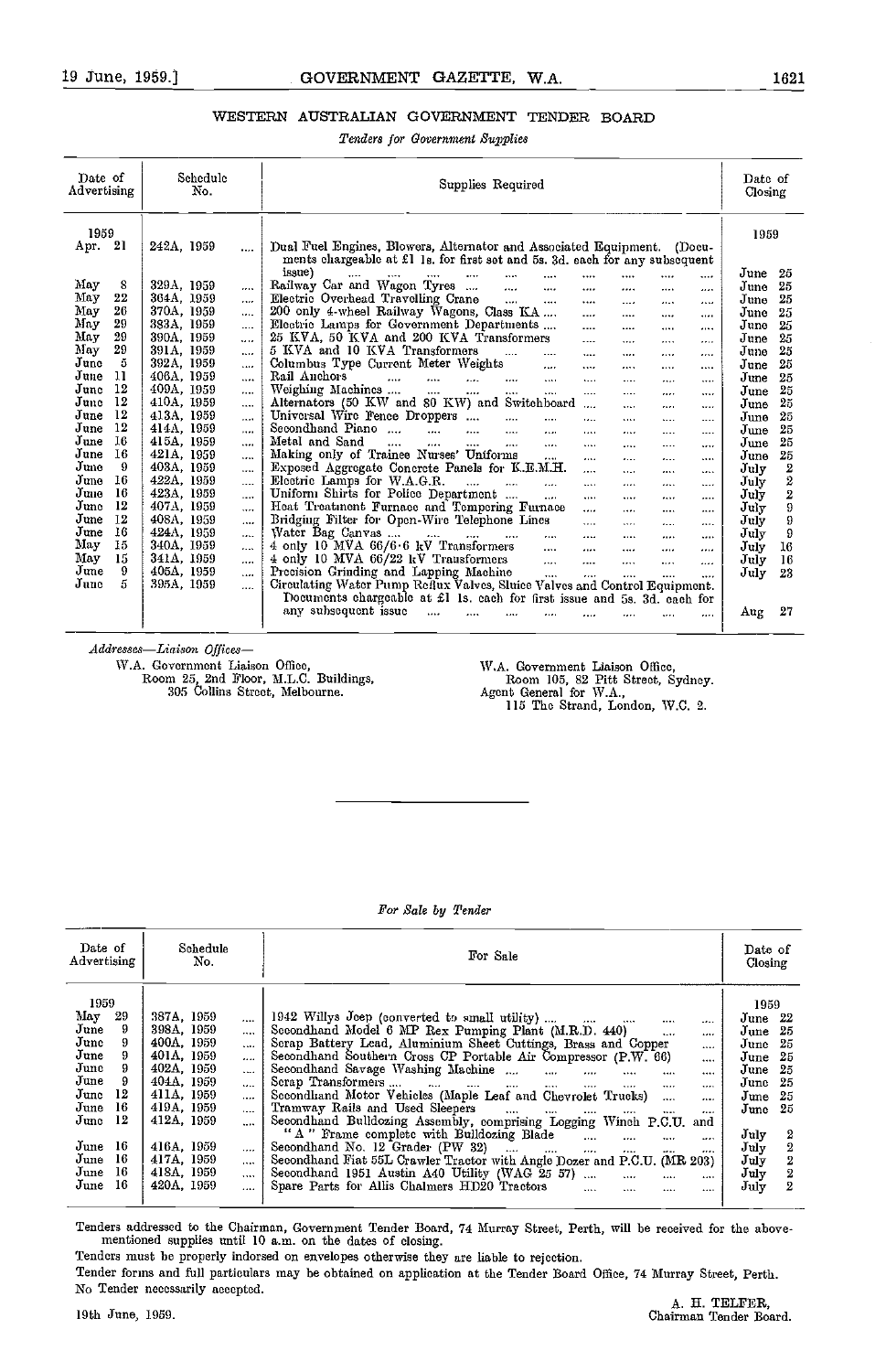### WESTERN AUSTRALIAN GOVERNMENT TENDER BOARD-continued.

Accepted Tenders

| Tender<br>Board<br>No. | Date            | Contractor                                                                               | Sched-<br>ule<br>No.          | Particulars                                                                                                                                                                                                         | Department<br>Concerned                   | Rate                      |
|------------------------|-----------------|------------------------------------------------------------------------------------------|-------------------------------|---------------------------------------------------------------------------------------------------------------------------------------------------------------------------------------------------------------------|-------------------------------------------|---------------------------|
| 11/59                  | 1959<br>June 15 | Carlyle & Co. Ltd.<br>Atkins (W.A.) Ltd.                                                 | 19A.<br>1959<br><br>          | Electrical Cooking Equipment<br>for Mental Hospital, Clare-<br>mont, as follows :-<br>Items 1, 4 and 8<br>Item 2                                                                                                    | Rates on applica-<br>tion                 |                           |
| 519/59                 | June 12         | Noyes Bros. Pty. Ltd.<br>Toledo-Berkel Pty. Ltd.<br>Badgers Motors Pty.<br>$_{\rm Ltd.}$ | $\cdots$<br><br>310A.<br>1959 | Item 5<br>Items $6$ (a), $6$ (b) and $7$<br>One (1) only New Holland model<br>66 String Tie Engine-driven<br>Pick-up Baler complete with                                                                            | Agriculture<br>$\cdots$                   | £993                      |
| 486/59                 | June 11         | Southern Cross Wind-<br>mill & Engine Pty.                                               | 271A.<br>1959                 | Jack and Bale Counter<br>Supply of 4 only Windmills as<br>specified and in accordance                                                                                                                               | Lands<br><br>                             | Rates on applica-<br>tion |
| 524/59                 | do.             | $_{\rm Ltd.}$<br>Humes Ltd.<br>                                                          | 1959<br>325A.<br>1959         | with Items I to 4<br>Reinforced Concrete Culvert<br>Pipes at such times and in<br>such quantities as may be<br>ordered during the period<br>from date hereof to 30th<br>June, 1960                                  | Main Roads<br>                            | do.<br>do.                |
| 539/59                 | do.             | Aqua Proofing<br>Co.<br>Pty. Ltd.                                                        | 332A.<br>1959                 | Supply of 150 only Police type<br>Mackintosh Coats for Foot<br>Police as specified and in ac-<br>cordance with Item 1                                                                                               | Police<br>                                | £8 15s. each              |
| 425/59                 | do.             | Attwood Motors Pty.<br>Ltd.                                                              | 277A,<br>1959                 | Supply of Trucks as per Speci-<br>fication and in accordance<br>with Items 1 and 2                                                                                                                                  | Railways<br>                              | Rates on applica-<br>tion |
| 228/59                 | June 12         | H. Connell & Co. Ltd.                                                                    | 138A,<br>1959                 | Supply of 40 Bales, each 850 lb.,<br>Mutton Stockinette, 12 in.<br>wide, $8\frac{1}{2}$ lb. to 100 yards,<br>lapped web of 100 yards, as                                                                            | W.A. Meat Export<br>Works                 | 48§d. Ib. sterling        |
| 427/59                 | June 11         | Shack Motors Pty. Ltd.                                                                   | 276A.<br>1959                 | specified as per Item 1<br>Supply of One (1) only Holden<br>Standard Station Sedan com-<br>plete with Sun Visor, as per<br>Item 1                                                                                   | Railways<br>                              | £900                      |
| 541/59                 | do.             |                                                                                          | 323A.<br>1959                 | Purchase and Removal of Vari-<br>ous Scrap Metals ex W.A.G.R.,<br>Midland Junction, as fol-<br>$_{\text{lovs}} -$                                                                                                   | do.<br><br>                               | Rates on applica-<br>tion |
|                        |                 | W. Brown & Sons Pty.<br>Ltd.                                                             |                               | Items 1, 6, 15 and 16                                                                                                                                                                                               |                                           |                           |
|                        |                 | G. Korsunski Pty. Ltd.<br>The Electrolytic Refin-<br>ing & Smelting Co.<br>of Aust.      | <br>                          | Item 2<br>Item 3                                                                                                                                                                                                    |                                           |                           |
|                        |                 | A. G. Sims Ltd.<br>                                                                      |                               | Items 4, 5, 9, 10, 11, 12<br>and 14                                                                                                                                                                                 |                                           |                           |
|                        |                 | J. Krasnostein & Co.<br>Pty. Ltd.<br>Nonferral Pty. Ltd.                                 | <br>$\cdots$                  | Item 7<br>Item 8                                                                                                                                                                                                    |                                           |                           |
| 421/59                 | do.             | Ingot Metals (W.A.)<br>R.C. Viney<br>$\cdots$                                            | <br>256A.<br>1959             | Item 13<br>Purchase<br>and<br>Removal<br>οf<br>Secondhand Bedford 10/12<br>ewt. Van, model PC, with 5<br>only $5 \cdot 50 \times 17$ Wheels and $4$<br>only $5.50 \times 17$ Tyres and<br>Tubes ex Plant Engineer's | Public Works                              | £127                      |
| 529/59                 | do.             | K.S. Cooper<br>$\cdots$                                                                  | 307A.<br>1959                 | Depot<br>Purchase and Removal of 1956<br>model Holden Utility (Engine<br>No. 263893) with 5 only $5 \cdot 90$<br>x 15 Wheels, Tyres and Tubes                                                                       | Child Welfare                             | £327                      |
| 564/59                 | do.             | A. E. Eastwood<br>                                                                       | 350A,<br>1959                 | ex Plant Engineer's Depot<br>Purchase<br>and Removal of<br>partially completed Timber                                                                                                                               | Agriculture<br>                           | £10                       |
| 563/59                 | do.             | G. Sciacca<br>$\overline{\phantom{a}}$                                                   | 314A.<br>1959                 | Frame Building ex Badginarra<br>Purchase and Removal of Di-<br>gested Sludge at Swanbourne<br>Treatment Works, period 1st<br>July, 1959, to 30th June,<br>1960, as specified and in ac-<br>cordance with Item 1     | Public Works                              | 14s. 1d. cub. yd.         |
| 471/59                 | do.             | F. E. Whitton<br>                                                                        | 266A.<br>1959                 | Purchase<br>Removal<br>and<br>οf<br>Secondhand Bus Bodies ex<br>Railway Road Services Gar-<br>age, Bunbury, as follows :-<br>Item 1<br><br>Item 2<br>a per                                                          | Railways<br><br><br><br>$\cdots$<br>1.500 | \$50<br>$\pounds 50$      |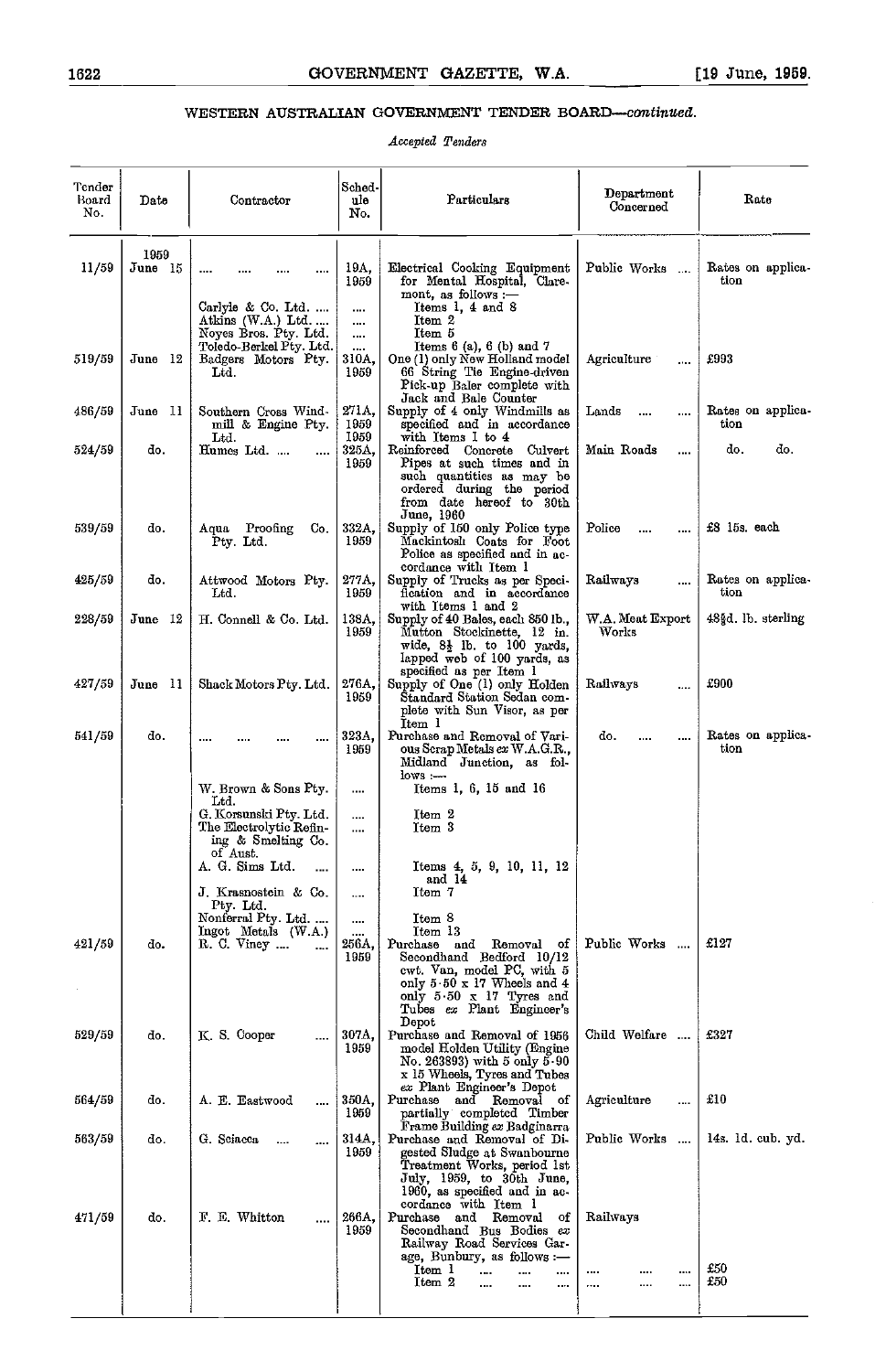#### WESTERN AUSTRALIAN GOVERNMENT TENDER BOARD-continued.

Accepted Tenders-continued.

| Tender<br>Board<br>No. | Date                 | Contractor                                     | Sche-<br>dule<br>No.      | Particulars                                                                                                                                                                                                                                                 | Department<br>Concerned                     | Rate                      |
|------------------------|----------------------|------------------------------------------------|---------------------------|-------------------------------------------------------------------------------------------------------------------------------------------------------------------------------------------------------------------------------------------------------------|---------------------------------------------|---------------------------|
| 557/59                 | 1959<br>- 11<br>June | K. J. Reagan<br>$\cdots$                       | 335A.<br>1959             | Removal<br>οf<br>Purchase<br>and<br>Secondhand<br><b>Binoculars</b><br>ex<br>Forests Department, 121 Todd<br>Avenue, Como, as follows :-<br>ltem 1<br>$\cdots$<br><br>ltem 2<br><br><br><br>Item 3<br>$\cdots$<br>$\ddotsc$<br>                             | Forests<br><br><br><br><br><br><br><br><br> | 10s<br>£2 10s.<br>£10s.   |
| 523/59                 | do.                  | Hadfields (W.A.) 1934<br>Ltd.                  | 291A.<br>1959             | ltem 4<br>$\cdots$<br>$\cdots$<br>$\cdots$<br>Purchase and Removal of 30<br>only Obsolete Locomotives<br>in broken down condition<br>weighing approximately 1,530<br>tons, Scrap Steel and small<br>quantity of Scrap Iron and<br>Non-ferrous Metal, as per | <br><br><br>Railways<br>                    | 10 <sub>s</sub><br>£5 ton |
| 355/59                 | do.                  | <br><br>.<br>J. Krasnostein & Co.<br>Pty. Ltd. | 211A.<br>1959<br>$\cdots$ | ltems 1 to 12<br>Purchase and Removal of Scrap<br>Lead Acid Batteries $ex$ P.W.D.<br>Plant Depot, Jewell Street,<br>East Perth, as follows :-<br>ltems 1, 4                                                                                                 | P.W.D.<br>$\overline{\phantom{a}}$<br>      | Rates on applica-<br>tion |
|                        |                      | G. Korsunski Pty. Ltd.                         | $\cdots$                  | lteins 2, 3, 5, 6, 7 and 8                                                                                                                                                                                                                                  |                                             |                           |
|                        |                      |                                                |                           | Additions to Contract                                                                                                                                                                                                                                       |                                             |                           |
| 438/59                 | 1959<br>June 12      | Balcatta Hirings Pty.<br>Ltd.                  | 237A.<br>1959             | 25,000 cub. yds.<br>Limestone<br>Rubble Base                                                                                                                                                                                                                | Main Roads<br>                              | 1s. 11d. enb. yd.         |

#### LOST CASH ORDER.

IT is hereby notified that the undermentioned Cash Order has been lost or destroyed. Payment has been stopped and Orders in lieu thereof have been issued:—

Date; Cash Order; Amount; Drawer; Payee. 8/5/59; 64237; £27 lBs. Gd.; T. C. Wilson; V. Rakich.

0. K. BARON HAY, Director, Agriculture Department.

## Department of Agriculture, Perth, 16th June, 1959.

HIS Excellency the Lieutenant-Governor in Council has been pleased to approve of the appointmeflt of John Matheson as an Inspector under the Plant Diseases Act, 1940.

0. K. BARON HAY, Director of Agriculture.

#### VERMIN ACT, 1918-1958.

#### Meekatharra Vermin Board.

Department of Agriculture, Perth, 10th June, 1959.

64/yB. Vol 3. IT is hereby notified for general information, in accordance with section 23 of the Vermin Act,<br>1918-1958, that the following gentlemen have been on the elected members of the Meekatharra Vermin Board except to fill the vacancies where shown in the particu-<br>lars hereunder:—

Date of Election; Member Elected; Occupation; How Vacancy Occurred: (a) Effluxion of Time, (b) Resignation, (c) Death; Name of Pre-vious Member; Remarks.

24th April, 1959; Nicholas, James Delamore;<br>Pastoralist; (a); Sorenson, V. D.; -..

24th April, 1959; Smith, William Brian; Pastoralist; (a); Smith, B.; ---.

24th April, 1959; Nichols, William Robert; Pastor-<br>alist; (a); Nichols, W. R.; --

0. K. BARON HAY, Chairman, Agriculture Protection Board.

#### VERMIN ACT, 1918-1958.

Williams, West Arthur and Wickepin Vermin Districts.

NOTICE is hereby given, pursuant to section 102A of the Vermin Act, 1918-1958, that the prohibition on the taking of rabbits or catching by any means except poisoning, in the Vermin Districts of Williams, West Arthur and Wickepin, is cancelled from the date of publication of this Notice.

G. K. BARON HAY,<br>Chairman, Agriculture Protection Board.

#### VERMIN ACT, 1918-1958.

Preston, Dardanup, Busselton and Margaret River Vermin Districts.

NOTICE is hereby given pursuant to section 102A of the Vermin Act, 1918-1958, that the prohibition<br>on the taking of rabbits or catching by any means<br>except poisoning in the vermin districts of Preston,<br>Dardanup, Busselton and Margaret River is can-<br>celled from the date

G. K. BARON HAY, Chairman, Agriculture Protection Board.

15th June, 1959.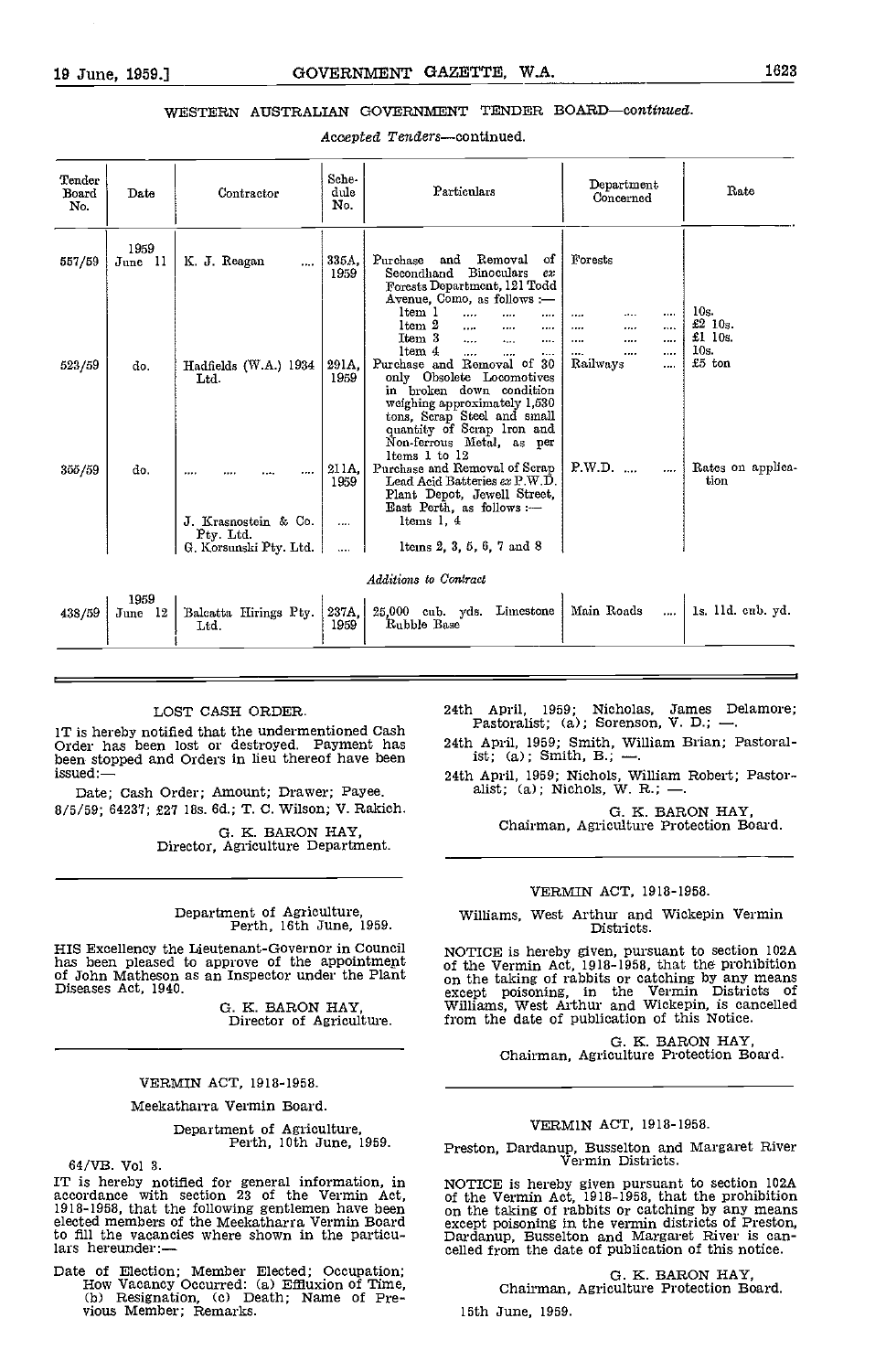#### APPOINTMENT.

(Under section 6 of the Registration of Births, Deaths and Marriages Act, 1894-1956.)

Registrar General's Office, Perth, 17th June, 1959.

for the Swan Registry District, to maintain an Marria<br>office at Midland Junction, during the absence on tralia:leave of Mr. George Thomas Mellowship; appoint- ment to date from 5th June, 1959.

C. A. OCKERBY,<br>Acting Registrar General.

#### APPOINTMENT.

(Under section 6 of the Registration of Births, Deaths and Marriages Act, 1894-1956.)

## Registrar General's Office, Perth, 17th June, 1959.

R.G. No. 198/59.

IT is hereby notified, for general information, that and B.G. No.; Date; Name; Address of Residence;<br>an office of Assistant District Registrar of Births<br>and Deaths for the Northam Registry District has<br>been established at 1959.

C. A. OCKERBY,<br>Acting Registrar General.

#### REGISTRATION OF MINISTERS.

(Pursuant to Part III of the Registration of Births, Deaths and Marriages Act, 1894-1956.)

Registrar General's Office, Perth, 17th June, 1959.

#### Appointments.

The following appointment has been approved:- IT is hereby published, for general information, R.G. No. 116/57.—Mr. Thomas Murphy, as that the undermentioned ministers have been duly<br>District Registrar of Births, Deaths and Marriages registered in this office for the Celebration of IT is hereby published, for general information, that the undermentioned ministers have been duly registered in this office for the Celebration of Marriages throughout the State of Western Australia :-

R.G. No.; Date; Name; Address of Residence; Registry District.

#### Roman Catholic.

2054/59; 12/6/59; Rev. Justin Bruce; Benedictine Abbey, New Norcia; Moora.

2052/59; 1/6/59; Rev. Michael Joseph Moffatt;<br>Three Springs; Moora.<br>2053/59; 1/6/59; Rev. Anthony Omasmeier, S.C.A.;<br>Pallotine Mission School, Tardun; Geraldton.

#### Cancellations.

IT is hereby published, for general information, that the names of the undermentioned ministers have been duly removed from the register in this office of ministers registered for the Celebration of Marriages throughout the State of Western Australia

R.G. No.; Date; Name; Address of Residence; Registry District.

#### Roman Catholic.

7019; The Presbytery, Mount Magnet; Murchison.<br>2001/57; 1/5/59; Rev. John Francis Hennessy; The Pallotine Mission School, Tardun; Geraldton.

C. A. OCKERBY, Acting Registrar General

#### MINING ACT, 1904-1957

Department of Mines, Perth, 11th June, 1959.

IT is hereby notified that, in accordance with the provisions of the Mining Act, 1904–1957, His Excellency the Lieutenant-Governor and Administrator in Executive Council, has been pleased to deal with the undermentioned Le for Leases, and Temporary Reserves, as shown below.

(Sgd.) A. H. TELFER, Acting Under Secretary for Mines.

The undermentioned applications for Gold Mining Leases were approved, subject to survey

|         | Goldfield |              |          |      | District |      | No. of Application                     |
|---------|-----------|--------------|----------|------|----------|------|----------------------------------------|
| Yilgarn | $\cdots$  | <br>$\cdots$ | $\cdots$ | <br> |          | <br> | <br>$'$ 103PP*, 104PP*, 105PP*, 106PP* |

\* Conditionally.

The undermentioned Temporary Reserves have been approved conditionally :-

| No.   | Corres.<br>No. | Occupier                                         | Term                                | Locality                                               |  |  |
|-------|----------------|--------------------------------------------------|-------------------------------------|--------------------------------------------------------|--|--|
| 1702H | 192/58         | Reynolds Pacific Mines Proprietary<br>Limited    | Three months from 7th May, 1959     | Bougainville Peninsular, Kimberley<br>Goldfield.       |  |  |
| 1703H | 137/59         | United Uranium No Liability                      | Twelve months from 6th May,<br>1959 | Halls Creek, Kimberley Goldfield.                      |  |  |
| 1704H | 424/59         | Kenneth McCallum and Winifred<br>Hannah McCallum | Six months from 21st May, 1959      | Weld Range, Murchison Goldfield.                       |  |  |
| 1709H | 1298/57        | Amalgamated Collieries of W.A.<br>Limited        | Six months from 16th May, 1959      | South-East of Collie Cardiff, Collie<br>Mineral Field. |  |  |

The authority to occupy conditionally the undermentioned Temporary Reserve has been extended :-

| No.   | Corres.<br>No. | Occupier                                                | Term                                                                          | Locality                                                    |  |  |
|-------|----------------|---------------------------------------------------------|-------------------------------------------------------------------------------|-------------------------------------------------------------|--|--|
| 1608H | 354/58         | Edward Phillip Utting;<br>and<br>Stuart Dallus Campbell | Michael Lalor; Gordon Halbert; $\frac{1}{2}$ Six months from 22nd April, 1959 | 20 miles east of Ravensthorpe,<br>Phillips River Goldfield. |  |  |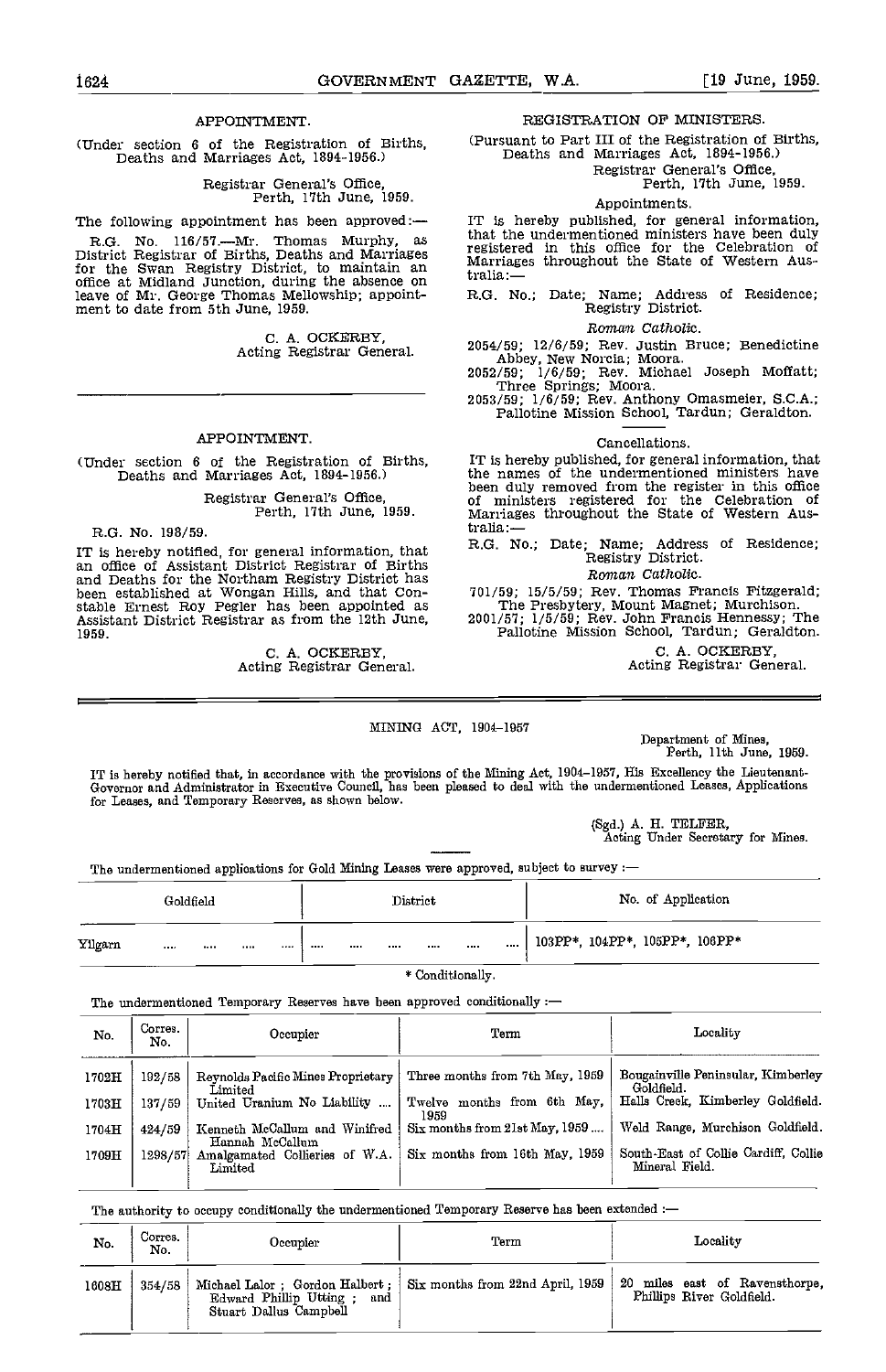#### MINING ACT, 1904. (Regulation 180.)

## Warden's Office,<br>Marble Bar, 19th May, 1959.

TAKE notice that it is the intention of the Warden of the Goldfield mentioned hereunder, on the date mentioned, to issue out of the Warden's Court an order authorising the cancellation of registration<br>of the undermentioned Mining Tenements, in<br>accordance with Regulation 180 of the Mining Act, accordance with Regulation 180 of the Mining Act, 1904. An order may issue in the absence of the registered holder, but should he desire to object 3 to such order he must, before the date mentioned, lodge at the Warden's Office an objection containing the grounds of such objection, and, on the date mentioned, the Warden will proceed to hear and determine the same, in accordance with the evi-<br>dence then submitted. 31

(Sgd.) N. J. MALLEY,<br>Warden.

#### PILBARA GOLDFIELD.

#### Nuflaginc District.

No. of Area; Name of Registered Holder; Address; Reason for Resumption.

#### Mineral Claims.

| 47L—Stubbs, Stuart Henry;<br>payment rent.                                              | Marble Bar; |      | non-   |     |
|-----------------------------------------------------------------------------------------|-------------|------|--------|-----|
| 48L—Stubbs, Stuart Henry;<br>payment rent.                                              | Marble Bar; |      | non-   | 320 |
| 49L—Stubbs, Stuart Henry;<br>payment rent,                                              | Marble Bar; |      | non-   | 321 |
| 96L-Stubbs, Stuart Henry;<br>payment rent.                                              | Marble Bar; |      | non-   |     |
| 98L—Stubbs, Stuart Henry;<br>payment rent.                                              | Marble      | Bar: | non-   | 322 |
| 99L—Stubbs, Stuart Henry;<br>payment rent.                                              | Marble      | Bar; | non-   | 323 |
| 100L—Stubbs, Stuart Henry;<br>payment rent.                                             | Marble Bar; |      | non-   |     |
| 101L—Stubbs, Stuart Henry;<br>payment rent.                                             | Marble Bar; |      | non-   | 324 |
| 102L—Stubbs, Stuart Henry;<br>payment rent.                                             | Marble Bar; |      | non-   | 325 |
| 107L-Witty, John Malcolm;<br>payment rent.                                              | Marble      | Bar: | non-   |     |
| 108L-Stubbs, Stuart Henry;<br>payment rent.                                             | Marble Bar: |      | non-   | 326 |
| 113L—Stubbs, Stuart Henry;<br>payment rent.                                             | Marble      | Bar; | non-   | 327 |
| 117L—Kelly, Francis Joseph;<br>payment rent.                                            | Marble Bar; |      | non-   |     |
| 118L—Stubbs, Stuart Henry; Marble Bar;<br>payment rent.                                 |             |      | non-   | 328 |
| 285L—Hancock Prospecting Pty, Ltd.; 11 Harvest<br>Terrace, Perth; non-payment rent.     |             |      |        | 329 |
| 286L—Hancock Prospecting Pty, Ltd.; 11 Harvest<br>Terrace, Perth; non-payment rent.     |             |      |        |     |
| 2891 Wright Prospecting Pty. Ltd.; 609 Welling-<br>ton Street, Perth; non-payment rent. |             |      |        | 330 |
| 290L—Wright Prospecting Pty, Ltd.; 609 Welling-<br>ton Street, Perth; non-payment rent. |             |      |        |     |
| 291L-Hancock Prospecting Pty. Ltd.; 11 Harvest<br>Terrace, Perth; non-payment rent.     |             |      |        |     |
| 292L—Hancock Prospecting Pty, Ltd.; 11 Harvest                                          |             |      |        | 28  |
| Terrace, Perth; non-payment rent.<br>293L—Hancock Prospecting Pty, Ltd.; 11 Harvest     |             |      |        | 29  |
| Terrace, Perth; non-payment rent.<br>294L—Hancock Prospecting Pty, Ltd.; 11 Harvest     |             |      |        | 30  |
| Terrace, Perth; non-payment rent.<br>295L—Hancock Prospecting Pty, Ltd.; 11 Harvest     |             |      |        |     |
| Terrace, Perth; non-payment rent.<br>296L—Hancock Prospecting Pty, Ltd.; 11 Harvest     |             |      |        | 27  |
| Terrace, Perth; non-payment rent,<br>297L—Hancock Prospecting Pty, Ltd.; 11 Harvest     |             |      |        |     |
| Terrace, Perth; non-payment rent.<br>298L—Hancock Prospecting Pty, Ltd.; 11 Harvest     |             |      |        |     |
| Terrace, Perth; non-payment rent,<br>299L—Hancock Prospecting Pty, Ltd.; 11 Harvest     |             |      |        | 52  |
| Terrace, Perth; non-payment rent.<br>307L—Hancock,<br>Langley George and                |             |      | Wright |     |
| Ernest Archibald Maynard; 11 Harvest<br>Terrace, Perth; non-payment rent.               |             |      |        |     |
| 79N -<br><b>DEODA</b>                                                                   |             |      |        |     |

| 309L—Hancock, Langley George and Wright, |                                      |  |  |
|------------------------------------------|--------------------------------------|--|--|
|                                          | Ernest Archibald Maynard: 11 Harvest |  |  |
|                                          | Terrace Perth, non-nayment rent      |  |  |

- Terrace, Perth; non-payment rent.<br>310L—Hancock, Langley George and Wright,<br>Ernest Archibald Maynard; 11 Harvest<br>Terrace, Perth; non-payment rent.
- 311L-Hancock, Langley George and Wright, Ernest Archibald Maynard; 11 Harvest Terrace, Perth; non-payment rent.
- 312L-Hancock, Langley George and Wright, Ernest Archibald Maynard; 11 Harvest Terrace, Perth; non-payment rent.
- 3 13L-Hancock, Langley George and Wright, Ernest Archibald Maynard; 11 Harvest Terrace, Perth; non-payment rent.
- 314L-Hancock, Langley George and Wright, Ernest Archibald Maynard; 11 Harvest Terrace, Perth; non-payment rent.
- 315L-Hancock, Langley George and Wright,<br>Ernest Archibald Maynard; 11 Harvest<br>Terrace, Perth; non-payment rent.
- To be heard at the Warden's Court, Marble Bar,<br>
on Tuesday, the 14th day of July, 1959.<br>
Terrace Perth' non-nayment rent
	-
	- Terrace, Perth; non-payment rent,<br>317L—Hancock, Langley George and Wright,<br>Ernest Archibald Maynard; 11 Harvest<br>Terrace, Perth; non-payment rent.<br>318L—Hancock, Langley George and Wright,<br>Ernest Archibald Maynard; 11 Harves
	- 319L-Hancock, Langley George and Wright, Ernest Archibald Maynard; 11 Harvest Terrace, Perth; non-payment rent.
	- 320L-Hancock, Langley George and Wright, Ernest Archibald Maynard; 11 Harvest Terrace, Perth; non-payment rent.
	- 321L-Hancock, Langley George and Wright,<br>Ernest Archibald Maynard; 11 Harvest<br>Terrace, Perth; non-payment rent.<br>322L-Hancock, Langley George and Wright,<br>Ernest Archibald Maynard; 11 Harvest
	-
	-
	-
	-
	-
	-
	-
	-
	- Francock, Langley George and Wright,<br>
	Francock, Langley George and Wright,<br>
	Francock, Langley George and Wright,<br>
	Francock, Langley George and Wright,<br>
	Francock, Langley George and Wright,<br>
	Francock, Langley George and Wri

#### Dredging Claims.

- 28L-Ives, Leonard; 97 Fauntleroy Avenue, Red-<br>cliffe; non-payment rent.<br>29L-Ives, Leonard; 97 Fauntleroy Avenue, Red-<br>30L-Ives, Leonard; 97 Fauntleroy Avenue, Red-<br>30L-Ives, Leonard; 97 Fauntleroy Avenue, Red-<br>cliffe; non-
- 
- 

#### Garden Area.

27L-Stevens, Francis; Nullagine; non-payment rent.

#### Residence Area,

52L—Heath, Alfred Hodsoll Gordon, Heath, Byard<br>Hodsoll, Heath, James Jefferies Hodsoll,<br>Heath, Edwin Lewis Hodsoll and Heath,<br>Henry Hodsoll; Nullagine; no Miner's<br>Right for A. H. G. Heath, E. L. H. Heath and H. H. Heath,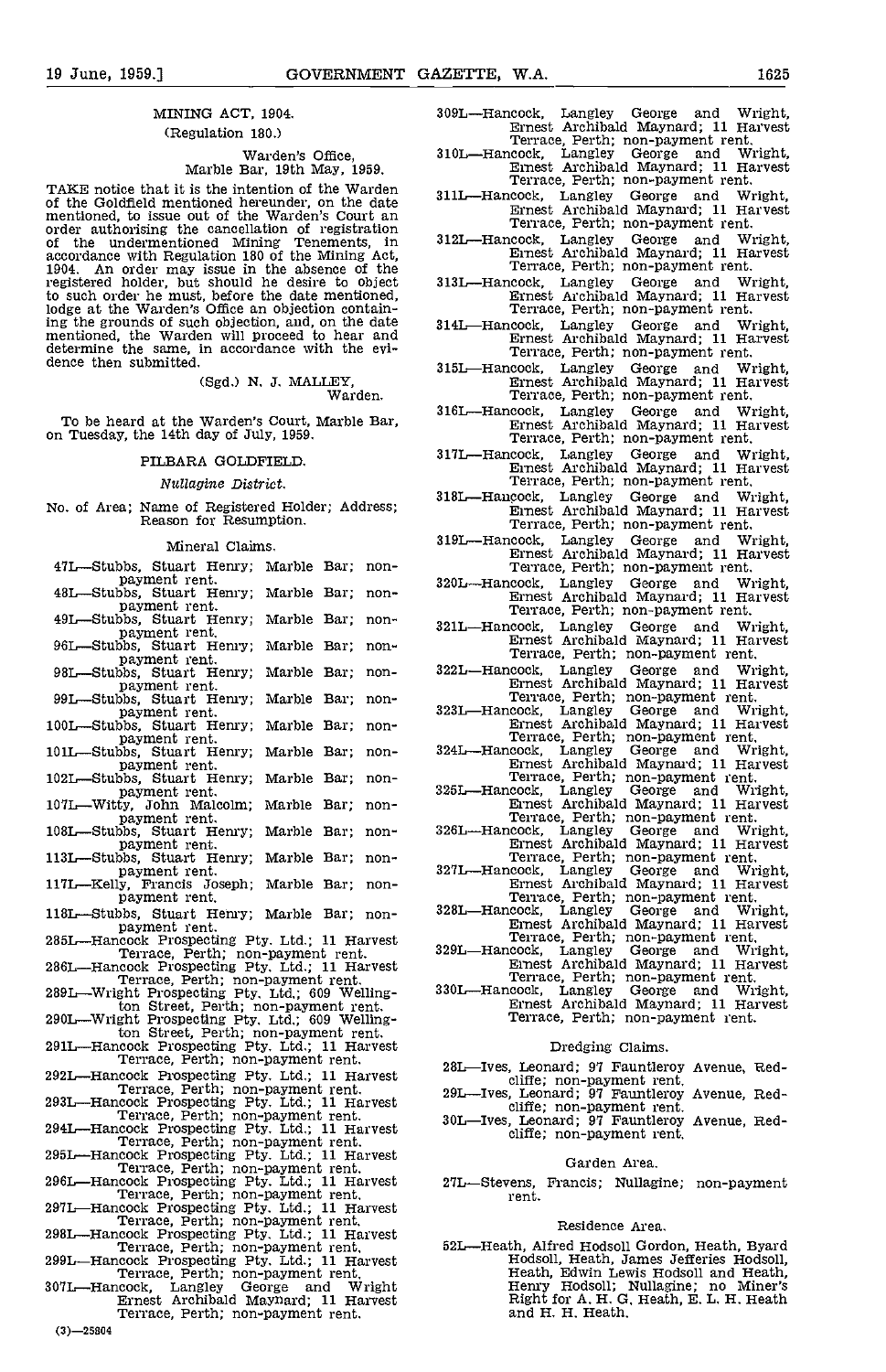#### Marble Ear District. Mineral Claims.

- 
- 174-Griffiths, William Edward; 35 Mettam Street,<br>Trigg's Island; non-payment rent.<br>175-Griffiths, William Edward; 35 Mettam Street,<br>189-Goodman, Anita and Hopkins, Colin Edward;
- 11 Trigg's Island; non-payment rent.<br>189—Goodman, Anita and Hopkins, Colin Edward;<br>11 Harvest Terrace, Perth; non-pay-<br>209—Witty, John Malcolm; Marble Bar; non-pay-
- 
- 209-Witty, John Malcolm; Marble Bar; non-pay-<br>ment rent.<br>212-Goodman, Anita and Hopkins, Colin Edward;<br>11 Harvest Terrace, Perth; non-payment rent.
- 235-Goodman, Anita and Hopkins, Colin Edward;<br>11 Harvest Terrace, Perth; non-pay-
- ment rent, 291-Northern Territory Prospecting & Develop-<br>ment Co. Limited; Box 22, Port Hedland; 1920-Pilbara Exploration No Liability; 609 Welling-<br>ment Co. Limited; Box 22, Port Hedland; 201-Pilbara Exploration No Liabil
- non-payment rent.<br>
326-Northern Territory Prospecting & Develop-<br>
ment Co. Limited; Box 22, Port Hedland;<br>
non-payment rent.
- 327-Northern Territory Prospecting & Develop-<br>ment Co. Limited; Box 22, Port Hedland; non-payment rent. 530-128-Northern Territory Prospecting & Developing
- Co. Limited; Box 22, Port Hedhand; non-payment rent.
- 375-Johnston, John Albert, Johnston, Emily, Johnston, Jack, Johnston, R 0 b e r t, Johnston, Alfred George, Johnston, 589—Stubbs<br>Peter and Risdon, Leo Francis; Shaw m River; non-payment rent.
- 316-Johnston, John Albert, Johnston, Emily, Johnston, Jack, Johnston, R o bert, Johnston, Alfred George, Johnston, m<br>Peter and Risdon, Leo Francis; Shaw 594—H. &<br>River; non-payment rent.
- 377-Pilbara Exploration No tiability; 609 Welling-
- ton Street, Perth; non-payment rent.<br>381-Northern Territory Prospecting & Develop-<br>ment Co. Limited; Box 22, Port Hedland; non-payment rent.
- 383-Pilbara Exploration No Liability; 609 Welling-
- ton St., Perth; non-payment rent.<br>384—Miller, Leslie Melbourne; Marble Bar; non-<br>payment rent.
- 
- 
- payment rent.<br>
397—Kelly, Francis Joseph and Kelly, Thomas<br>
Romald; Marble Bar; non-payment rent.<br>
402—Goodall, Neville Phillip; c/o. S. H. Stubbs,<br>
Marble Ear; non-payment rent,<br>
408—Mineral Concentrates Pty. Ltd; Marble
- non-payment rent. 409-Mineral Concentrates Pty. Ltd.; Marble Bar;
- 410—Mineral Concentrates Pty. Ltd.; Marble Bar;<br>non-payment rent.<br>448—Mineral Concentrates Pty. Ltd; Marble Bar;<br>non-payment rent.<br>449—Mineral Concentrates Pty. Ltd.; Marble Bar;<br>non-payment rent.<br>450—Engstrom, Olaf; Marbl
- 
- 
- rent.<br>456—McCamey, Kenny Bartram; Marble Bar; non-
- 
- payment rent.<br>457—McCamey, Kenny Bartram; Marble Bar; non-<br>payment rent. payment rent.<br>465—Hancock Prospecting Pty. Ltd.; 11 Harvest
- 
- 
- Terrace, Perth; non-payment rent.<br>
466—Wright Prospecting Pty. Ltd; 609 Wellington<br>
Street, Perth; non-payment rent.<br>
467—Wright Prospecting Pty. Ltd.; 609 Wellington<br>
467—Wright Prospecting Pty. Ltd.; 609 Wellington<br>
5tre
- 468—Hancock Prospecting Pty. Ltd.; 11 Harvest 119—Wright,<br>Terrace, Perth; non-payment rent. 469—Hancock Prospecting Pty. Ltd.; 11 Harvest rent<br>Terrace, Perth; non-payment rent. 128—Pilbara
- Terrace, Perth; non-payment rent.<br>470-Hancock Prospecting Pty. Ltd.; 11 Harvest
- 
- 
- Terrace, Perth; non-payment rent. 129—1<br>
488—Wright Prospecting Pty. Ltd.; 609 Wellington<br>
Street, Perth; non-payment rent. 130—1<br>
489—Wright Prospecting Pty. Ltd.; 609 Wellington<br>
489—Wright Prospecting Pty. Ltd.; 609 Wel
- ton Street, Perth; non-payment rent. 491-Pilbara Exploration No Liability; 609 Welling-
- ton Street, Perth; non-payment rent.
- 492-Pilbara Exploration No Liability; 609 Welling-
- ton Street, Perth; non-payment rent. 493-Pilbara Exploration No Liability; 609 Welling-494-Pilbara Exploration No Liability; 609 Welling-
- ton Street, Perth; non-payment rent.<br>495—Pilbara Exploration No Liability; 609 Welling-
- ton Street, Perth; non-payment rent. 496-Pilbara Exploration No Liability; 609 Welling-
- 
- 
- 
- 
- ton Street, Perth; non-payment rent.<br>513—Abeles, Peter; 97 Regent Street, Chippendale,<br>514—Abeles, Peter; 97 Regent Street, Chippendale,<br>514—Abeles, Peter; 97 Regent Street, Chippendale,<br>N.S.W.; non-payment rent.<br>515—Abele
- ton Street, Perth; non-payment rent. 527-Pilbara Exploration No Liability; 609 Welling-
- 
- 
- 527—Pilbara Exploration No Liability; 609 Welling-<br>ton Street, Perth; non-payment rent.<br>528—Abeles, Peter; 97 Regent Street, Chippendale,<br>N.S.W.; non-payment rent.<br>529—Abeles, Peter; 97 Regent Street, Chippendale,<br>N.S.W.;
- 
- ment rent.<br>588-Stubbs, Stuart Henry; Marble Bar; non-pay-
- 
- ment rent.<br>589-Stubbs, Stuart Henry; Marble Bar; non-pay-<br>ment rent.
- 591-H. & L. Hancock Pty. Ltd.; 609 Wellington<br>Street, Perth; non-payment rent.<br>592-Stubbs, Stuart Henry; Marble Bar; non-pay-<br>ment rent.
- 
- 594-H. & L. Hancock Pty. Ltd; 609 Wellington<br>Street, Perth; non-payment rent.<br>595-Fland, Banjo; Marble Bar; non-payment rent.
- 

#### Dredging Claims.

- 32-Johnston, John Albert; Shaw River; non-<br>payment rent.
- 45-Pilbara Exploration No Liability; 609 Welling-<br>ton Street, Perth; non-payment rent. ton Street, Perth; non-payment rent. 46-Pilbara Exploration No Liability; 609 Welling-
- ton Street, Perth; non-payment rent. 47-Pilbara Exploration No Liability; 609 Welling-
- ton Street, Perth, non-payment rent. 48-Pilbara Exploration No Liability; 609 Welling-
- ton Street, Perth; non-payment rent. 49-Pilbara Exploration No Liability; 609 Welling-
- ton Street, Perth; non-payment rent.<br>50-Pilbara Exploration No Liability; 609 Welling-
- 
- 50—Final Exploration No Enland, payment rent.<br>
97—Goodall, Neville Phillip; c/o S. H. Stubbs,<br>
Marble Bar; non-payment rent.<br>
98—Goodall, Neville Phillip; c/o S. H. Stubbs,<br>
Marble Bar; non-payment rent.<br>
06—Wright, Ernest
- 
- 106—Wright, Ernest Archibald Maynard; 609<br>Wellington Street, Perth; non-payment<br>rent.<br>107—Johnston, John Albert, Johnston, Emily,<br>107—Johnston, Jack, Johnston, Robert,
- 107-Johnston, John Albert, Johnston, Emily, Johnston, Jack, Robert, Johnston, Alfred George, Johnston,<br>Peter, and Risdon, Leo Francis; Shaw
- Peter, and Risdon, Leo Francis; Shaw<br>River; non-payment rent.<br>118—Johnston, John Albert, Johnston, Emily,<br>Johnston, Jack, Johnston, Robert,<br>Johnston, Alfred George, Johnston, Feter, and Risdon, Leonge, Johnston,<br>River; non-payment rent.<br>River; non-payment rent.<br>ht, Ernest Archibald Maynard; 609<br>Wellington Street, Perth; non-payment
- Wellington Street, Perth; non-payment<br>rent.<br>128—Pilbara Exploration No Liability; 609 Well-
- Ington Street, Perth; non-payment rent.<br>129-Pilbara Exploration No Liability; 609 Well-
- ington Street, Perth; non-payment rent. 130-Pilbara Exploration No Liability; 609 Well-

- ington Street, Perth; non-payment rent.<br>132—Industrial Stock Company Pty. Ltd.; Box<br>4588, G.P.O., Sydney; non-payment 4588, G.P.O., Sydney; non-payment<br>rent.<br>133—Industrial Stock Company Pty. Ltd.; Box<br>4588, G.P.O., Sydney; non-payment rent.
-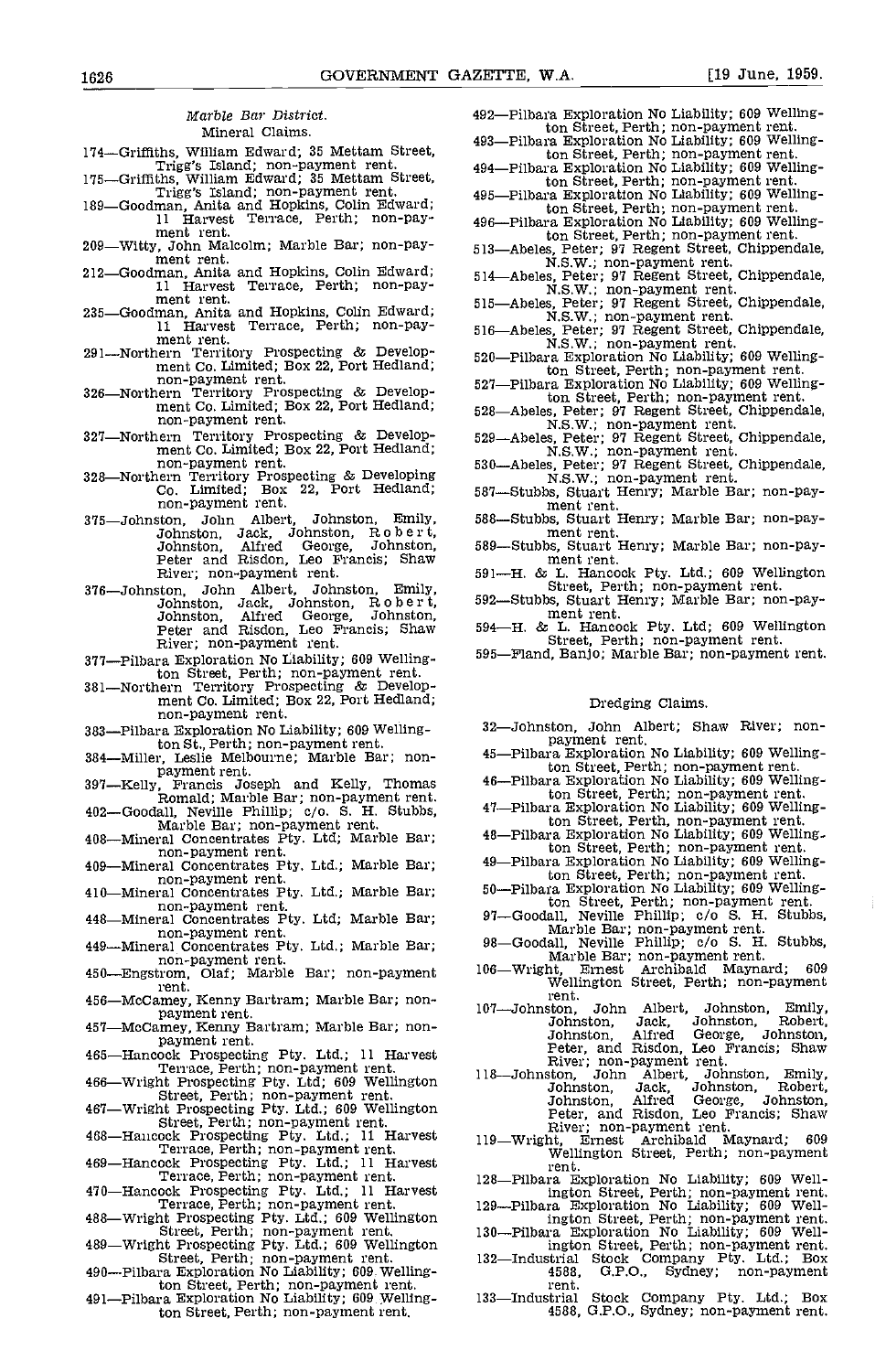- 135-Industrial Stock Company Pty. Ltd.; Box<br>4588, G.P.O., Sydney; non-payment rent.<br>145-Goodall, Neville Phillip; c/o S. H. Stubbs,
- 
- 
- Marble Bar; non-payment rent.<br>
Marble Bar; non-payment rent.<br>
146—Goodall, Neville Phillip; c/o S. H. Stubbs,<br>
Marble Bar; non-payment rent.<br>
151—Goodall, Neville Phillip; c/o S. H. Stubbs,<br>
235-<br>
Marble Bar; non-payment r
- 153-Kelly, Francis Joseph, Kelly, Thomas Romald; Corunna Downs, Marble Bar; non-pay- ment rent.
- 
- 
- 
- 
- 
- 173-Mineral Concentrates Pty. Ltd.; Marble Bar;<br>non-payment rent.<br>174-Goodall, Neville Phillip; c/o S. H. Stubbs,<br>Marble Bar; non-payment rent.<br>175-Campbell, Francis Andrew; 5 Senate St.,<br>Claremont; non-payment rent.
- 
- 
- 176—Campbell, Francis Andrew; 5 Senate St.,<br>
Claremont; non-payment rent.<br>
177—Campbell, Francis Andrew; 5 Senate St.,<br>
Claremont; non-payment rent.<br>
178—Campbell, Francis Andrew; 5 Senate St.,<br>
179—Campbell, Francis Andre
- 
- 
- 
- 
- Claremont; non-payment rent.<br>
192—Mineral Concentrates Pty. Ltd.; Marble Bar; non-payment rent.
- 193-Mineral Concentrates Pty. Ltd.; Marble Bar;<br>non-payment rent.<br>194-Mineral Concentrates Pty. Ltd.; Marble Bar;<br>non-payment rent.
- 
- 195-Mineral Concentrates Pty. Ltd.; Marble Bar;<br>non-payment rent.
- 196-Mineral Concentrates Pty. Ltd.; Marble Bar;<br>non-payment rent.
- 197-Mineral Concentrates Pty. Ltd.; Marble Bar;<br>non-payment rent.<br>198-Mineral Concentrates Pty. Ltd.; Marble Bar;<br>non-payment rent.
- 
- 201-Mineral Concentrates Pty. Ltd.; Marble Bar;<br>non-payment rent.
- 
- non-payment rent.<br>
206—Goodall, Neville Bar; non-payment rent.<br>
206—Goodall, Neville Phillip; c/o S. H. Stubbs,<br>
Marble Bar; non-payment rent.<br>
207—Goodall, Neville Phillip; c/o S. H. Stubbs,<br>
Marble Bar; non-payment rent.
- 
- 
- ton St., Perth; non-payment rent. 210-Pilbara Exploration No Liability; 609 Welling-
- ton St., Perth; non-payment rent. 213-Pilbara Exploration No Liability; 609 Welling-
- ton St., Perth; non-payment rent.<br>214-Pilbara Exploration No Liability; 609 Welling-
- ton St., Perth; non-payment rent.<br>217-Pilbara Exploration No Liability; 609 Welling-
- ton St., Perth; non-payment rent. 219-Pilbara Exploration No Liability; 609 Welling-
- ton St., Perth' non-payment rent. 220-Pilbara Exploration No Liability; 609 Wellington St., Perth; non-payment rent. 221-Pilbara Exploration No Liability; 609 Welling-
- 
- ton St., Perth; non-payment rent.<br>222-Pilbara Exploration No Liability; 609 Welling-<br>ton St., Perth; non-payment rent.
- 224-Pilbara Exploration No Liability; 609 Welling-<br>ton St., Perth; non-payment rent.
- 225-Pilbara Exploration No Liability; 609 Welling-
- 
- ton St., Perth; non-payment rent.<br>
226-Abeles, Peter; 97 Regent St., Chippendale,<br>
N.S.W.; non-payment rent.<br>
227-Abeles, Peter; 97 Regent St., Chippendale,<br>
N.S.W.; non-payment rent.
- 231-Pilbara Exploration No Liability; 609 Welling-<br>ton St., Perth; non-payment rent.
- 233-Pilbara Exploration No Liability; 609 Welling-<br>ton St., Perth; non-payment rent. ton St., Perth; non-payment rent. 234-Pilbara Exploration No Liability; 609 Welling-
- 235-Pilbara Exploration No Liability; 609 Welling-
- ton St., Perth; non-payment rent.<br>236-Pilbara Exploration No Liability; 609 Welling-<br>ton St., Perth; non-payment rent.
- -Pilbara Exploration No Liability; 609 Welling-
- ton St., Perth; non-payment rent. 245-Pilbara Exploration No Liability; 609 Welling-
- ton St., Perth; non-payment rent. 246-Pilbara Exploration No Liability; 609 Welling-
- 159—Goodall, Neville Phillip; c/o S. H. Stubbs,<br>
Marble Bar; non-payment rent.<br>
160—Goodall, Neville Phillip; c/o S. H. Stubbs,<br>
247—Pilbara Exploration No Liability; 609 Welling-<br>
160—Goodall, Neville Phillip; c/o S. H. S ton St., Perth; non-payment rent. 247-Pilbara Exploration No Liability; 609 Welling
	- ton St., Perth; non-payment rent.<br>248-Mineral Concentrates Pty Ltd.; Marble Bar;<br>non-payment rent.
	-
- Marble Bar; non-payment rent.<br>170-Goodall, Neville Phillip; c/o S. H. Stubbs, 250-Mineral Concentrates Pty. Ltd.; Marble Bar;<br>Marble Bar; non-payment rent. and the mon-payment rent. non-payment rent.<br>
250-Mineral Concentrates Pty. Ltd.; Marble Bar;<br>
251-Johnston, John Albert; Shaw River; non-<br>
payment rent.
	-
	- 253-Mineral Concentrates Pty. Ltd.; Marble Bar; non-payment rent.

#### Water Rights.

- 32-Stubbs, Stuart Henry; Marble Bar; non-pay- ment rent.
- 39-Stubbs, Stuart Henry, Marble Bar; non-pay-<br>ment rent.<br>70-Johnston, John Albert, Johnston, Emily,
- 70-Johnston, John Albert, Johnston, Emily,<br>Johnston, Jack, Johnston, R o b e r t,<br>Johnston, Alfred George, Johnston,<br>Peter and Risdon, Leo Francis; Shaw
- River; non-payment rent.<br>
71-Johnston, John Albert, Johnston, Emily,<br>
Johnston, Jack, Johnston, Robert,<br>
Johnston, Alfred George, Johnston,<br>
Peter and Risdon, Leo Francis; Shaw
- 
- 
- Peter and Risdon, Leo Francis; Shaw<br>River; non-payment rent.<br>74—Northwest Tantalum No Liability; Wodgina,<br>74—Northwest Tantalum No Liability; Wodgina,<br>95—Newham, Eric (Wallerawang) Pty. Limited;<br>5haw River; non-payment ren
- 
- non-payment rent.<br>
100-Pilbara Exploration No Liability; Marble Bar;<br>
non-payment rent.
- 
- non-payment rent.<br>102-Johnston, John Albert; Marble Bar; non-
- payment rent.

#### Business Area.

126-Mineral Concentrates Pty. Ltd.; Marble Bar; non-payment rent.

#### Residence Areas.

- 151-Northwest Tantalum No Liability; 100 collins Street, Melbourne; no Miner's Right in force.
- 153-Pilbara Exploration No Liability; 609 Wellington Street, Perth; no Miner's Right in force.

#### Machinery Areas.

- 64-Stubbs, Stuart Henry; Marble Bar; non-pay-<br>ment rent.<br>73-Mineral Concentrates Pty, Ltd.; Marble Bar;
- 
- non-payment rent.<br>
74—Mineral Concentrates Pty. Ltd.; Marble Bar;<br>
75—Pilbara Exploration Pty. Ltd.; 609 Wellington<br>
54. Street, Perth; non-payment rent.<br>
76—Johnston, John Albert; Shaw River; non-
- 
- payment rent.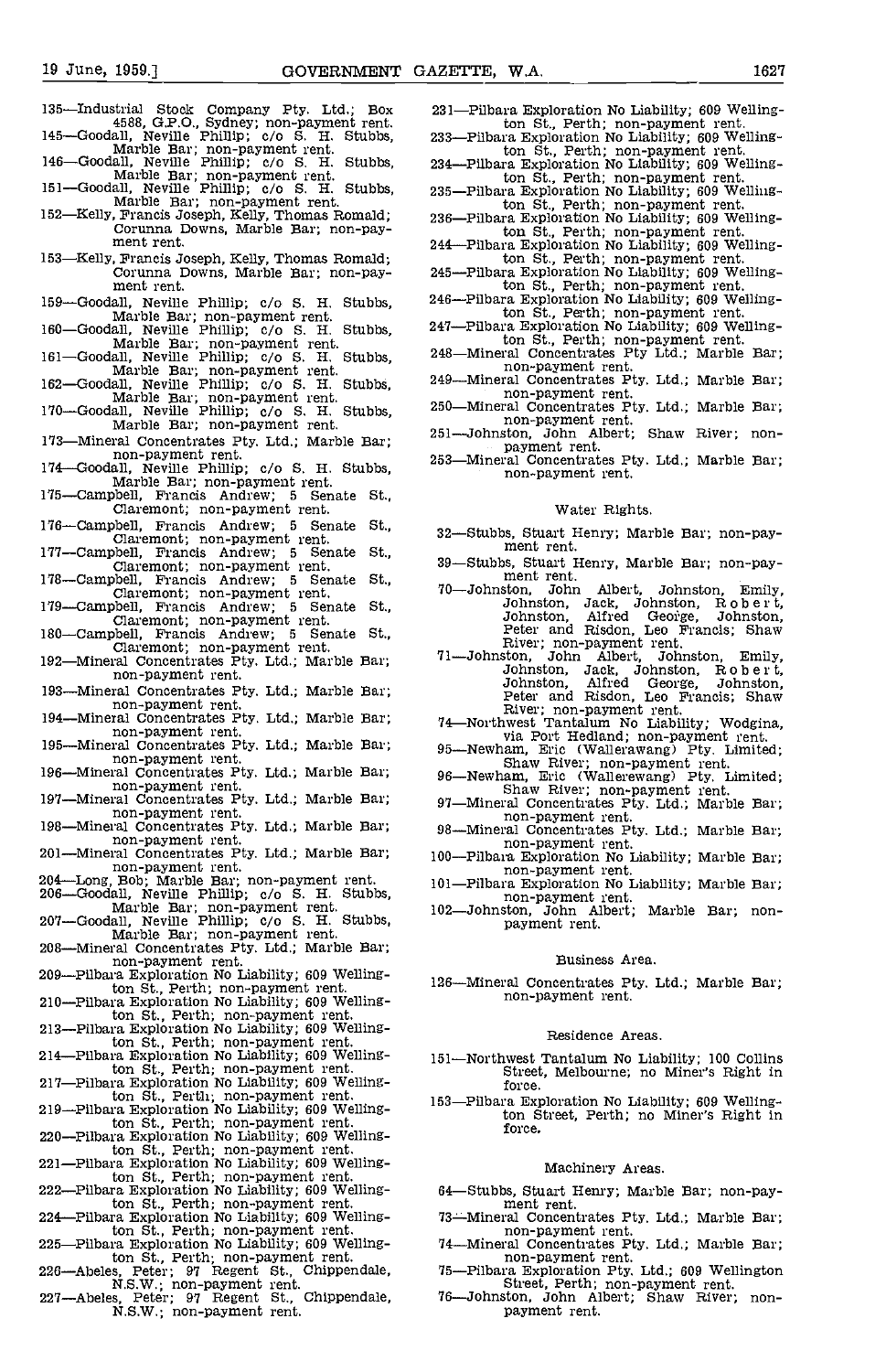## WEST PILBARA GOLDFIELD.<br>Business Area 413—LAST

Business Area. 219-Clarkson, John William; Whim Creek; nonpayment rent.

Machinery Area.<br>19—Thomas, Frank; Roebourne; non-payment rent.

Mineral Claims.<br>48—Hancock, Langley George; 11 Harvest Terrace,

Perth; non-payment rent.<br>93—Wright Prospecting Pty. Ltd.; 609 Wellington<br>51—Wright Prospecting Pty. Ltd.; 609 Wellington<br>95—Wright Prospecting Pty. Ltd.; 609 Wellington<br>51. Street, Perth; non-payment rent.

#### MINING ACT, 1904.

#### (Regulation 180.)

## Warden's Office, Onslow, 13th May, 1959.

TAXE notice that it is the intention of the warden of the Goldfield mentioned hereunder, on the date mentioned, to issue out of the Warden's Court an of the undermentioned Mining Tenements, in accordance with Regulation 180 of the Mining Act, 314L-<br>1904. An order may issue in the absence of the 320Lregistered holder, but should he desire to object to such order he must, before the date mentioned, lodge at the Warden's Office an objection containing the grounds of such objection, and, on the date mentioned, the Warden will proceed to hear and determine the same, in accordance with the evi- dence then submitted.

(Sgd.) N. J. MALLEY, Warden.

SHELLET, WALLET, 850-FEDERATION: Knight, John Claude.<br>Warden. 850-FEDERATION: Knight, John Claude.<br>To be heard at the Warden's Court, Onslow, on 928-SYDNEY: Stubbs, Stuart Henry.<br>Wednesday, 8th day of July, 1959. 934-STIRL

No. of Area; Name of Registered Holder; Address; Reason for Resumption.

ASHEURTON GOLDFIELD.

Mineral Claim.

2—Ibbotson, George Ross; c/o Norseman Gold 1095—MT.<br>Mines N.L, non-payment of rent and no 1096—MOU<br>miner's right.

#### MINING ACT, 1904-1957.

Notice of Intention to Forfeit Leases for Non-Payment of Rent.

Department of Mines, Perth, 17th June, 1959.

IN accordance with section 97 of the Mining Act,  $\frac{11945}{1144}$ <br>1904-1957, notice is hereby given that, unless the  $\frac{11445}{1145}$ rent due on the undermentioned leases be paid  $\frac{1145}{1146-11}$ <br>on or before the 14th day of July, 1959, it is  $\frac{1146-11}{1148-11}$ the intention of the Governor, under the provisions of section 98 of the Mining Act, 1904-1957, to  $1152$ <sub>-1</sub> for section 98 of the Mining Act, 1904-1957, to<br>forfeit such leases for breach of covenant, viz.,<br>for non-payment of rent.<br>A. H. TELFER,<br>Under Secretary for Mines.

#### DUNDAS GOLDFIELD

#### Gold Mining Lease.

1859-MOUNT BARKER: Rose, Francis George. Miner's Homestead Lease.

92-NEWTOUN: Baker, Robert George Clive.

Gold Mining Leases.

- 263-HILLSBOROUGH: Moss, Frank Ambrose Seddan.
- 268-SEA VIEW: Johnson, Henry Spearwood.

Mineral Leases.<br>CHANCE: Wehr, Hans; Phillips, 413—LAST CHANCE: Wehr, Hans; Phillips,<br>Thomas William.

- 
- 414-SEAVIEW EXTENDED: Johnson, Henry<br>Spearwood; Wehr, Hans.<br>415-IRONCLAD: O'Dea, John Kyram Daniel;<br>Wehr, Werner.<br>416-MARY BENSON: Wehr, Werner.<br>418-EAST GEM: Wehr, Hans.
- 

### KIMBERLEY GOLDFIELD

### Gold Mining Leases.

- 
- 
- 122—LODESTAR: Francis, Leslie; Terone, Fred-<br>erick; Russell, George Matthew.<br>123—PHOENIX: Moody, Robert Shaw; Moody, Beryl.

#### ASHEURTON GOLDFIELD

Mineral Leases.<br>118—BILROSE: Rose, William.<br>119—BANDY'S PEAK: Rose, William.<br>163—REDCRAZE:\_ Johansen, Thon CRAZE: Johansen, Thomas Jethro; Camp, Frederick John; Griffiths, Frederick Arnold; Camp, Stanley George; James, Robert John.

#### PILBARA GOLDFIELD

Nuilagine District.

Gold Mining Leases.

314L-COPPER HILLS: Stubbs, Stuart Henry.

320L-JOBERN: Williams, John Joseph.

Residential Lease.<br>3L—LIMESTONE CAMP: Hancock, STONE CAMP: Hancock, Langley<br>George; Wright, Ernest Archibald Mayn-<br>ard.

#### Marbie Bar District.

#### Gold Mining Leases.

- 
- 
- 
- 850—FEDERATION: Knight, John Claude.<br>927—HALLEY'S COMET: Stubbs, Stuart Henry.<br>928—SYDNEY: Stubbs, Stuart Henry.<br>934—STIRLING CASTLE: Stubbs, Stuart Henry.<br>1014—EASTLERN STAR: Stubbs, Stuart Henry.<br>1082—EDELWEIS: Stubbs, S
- 1085—VICTORY: Stubbs, Stuart Henry; Johnson, Frederick Clarence.
- 1092-HALLEY'S COMET NORTH: Stubbs, Stuart<br>Henry.<br>1095-MT. PROPHECY NORTH: Thompson,
- Henry.<br>1095—MT. PROPHECY NORTH: Thompson, Donald Robert Powell.
- 1096-MOUNT PROPHECY: Thompson, Donald Robert Powell.
- 1097—PERSEVERANCE: Thompson, Donald Robert Powell.
- 1107—BULLETIN: Flynn, Vincent George.<br>1115—LALLA ROOKH: Williams, Alexander
- Richard.<br>
-LONG SHOT: Williams, Alexander Richard.<br>
-STRAY SHOT: Williams, Alexander Richard.<br>
-KITCHENER: Jackson, Hugh. 1116—LONG SHOT: Williams, Alexander Richard.<br>1117—STRAY SHOT: Williams, Alexander Richard.<br>1118—KITCHENER: Jackson, Hugh.<br>1119—URANUS: Stubbs, Stuart Henry.<br>1134—WILHELMENA: Knight, John Claude.<br>1144—MAGPIE: Stubbs, Stuart
- 
- 
- 

- 
- 
- 

Mines No Liability.<br>1152—PERSEVERANCE DEEPS: Bamboo Creek

- Gold Mines No Liability.<br>1153—PERSEVERANCE SOUTH: Bamboo Creek
- Gold Mines No Liability.<br>1154—MT. PROPHECY WEST EXTENDED: Bam-<br>boo Creek Gold Mines No Liability.
- 
- 1155-MT. PROPHECY WEST: Bamboo Creek Gold Mines No Liability. Mines No Liability.<br>1156—PERSEVERANCE WEST: Bamboo Creek
- Gold Mines No Liability.<br>1172—KITCHENER WEST: Bamboo Creek Gold
- 
- Mines No Liability.<br>1173—BAMBOO QUEEN WEST: Bamboo Creek<br>Gold Mines No Liability.<br>1174—BONNIE DOONE: Bamboo Creek Gold Mines
- PHILLIPS RIVER GOLDFIELD. 1174-BONNIE DOONE: Bamboo Creek Gold Mines No Liability.<br>1175—BONNIE DOONE DEEPS: Bamboo Creek
	-
	- Gold Mines No Liability.<br>1176—BAMBOO QUEEN DEEPS: Bamboo Creek<br>Gold Mines No Liability.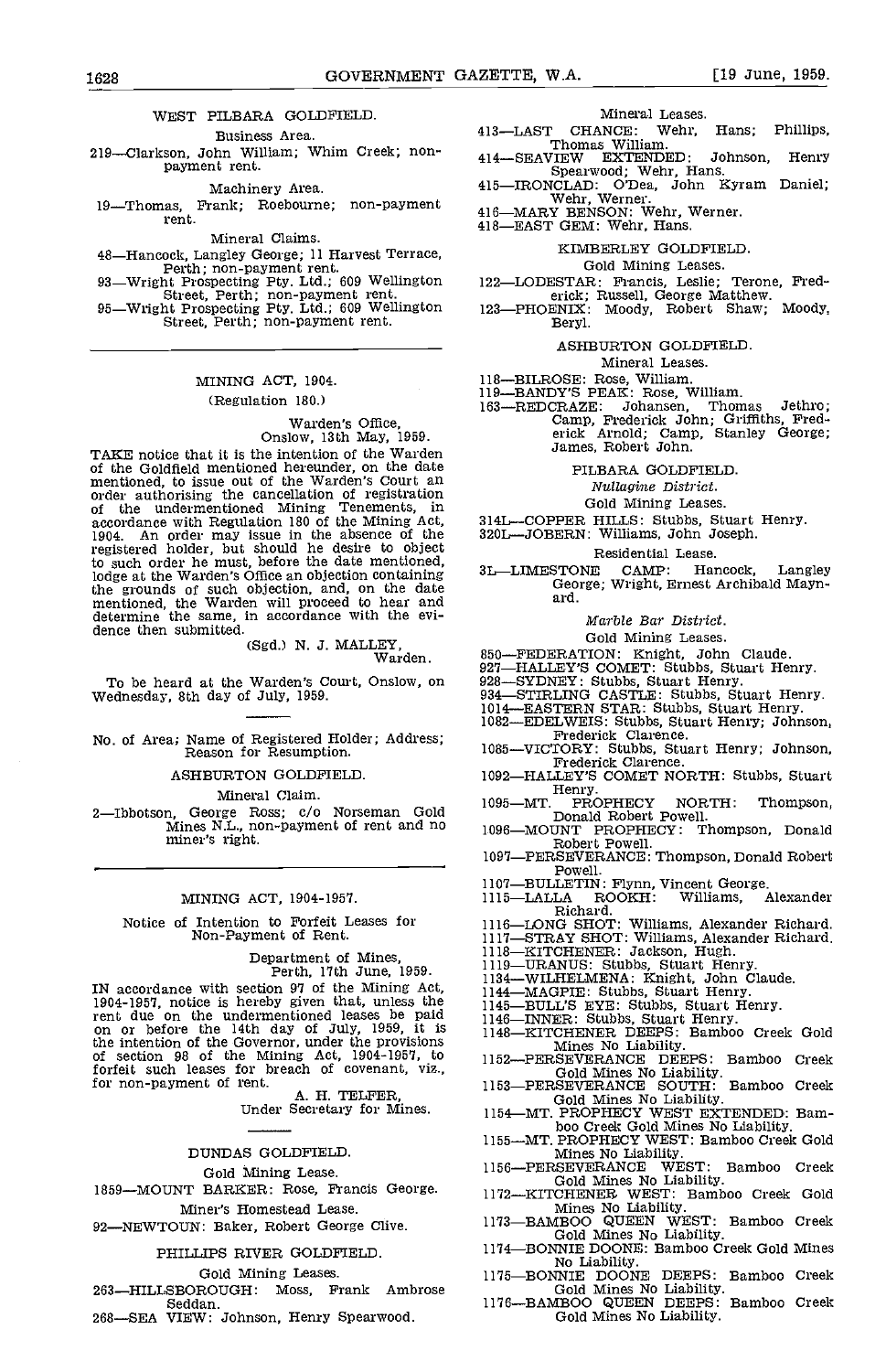- 1184-BULLETIN WEST: Bamboo Creek Gold<br>Mines No Liability. Mines No Liability.<br>1185—BULLETIN EAST: Bamboo Creek Gold
- 
- Mines No Liability.<br>1192—TALGA BLINK: Mineral Concentrates Pty.<br>Ltd.

Residential Lease.

2SHAW CAMP: Johnston, John Albert; Johnston, Emily; Johnston, John; Johnston, Alfred George; Johnston, Peter; Johnston, Hilly, Composity, Composition, Peter;<br>
Robert; Risdon, Leo Francis.

Mineral Lease.<br>HILL DEEPS: Stubbs, Stuart 366-RAGGED HILL DEEPS: Henry.

Miners' Homestead Leases.

Powell.

22-CONDERMINE: Long, Bob.

NORTHAMPTON GOLDFIELD

#### Private Property.

Mineral Lease.

50PP-THE LADY SAMPSON: Heinsen, Julius 109 Johannes; Elliot, William Alexander; Johannes; Elliot,<br>Shanks, Edward.

#### Crown Lands.

Mineral Leases.

- 258-NOOKA: Lamb, Charles; Magee, James Alfred
- 259-NOOKA NORTH: Lamb, Charles; Magee,
- James Alfred. 260WHEEL MAY EXTENDED: Gurkha Lead mine Fty. Ltd. 261 Wheeler Mine Fty. Ltd. 261 Wheeler MAY SOUTH: Gurkha Lead Mine
- 
- 
- Pty. Ltd. 265—CHEQUERS LEAD MINE, AJANA: McGreevy, Donald Douglas.<br>
265—CHEQUERS LEAD MINE, AJANA: McGreevy, Hugh; Adams, Frederick James.<br>
267—NEW VENTURE: Glynn, Denis McMahon; Cotic, Andrew John; Rogers, Malcolm; Rowe,

#### MT. MARGARET GOLDFIELD

Mt. Malcolm District.

Miner's Homestead Lease.

41C-BRAEMORE: Hadfield, Neil Winton.

Mt. Margaret District.

Gold Mining Leases.<br>-LANCEFIELD: Cable, Douglas.

- 
- 
- 
- 2445T—LANCEFIELD: Cable, Douglas.<br>
2279—NEW LIGHT: DiPardo, Francesco.<br>
2478T—LANCEFIELD: Cable, Douglas.<br>
2280—GREEN BELL: McIlwee, Francis;<br>
2489T—WEDGE: Cable, Douglas.<br>
2280—GREEN BELL: McIlwee, Francis;<br>
2280—GREEN BE
- 

#### Mt. Morgans District.

#### Gold Mining Leases.

- 
- 560F—QUEEN OF THE MAY: Pike, James Albert.<br>565F—LILLEY: Morgans Gold Mines Limited.<br>566F—MILLIONAIRE: Morgans Gold Mines<br>Limited.
- 
- 
- Limited.<br>567F—FOX: Morgans Gold Mines Limited.<br>568F—CRANSTON: Morgans Gold Mines Limited.<br>569F—RENOWN: Morgans Gold Mines Limited.

Mineral Lease.

#### 25F-Anaconda Copper Mine: Alac, Mate.

EAST MURCHISON GOLDFIELD

Lawlers District.

Gold Mining Lease.<br>1362—BIRTHDAY STRIKE: Dorph-Petersen,

## NORTH COOLGARDIE GOLDFIELD

Niagara District.

Gold Mining Leases.<br>GLADSTONE: G 933G-NEW GLADSTONE: George-Kennedy,<br>Patrick Clive; Solly, Clifford Ross.<br>937G-VICTORY: Carter: George Frederick.

### COOLGARDIE GOLDFIELD Coolgardie District.

#### Gold Mining Leases.

- 
- 
- 
- 
- 4600—MELVA MAIE: Wells, Arthur John.<br>5324—SPARGO'S: Spargo's Reward Gold Mine<br>5325—GOLDEN GULLEY: Spargo's Reward Gold<br>Mine (1935) No Liability.<br>5362—SPARGO'S No. 3: Spargo's Reward Gold<br>Mine (1935) No Liability.<br>5363—SPAR
- 
- 
- 
- 19-DUNCRAIG: Thompson, Donald Robert 5992-PREJUDICE: Williams, Henry James;<br>
Powell.<br>
22-CONDERMINE: Long, Bob. 5995-SONS OF ERIN: Urlich, Milenko.<br>
NORTHAMPTON GOLDFIELD. 5997-ELLEN JEAN: Hoehn, Arnold.<br>
5997-ELLEN JEAN: 5647—FAIR PLAY GULL<br>Tabain, Ante.<br>5679—ADA: Grepo, Jack.<br>5986—JENNY WEEN: Meadows, Sydney Charles;<br>Bail, Robert McLean.<br>PERIUDICE: Williams, Henry James;<br>PERIUDICE: Williams, Henry James;
	-
	-

#### Miners' Homestead Leases.

- 
- 109—WOODLANDS: Green, Eric Edward.<br>111—BOWS: Kennedy, Roy Sylvester.<br>112—MEADOWS: Kennedy, Barbara May.
- 

#### Kunanalling District.

#### Gold Mining Leases.

- 1038S-PREMIER NORTH: Pascoe, Edmund<br>James Ernest; Hill, Alfred John; Ged-<br>des, Albert Edward; Ramsay, Guy; James Ernest; Hill, Albert Edward; Ramses, Mather, Donald Douglas.<br>1039S—PREMIER: Pascoe, Edmund James Ernest; Mather, Pascoe, Edmund James Ernest; Fill. Alfred John; Ramsay, Guy;
- Hill, Alfred John; Ramsay, Guy; Geddes, Albert Edward; Mather, Donald Douglas.
- ford, Robert James.

#### MURCHISON GOLDFIELD

#### Cue District.

- 
- 
- 
- Gold Mining Leases.<br>2237—GIDGIE: Bozanich, John.<br>2241—EAGLE HAWK: Brega, Enrico.<br>2274—SILVER CITY: McIlwee, Francis; Farrelly,<br>John.
- 2275-HOPE STREET: McIlwee, Francis; Farrelly, John.
- 
- 2280—GREEN BELL: McIlwee, Francis; Farrelly, John.
- 2 BELL: McIlwee, Francis; Farrelly,<br>John.
- 2282-ORANGE BELL: McIlwee, Francis; Farrelly, John.
- 2284-BLUE BELL: McIlwee, Francis; Farrelly, John.

#### Day Dawn District.

### Gold Mining Lease.

669D—CASSIDY'S HOPE: Cassidy, James Edward;<br>
Sceresini, Antonio; Sceresini, Enrico;<br>
Brega, Enrico.

#### YILGARN GOLDFIELD

#### Gold Mining Leases.

- 
- 3555—NO TRUMPS: Friedlander, Harris.<br>3718—KURRAJONG: Barton, Flora Adelaide<br>Victoria.
- 3724—FRANCES FIRNESS: Lodge, George Francis;<br>Jackson, Thomas David; Carnicelli, Eric<br>Bernard.
- THDAY STRIKE: Dorph-Petersen, 3970—MOUNTAIN QUEEN: Boyle, Vivian; Robin-<br>Alfred Henning; Coe, Colin Thomas. 4035—UNDAUNTED: Clough, William Edwin;
	- 3970MOUNTAIN COUER, JOHN Edwin- son, Eduar, William Edwin.<br>4039—CROMWELI: Clough, William Edwin.<br>4247—LILY OF THE VALLEY: Harper, Joseph<br>Ernest.
		-
	- 4419-PRINCE GEORGE: Jackson, Thomas David.<br>4423-SPRING HILL: Carnicelli, Eric Bernard;<br>Carnicelli, Noel; Carnicelli, Peter Joseph.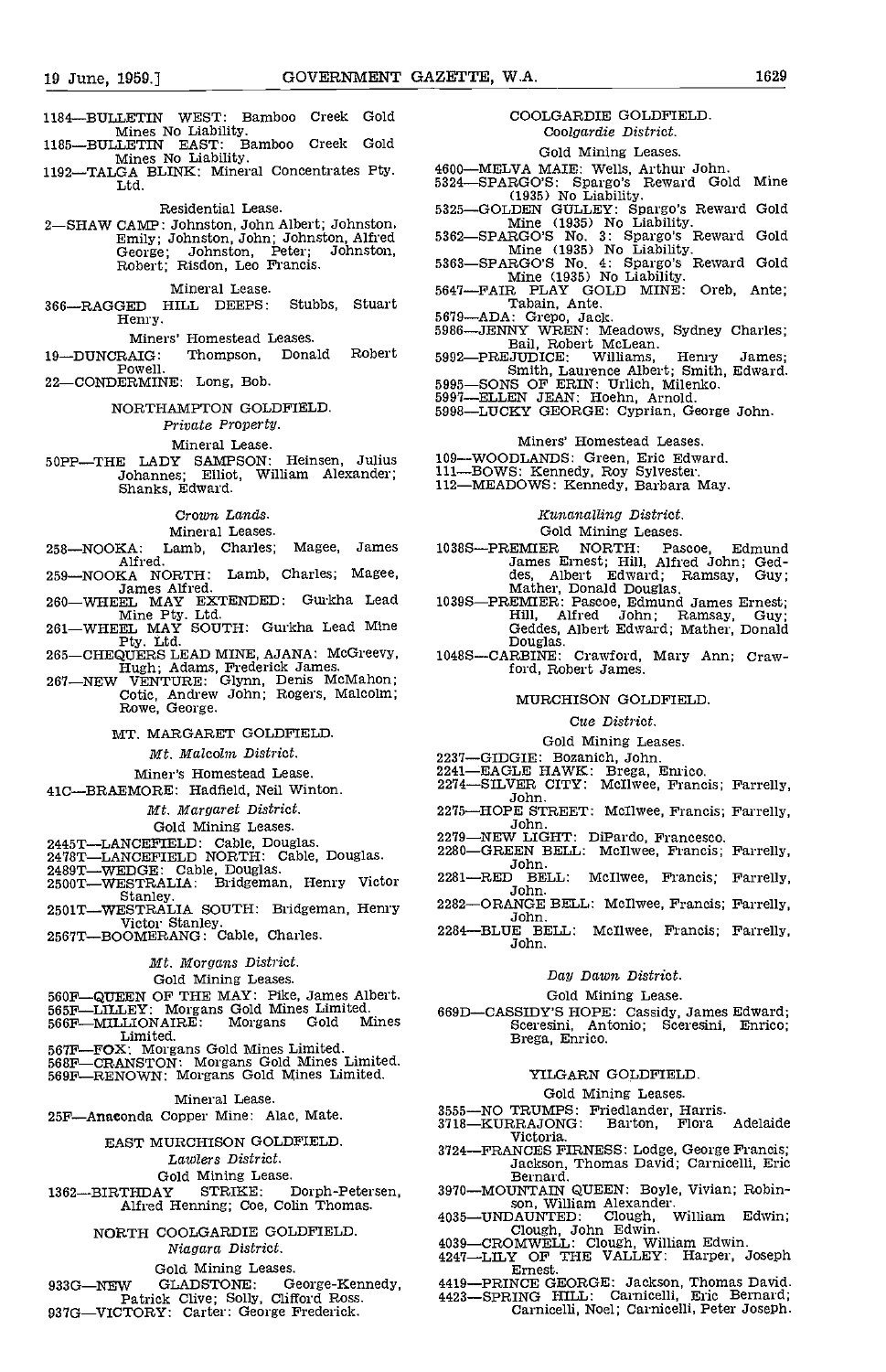#### Private Property.

#### Gold Mining Leases.

- 76PP—MARJORIE GLEN REWARD: Robinson,<br>Frederick Allan; Bell, Edward James.<br>88PP—LYNETTE: Teale, William Arthur; Teale,<br>Ronald James.
- 89PP-PABLO: de Mamiel, Philip Francis.

Miners' Homestead Leases.

- 116—WOODLARK: Worton, James.<br>119—NESTOR: Kruger, Bertha Isobel.
- 
- 120—GLENCOE: Savoldelli, Emilio.
	- EAST COOLGARIE GOLDFIELD East Coolgardie District. Gold Mining Leases.
- 
- 
- 
- 1978 1988 1988 1989 1989 1989 1989 1989 1989 1989 1989 1989 1989 1989 1989 1989 1989 1989 1989 1989 1989 1989 1989 1989 1989 1989 1989 1989 1989 1989 1989 1989
- 
- DRIEL: Nazarri, Louis.<br>
Forster, Harry Edmund; Smith, William<br>
Daniel; Nazarri, Louis.<br>
5915E—EDNA DERBY: Ashley, George; Forster,<br>
Harry Edmund; Smith, William Daniel;<br>
Nazzari, Louis.<br>
Nazzari, Louis.<br>
6048E—AULD ACQUAIN
- 
- 605 1E-BIG BULL: Gould, Albert Roy; Reibel,<br>Richard Louis; Hooper, William Edward.<br>6213E-PAULINE: Holman, Archibald Kenneth.<br>6214E-GREAT PATIENCE: Rosenberg, Ian Al-
- 
- 
- 
- bert.<br>
6227E—HILL END SOUTH: Erbe, Kevin Joseph;<br>
Doyle, James Augustine; Rodgers, John<br>
Michael; Thatcher, Ronald Victor.<br>
6319E—LUCKY SPOT: Koutsouvelis, Denis George.<br>
6534E—PAULINE NORTH: Holman, Archibald<br>
6562E—BRETV
- 
- 6570E-ROCK AND ROLL: Robustellini, Alberto;
- Robustellini, Romeo; Robustellini, Steve.<br>6572E—HONEST BOB: Scherini, Carl John; Lar-<br>combe, James Joseph.
	-

#### Tailings Lease.

1OBELINDQUI5T: Northern Mineral Sands Ltd.

#### Miners' Homestead Leases.

- 281E-ASCOT FARM: Pollard, Reginald Edward James.<br>289E—LINTON: Evans, David John.
- 
- 
- EXERIBIVE METRICITYS: Sheehan, William John.<br>
1577M—KONTIKI: C.<br>
1677M—KONTIKI: C.<br>
1677M—KONTIKI: C.<br>
1677M—KONTIKI: C.<br>
1677M—KONTIKI: C.<br>
1681M—EXCHANGE:<br>
1681M—EXCHANGE:<br>
1681M—EXCHANGE:<br>
1681M—EXCHANGE:<br>
1681M—EXCHANG
- 
- 
- 
- 
- 

#### Bulong District.

#### Gold Mining Leases.

1336Y-ROSINA: Miller, Christopher John.<br>1337Y-RAINBOW: Shreeve, Raymond Roy.

#### BROAD ARROW GOLDFIELD Gold Mining Leases.

- 
- 2270W—GIMLET SOUTH: Wilson, William Ed- 1232—KIN<br>ward; Wilson, Robert James.<br>2290W—MOPOKE CONSOLS: Wilson, William 1233—LAK
- 
- Edward; Wilson, Robert James. 2294W—SHIRLEY LORNA: Purdue, Kevin Max-<br>well; Ferguson, William John; Pickering, Leonard Thomas. 12
- Leonard Thomas.<br>2296W—TIMEWELL: Timewell, Adrian Upton.<br>2297W—LADY EVELYN; Zloich, Ivan.

#### Machinery Lease.

4WEDINBURGH: Ora Banda Amalgamated Mines No Liability (in Liquidation).

NORTH COOLGARDIE GOLDFIELD

#### Mensies District.

Gold Mining Lease.<br>5511Z—FIRST HIT: Sander, Rudolf Albert;<br>Sander, Berthold Wilhelm.

#### Ularring District.

#### Gold Mining Lease.

1172U-DOLLY'S GRAVE: Dawson, John.

#### Yerilla District.

#### Gold Mining Leases.

DESPERANDUM: Marr, William Robert John.

- 1338R-YERILLA ECLIPSE: Wake, Edwin Fergus. 1339R-YILGANGI: Davies, James Eugene Nash;
	-

#### EAST MURCHISON GOLDFIELD.

#### Black Range District.

#### Gold Mining Leases.

- 958B-LADY MARY: Parkinson, Tom.
- 1062B-DALMATION: Parkinson, Tom.
- 1088BLADY MARY EXTENDED: Parkinson, Thomas Leslie.
- 1111B-BARAMBIE: Burt, Richard Paull Septimus; Brown, Harold Lonergan; Phillips, William Thomas.
- 11143BLACK RANGE GOLD MINE: Parkinson, Edward Albert.
- 1116B-DINGO: Brown, Edward; Brown, Charles; Devine, Frank.
- 111SBLADY JENNIFER: Paskov, flume; Foster, Ronald George.
- 11193BULL OAK: Doherty, Daniel Patrick.
- 1120B-IRON DUKE: Doherty, Daniel Patrick.

#### MURCHISON GOLDEIELD

#### Mount Magnet District.

#### Gold Mining Leases.

- 1469M-JOSWILL: Clark, James Pringle.
- 1470M-FRIDAY: Clark, James Pringle.
- 1479M-HESPERUS DAWN: Golden North (Evan-<br>ston) No Liability.
- 1563MCORONA EAST: Ronchi, Romano; Lyon, Halwin Philip; Plecas, Yakov Mate.
- 1577M-KONTIKI: Clark, James Pringle.
- XCHANGE: Sipos, Andrew; Lierzer,<br>Gottfried.
- 1595MTAME CAT: Omodei, Lorenzo; Ruvidini, Giovanni; Arrigoni, Giovanni Pietro.
- 1597M-MAYFLOWER: Bernet, Francis Xavier.

#### YALGOO GOLDFIELD

#### Gold Mining Leases.

- 1063-ARK: Taylor, Alfred Ernest; Taylor, Harold.
- 1225-AUSTIN MARTHA: Grose Charles; Grose, Albert Franklin; Grose, Albert Ray-<br>mond Nicholas; Grose, Charles William James.
- 1232—KING SOLOMONS MINE: Bernet, Francis<br>Xavier.
- 1233-LAKE VIEW LEASE: Marchei, Adamo.
- 1234-CATHERINE: Burt, Richard Paull Septimus.
- 1235-PAULINE: Burt, Richard Paull Septimus.
- 1236-MARIGOLD: Rawson, Leon Edward Alfred; Taylor, Alfred Ernest; Taylor, Harold.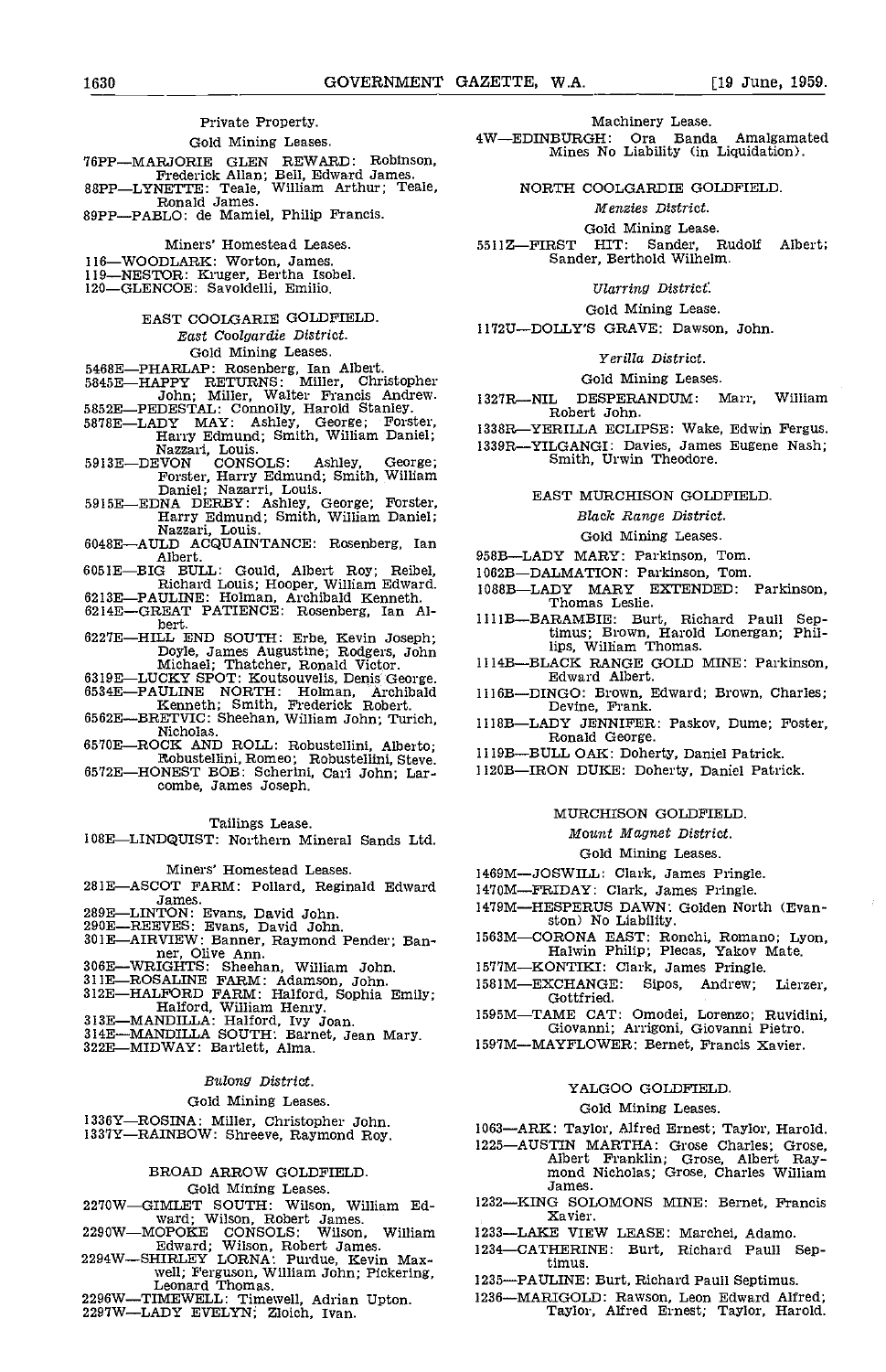EAST MURCHISON GOLDFIELD. MOUSTRIAL AGREEMENT.<br>Wiluna District. THIS Agreement, made pursuant to the provisions Wiluna District. Miner's Homestead Leases.<br>67J—BETTERVIEW: Kluth, Keith John.<br>76J—PLAISTOWE: Wongawol Pty Ltd. 76J—PLAISTOWE: WONGAWOI Pty Ltd.<br>86J—ALPHA: Windidda Pty. Ltd.<br>87J—RYE: Charla Downs Pty. Ltd.<br>89J—SULTAN: Ward, Norman Rauert.<br>90J—CLOVER, Ward, Gwenneth Rose.<br>91J—WILUNA ABORIGINAL MISSION: West Aus-Extralian Conference of Seventh Day the parties hereto as follows:-Adventists Inc. Residential Leases. 6J-HOMETOWN: Jones, Thomas John.<br>7J-ERAHEEDY: Quartermaine, Maitland John. PEAK HILL GOLDFIELD Peak Hill District. 1. Gold Mining Leases. 2.<br>
RGUL Condhana Curton Adelu 3. SlIP-COMMERCIAL: Sandberg, Gustav Adolv. 512P-ATLANTIC: Sandberg, Gustav Adolv. 553-MORNING STAR: Sandberg, Gustav Adolv. 553-MORNING STAR: Sandberg, Gustav Adolv. 575P-LABOURCHERE MAIN LODE: Scott, Frank 5,  $\frac{7}{1}$  Min  $\frac{1}{2}$  Min  $\frac{1}{2}$  Min  $\frac{8}{1}$  Min Mineral Leases.<br>
9. Determination of Annual Salary.<br>
9. Variation of Rates of Pay.<br>
10. Annual Increments. 68P-THADUNA COPPER MINE: Constantine, 10.<br>George. 11. 11. Aper-Green DRAGON: Constantine, 11. Aper-Green<br>
George. 12. Te<br>
10P-MAINLINE: Wainwright, Omah Clarice; 13. Pr<br>
14. Rayes, Martin Edward. 14. Respectively Hayes, Martin Edward.<br>118. Honder Charles Bouth: Constantine, 15. Higher George. 11. Pa

- 17. 72P-GREEN DRAGON NORTH: Constantine,
- 
- 
- George. 18. 73P-THADUNA SOUTH: Constantine, George. 19. 74P-THADUNA NORTH: Constantine, George. 20. 76P-THADUNA NORTH WEST: Constantine 21. 76P-THADUNA NORTH WEST: Constantine 22. 76P-THADUNA NORTH WEST: Constantine 22.

George.

Machinery Lease.

1P-KINDER'S BATTERY: Kinder, Frank.

#### MURCHISON GOLDFIELD

Meekatharra District.

Gold Mining Leases.

- l55lN-NEW WATERLOO: Fisher, William Edwin. 1559N-INGLISTON: Rinaldi, Domenic.
- 
- 1577N-MOPOKE: Boschi, Guiseppe. 1853N-BLUE BIRD: Scott, Frank Muir.
- 
- 
- 
- 
- 1922N-ALBURY HEATH: Lee, Richard.<br>1942N-MARGUERITTA: Cassey, Peter.<br>1946N-MARGUERITTA EAST: Cassey, Peter.<br>1960N-ROYALIST: Synnot, Reginald Boswell.<br>1975N-FORTUNE TELLER: Christie, Frank
- Ernest. 1976N-DUSTY GALAH: Allen, Gordon James; Wann, Malcolm Ernest; Wann, Victor Roy; Nelley, John Raymond; Doust, Arthur.
- 1977N-HAVELUCK: Rinaldi, Arthur; Rinaldi, Emilio.
- 1978N-GERALDTON SYNDICATE: Wann, Malcolm Ernest.
- 1979N-BURNAKURA MAID: Hill 50 Consolidated No Liability.<br>
1980N-BURNAKURA LADY: Threadgold, Eric
- Bleechmore.
- 1981N-BURNAKURA GIRL: Threadgold, Eric
- Bleechmore. Class :<br>
1982N-NANNINE: Budge, Raymond William; Budge, Raymond Albert; Pedler, John cel<br>
Alfred. Class :
- Alfred.<br>1983N—MT. HALL: Budge, Raymond William;<br>Budge, Raymond Albert; Pedler, John<br>Alfred.
- 1984N-MT. HALL NORTH: Budge, Raymond Class to the William; Budge, Raymond Albert;
- Pedler, John Alfred. i985N-LADY CENTRAL: Rinaldi, Louis Vivian.
	- Miner's Homestead Leases.
	-
- 61N-H,A.C.: Minister of Public Health. GIN-CRYSTAL BROOK: Australian Conference Association Limited.

#### INDUSTRIAL AGREEMENT.

THIS Agreement, made pursuant to the provisions<br>of Part X of the Industrial Arbitration Act, 1912-<br>1952, of Western Australia, this 21st day of May,<br>1959, between the Civil Service Association of Western Australia (Incorporated) (hereinafter called "The Association") of the one part and the Conservator of Forests of Western Australia (hereinafter called "The Conservator") of the other part, witnesseth that it is mutually agreed between the parties hereto as follows:-

#### 1.-Title.

This Agreement, which cancels all previous agreements, shall be known as "The Forests Act, Field Staff Agreement."

## 2.--Arrangement.<br>Title.<br>Arrangement.

- 
- 
- 3. 4. 5.
- 
- 
- 6. Marginal Ranges.<br>7. Marginal Allowances.
- Arrangement.<br>
Area and Scope.<br>
Basic Rate: Interpretation.<br>
Interpretation of Classes.<br>
Marginal Allowances.<br>
Determination of Annual Salary.<br>
Variation of Rates of Pay.<br>
Annual Increments.
- 
- 
- Annual Increments.<br>Appointment to Permanent Staff.<br>Temporary Officers.<br>Promotion.
- 
- 
- Resident Officers.
- Fire Duties.
- Allowances.
	- Payment of Hire for Use of Officer's Own Vehicle.
- Weekly and Daily Hours of Employment.
- Leave.
- Classification of Officers.
- Status. Maintenance of Salaries.
- Reclassification.
- Copies of Agreement. Term of Agreement.  $\frac{24}{25}$ .
- 

#### 3.-Area and Scope.

This Agreement shall apply to all officers who occupy positions on the staff of the Conservator as are the subject of section 6 of this Agreement.

#### 4.-Basic Rate: Interpretation.

- "Basic rate" means, in the case of- $\alpha$ ) male officers employed in the metropolitan male officers employed in the metropolitan area--the nearest pound  $(f)$  to the result obtained by multiplying the male basic wage for that area as declared from time to time by the Industrial Court of Arbitration of Western Australia by fifty-two and one-sixth (52 1/6th);<br>male officers whose headquarters are in
	- an area for which an independent basic wage is declared—the nearest pound  $(\hat{x})$ to the result obtained by multiplying the male basic wage for that area as declared from time to time by the Industrial Court of Arbitration of Western Australia by fifty-two and one-sixth (52 1/6th).

#### 5.-Interpretation of Classes.

- Class 1-Clerical Assistant: An officer whose duties
- Class 2-Forests Assistant: An officer mainly en-<br>gaged in clerical work but able to take over<br>certain field duties, if required.
- Class 3-Forest Guard: Graduates from a "Forest Trainee Scheme" or other young appointees
- 
- still undergoing training. Class 4-Forest Ranger: Grade 11.-A mature age recruit undergoing training. This grade is also open to a<br>Forest Guard promoted for further
	- training.<br>Grade I.—An officer not in charge of a sub-<br>district who normally operates under a<br>Forester (or higher rank) or who may be controlled by an Assistant Forester over a short period.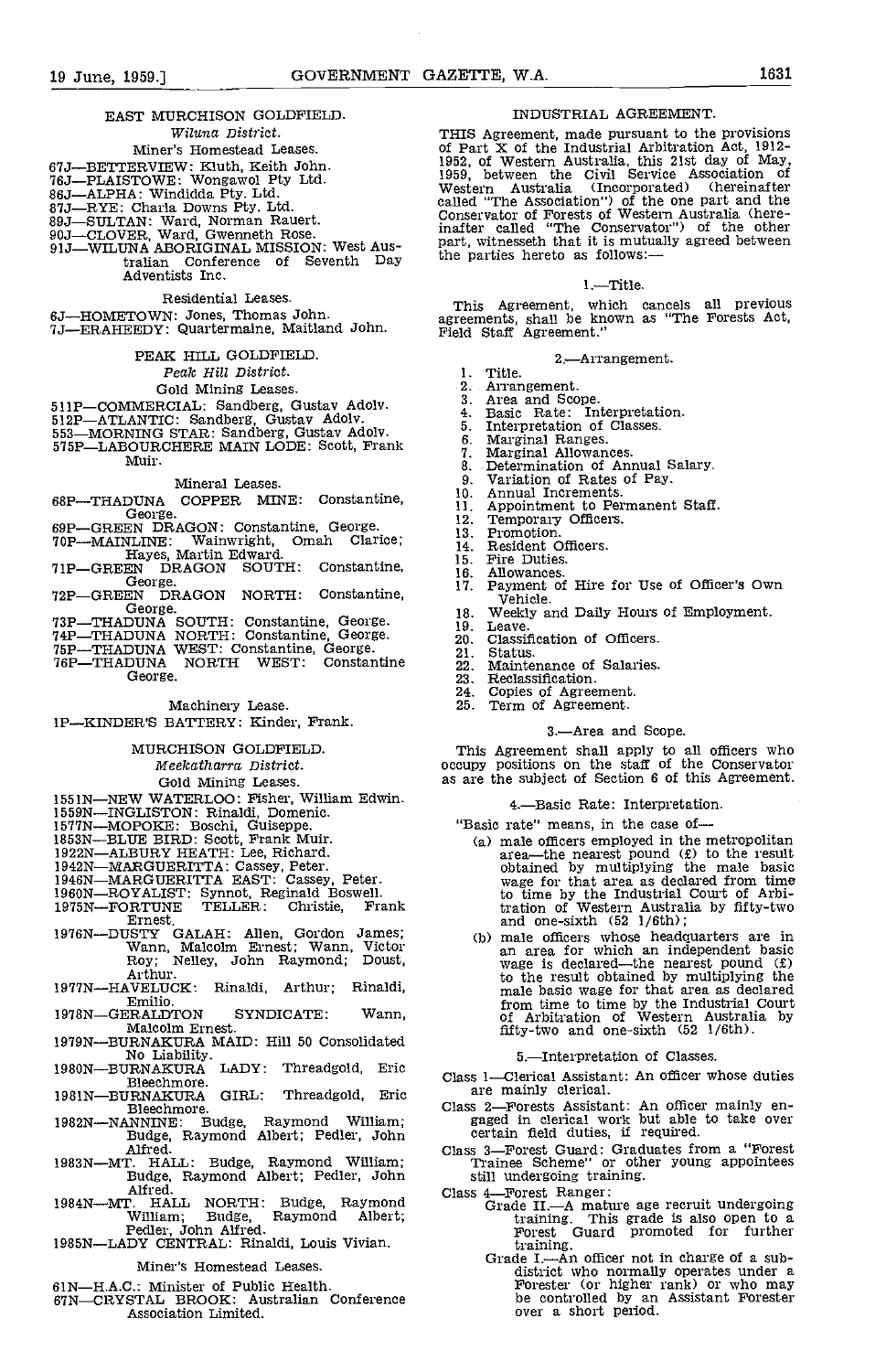- Class 5-Assistant Forester: An officer in charge of a sub-district who normally operates under the control of a Forester or more senior officer.
- Class 6—Forester: An officer in charge of a district process who has one assistant (Assistant Forester or their in Forest Ranger, Grade I) either directly under their in the control or in charge of a sub-district. Class 7—
- mally in charge of more than one district and who has more than one assistant (Assistant Forester or Forest Ranger, Grade I), one of whom is situated at a sub-district headquarters.
- Class 8-Senior Forester: A District Forester oper- ating without the immediate control of a professional officer or one who is required to carry additional responsibilities above those normally required of a District Forester.
- Class 9—Senior Timber Inspector: An officer who tended<br>apart from district duties is responsible for and wine
- the field control of timber inspection.<br>Class 10-Technical Assistant: An officer with the app
- Class 11—Forest Assessor: An officer mainly in<br>
charge of field assessment parties, provided<br>
that a Grade I Assessor must have proven (b)<br>
ability in air photograph interpretation. (c)
- Class 12-Forest Surveyor: An officer responsible for theodolite surveys.

#### 6.-Marginal Ranges.

The following marginal ranges shall apply to officers classified in the classes and positions shown.

#### Class; Position; Marginal Range.

- 
- 1. Clerical Assistant: See Appendix "A."<br>2. Forest Assistant: £347-£377 (bar)-£407-£437-<br>£482-£527.
- Forest Guard: £91-£153-£183 (bar)-£213-£239.<br>Forest Ranger: Grade II, £265-£291-£317;<br>Grade I, £347-£377.<br>Assistant Forester: £407-£437-£482-£527.
- 
- Forester: £572-t617-f662.
- 
- District Forester: £707-f752-f797. Senior Forester: £842-E887-t932.
- 
- 10.
- 11. Forest Assessor: Grade II,  $£265-\pounds291-\pounds317$ ; and Regulations.<br>
Grade I,  $£347-\pounds377-\pounds407$ .<br>
12. Forest Surveyor:  $£572-\pounds617-\pounds662$ .<br>
2. Forest Surveyor:  $£572-\pounds617-\pounds662$ .
- 
- Fire Control Forester: £707-£752-£797-£842-13. £887.
- 14.
- Utilisation Forester: £707-f752-f797. Forest Officer: £482-f527-f572-f617-f652-f707- £752-f 797. 15.
- 16. Assistant Maintenance Engineer:  $£482-£527$ , 17. Plant and Maintenance Engineer:  $£977-£1,022$ .<br>18. Communications Officer:  $£932-£977-£1,022$ , 19. Mill Examiner:  $£482-£527$ .
- 
- 
- 

#### 7.-Marginal Allowances.

All officers covered by this Agreement shall be received marginal allowances similar to those applying (d) officers under the Public Service Act, 1904-1956.

#### 8.-Determination of Annual Salary.

The annual salary rate of an officer is determined<br>by adding the appropriate margin to his individual<br>clause 7 to the basic rate applicable from time clause 7 to the basic rate applicable from time<br>to time. This distribute

Approved allowances are additional to salary.

#### 9.—Variation of Rates of Pay.

The various rates of pay expressed herein shall be automatically varied to conform to any variations which are made from time to time in the becau rates applying to officers under the Public Service Act, 1904-1956. Any such variations shall apply fl.022 from the date that the variations have effect in (1) we respect to officers employed under the Public Ser-<br>vice Act, 1904-1956. a

#### 10.-Annual Increments.

Subject to good conduct, diligence and efficiency to the satisfaction of the Conservator, officers shall proceed from the minimum to the maximum of their respective marginal ranges by annual incre- ments.

Provided that officers in the following positions will not be advanced beyond the "bar" shown in their respective marginal ranges without an effi- ciency examination or a special recommendation from a Superintendent of the Forests Department and with the approval of the Conservator:-

Forest Assistant. Forest Guard.

#### 11.-Appointment to Permanent Staff.

Class 10—Technical Assistant: An officer with<br>technical experience, or other suitable quali-<br>fications, employed in assisting senior tech-<br>ich or insurance, as laid down under the Public<br>nical staff.<br>Service Act. 1904-1956 Subject to a satisfactory report by a Superin-tendent as to good conduct, diligence and efficiency and with the approval of the Conservator, the following officers after the completion of twelve (12) months' service on a margin of £377 per annum will be appointed to the permanent staff, subject to probation, medical examination, and superannuation or insurance, as laid down under the Public Service Act, 1904-1956:—

- Forest Assistant.
- Forest Assessor, Grade I.
- Technical Assistant, Grade I.
- Forest Ranger, Grade I.

#### 12.-Temporary Officers.

Clerical Assistants, Forest Guards, Forest Rangers<br>Grade II, Technical Assistants Grade II, Forest<br>Assessors Grade II, and subject to clause 11 herein,<br>Forest Assistants, Forest Assessors Grade I, Tech-<br>nical Assistants Gr I, shall be deemed temporary officers and their<br>weekly wage exclusive of fire duties allowance, if<br>any, shall be determined by adding the appropriate<br>margin to their individual classification plus the<br>marginal allowance un trict allowance applicable to the basic rate applic- able from time to time and dividing the result by fifty-two and one-sixth  $(52\frac{1}{6})$ .

#### 13.-Promotion.

Senior Timber Inspector:  $\frac{2977-21,022}{2}$  (a) Promotional examinations shall be conducted Technical Assistant: Grade II, see Appendix from time to time as provided in the Forests Act  $\frac{42}{2}$ ; Grade I, £347-£377-£407 from time to time as provided in the Forests Act

> Every candidate shall be advised in writing by the Conservator of the results of such examination.

An officer who has passed the prescribed promotional examination for promotion to Assist- ant Forester or Forester and who has been on the maximum of his class for 12 months shall whilst awaiting promotion to the next higher class, receive an anowance of zip per annum payable as from the<br>Ist day of January subsequent to the date of the<br>promotional examination or the date thereafter<br>when he completes 12 months' service on the maxi-<br>mum of his class provided t

A Clerical Assistant shall be required to serve a period of not more than six (6) months in the field before becoming eligible for promotion to the rank of Forest Assistant.

#### 14.-Resident Officers.

A Forester's work lies in the forest. A member of the field staff shall be required to be resident at his district centre, unless otherwise approved by the Conservator,

15.—Fire Duties.<br>Officers who are required to remain more or less Officers who are required to remain more or less continuously in districts during the fire season because of duties associated with fire control and who are not in receipt of a margin exceeding  $£1,022$  per annum will receive in addition to one (1) week's extra leave, an allowance at the rate of two pounds ( $£2$ ) per week for each week they are on duties associated with fire control during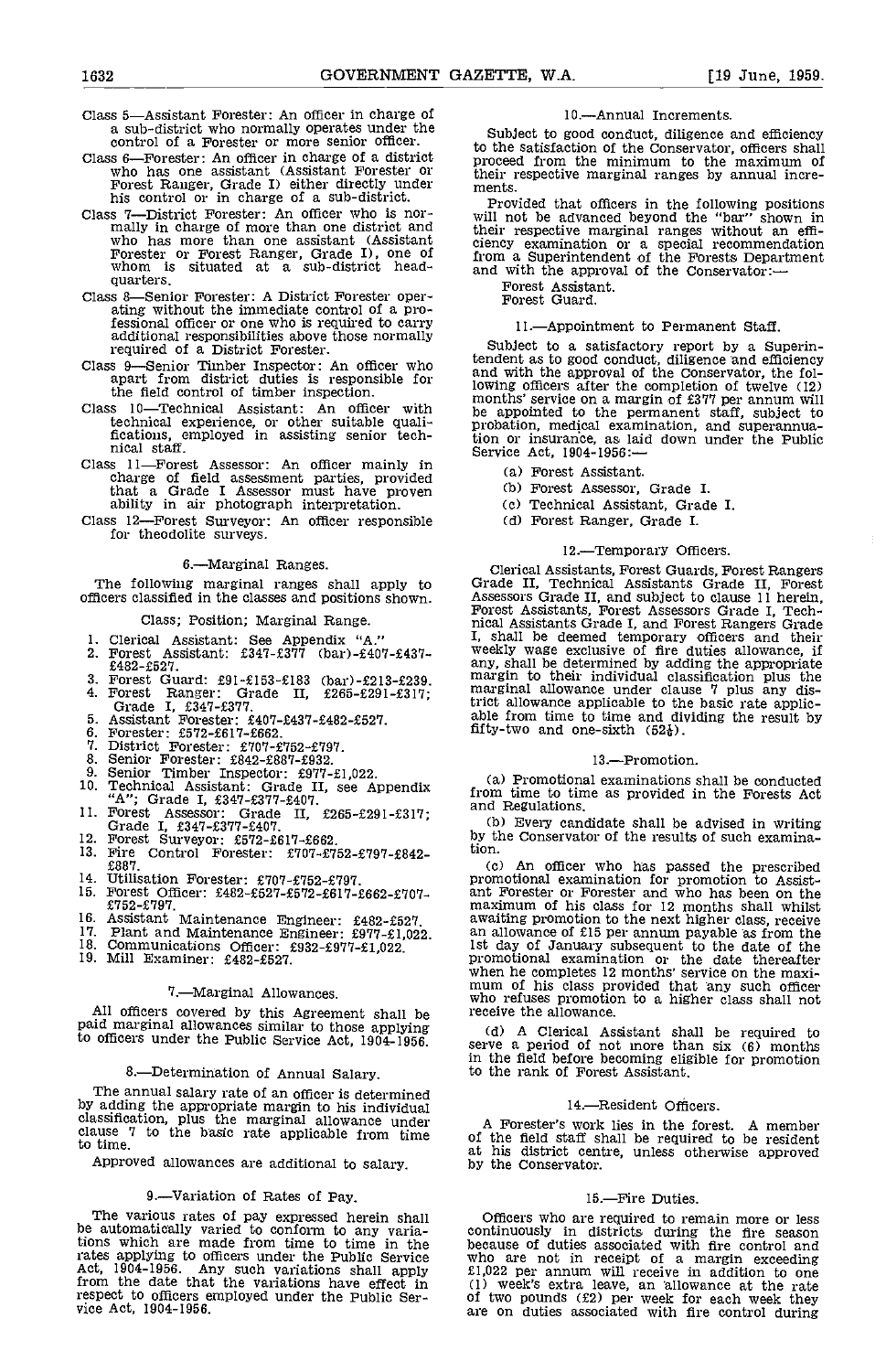the fire season of twenty-six (26) weeks commenc-<br>ing from and inclusive of the first pay period<br>ending in November: Provided that.... ending in November: Provided that

- pro rata fire leave may be granted to officers who are absent during any portion of the fire season;
- the allowance of £2 per week will be reduced proportionately for any period of leave in excess of two (2) consecutive working days taken during the fire season.

All officers, irrespective of their duties and of the special conditions stated above, may be called the special conditions stated above, may be called upon to engage in actual fire suppression as re-<br>quired. This must be regarded as part of the<br>ordinary duty of all members of the field staff but<br> $\frac{1}{2}$  in witness, whe notwithstanding the provision of the fire duties allowance and one (1) week's fire leave in connection with the performance of fire control duties, additional leave in lieu may be granted for re- cuperation purposes on the recommendation of the Divisional Forest Officer. Such additional leave must be taken within four (4) weeks of approval being granted by the Conservator.

#### 16. Allowances

Camping, district and travelling allowances will be paid at such rates as may be fixed from time to time by the Conservator based on rates applicable for officers under the Public Service Act, 1904-1956.

(b) Higher duties allowance shall be paid when relieving a higher paid officer as provided from Western time to time in the relevant agreement between here the Public Service Commissioner and the Association.

## 17.--Payment of Hire for Use of Officer's Own Vehicle.

When the payment of an allowance has been approved by the Conservator for officers required to maintain a vehicle for regular use on official business the rate of payment will be as provided for under the Public Service Allowances Agreement, 1955, for officers employed under the Public Service Act, 1904-1956.

#### 18.Weekly and Daily Hours of Employment.

Officers shall work forty (40) hours per week. This period will normally be worked over a five day week of eight (8) hours per day.

#### $19 -$ Leave.

The provisions of the Public Service Act, 1904-<br>1956, and the regulations thereunder relating to  $\frac{20 \text{ year}}{21 \text{ year}}$ long service leave, annual leave, sick leave and and short leave will be applied to officers covered by this Agreement.

#### 20.Classification of Officers.

Forthwith upon the completion of this Agree- ment the Conservator will cause to be published in the Government Gazette, a classification of all officers concerned showing their titles, full marginal ranges, commencing margins and the date the next increment is due.

Officers who consider they have been improperly classified as to title may exercise their rights of appeal to the Public Service Appeal Board.

#### 21.-Status.

An officer shall not lose status except for in- competence, inefficiency of misdemeanour.

#### 22.Maintenance of Salaries.

Nothing in this Agreement shall lower the rate of salary any officer was in receipt of at the coming into force of this Agreement.

#### 23.—Reclassification.

Subject to any Award or Agreement made and in force under Part X of the Industrial Arbitration Act, 1912-1952, there shall be a general reclassifi- cation once, at least, in every five years.

#### 24.Copies of Agreement.

Agreement free of charge on application to the

#### 25.-Term of Agreement.

This Agreement shall be for a term of five (5)<br>years commencing from the 1st January, 1959: Pro-<br>vided that either party to the Agreement may,<br>after the 1st January, 1960, negotiate with the<br>other party to amend or add to

In witness whereof the parties thereto have hereunto set their hands and seals the day and year first before written.

| The Common Seal of the<br>Civil Service Association of |                  |  |
|--------------------------------------------------------|------------------|--|
| Western Australia (Incor-                              | $\mathsf{L.S.1}$ |  |
| porated) was hereunto                                  |                  |  |
| affixed in the presence of-                            |                  |  |

R. R. ELLIS,

J. WALLACE, Trustees.

N. G. HAGAN, General Secretary.

The Common Seal of the Conservator of Forests of Western Australia was hereunto affixed in the pre-<br>sence of-E. S. Budd.

A. C. HARRIS,<br>Conservator of Forests.

#### Appendix A.

## Rate of Pay for Clerical Assistants and Technical Assistants, Grade II.

|                                                                      |                | Percentage (to be cal-<br>culated to nearest $\epsilon$ )<br>of Male Basic Rate |
|----------------------------------------------------------------------|----------------|---------------------------------------------------------------------------------|
|                                                                      |                | or Margin over Male<br>Basic Rate.                                              |
|                                                                      |                |                                                                                 |
| 15 years of age                                                      |                | 53%                                                                             |
| 16 years of age<br>$\cdots$                                          | $\cdots$       | 61%                                                                             |
| 17 years of age<br>$\ddotsc$                                         |                | 71%                                                                             |
| 18 years of age<br>$\cdots$<br>                                      | $\cdots$       | $.84\%$                                                                         |
| 19 years of age<br>$\cdots$<br>                                      | .              | $100\%$                                                                         |
| 20 years of age<br>$\cdots$                                          | $\cdots$       | £91                                                                             |
| 21 years of age or first year<br>adult service<br>$\cdots$           | οf<br>$\cdots$ | ±153                                                                            |
| 22 years of age or second year of<br>adult service<br>$\sim$         |                | £183                                                                            |
| 23 years of age or third year<br>adult service                       | Ωf             | £213                                                                            |
| 24 years of age or fourth year of<br>adult service<br>$\sim$ 1000    | .              | £239                                                                            |
| 25 years of age or fifth year<br>adult service<br>$\sim$ 1000 $\sim$ | οf<br>         | £265                                                                            |
| 26 years of age or sixth year of<br>adult service<br>$\sim$ 1000     | $\cdots$       | £291                                                                            |
| 27 years of age or seventh year of<br>adult service<br>$\mathbf{1}$  |                | £317                                                                            |

#### INDUSTRIAL AGREEMENT.

#### No. 3 of 1959.

#### Registered 12th May, 1959.

THIS Agreement made in pursuance of the "Industrial Arbitration Act, 1912-1952" this 23rd day of March, 1959, between The West Australian Shop Assistants' and Warehouse Employees' Industrial Union of Workers and the Eastern Goldfields Shop Assistants' and Warehouse Employees' Indus-trial Union of Workers (hereinafter called "the Union") of the one part, and The Shell Company of Australia Limited; The Vacuum Oil Company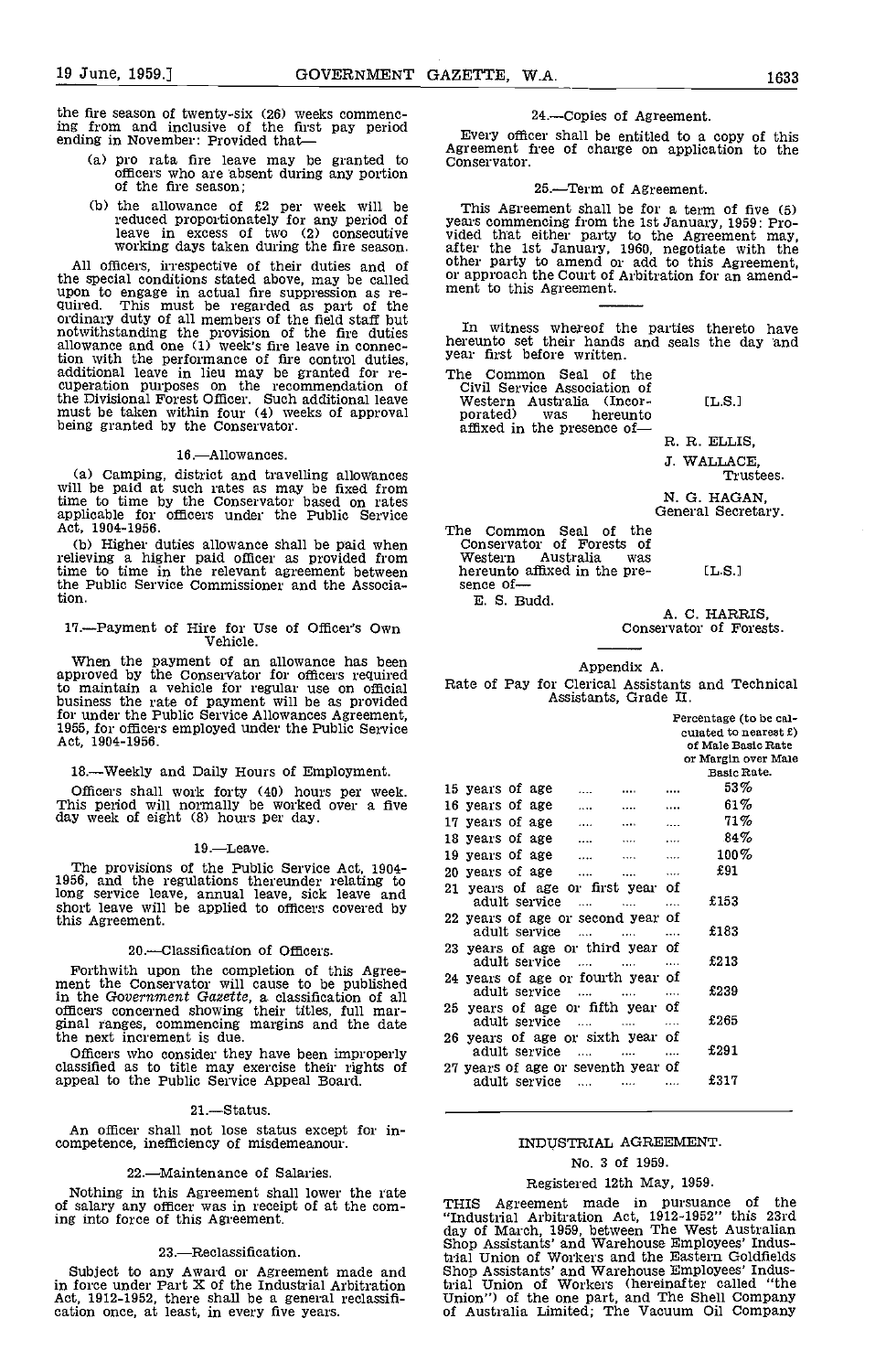Proprietary Limited; the Caltex Oil (Australia) Signed for and on behalf of Proprietary Limited, and BP Australia Limited Caltex Oil (Australia) Pro-<br>(hereinafter called "the employers") of the other prietary Limited in th (hereinafter called "the employers") of the other part: Whereby it is hereby mutually agreed that the Industrial Agreement Numbered 13 of 1952 entered into between the abovenamed parties on the 1st day of August, 1952, and as amended by Indus-<br>trial Agreement No. 43 of 1955, entered into Signed between the abovenamed parties on the 11th day of BP.<br>November, 1955 be and the same is hereby varied pres in the following manner that is to say:—

1. Delete Clause 24-Liberty to Apply.

2. Add to clause 2 after the numerals and words The C<br>
"23. Absence Through Sickness", the following Australian and words:—

24. Shift Work.

25. Maximum Rate.

3. Delete Clause  $7$ —Hours and insert in lieu  $15.51$ thereof the following:

#### Clause 7.-Hours.

Forty (40) hours shall constitute a week's  $E_4$ <br>work. Subject to clause 24 hereof, such hours  $E_4$ shall be worked between 7.30 a.m. and 5.00 p.m. on Monday to Friday inclusive.

4. Add a new clause as follows:

#### Clause 24.-Shift Work.

(a) An employer may if he so desires work his establishment or any part thereof on shifts.

(b) (i) Where any work is carried out on shifts other than day shift, and less than five (5) consecutive afternoon shifts are worked on that work, then workers employed on such afternoon shifts shall be paid at overtime rates.

(ii) For the purpose of this clause, afternoon<br>
shift means a shift finishing after 6 p.m. and<br>
at or before 11 p.m. Monday to Friday in-<br>
clusive.

The sequence of shift work shall not be deemed to be broken under the preceding para- graphs by reason of the fact that the works are closed on a Saturday or Sunday or on any public holiday.<br>(c) (i) The loading on the ordinary rates of

pay for shift work shall be ten per cent.  $(10\%)$  for afternoon shift.

to work on afternoon shift for more than four (4) consecutive weeks, the loading on the ordinary rates of pay for afternoon shift shall under<br>be twenty per cent.  $(20\%)$  for all consecutive  $\begin{array}{c} \text{but not} \\ \text{but not} \end{array}$ afternoon shifts in excess of the said four (4) weeks until the worker resumes on day shift.

weeks until the worker resumes on day shift.<br>(iii) A paid crib time of not less than thirty<br>minutes shall be allowed to workers on afternoon shift.

No worker shall be transferred to afternoon shift unless he has had 40 hours' notice of such transfer.

(v) Overtime on shift work shall be based on the rate payable for shift work,

5. Add a new clause as follows:

Clause 25.—Maximum Rate.<br>Notwithstanding anything contained in this Notwithstanding anything contained in this Award to the contrary, no time of duty whatso- ever shall be required to be paid for at more than double time rate.

In witness whereof the parties hereto have here- unto set their hands and seals the day and year first hereinbefore written.

Signed for and on behalf of Shell Company of Australia Limited in the presence of

W. B. Chinn.

.5. E. KNOX.

Signed for and on behalf of Vacuum Oil Company Pro- prietary Limited in the presence of

R. L. Braddock.

.5. V. CHARD.

Signed for and on behalf of Caltex Oil (Australia) Pro-<br>prietary Limited in the presence of— W. L. Forrest.

Signed for and on behalf of BP Australia Limited in the presence of — A. R. Cross.

The Common Seal of the West Australian Shop Assistants and Warehouse Employees'

ers, Perth, was hereunto affixed in the presence of-

The Common Seal of The<br>Eastern Goldfields Shop Eastern Goldfields Shop<br>
Assistants and Warehouse 1.5.1<br>
Employees' Industrial Union 1.5.1 of Workers, was hereunto<br>affixed in the presence of-

W. DELBRIDGE. W. R. MATTHEWS.

W. H. GILES D. HIGGINS.

#### IN THE COURT OF ARBITRATION OF WESTERN AUSTRALIA.

#### No. 31 of 1959.

Between West Australian Branch, Australasian Meat Industry Employees' Union, Industrial Union of Workers, Perth, Applicant, and Hon. Minister for Agriculture; Anchorage Butchers Limited; and Thomas Borthwick and Sons (Australasia) Limited, Respondents.

If a worker is required by his employer<br>behalf of Anchorage Butchers Limited and Thomas HAVING heard Mr. J. R. Flanagan on behalf of the applicant, Mr. H. A. Jones on behalf of the Hon. Minister for Agriculture and Mr. D. E. Cort on behalf of Anchorage Butchers Limited and Thomas Borthwick and Sons (Australasia) Limited, I, the understand, Conciliation Commissioner of the Court of Arbitration, in pursuance of a remission to me by the said Court and in pursuance of the powers contained in Section 92 of the Industrial Arbitration Act, 1912-1952, do hereby order and declare that Award No. 48 of 1955, as amended, be<br>and the same is hereby further amended in the and the same is hereby further amended in the following manner:—

Clause 25.-Miscellaneous Sections.

(iv) Boning Section

(c) Tallies-

1. (ii) (b) Bull.--Delete the whole of this section and insert in lieu thereof

(b) Bull—<br>One quarter of bull beef shall equal two One quarter of bull beef shall equal two quarters of beef, provided that all quarters of bull beef in excess of two per day which are less than 140 lbs. each shall be classed as ordinary beef.

2. (ii) (c) Sheep.—Add the following new part numbered  $(x)$  at the end of this section.

(x) When carcasses are boned out, ribbed and bird-caged each such carcass in excess of three per day shall equal one and a quarter carcasses.

Dated at Perth this 25th day of May, 1959.

(Sgd.) S. F. SCHNAARS, Conciliation Commissioner.

K. W. D. KELLY.

H. L. SWAN.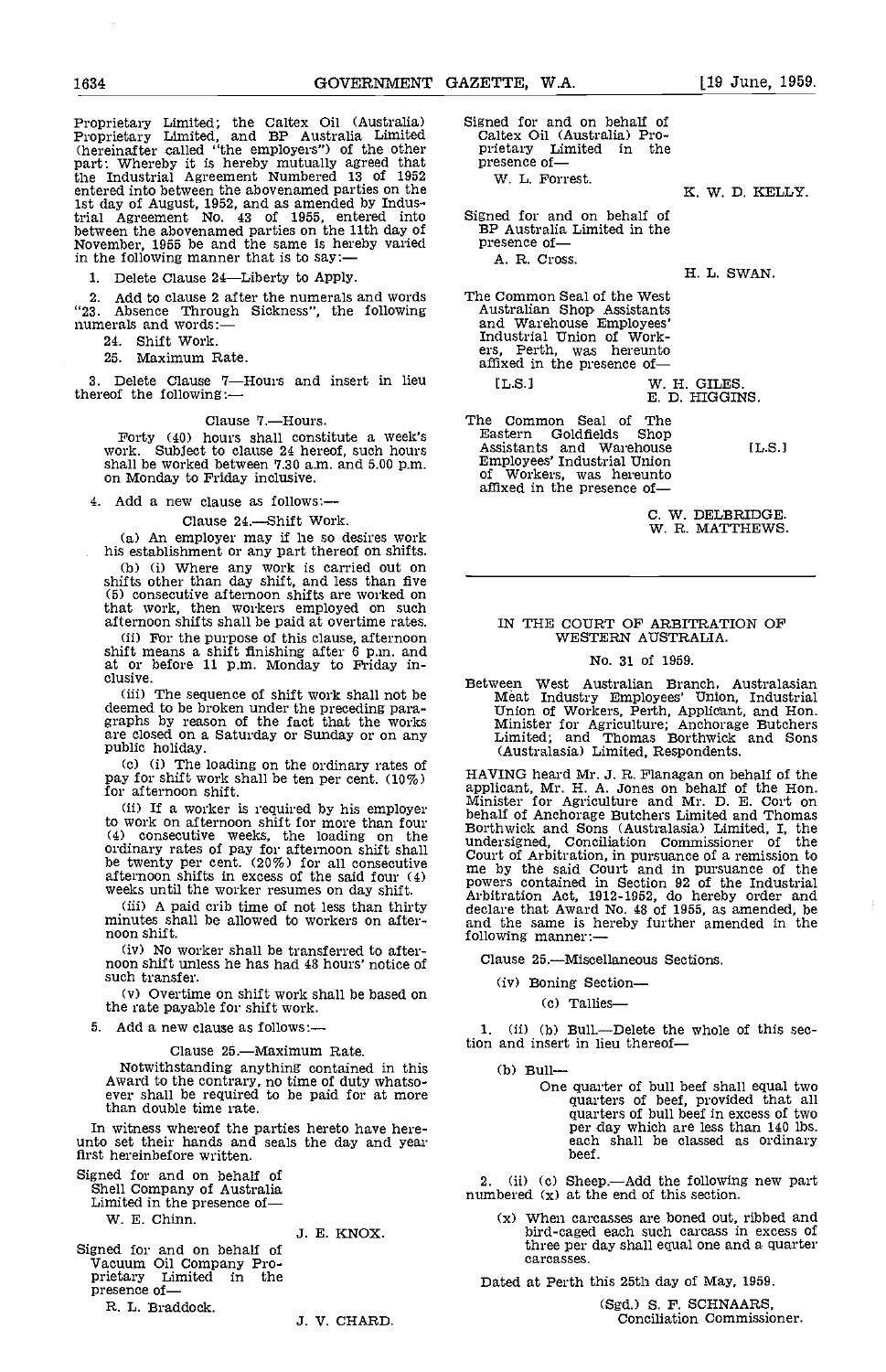#### IN THE COURT OF ARBITRATION OF WESTERN AUSTRALIA. No. 211 of 1958.

# Between Federated Ship Painters and Dockers' Union of Australia (Western Australian Branch) Union of Workers, Applicant, and Petterson & Company Pty. Ltd., Minister for Works, and others, Respondents.

HAVING heard Mr. P. L. Troy on behalf of the applicant Union, Mr. J. M. Ince on behalf of Petterson & Company Pty. Ltd. and other private respondent employers, Mr. L. E. Boylan on behalf of respondent Ministers, and Messrs. J. 0. White and H. Cant, respectively, on behalf of The Opera-tive Painters and Decorators' Industrial Union of Workers, Perth, and Australian Workers' Union, insert in lieu thereof:<br>Westralian Branch, Industrial Union of Workers,<br>intervening Unions herein, I, the undersigned,  $13$ .<br>Conciliation Commissioner of the Court of Arbi- (a tration, in pursuance of a remission to me by the Court of Arbitration and in pursuance of the powers contained in section 92 of the Industrial Arbitration Act, 1912-1952, do hereby order and the declare that Award No. 7 of 1956, as amended, reduced the same is hereby further amended in the following manner:—

Clause 7—Meal Money.—Delete this clause and of the work insert in lieu thereof:— (ii) A work

7.-Meal Money.

(a) Workers required to work overtime in<br>
excess of two (2) hours, unless the necessary ac<br>
meals are provided by the employer, shall, not<br>
less than three (3) hours before the com-<br>
mencement of work on the day upon which such overtime is to be worked, be given notice<br>of the employer's intention to work overtime.<br>If such notice is not given, or if the overtime<br>of which notice has been given is not worked,<br>each worker concerned shall be paid shillings (5s.) for each meal occurring in such overtime hours.

If the amount of overtime required to be worked necessitates a second or subsequent meal, the employer shall, unless he has notified the workers concerned not less than three (3) hours before the commencement of work<br>on the day the overtime is to be worked that such second or subsequent meal will also be or the use or pay an amount meals or pay an amount required, provide such meals or pay an amount of three shillings and four pence (3s. 4d.) for each such second or subsequent meal. This

Workers working in the stream shall also, UI<br>in their own time, if adequate meals are not provided, be provided with transport to and applice<br>from the ferry landing. sponde

Clause 10—Special Rates.—Delete subclauses (a) and (b) of this clause and insert in lieu thereof:— $P$ 

- (a) (i) Work in bilges, fuel or oil<br>tanks, molasses tanks, or<br>sanitary tanks.<br>(ii) Work in smokeboxes, boilers,
	- bunkers, furnaces, uptakes, inside the casing of internal combustion engines, under boilers or under tunnels.
	- Cleaning out ships' holds<br>immediately after sulphur<br>or phosphate cargoes, or as<br>otherwise determined by the<br>Board of Reference<br>Board of Reference
- (b) (i) Work in peaks, ballast tanks, fresh water tanks, air tight compartments, refrigerating chambers when at a temperature of 32 deg. F. or less, between boilers and ship's side, in

tunnels except that portion of a tunnel used as a workshop, limbers, chain lockers, coffer dams, caissons or in any compartment or space, access to which is through a manhole or similar opening, including work on stokehold or engine room tank tops.

|          | (ii) Carrying ashes on ships, re- |          |          |   |   |  |
|----------|-----------------------------------|----------|----------|---|---|--|
|          | moving composition or             |          |          |   |   |  |
|          | cement flooring, handling         |          |          |   |   |  |
|          | manure, or repairing in-          |          |          |   |   |  |
| sulation | $\cdots$                          | $\cdots$ | $\cdots$ | 1 | 0 |  |

Clause 13-Overtime.--Delete this clause and

#### 13.-Overtime.

(i) Except as prescribed in paragraph (ii) of this subclause and clause 14 of this Award, overtime shall mean all time worked before or after the usual starting or finishing time of the day and shall be paid for at the rate of time and one-half for the first four (4) hours and double time thereafter, such double time to continue until the completion of the work.

(ii) A worker required to commence work at or after midnight and before 7 am. on any day other than a Sunday shall be paid at the rate of double time from the time of actual commencement until 7 am. and there- after at overtime rates or ordinary rates in accordance with paragraph (i) of this sub-<br>clause and clause 4 of this Award.

Broken Thne: In the calculation of any working time, any portion of an half hour shall be paid as for an half hour.

Dated at Perth this 20th day of May, 1959. (Sgd.) S. F. SCHNAARS, Conciliation Commissioner.

#### IN THE COURT OF ARBITRATION OF WESTERN AUSTRALIA.

#### No. 92 of 1959.

Between Government Printer, Applicant, and Printing Industry Employees' Union of Australia, Western Australian Branch, Industrial Union of Workers, Perth, Respondent.

(b) When workers are ordered in to dock or<br>siliation Commissioner of the Court of Arbitration,<br>shift a vessel at 7 a.m., they shall not be<br>in pursuance of a remission to me by the said Court<br>entitled to a break for a meal HAVING heard Mr. E. R. Kelly on behalf of the applicant and Mr. H. Barry on behalf of the respondent, and by consent, I, the undersigned Conciliation Commissioner of the Court of Arbitration, and in pursuance or one powers connected in the Halustrial Arbitration Act, 1912-1952, do<br>hereby order and declare that Award No. 22 of 1956,<br>as amended, be and the same is hereby further<br>amended in the terms of the attach that such amendments shall operate as from the beginning of the first pay period commencing after the date hereof.

Dated at Perth this 26th day of May, 1959.

(Sgd.) S. F. SCHNAARS, Conciliation Commissioner.

Schedule.<br>Clause 5.—Rates of Wages.

Item 14.-Add after the passage-

contact printer down on lithographic metal plates,<br>the passage—

and shall include operators of Rotaprints, Rotagraphs, Multiliths, Multigraphs and similar machines.

Item 16.—Delete and insert in lieu thereof the following:—

|                                                                                                           | £s.d |     |
|-----------------------------------------------------------------------------------------------------------|------|-----|
| Head Photo and/or Lithographic                                                                            |      |     |
| Camera Operator (when appoin-                                                                             |      |     |
| ted as such)<br>$\mathcal{L}_{\mathcal{F}}$ and $\mathcal{L}_{\mathcal{F}}$<br>1.111<br><b>ARTIST COM</b> | 618  | - വ |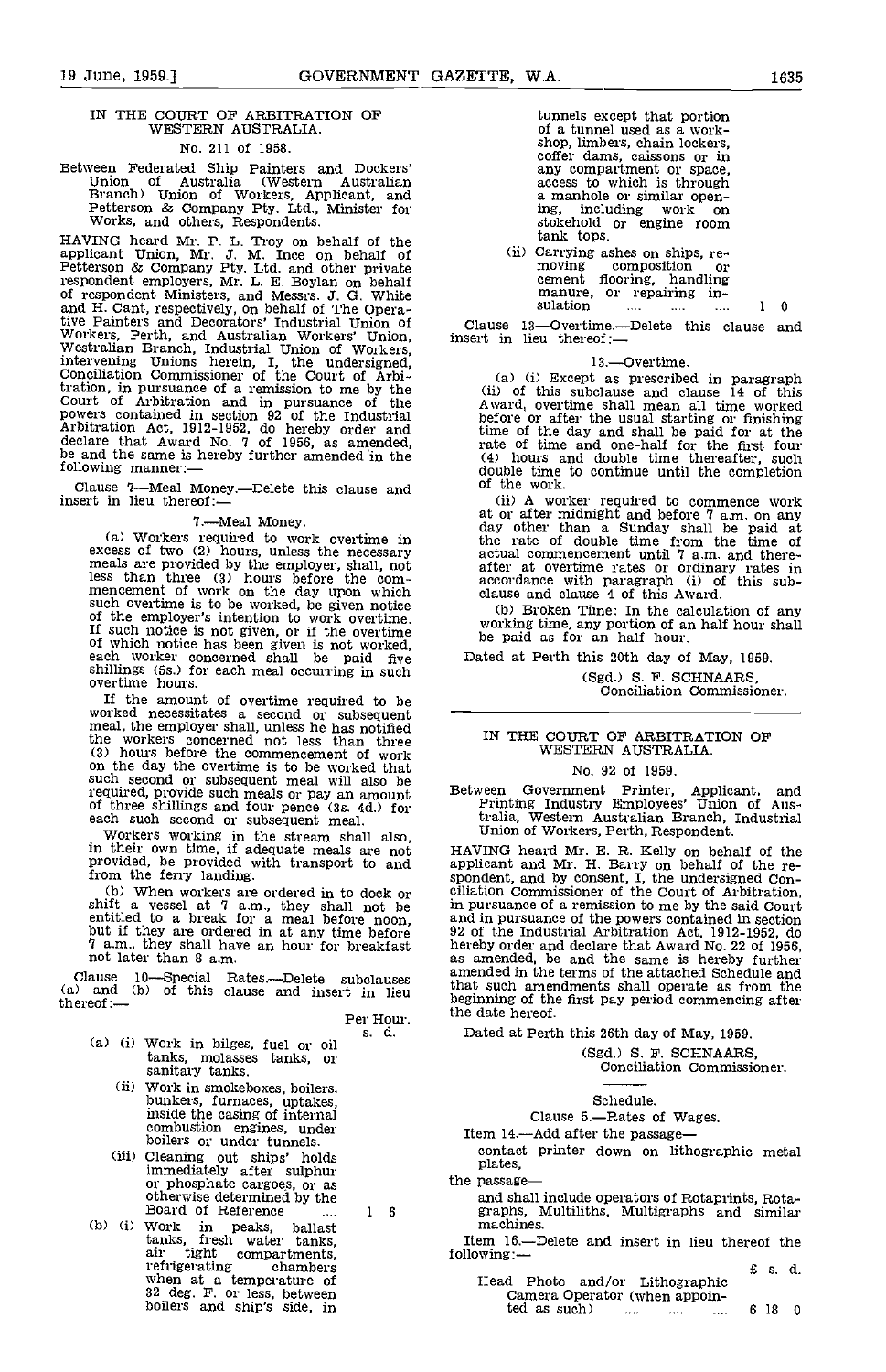Item 17.—Delete and insert in lieu thereof the declar following:  $\overline{E}$  5. d.

| (a) Half Tone Etcher               |  | and/or                                                                     |  |       | . . |
|------------------------------------|--|----------------------------------------------------------------------------|--|-------|-----|
| Camera Operator                    |  | $\mathbf{r}$ and $\mathbf{r}$ are the set of $\mathbf{r}$ and $\mathbf{r}$ |  | 511 0 |     |
| (b) Printer and/or Line Etcher     |  |                                                                            |  | 4186  |     |
| (a) Pouter, Mounter, Ennisher, and |  |                                                                            |  |       |     |

Router, Mounter, Finisher and Proofer .... .... .... 4 14 0

Item 31.—Delete and insert in lieu thereof the following: following:— $\epsilon$  5. d.

Working foreman lithographic machine room and litho plate making section ... ... ... ... 8 3 0

Item  $37$ .—(a) Delete and insert in lieu thereof the following:

> The Government Printer may classify three compositors in the Hand Composing room, two Let-Hand Composing room, two Let-<br>terpress Machine Men, three<br>Binders, one Machine Composi-<br>tor, one Photo Engraver, one Lithographer from the Litho-<br>graphic Machine Room and<br>Plate Making Section and one<br>Storeman, employed full time in the store as Leading Hands.

(b) Delete and insert in lieu thereof the follow- ing:

| (b) A leading hand shall be paid the | following weekly allowance in<br>addition to the rate prescribed<br>herein for his class of work:—<br>(i) Compositor, Machine<br>Compositor. Letterpress<br>Machine Man. Book-<br>Binder, Photo Engraver |  | $E$ s. d. |   |  |
|--------------------------------------|----------------------------------------------------------------------------------------------------------------------------------------------------------------------------------------------------------|--|-----------|---|--|
|                                      | or Lithographer $\dots$ $\dots$ 1 0                                                                                                                                                                      |  |           | Ð |  |
|                                      | Storeman                                                                                                                                                                                                 |  |           |   |  |

Clause 30.-Apprentices.

Add to subclause (3) the following new para-<br>graph  $(j):$ 

- $(i)$  Photo Engraving.—An apprentice to photo engraving shall be taught and instructed in one of the following sections:—<br>Operating.
	-

- Operating.<br>Half-tone etching.<br>Line etching.<br>Printing on metal.<br>Proofing, mounting and finishing.<br>Photo Litho operating, half-tone, colour and dot etching.
- Photo Litho printing, half-tone, colour and dot etching.

## IN THE COURT OF ARBITRATION OF WESTERN AUSTRALIA.

Nos. 25, 26, 27, 35 and 36 of 1959.

Between Electrical Trades Union of Workers of Australia (Western Australian Goldfields Sub- branch) Kalgoorlie and others, Applicants, and Shell Co. of Australia Limited and others, Respondents.

HAVING heard Mr. R. W. Fletcher on behalf of the Electrical Trades Union of Workers of Australia (Western Australian Goldfields Sub-Branch) Kalgoorlie, Mr. J. Coleman on behalf of the Amalgamated Engineering Union of Workers, Kalgoorlie Branch and the Boilermakers' Society of Australia, Union of Workers, Kalgoorlie Branch<br>No. 11, Mr. F. Marshall for the State Executive,<br>Australasian Society of Engineers' Industrial As-<br>sociation of Workers, Mr. A. E. Hewitt on behalf<br>of the Federated Moulder the Respondents, the Court in pursuance of the powers contained in section 92 of the Industrial Arbitration Act, 1912-1952 doth hereby order and

declare that Award No. 26 of 1950 as amended, be and the same is hereby further amended in the terms of the attached Schedule.

Dated at Perth this 21st day of May, 1959.

By the Court.

IL S.] (Sgd.) R. V. NEVILE President.

Schedule. (a) Clause  $6$ —Wages— $(2)$  Electrical Section— (2) Electrical Section—<br>Delete the classification and margin  $E$  s. d.<br>Electrical linesman ....  $\ldots$  2 17 6 and insert in lieu thereof Electrical linesman—<br>1st Grade—With

Grade-With more than three years' experience as a linesman .... 3 15 0<br>2nd Grade—With not more than three years' experi-ence as a linesman .... <sup>3</sup> <sup>0</sup> <sup>0</sup>

(b) Clause 10 Holidays—<br>(i) Subclause (a)—

Delete this subclause and insert in lieu thereof—

(a) The following days or the days observed in lieu, shall, subject to clause  $9$  (c) hereof, be allowed as holidays without deduction of pay, namely, New Year's Day, Australia Day, Good Friday, Easter Monday, Ansac Day, Labour Day, State Foundation Day, Christmas Day, Boxing Day and one other day each calendar year to be nominated by the employer. Provided that an employer may allow Kalgoorlie Cup Day and Boulder Cup Day as holidays without deduction of pay in lieu of Australia have not allow the which event Australia Day and State Foundation Day, shall not ther that in any district or any under-taking where any of the foregoing days is not generally observed as a holiday, an employer may notify his workers that some other day will be observed in lieu of such day, in which case the substituted day shall be deemed to be the holiday accordingly

(ii) Subclause (j). Delete this subclause and insert in lieu thereof—

(j) Notwithstanding anything contained in the foregoing the following conditions shall apply to workers employed in the area occupied by the Lakewood Firewood Company<br>Limited:-

> Subject to clause <sup>9</sup> (c) hereof, the following days, or the days observed in lieu, shall be holidays without deduction of pay, namely, Christmas Day, Labour Day, Good Friday, Easter Monday, and one other day to be nominated by the employer.

Subject to the proviso herein, three (3) weeks' holiday on full pay shall be granted once in each year to every worker. Provided he has worked two hundred and forty-two (242) working days at ordinary rates of pay. should he have worked on less than two hundred and forty-two (242) working days, when the said holiday is taken, or at the termination of his employment, he shall be paid for or allowed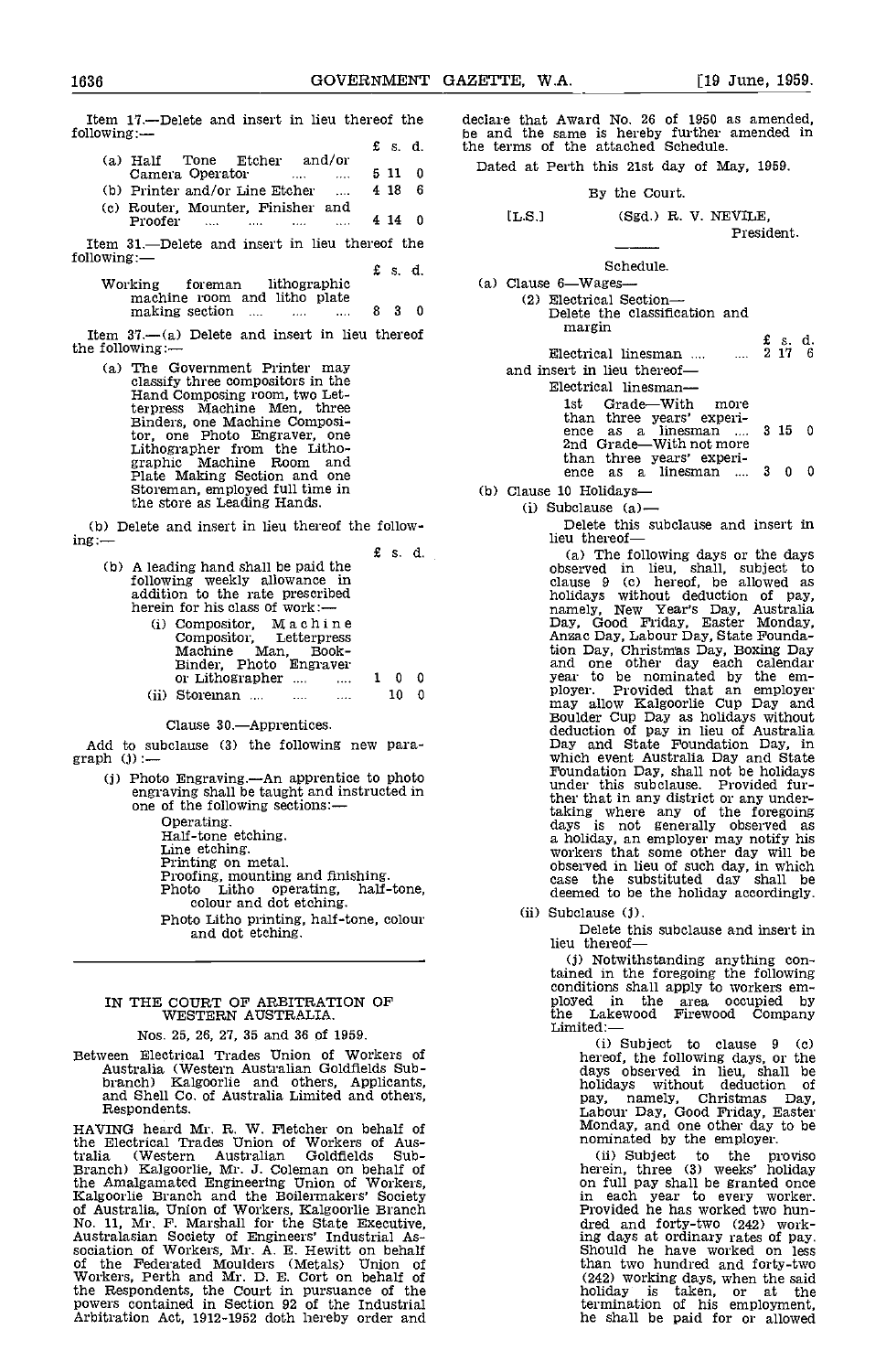a proportionate number of holi- days. Payment for the said holi- days shall be at the rate of pay the worker is receiving immedi-<br>the worker is receiving immedi-<br>ately before the holiday is taken clause (g) and insert in lieu thereof—<br>or employment terminated. (g) Workers shall be provided with accomor employment terminated. (iii) Where a worker is dis-

missed for wilful misconduct, he will not be entitled to the bene-fits of this clause.

(iii) Add a new subclause as follows:-(k) Any worker absent from work without reasonable cause on the day of after a holiday shall not be entitled for to payment or leave credit for that day.

Delete the "Liberty to Apply" clause in- serted by Orders 105, 106, 107, 112 and 113 of 1958.

(d) Liberty is reserved to the Applicants to this Award are calculapply in respect to Clause 10—Holidays.<br>apply in respect to Clause 10—Holidays. E13 11s. 6d. per week<br>per week for females.

#### IN THE COURT OP ARBITRATION OF WESTERN AUSTRALIA.

#### No. 24 of 1959.

Between Australian Workers' Union, Westralian Branch, Industrial Union of Workers, Appli- cant, and Lake View and Star Limited, and others, Respondents.

HAVING heard Mr. F. W. Collard on behalf of the Applicant and Mr. B. E. Cort on behalf of the Respondents, the Court in pursuance of the<br>powers contained in Section 92 of the Industrial<br>Arbitration Act, 1912-1952, doth hereby order and<br>declare that Award No. 11 of 1946 as amended,<br>be and the same is hereby furt

Schedule 1-Wages.

Add a further paragraph hereto as fol-<br>lows:-

Liberty is reserved to the parties to apply in regard to all the margins pre-scribed herein.

Dated at Perth this 21st day of May, 1959.

By the Court.

[L.S.] (Sgd.) R. V. NEVILE, President.

#### IN THE COURT OF ARBITRATION OF WESTERN AUSTRAUA.

Nos. 32 and 34 of 1959.

Between West Australian Branch, Australasian Meat Industry Employees' Union, Industrial Thirty cattle providents Union of Workers, Perth and others, Applicants and The Wyndham Freezing, Canning and Meat Export Works, Respo

HAVING heard Mr. H. Cant on behalf of the Coastal District Committee Amalgamated Engineering Union Association of Workers; The Federated Engineering Union Association of Workers The Federated Coopers of Australia W.A. Branch, Industrial Union of Australia Workers Workers and the Australian Workers' Union, West-<br>raitan Branch, Industrial Union of Workers, and<br>Mr. J. W. Baker on behalf of the West Australian<br>Branch, Australasian Meat Industry Employees' (d)<br>Union, Industrial Union o is hereby further amended in the terms of the<br>attached Schedule.

Dated at Perth, this 27th day of May, 1959. By the Court,

| I |  |  |  |
|---|--|--|--|
|---|--|--|--|

(Sgd.) R. V. NEVILE,<br>President.

#### Schedule.

Part I-General.

(a) Clause 6-General Conditions.--Delete sub-<br>clause (g) and insert in lieu thereof--

modation in the quarters erected for that pur-<br>pose, and shall also be provided with stretcher,<br>mattress and pillow but any such workers (with the exception of those employed in the Canteen Department under Part XXI of this Award) who avail themselves of such accommodation shall have deducted from their wages the sum of One Pound Sixteen Shillings (El lBs.) per fortnight.

(b) Clause 22-Basic Wage Adjustment.-Delete this Clause and insert in lieu thereof-

-Basic Wage Adjustment.

Except where otherwise provided, all wages in<br>this Award are calculated on a basic wage of<br>£13 11s. 6d. per week for males and £8 16s. 6d.<br>per week for females.

Part II-Beef Slaughtering Department.

(c) Clause 25-Rates and Conditions.--Delete this clause and insert in lieu thereof-

### 25.—Rates and Conditions.  $\ddot{\hspace{1cm}}$

|                                                  |                                                                                                                 |   | . . | . .       |  |
|--------------------------------------------------|-----------------------------------------------------------------------------------------------------------------|---|-----|-----------|--|
| Freezers, power-sawn rate per                    |                                                                                                                 |   |     |           |  |
| head (4s. extra to be paid for all               |                                                                                                                 |   |     |           |  |
| bulls treated—inspectors' classi-                |                                                                                                                 |   |     |           |  |
| fication)<br>$\sim$ 100 $\mu$                    |                                                                                                                 | . | 9   | 0.3842    |  |
|                                                  |                                                                                                                 |   |     | 26 1.9894 |  |
| Slinks<br>$\cdots$                               | the contract of the contract of the contract of the contract of the contract of the contract of the contract of |   |     | 2 6.5026  |  |
| Rate and half to be paid to contract             |                                                                                                                 |   |     |           |  |
| slaughtering gang for all cattle treated in      |                                                                                                                 |   |     |           |  |
| excess of 40 head per slaughterman per day.      |                                                                                                                 |   |     |           |  |
| Double rates to be paid to contract slaughtering |                                                                                                                 |   |     |           |  |
| gang for all cattle condemned by the Common-     |                                                                                                                 |   |     |           |  |
| wealth Veterinary Officer for the following      |                                                                                                                 |   |     |           |  |
| causes:-Tuberculosis, cancer, ulcer, tumor or    |                                                                                                                 |   |     |           |  |
| gangrene.                                        |                                                                                                                 |   |     |           |  |
|                                                  |                                                                                                                 |   |     |           |  |

(d) Clause 28-Rates for Sundries.-Delete this clause and insert in lieu thereof-

28.—Rates for Sundries.

each Tripes (Scholes or Similar System) 22.7629d. Tripes (All rejects)  $\ldots$   $\ldots$   $\ldots$  15.6029d.

Collause 29—Beef Slaughterhouse Assistants<br>Tally Rates.—Delete subclauses (b) and (d) and insert in lieu thereof

(b) The tally rates specified hereunder are at per head of cattle treated per contract ordinary working hours and in respect of all ordinary working hours and in respect of all cattle treated up to and including—<br>Thirty cattle per slaughterman on a week<br>day—<br>Per Head

A.—Hide salters .... .... .... 27.098d.<br>B.—Taking out tongues, skinning B.—Taking out tongues, skinning<br>heads, trimming paunches, skin-<br>ning feet, taking out sinews,<br>chiselling heads, cutting out<br>cheeks, sawing off horns, breaking jaws (where all or any of<br>these tasks are done) .... ..... 25.7653d. these tasks are done) .... ....

C.—All other adult slaughterhouse employees .... .... .... 25.3203d.

(d) Where a beef slaughterhouse assistant is required to cut down condemned carcases, such duties shall be additional to his ordinary task, and shall be paid for at 34.6949d. per carcase, as a payment additional to his ordinary wage.

Provided that if the Respondent engage an additional slaughterhouse assistant to perform this task, the abovementioned additional pay-<br>ment shall not apply to him. The rate to be<br>paid to this additional assistant shall be that<br>prescribed in Item B of subclause (b) hereof<br>and in accordance with the provisions o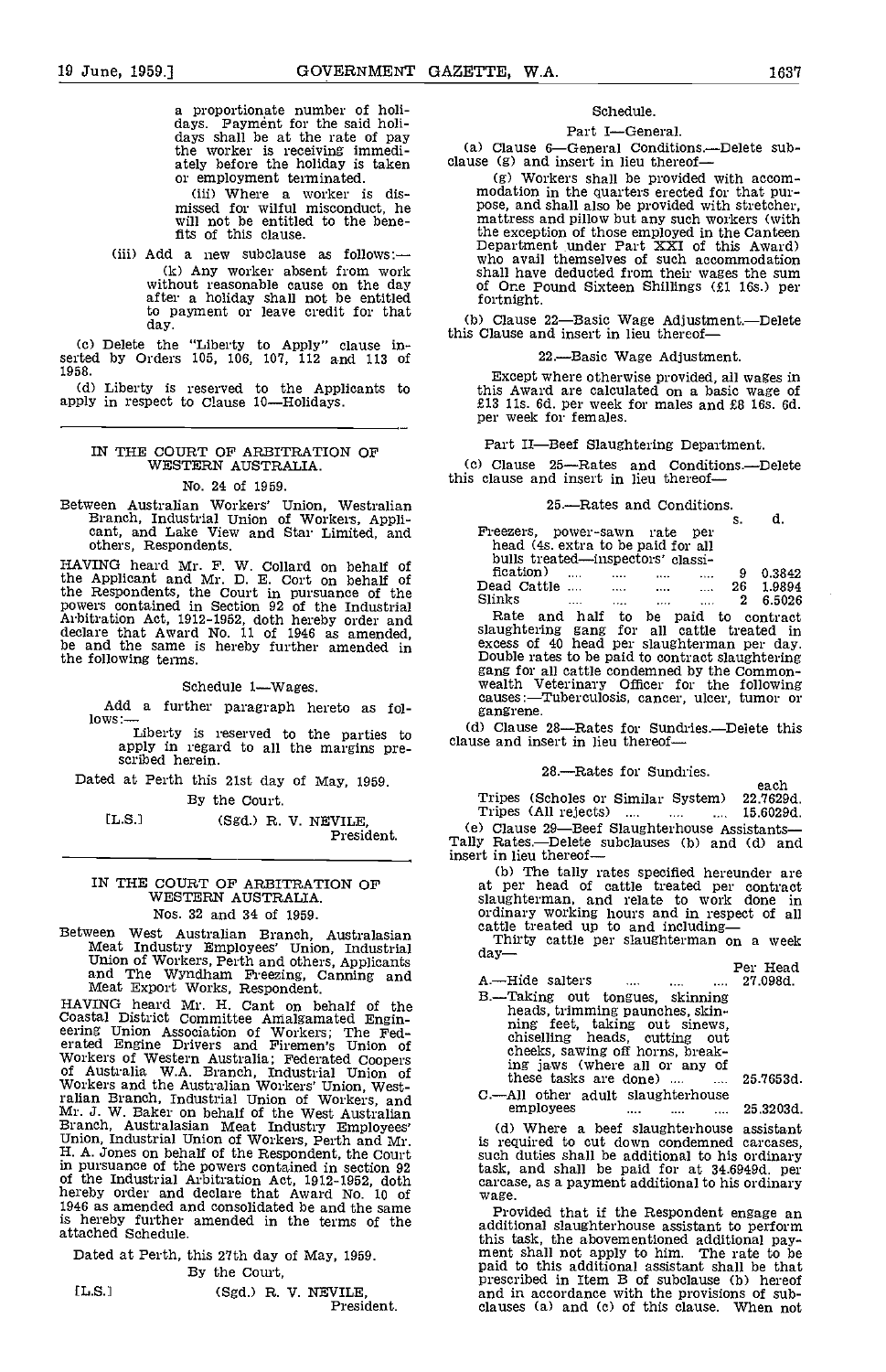employed on the cutting up of condemned carcases such worker may be allocated any task on the floor as required by the Manage-<br>ment, but the work so allocated shall not affect the tally provisions of the other workers or the taily provisions of the other workers or<br>the number of assistants usually engaged for the specific tasks on the floor.

Provided further that if a mechanical method of disposal of condemned carcases is used, this additional payment shall not apply used, this additional payment shall not apply but liberty is reserved to apply for the prescrip-<br>tion of a rate for the operator of such a machine.

(f) Clause 30-Minimum Daily Wages for Slaughterhouse Assistants.—Delete subclauses (b) and (c) and insert in lieu thereof—

(b) Table of Minimum Rates to apply during Guarantee:

Monday to Friday Inclusive.

|   |         |       |       |          |   | £s. | d.          |
|---|---------|-------|-------|----------|---|-----|-------------|
|   | 1.1.7.7 | 1.111 | 1.111 | $\cdots$ |   |     | 4 15 11.678 |
| B |         |       |       | $\cdots$ |   |     | 4 11 3.0255 |
| C |         |       |       | $\cdots$ | 4 | -9  | -8.11       |

Cc) Table of Minimum Rates to apply after expiry of Guarantee:

Monday to Friday Inclusive.

|          |           |                  | £ | -S.  | d.        |  |
|----------|-----------|------------------|---|------|-----------|--|
|          | <br>      | <br>$\cdots$     |   |      | 3 16 7.2  |  |
| в        | <br>      | <br>$\mathbf{r}$ |   |      | 3 11 10.8 |  |
| <b>C</b> | <br>1.1.1 | <br>$\cdots$     |   | 3 10 | - 3.6     |  |

#### Part III-Casings Department.

 $(g)$  Clause 31-Rates.-Delete this clause and Insert in lieu thereof-

 $31 -$ Rates.

|                                                                                                                                               |                          | over Basic    | Margin         |                 |                                   |
|-----------------------------------------------------------------------------------------------------------------------------------------------|--------------------------|---------------|----------------|-----------------|-----------------------------------|
|                                                                                                                                               |                          | Wage per<br>£ | week<br>s. d.  |                 | Lifting, s<br>bibling<br>Drying h |
| Beef casings, handworked—<br>Breaking out middles, cutting out<br>bungs<br>$\cdots$<br>$\cdots$<br>Fatting middles, in tubs<br>All others<br> | <br>$\cdots$<br>$\cdots$ | 8             | -15<br>-4<br>8 | - 6<br>- 0<br>6 | Pickling<br>Washing<br>General    |
|                                                                                                                                               |                          |               |                |                 | Por                               |

#### Part IV-Boning Department.

(h) Clause  $32$ -Rates.-Delete this clause and insert in lieu thereof-

32.Rates.

| <b>Boners</b>                      |       |         |         |       |  |         |
|------------------------------------|-------|---------|---------|-------|--|---------|
| Slicers<br>                        |       |         |         |       |  |         |
| Men taking away meat and attending |       |         |         |       |  |         |
| slicing machines                   |       | 11.11   | 1.1.1.1 | 1.1.1 |  | Racemen |
| Cellarman (cold)                   |       | 1.111   |         |       |  | and ta  |
| Cellarman (open)                   |       | 1.1.1.1 |         |       |  | Drovers |
| Labourers                          | 1.111 |         |         |       |  |         |

#### Parts V. VI, VII, VIII and IX.

Ci) Delete the Classifications and Margins under these parts.

Liberty is reserved to the parties to apply at any time to insert classifications and margins under these parts.

#### Part X-Tallow Department.

(j) Clause 38-Rates.-Delete this clause and insert in lieu thereof-

#### 38.-Rates.

|                                           |   | s.           | d.  | Other Work  |
|-------------------------------------------|---|--------------|-----|-------------|
| Night potman<br>$\cdots$<br><br>          |   | 5 16         | - 6 | Stone Crusl |
| Tripe Labourer<br><br>1.1.1<br>           |   | 4 15         | - 0 | Hammer ar   |
| Fugalmen, pressmen, potment and           |   |              |     | Hammer ar   |
| saveall men<br>.                          |   |              |     | Carpenter's |
| By-product employees<br>1.111<br>$\cdots$ |   | 40           | - 0 | Employees u |
| Employees handling condemned beef         |   |              |     | Transport o |
| on offal floor<br>$\cdots$                |   | - 5          | - 0 | Employee u  |
| All other employees                       | 4 | $\mathbf{0}$ | - 0 | Splicer     |
|                                           |   |              |     |             |

#### Part XI-Fertiliser Department.

 $(k)$  Clause 39-Rates.-Delete this clause and insert in lieu thereof

#### 39.Rates.

|                                                 |      | Margin<br>over Basic |         |
|-------------------------------------------------|------|----------------------|---------|
|                                                 |      | Wage per<br>week     |         |
| Men working crusher                             | <br> | £ s.<br>4 13         | d.<br>0 |
| All other employees<br>$\cdots$<br>Mill<br>hand | <br> | 4<br>0               | 0<br>0  |

#### Part XII-Oleo Department.

(1) Clause 40-Rates.-Delete this clause and insert in lieu thereof-

$$
40.—Rates.
$$

All employees .... .... .... .... 4 0 0

#### Part XIII-Cold Storage Department.

(m) Clause 41-Rates.--Delete this clause and insert in lieu thereof-

#### 41.-Rates.

Stackers .... .... .... .... 6 17 6<br>Cold Storage employees .... .... 5 14 6 Cold Storage employees .... .... 5 14 6<br>All freezing chamber employees working outside chambers shall be allowed 15 minutes for cooling down before entering freezing rooms.

#### Part XIV-Sundry Employees.

Clause  $42$ —Rates.—Delete this clause and insert in lieu thereof-

#### 42.Rates.

|                                        | -s. d. |   |  |
|----------------------------------------|--------|---|--|
| Lifting, shaking, trimming, resalting. |        |   |  |
| bibling and bagging hides<br>          |        |   |  |
| Drying hides<br><br><br><br>           |        | 0 |  |
| Pickling or salting glue pieces<br>    |        | 0 |  |
| Washing salt<br><br><br>               | 5      | 0 |  |
| General Labourers<br><br><br>          |        |   |  |
|                                        |        |   |  |

#### Part XV-Livestock Department.

(o) Clause 43-Rates.-Delete this clause and insert in lieu thereof-

#### 43.Rates.

|                                                                                       |                      |                      | over Basic<br>Wage per | Margin<br>week    |   |  |
|---------------------------------------------------------------------------------------|----------------------|----------------------|------------------------|-------------------|---|--|
|                                                                                       |                      |                      |                        | $\mathbf{f}$ s d. |   |  |
| Racemen and/or employees yarding<br>and tailing stock<br>Drovers (plus food) $\ldots$ | $\cdots$<br>$\cdots$ | $\cdots$<br>$\cdots$ | 4<br>3                 | 2<br>5            | 0 |  |

#### Part XVI-Yard Department.

(p) Clause 45-Rates,-Delete this clause and insert in lieu thereof-

#### 45.Rates.

|                                                                          | £<br>s.       | d. |
|--------------------------------------------------------------------------|---------------|----|
| Labourer                                                                 | $\bf{0}$<br>4 | 0  |
| Dravmen<br>$\cdots$<br>$\cdots$<br>11.11                                 | 3<br>10       | 0  |
| Loading Fertiliser<br>$\cdots$<br>$\cdots$                               | 4<br>4        | 0  |
| Loading other goods into trucks                                          | 4<br>$\bf{0}$ | 0  |
| Handling inward goods ex Trucks                                          | 4<br>0        | 0  |
| Concrete Worker                                                          | 4<br>4        | 0  |
| Concrete Man in Charge                                                   | 5<br>0        | 0  |
| Pick and Shovel Work (dry)<br>$\cdots$                                   | 4<br>4        | 0  |
| Pick and Shovel Work (wet)<br>.                                          | 4<br>14       | 0  |
| Other Work (wet)<br>$\cdots$<br>$\cdots$<br>$\cdots$                     | 9<br>4        | 0  |
| Stone Crusher<br>$\cdots$<br>$\cdots$<br>$\cdots$                        | 4<br>4        | 0  |
| Hammer and Gad Man<br>$\cdots$<br>$\cdots$                               | 3<br>18       | 3  |
| Hammer and Drill<br>$\sim$ 100 $\sim$ 100 $\sim$<br>$\cdots$<br>$\cdots$ | 12<br>4       | 6  |
| Carpenter's Labourer<br>$\cdots$<br>                                     | 4<br>5        | 0  |
| Employees using power driven saw                                         | 5<br>0        | 0  |
| Transport driver<br>$\cdots$                                             | 5<br>16       | 0  |
| Employee using hot tar<br>$\cdots$<br>$\cdots$                           | 12<br>4       | 6  |
| Splicer<br><br>                                                          | 5<br>0        | 0  |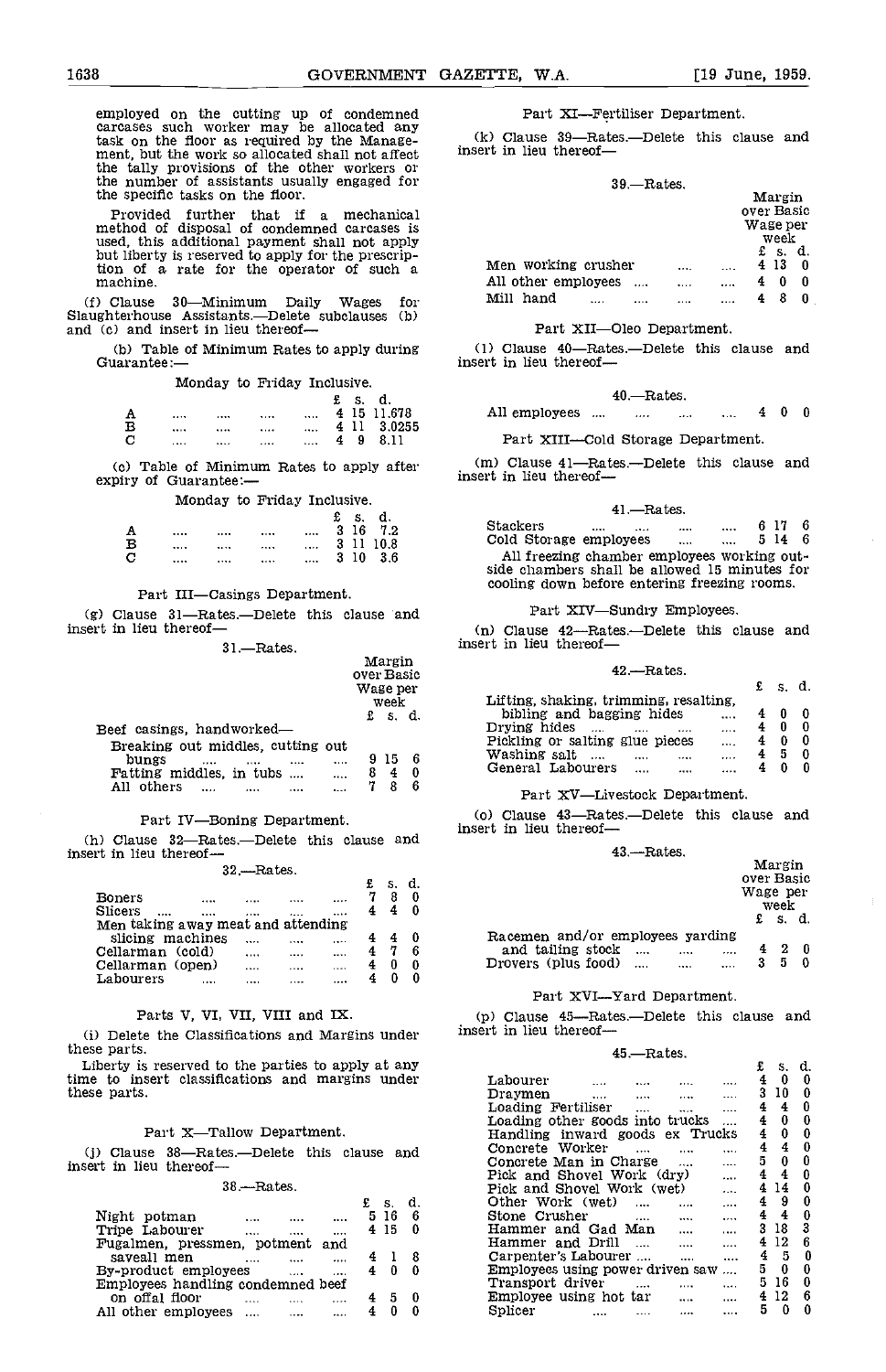Part XVII-Bag Floor Department. (w)<br>(q) Clause 46-Rates.--Delete this clause and (a) of insert in lieu thereof-

46.-Rates.

Females employed making hessian and stock-<br>inet bags shall in addition to the Female Basic<br>Wage, be paid a margin of One Pound  $(E1)$ <br>per week, a district allowance during ordinary<br>hours of Two Pounds Ten Shillings  $(E2 \t 1$ 

Part XVIII-Quarry Work. late<br>
(r) Clause 47-Rates.-Delete this clause and  $\frac{(\mathbf{x})}{(\mathbf{x})}$ <br>
insert in lieu thereof--

47.-Rates.

| Margin<br>over Basic<br>Wage per<br>week                                                                                                                           |                                                                    |
|--------------------------------------------------------------------------------------------------------------------------------------------------------------------|--------------------------------------------------------------------|
| £ s. d.<br>Powder Monkey<br>515<br>0<br>$\cdots$<br>$\cdots$                                                                                                       | (a)<br>Engine Roo                                                  |
| $\cdots$<br>All others<br>44<br>0<br>$\cdots$<br>$\cdots$<br>$\cdots$                                                                                              | Riggerman<br>Boiler and                                            |
| Part XIX-Railway Maintenance.                                                                                                                                      | Caulker                                                            |
| (s) Clause 48-Rates.-Delete this clause and<br>insert in lieu thereof-                                                                                             | Caulker's A<br>Pipe Lagger<br>Condenser (                          |
| 48.—Rates.                                                                                                                                                         | Engine Driv                                                        |
| Leading Hands<br>6<br>5.<br>1<br><b>Contract Contract</b><br>$\cdots$<br>and the<br>$4 -$<br>6.<br>6<br>All Others<br>$\cdots$<br>$\cdots$<br>$\cdots$<br>$\cdots$ | Greaser at<br>Oil Engine<br>All stationa                           |
| Part XX-Cooperage Department.                                                                                                                                      | whose wor                                                          |
| (t) Clause $49$ --Rates and Cartage on Tools.<br>Delete this clause and insert in lieu thereof-                                                                    | class cert<br>All other s                                          |
| 49.-Rates and Cartage on Tools.                                                                                                                                    | drivers wl<br>class certi                                          |
| (a) Rates.                                                                                                                                                         | Locomotive                                                         |
| Coopers<br>11 15<br>5<br><b>The Committee Committee</b><br><b>Alberta</b><br>All other employees<br>40<br>0<br>$\ddotsc$                                           | Relieving L<br>Locomotive :                                        |
| (b) Cartage on tools shall be paid by the                                                                                                                          | Locomotive                                                         |
| employer.                                                                                                                                                          | Train Guar<br>Outsider Gr                                          |
| Part XXI—Canteen Department.                                                                                                                                       | Greaser on                                                         |
| (u) Clause 50—Rates,—Delete this clause and                                                                                                                        | Motor Laun                                                         |
| insert in lieu thereof—                                                                                                                                            | Motor Laur<br>sistant                                              |
| 50.—Rates.                                                                                                                                                         | Excavator L                                                        |
| Classification.<br>£<br>S.<br>d.<br>Where three (3) cooks are employed:                                                                                            | All other en                                                       |
| 415<br>First cook<br>6<br>$\sim 100$                                                                                                                               | $(y)$ Clause $6$<br>(g) hereof and                                 |
| Second cook<br>217<br>0<br>$\sim 100$ km s $^{-1}$<br><b>Contract</b><br>$\cdots$                                                                                  | $(g)$ The i                                                        |
| 20<br>Third cook …<br>6<br>$\sim 10^{11}$ km $^{-1}$<br>$\sim 100$ km s $^{-1}$<br>$\cdots$<br>Where more than three cooks are                                     | workers in t                                                       |
| employed the minimum rate to be                                                                                                                                    | Engineers A                                                        |
| paid to cooks shall be<br>2<br>0<br>6<br>Where two (2) cooks are employed:                                                                                         | Greaser                                                            |
| First cook<br>316<br>0<br>$\cdots$<br>$\cdots$                                                                                                                     | Fireman:<br>First Clas                                             |
| 2<br>Second cook<br>3<br>0<br><b>Contract Contract Contract Contract</b><br>$\cdots$                                                                               | Second Cl                                                          |
| Where only one (1) cook is employed<br>$\overline{4}$<br>6<br>3.<br>Waitei—Male<br>1 18<br>0<br><b>Contract Contract</b><br><b>Contract</b><br>$\cdots$            | Trimmers                                                           |
| Waiter-Female<br>38<br>0<br>$\sim 100$ km $^{-1}$<br>$\cdots$                                                                                                      | Part X                                                             |
| 316<br>4<br>Butcher<br>All other employees—Male<br>$\cdots$                                                                                                        | $(z)$ Clause $61$                                                  |
| 1 15<br>0<br>$\cdots$<br>All other employees—Female<br>38<br>0<br>$\ddotsc$                                                                                        | insert in lieu th                                                  |
|                                                                                                                                                                    | Rates per                                                          |
| Part XXII-Engineering Department.                                                                                                                                  | £13 11s. 6d. and                                                   |
| Section A.<br>(v) Clause 56—Rates.—Delete this clause and                                                                                                          | £7 12s. 6d. per v                                                  |
| insert in lieu thereof-                                                                                                                                            |                                                                    |
| 56.-Rates.                                                                                                                                                         | Ordinary Time                                                      |
| £<br>d.<br>S.                                                                                                                                                      | Ordinary Overtime<br>Monday to Friday incl<br>ive-9.30 p.m. to 11. |
| Blacksmith, coppersmith<br>7<br>7<br>6<br>$\cdots$<br>$\cdots$<br>Welder<br>7 12<br>6<br><b>Service</b> Contractor<br>$\cdots$<br>$\cdots$                         |                                                                    |
| Fitter, Automotive electrical fitter,                                                                                                                              | p.m. and 12.45 a.m.<br>6.45 a.m.                                   |
| Turner, Electrical fitter and/or                                                                                                                                   | Saturday-<br>7.45 a.m. to 4 p.m.                                   |
| armature winder, Boilermaker,<br>Moulder<br>7.<br>5<br>0<br>$\cdots$<br>$\mathbf{r}$<br>$\cdots$                                                                   | 4 p.m. to 9.30 p.m.<br>9.30 p.m. to 11.45 p.                       |
| Motor Mechanic<br>7.<br>5<br>0<br>$\sim 100$<br>$\cdots$<br>$\mathbf{r}$ is a $\mathbf{r}$                                                                         | Holiday (Clause 15) a<br>Sundays                                   |
| Worker using an electric spot or butt<br>welding machine or cutting scrap                                                                                          | Continuous Work-                                                   |
| with acetyline pipe, petrol or coal                                                                                                                                | Ordinary working d<br>and Saturdays o                              |
| gas blow pipe<br>4.<br>- 6<br>0<br>$\cdots$<br>$\cdots$                                                                                                            | 12 hours and not<br>ceeding 24 hours                               |
| Blacksmith's Striker<br>414<br>0<br>$\cdots$<br>Tradesmen's Assistants<br>414<br>0                                                                                 | Over 24 hours                                                      |
| $\cdots$<br>$\cdots$<br>All other employees<br>40<br>0<br><br>                                                                                                     | Sundays and Holida<br>over 12 hours                                |
|                                                                                                                                                                    | Meal Hours shall cou                                               |

All other employees .... .... .... 4 0 0<br>Plumber's Labourer .... .... .... 4 9 6

(w) Clause 58-Apprentices-Delete subclause (a) of this clause and insert in lieu thereof-<br>Percentage of

|                                               |           |       | Percentage or |  |
|-----------------------------------------------|-----------|-------|---------------|--|
|                                               |           |       | Basic Wage    |  |
|                                               |           |       | and District  |  |
| (a) Weekly Rates:                             |           |       | Allowance     |  |
| First year                                    | <br>      |       | 33 }          |  |
| Second year                                   | <br>      | 1.11  | 45            |  |
| Third year                                    | <br>1.1.1 | 1.1.1 | 65            |  |
| Fourth year                                   | <br>      |       | 85            |  |
| Fifth year                                    | <br>      |       | $100 + 20s$ . |  |
| And thereafter not less than the minimum      |           |       |               |  |
| rates as set out in the foregoing clauses re- |           |       |               |  |
| lating to wages.                              |           |       |               |  |

Section B.

 $(x)$  Clause 59-Rates.-Delete subclause  $(a)$  of this clause and insert in lieu thereof-

| Clause 59.—Rates.                                                                                                                            | Margin                                   |
|----------------------------------------------------------------------------------------------------------------------------------------------|------------------------------------------|
|                                                                                                                                              | over Basic                               |
|                                                                                                                                              | Wage per                                 |
|                                                                                                                                              | week                                     |
| (a)                                                                                                                                          | £<br>s. d.<br>0<br>0                     |
| Engine Room Cleaners<br><br>Riggerman                                                                                                        | 4<br>2<br>6<br>4                         |
| $\ldots$<br>$\cdots$<br>$\ldots$<br>.<br>Boiler and Flue Cleaners<br>$\cdots$                                                                | 4<br>984                                 |
| Caulker<br><b>County</b><br>$\cdots$<br><b>SALE</b>                                                                                          | 8.<br>0<br>4                             |
| Caulker's Assistant<br>$\cdots$<br>$\sim$ 1000 $\mu$<br>                                                                                     | 0<br>4<br>0.                             |
| Pipe Laggers<br>and in<br>$\sim 100$<br>                                                                                                     | $\overline{4}$<br>0<br>0                 |
| Condenser Coil Cleaners<br>$\cdots$<br>$\cdots$                                                                                              | 0<br>4<br>0                              |
| Engine Driver at Pool<br>$\cdots$<br>                                                                                                        | 6<br>0<br>5                              |
| Greaser at Pool<br>$\mathbf{L}$<br><br>$\cdots$                                                                                              | 312<br>0                                 |
| Oil Engine Driver<br>$\sim$ $\sim$<br>$\cdots$<br>                                                                                           | 7<br>3 14                                |
| All stationary steam engine drivers                                                                                                          |                                          |
| whose work requires first or second                                                                                                          |                                          |
| class certificate<br>$\sim$<br><b>Contractor</b><br>$\cdots$                                                                                 | 515<br>0                                 |
| All other stationary steam engine                                                                                                            |                                          |
| drivers whose work requires third                                                                                                            |                                          |
| class certificate<br><b>Contract Contract</b><br>$\cdots$                                                                                    | 5<br>0<br>5.                             |
| Locomotive Driver (diesel)<br>$\ddotsc$<br>$\overline{a}$                                                                                    | 6.<br>0<br>0                             |
| Relieving Locomotive Driver<br>$\ddotsc$                                                                                                     | 411<br>0                                 |
| Locomotive Fireman<br>$\mathbf{L}$                                                                                                           | 4<br>6<br>0                              |
| Locomotive Crane Driver<br>$\sim 100$<br>$\mathbf{r}$                                                                                        | 9<br>0<br>5                              |
| Train Guard<br>$\cdots$<br>$\sim 100$ km s $^{-1}$<br>                                                                                       | 45<br>0<br>0                             |
| Outsider Greaser<br><b>Contract</b><br>$\ldots$<br>$\ddotsc$<br>Greaser on Killing Floor                                                     | 310<br>6<br>4<br>6.                      |
| .<br>Motor Launch Engine Driver                                                                                                              | 6<br>4<br>8                              |
| $\cdots$<br>Motor Launch Engine Driver's As-                                                                                                 |                                          |
| sistant<br>$\cdots$<br>$\cdots$<br>$\sim$ $\sim$ $\sim$<br>$\cdots$                                                                          | 4<br>0<br>0                              |
| Excavator Driver (R.B.10)<br>$\cdots$<br>                                                                                                    | 7<br>3<br>6                              |
| All other employees<br><br>$\cdots$                                                                                                          | 0<br>0<br>4                              |
| Work.—Delete<br>$(y)$ Clause $60$ —Shift                                                                                                     | subclause                                |
| (g) hereof and insert in lieu thereof—                                                                                                       |                                          |
| (g) The following rates shall apply to shift                                                                                                 |                                          |
| workers in the engine room and boiler house: $-$                                                                                             |                                          |
|                                                                                                                                              | £<br>S.<br>d.                            |
| Engineers Assistant<br>$\cdots$<br>$\cdots$<br>$\cdots$                                                                                      | 6<br>4<br>0                              |
| Greaser<br>$\sim$ and $\sim$<br>$\cdots$<br>$\cdots$<br>$\cdots$                                                                             | 6<br>6<br>4                              |
| Fireman:                                                                                                                                     |                                          |
| First Class<br>$\cdots$<br>$\cdots$<br>$\cdots$                                                                                              | 5<br>0<br>5                              |
| Second Class<br><br><br>$\cdots$                                                                                                             | 413<br>0                                 |
| Trimmers<br><br><br>$\cdots$<br>$\cdots$                                                                                                     | 310<br>0                                 |
| Part XXIII—Waterside Section.                                                                                                                |                                          |
| (z) Clause 61-Rates.-Delete this clause and                                                                                                  |                                          |
| insert in lieu thereof—                                                                                                                      |                                          |
| 61 — Rates.                                                                                                                                  |                                          |
| Rates per hour, based on a basic wage of                                                                                                     |                                          |
| £13 11s. 6d. and a margin over the basic wage of                                                                                             |                                          |
| £7 12s. 6d. per week.                                                                                                                        |                                          |
| Ordinary<br>Special<br>Frozen                                                                                                                |                                          |
| Cargo<br>Cargo<br>Cargo<br>Per Hour<br>Per Hour                                                                                              | Explosives<br>Per Hour<br>Per Hour       |
| d.<br>5.<br>s.<br>₫.<br>s.                                                                                                                   | d.<br>5.<br>d.                           |
| 10 7.20<br>2.70<br>Ordinary Time<br>11<br>11<br>$\cdots$<br>                                                                                 | 5.20<br>13<br>1.20                       |
| 15 10.80<br>6.30<br>Ordinary Overtime<br>16<br>16<br>$\cdots$<br>Monday to Friday inclus-                                                    | 18<br>4.80<br>8.80                       |
| ive-9.30 p.m. to 11.45                                                                                                                       |                                          |
| p.m. and 12.45 a.m. to<br>9.90<br>6.45 a.m.<br>21<br>2.40<br>21<br>22                                                                        | 0.40<br>23<br>8.40                       |
| $\cdots$<br>$\ddotsc$<br>Saturday—                                                                                                           |                                          |
| 7.45 a.m. to 4 p.m.<br>15 10.80<br>16<br>6.30<br>16                                                                                          | 8.80<br>18<br>4.80                       |
| 18<br>4 p.m. to 9.30 p.m.<br>19<br>2.10<br>19<br>6.60<br>9.30 p.m. to 11.45 p.m.<br>21<br>9.90<br>22<br>21<br>2.40                           | 21<br>4.60<br>0.60<br>23<br>0.40<br>8.40 |
| Holiday (Clause 15) and                                                                                                                      |                                          |
| Sundays<br>22<br>5.40<br>23<br>0.90<br>23<br>$\ddotsc$<br>$\cdots$                                                                           | 3.40<br>24 11.40                         |
| Continuous Work—<br>Ordinary working<br>davs                                                                                                 |                                          |
| and Saturdays<br>over                                                                                                                        |                                          |
| 12 hours and not ex-<br>19<br>2.10                                                                                                           |                                          |
|                                                                                                                                              |                                          |
| ceeding 24 hours<br>19<br>18<br>6.60<br>Over 24 hours<br>23<br>24<br>8.40<br>3.90<br>24<br>$\cdots$                                          | 4.60<br>21<br>0.60<br>6.40<br>26<br>2.40 |
| Holidays<br>Sundays and                                                                                                                      |                                          |
| over 12 hours<br>23<br>8.40<br>24<br>3.90<br>24<br>$\sim$ 100 $\mu$<br>Meal Hours shall count as time worked for calculating when continuous | 6.40<br>26<br>2.40                       |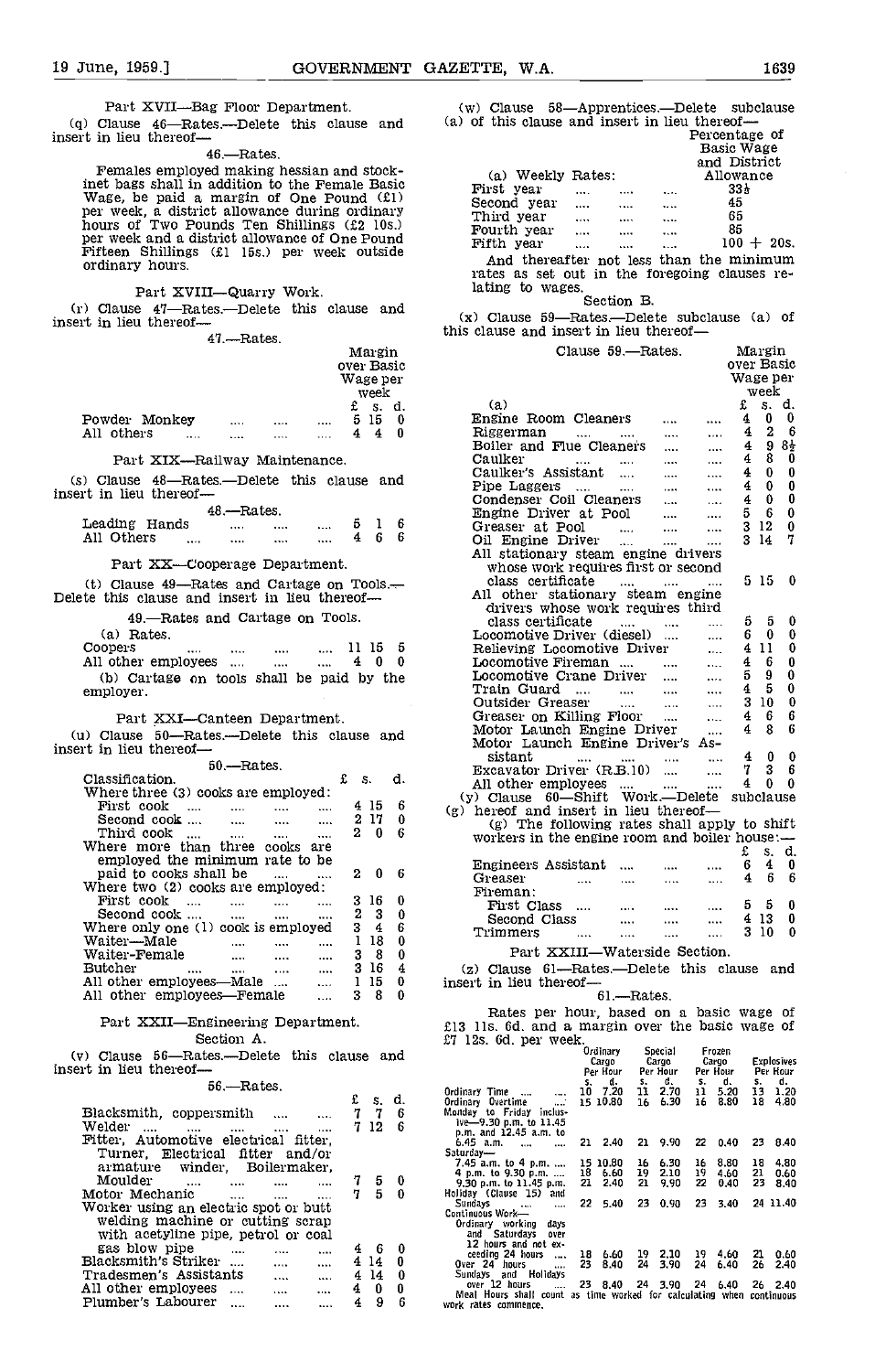#### COMPANIES ACT, 1943-1957.

#### Notice of Increase in Share Capital Beyond the Registered Capital. (Pursuant to Section 66.)

#### Forrestfield Engineering Works Pty, Limited.

1. FORRESTFIELD ENGINEERING WORKS PTY. LIMITED hereby gives notice, that by a general resolution of the company passed on the 7th day by Fig. 1 of May, 1959, the nominal share capital of the of M company was increased by the addition thereto of the sum of three thousand pounds divided into at 2 o' three thousand shares of one pound each, beyond the registered capital of five thousand pounds.

2. The additional capital is divided as follows: Wumber of Shares, 3,000; Class of Shares, Ordinary; Atlas Build Nominal Amount of each Share, £1. Liquidator.

The conditions, subject to which the new shares have been or are to be issued, are as set out in the Memorandum and Articles of Association of the Company.<br>4. The rights attached to the preference shares

4. The rights attached to the preference shares<br>or to each class of preference shares, forming part<br>of the original or increased capital of the company<br>are: There are no preference shares.<br>Notice of Situation of Registered are: There are no preference shares.

Dated this 14th day of May, 1959.

#### R. B. HORSPOOL, Director.

#### COMPANIES ACT. 1943-1954. Notice of Registered Office.

NOTICE is hereby given that the registered office<br>of Goodmayes Pty. Ltd. is situated at the office of<br>Hendry, Rae & Court, Third Floor, Newspaper<br>House, 125 St. George's Terrace, Perth, and that<br>the days and hours during w

Dated this 9th day of June, 1959.

ROBINSON, COX & CO.,<br>20 Howard Street, Perth,<br>Solicitors.

#### COMPANIES ACT, 1943-1954.

Notice of Situation of Registered Office and of the Days and Hours during which such Office is Accessible to the Public.

(Pursuant to Section 99 (4).)

WA. Softwood Products Pty. Ltd.

NOTICE is hereby given that the registered office of W.A. Softwood Products Pty. Ltd. is situated at 30 John Street, West Perth, and that the days and hours during which such office is accessible to the public are as follows: Mondays to Fridays inclusive (public holidays excepted), from 10 a.m. to 1 p.m., and 2 p.m. to 4 p.m.

Dated this 25th day of May, 1959.

Director.

Unmack & Unmack, Solicitors, 12 Howard Street, Perth, Solicitors for the abovenamed Company.

#### COMPANIES ACT, 1943-1954.

BEAUREPAIRE TYRE SERVICE (BUNBURY)<br>PROPRIETARY LIMITED hereby gives notice that<br>the registered office of the company is situated at<br>581-583 Murray Street, Perth, and that the days<br>and hours during which such office is acce to the public are as follows: Mondays to Fridays NO inclusive (but excluding public holidays), from  $10 \t{100} \t{100}$ <br>a.m. to 12 noon and from 2 p.m. to 4 p.m.  $\text{June.}$ 

Dated this 2nd day of June, 1959.

NEIL A. EWARDS,<br>Agent in Western Australia.

Wheatley & Sons, Solicitors, 49 St. George's Ter- race, Perth.

#### COMPANIES ACT, 1943-1946.

Notice of Special Resolution for Voluntary Winding Up.

#### (Pursuant to Section 232 (1).)

In the matter of McNally & Reid fly. Ltd.

NOTICE is hereby given that an extraordinary general meeting of shareholders of McNally & Reid general meeting of shareholders of McNally & Reid Pty. Ltd., duly convened and held at the offices of Messrs. Stowe & Stowe, Atlas Building, 8 Esplanade, Perth, on the 3rd day of June 1959, at 2 o'clock in the afternoon, the following special<br>resolution was duly passed:—That the company be<br>wound up voluntarily, and that Ivan Harold<br>Quartermaine, Chartered Accountant (Aust.) of<br>Atlas Building, 8 Esplanade, Per

D. McNALLY,<br>Chairman of Meeting.

#### COMPANIES ACT, 1943-1954.

Days and Hours during which such Office is Accessible to the Public.

(Pursuant to Section 99 (4).)

John Ailan Properties Pty, Ltd

NOTICE is hereby given that the registered office of the company is situated at 81 Canning Highway, South Perth, and that the days and hours during which such office is accessible to the public are as follows: Mondays to Fridays (except public holidays), from 10 a.m. to 1 p.m. and 2 p.m. to 4 p.m.

Dated this 4th day of June, 1959.

J. R. O'GRADY, Director of the Company.

Messrs. Roe & Blackwood, of 19 Howard Street, Perth, Solicitors for the Company.

#### COMPANIES ACT, 1943-1954.

Notice of Situation of Registered Office and of the Days and Hours during which such Office is Accessible to the Public.

(Pursuant to Section 99 (4).)

L. & E. Thomas Pty. Ltd.

NOTICE is hereby given that the registered office<br>of the company is situated at 273 Stirling Street,<br>Perth, and that the days and hours during which such office is accessible to the public are as follows: Mondays to Fridays (except public holidays), from 10 a.m. to 1 p.m. and from 2 p.m. to 4 p.m.

Dated this 15th day of June, 1959.

E. L. THOMAS,<br>Director of the Company.

J. C. BANFIELD, Messrs. Roe & Blackwood, of 19<br>Director. Perth, Solicitors for the Company. Messrs. Roe & Blackwood, of 19 Howard Street,

#### COMPANIES ACT. 1943-1954.

Notice of Change in Situation of Registered Office and/or of the Days and Hours such Office is Accessible to the Public.

(Pursuant to Section 99 (4).)

#### Power Sales Pty. Ltd.

NOTICE is hereby given that the registered office of Power Sales Pty. Ltd. was, on the 5th day of June, 1959, changed to and is now situated at 195 Great Eastern Highway, Belmont.

Dated this 16th day of June, 1959.

L, C. WALLIS, Secretary.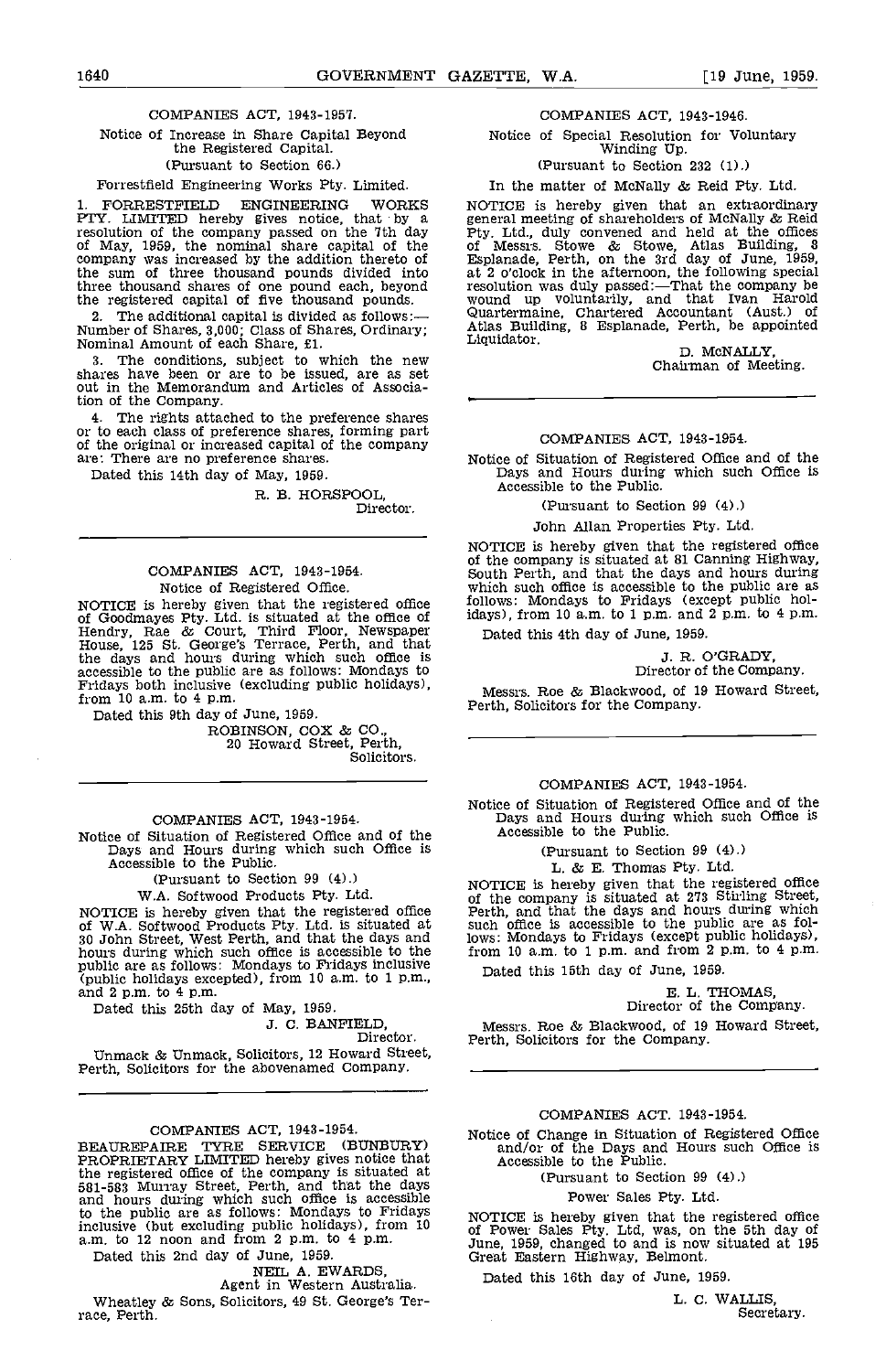#### COMPANIES ACT, 1943-1954,

Notice of Increase in Share Capital beyond the Registered Capital.

### (Pursuant to Section 66.)

#### Moonlight Wiluna Gold Mines Limited.

1. MOONLIGhT WILUNA GOLD MINES LIMI-TED hereby gives notice that, by a resolution of PYEP<br>the company passed on the 9th day of March, that t<br>1959, the nominal share capital of the company was the 1st increased by the addition thereto of the sum of £120,000 divided into 120,000 shares of £1 each beyond the registered capital of £380,000.

The additional capital is divided as follows: Number of shares: 120,000; class of shares: ordin-<br>ary; nominal amount of each share: £1.

The conditions (e.g., voting rights, dividends, etc.) subject to which the new shares have been or are to be issued are the same as the existing shares in the company.<br>4. The rights attached to the preference shares

4. The rights attached to the preference shares or to each class of preference shares forming part or to each class of preference shares forming part of the original or increased capital of the company which Carries on Bus are: Nil.

Dated this 5th day of June, 1959.

E. B. MUNDLE Director.

#### COMPANIES ACT, 1943-1954.

Notice of Situation of Registered Office and of the Dublic are<br>Days and Hours during which such Office is sive (exception<br>Accessible to the Public.<br>and 4 p.m.

(Pursuant to Section 99 (4).)

Home Guarantee Corporation Ltd.

NOTICE is hereby given that the registered office<br>of Home Guarantee Corporation Ltd. is situated at Third Floor, 81 St. George's Terrace, Perth, in the State of Western Australia, and that the days Terra<br>and hours during which such office is accessible to the public are as follows:—From 9 a.m. to 5 p.m. on Monday to Friday (inclusive) and from 9 a.m.<br>to 12 noon on Saturday of each week. The office is closed on all public holidays.

Dated this 3rd day of June, 1959.

B. F. PRINDIVILLE,

Director.

Lavan & Walsh, Solicitors, of 23 Barrack Street, Perth.

#### COMPANIES ACT, 1943-1954.

#### Sound House Pty. Ltd. (In Liquidation).

Notice of Meeting of Creditors and Shareholders.

#### (Pursuant to Section 250.)

NOTICE is hereby given that a meeting of creditors of Sound House Pty. Ltd. (In Liquidation) will be held in the Board Room of the office of the Figured in the Board Robin of the bing of the control of the material court,<br>
Liquidator, care Messrs. Hendry Rae and Court,<br>
Chartered Accountants (Aust.), Third Floor, News-<br>
paper House, 125 St. George's Terrace, Perth,

Notice is also given that a general meeting of Millig<br>the company will be held at the office of the during Liquidator on Wednesday, 8th July, 1959, at 11 a.m., are as<br>to receive the liquidator's account of his acts and dealings and of the conduct of the winding up the hou dealings and of the conduct of the winding up during the preceding year.

Dated at Perth this 16th day of June, 1959.

IL M. KITSON, Liquidator.

### COMPANIES ACT, 1943-1954.

Notice of Change in Situation of Registered Office.

(Pursuant to Section 330 (4).)

#### Pye Proprietary Limited.

PYE PROPRIETARY LIMITED hereby gives notice that the registered office of the company was, on the 1st day of June, 1959, changed to and is now situated at 227-229 Aberdeen Street, Perth.

Dated this 15th day of June, 1959.

J. W. MONCRIEFF, Agent in Western Australia.

Robinson, Cox & Co., Solicitors for the Company.

#### COMPANIES ACT, 1943-1954.

Notice of Situation of Registred Office of a Com-<br>pany Incorporated outside Western Australia on Business within Western Australia and of<br>the Days and Hours during which such Office is Accessible to the Public.

(Pursuant to Section 330.)

B. F. Goodrich Australia Pty. Limited.

B. F. GOODRICH AUSTRALIA PTY LIMITED hereby gives notice that the registered office of the company is situated at Third Floor, 81 St. George's Terrace, Perth, and that the days and hours during which such office is accessible to the public are as follows: Mondays to Fridays inclusive (excepting public and bank holidays), between the hours of 10 a.m. and 1 p.m. and 2 p.m. and 4 p.m.

Dated this 15th day of June, 1959.

## R. E. BLANCKENSEE, Agent in Western Australia.

Messrs. Stone, James & Co., of 81 St. George's Terrace, Perth, Solicitors for the Company.

#### COMPANIES ACT, 1943-1954.

Notice of Situation of Registered Office and of the Days and Hours during which such Office is accessible to the Public.

#### (Section 99 (4).) Exoil Pty. Ltd.

NOTICE is hereby given that the registered office of Exoil Pty. Ltd. is situated at No. 237 Adelaide Terrace, Perth, and that the days and hours during which such office is accessible to the public are as<br>follows: From Mondays to Fridays inclusive (other than public holidays), between the hours of 9 a.m.<br>and 5 p.m.

Dated this 12th day of June, 1959.

PARKER & PARKER, 21 Howard Street, Perth, Solicitors for the Company.

#### COMPANIES ACT, 1943-1954.

(Section 99 (4).)

#### R.T.V. Services Pty. Ltd.

R.T.V. Services Pty. Ltd. is situate at numbers 1-9<br>Milligan Street, Perth, and that the days and hours during which such office is accessible to the public are as follows: From Monday to Friday inclusive in each week (other than public holidays), between the hours of 9 a.m. and 5 p.m.

Dated this 15th day of June, 1959.

PARKER & PARKER, 21 Howard Street, Perth, Solicitors for the Company.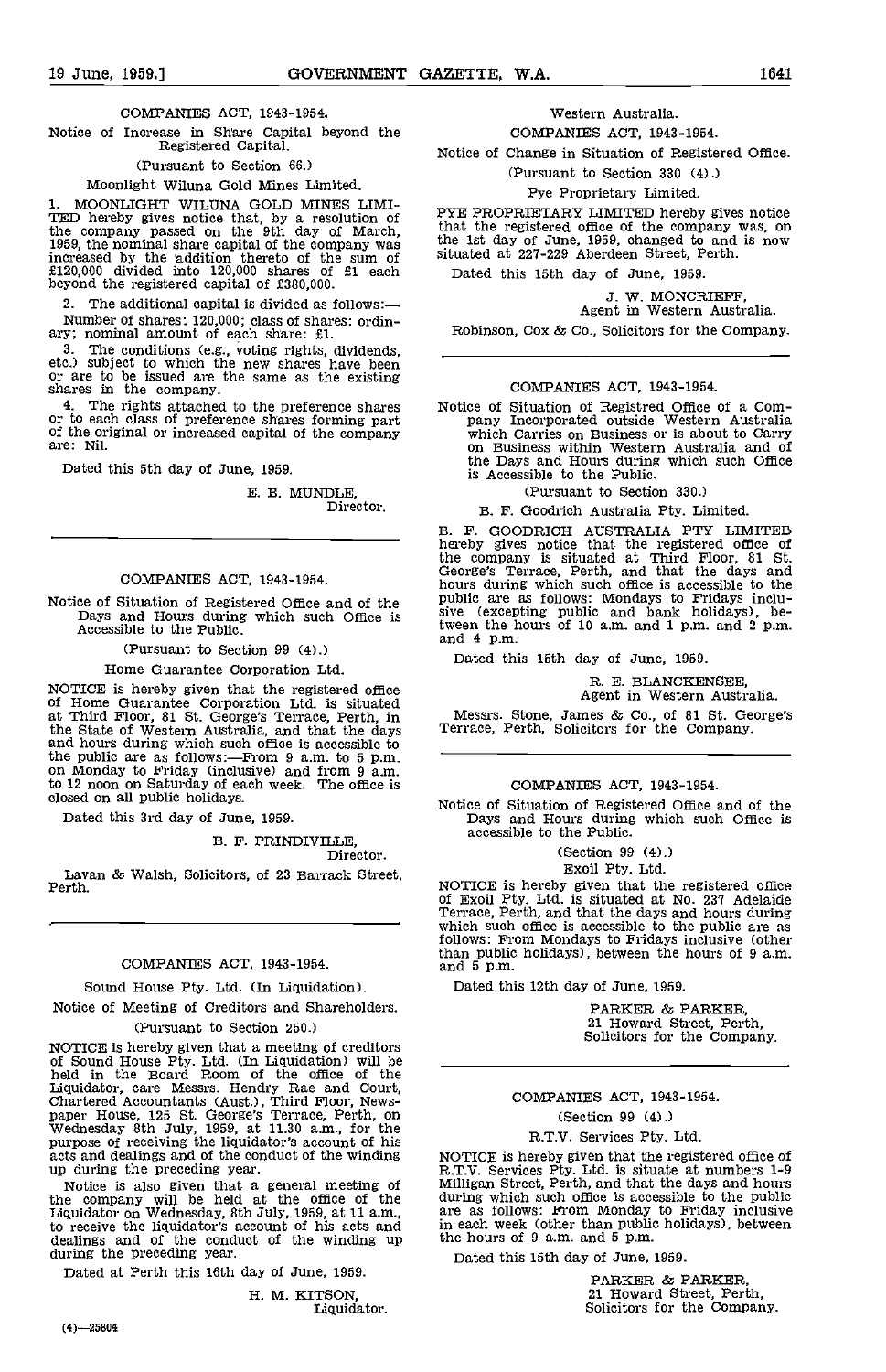NOTICE is hereby given that the registered office<br>of Kojonup Timber & Trading Co. Pty. Ltd. is **Notic** situated at First Floor, 97 St. George's Terrace, Perth, and that the days and hours during which such office is accessible to the public are Mondays to Fridays between 9 am. and 1 p.m. and between 2 p.m. and 5 p.m.

Dated this 11th day of June, 1959.

#### A. I3ARBARICH, Director.

Dr. J. S. Marian, of 117 Barrack Street, Perth, Solicitor for the Company.

NOTICE is hereby given that the registered office<br>of Nannup Road Sawmill Co. Pty. Ltd. is situated at First Floor, 97 St. George's Terrace, Perth, and that the days and hours during which such office is accessible to the public are, Mondays to Fridays, between 9 a.m. and 1 p.m. and between 2 p.m. and 5 p.m.

Dated this 11th day of June, 1959.

A. BABBARICH. Dr. J. S. Marian, of 117 Barrack Street, Perth, Solicitor for the Company.

NOTICE is hereby given that the registered office<br>of Southwest Sawmill Co. Pty. Ltd. is situated at<br>First Floor, 97 St. George's Terrace, Perth, and that<br>the days and hours during which such office is<br>accessible to the pu 5 p.m.

Dated this 11th day of June, 1959.

## A. BARBARICH, Director.

Dr. J. S. Marian, of 117 Barrack Street, Perth, Solicitor for the Company.

NOTICE is hereby given that the registered office of Barbarich Construction Co. Pty. Ltd. is situated at First Floor, 97 St. George's Terrace, Perth, and that the days and hours during which such office is accessible to the public are, Mondays to Fridays,<br>between 9 a.m. and 1 p.m., and between 2 p.m. and<br>5 p.m. Motice of Situation of Registered Office and of the 5 p.m.

Dated this 11th day of June, 1959.

#### A. BARBARICH, Director.

#### COMPANIES ACT, 1943-1954.

Notice of Intention to Cease Business in Western Australia.

(Pursuant to Section 337.)

## The Franco-Australian Trading Company Proprietary Limited.

NOTICE is hereby given that The Franco-Australian Trading Company Proprietary Limited,<br>a company registered under Part XI of the Com-<br>panies Act, 1943-1954, and having its registered office at 188 St. George's Terrace, Perth, in the Street,<br>State of Western Aus cease to carry on business in the said State on and after the 17th day of September, 1959.

Dated this 17th day of June, 1959.

M. J. GALLAGHER, Agent. COMPANIES ACT, 1943-1954.

Notice of Situation of Registered Office and of the Days and Hours during which such Office is Accessible to the Public.

(Pursuant to Section 99 (4).)

Banfield Investments Pty. Ltd

NOTICE is hereby given that the registered office<br>of Banfield Investments Pty. Ltd. is situated at 30 John Street, West Perth, and that the days and hours during which such office is accessible to the public are as follows: Mondays to Fridays inclusive (public holidays excepted), from 10 a.m. to 1 p.m. and from 2 p.m. to 4 p.m.

Dated this 27th day of April, 1959.

R. J. BANFIELD

Director.

### COMPANIES ACT, 1943-1954.

#### Notice of Change of Company Name.

#### (Section 30 (5).)

NOTICE is hereby given that W.A. Brickworks Pty. Ltd. has, by a special resolution of the company, and with the approval of the Registrar of Companies, signified in writing, changed its name to Brick Industries Pty. Ltd.

Dated the 10th day of June. 1959.

T. MACFARLANE, Deputy Registrar of Companies.

#### COMPANIES ACT, 1943-1957.

Notice of Change of Company Name. (Section 30 (5).)

NOTICE is hereby given that Forrestfield Engineering Works Pty. Limited has, by a special resolution of the company and with the approval of the Registrar of Companies, signified in writing, changed its name to Forrestfleld Industries Pty. Limited.

Dated the 4th day of June, 1959.

T. MACFARLANE, Deputy Registrar of Companies.

COMPANIES ACT, 1943-1954.

Notice of Situation of Theorem of Registered Office is Days and Hours during which such Office is Accessible to the Public.

(Pursuant to Section 99 (4).)

Banfleld Holdings Pty. Ltd.

Dr. J. S. Marian, of 117 Barrack Street, Perth, NOTICE is hereby given that the registered office Solicitor for the Company.<br>
of Banfield Holdings Pty. Ltd. is situated at 30 John NOTICE is hereby given that the registered office<br>of Banfield Holdings Pty. Ltd. is situated at 30 John<br>Street, West Perth, and that the days and hours<br>during which such office is accessible to the public<br>are as follows: M from 2 p.m. to 4 p.m.

Dated this 27th day of April, 1959.

J. C. BANFIELD, Director.

#### COMPANIES ACT, 1943-1954.

LENIX PTY. LIMITED hereby gives notice that the registered office of the company is situated at the offices of Messrs. Wilson, Danby & Giddy, Chartered Accountants (Aust.), AMP. Chambers, 25 William Street, Perth, and that the days and hours during which such office is accessible to the public are as follows:—Between the hours of 10 a.m. to 12 noon and 2 p.m. to 4 p.m. Mondays to Fridays inclusive, public holidays excepted.

Dated this 15th day of June, 1959.

Agent in Western Australia.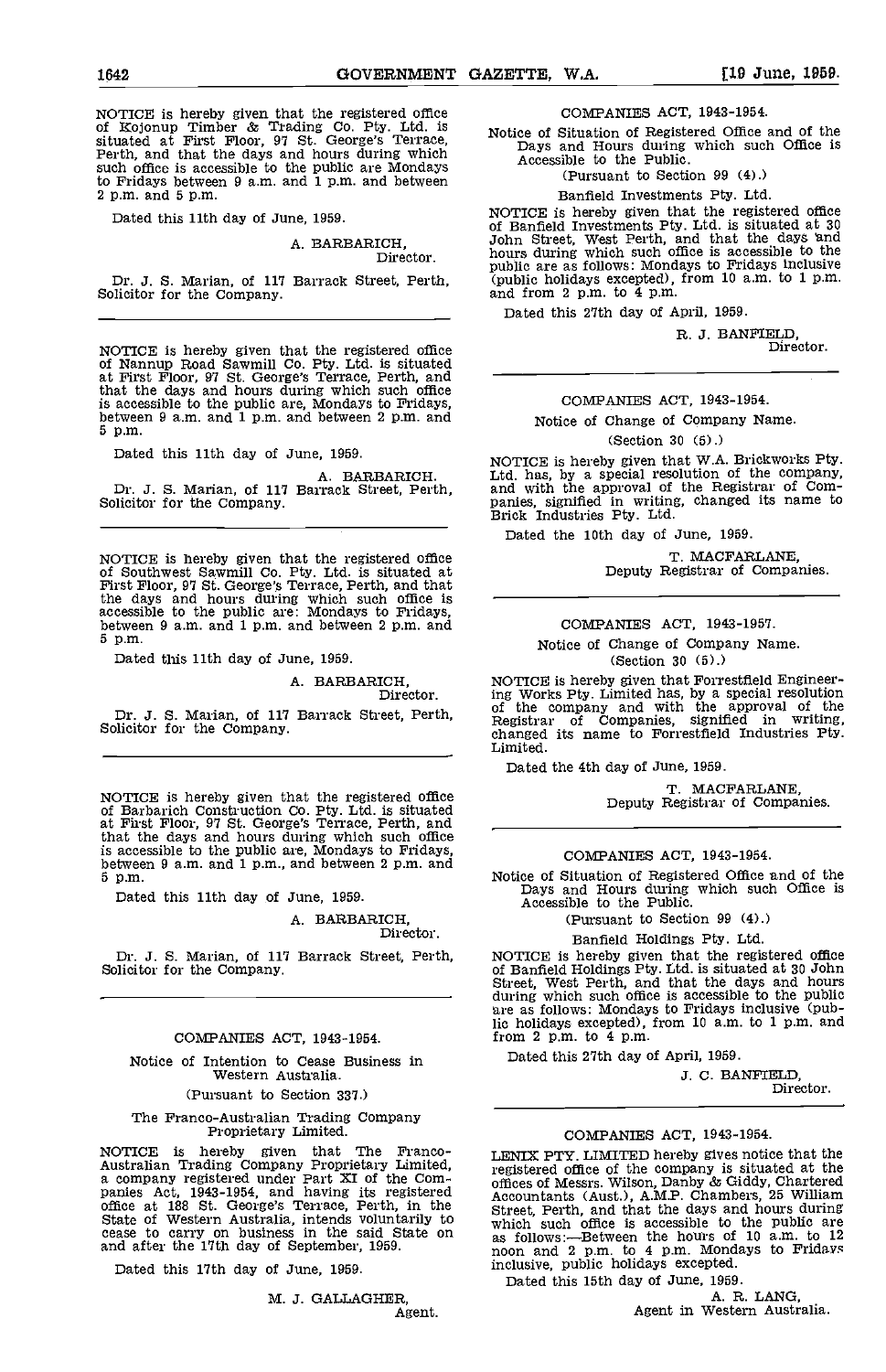#### COMPANIES ACT, 1943-1954.

Notice of Intention to Cease Business in Western Australia.

(Pursuant to Section 337.)

Louis Dreyfus & Co. Limited.<br>NOTICE is hereby given that Louis Dreyfus & Co. NOTICE is hereby given that Louis Dreyfus & Co. Limited, a company registered under Part XI of the Companies Act, 1943-1954, and having its registered office at 188 St. George's Terrace, Perth, in the State of Western Australia, intends voluntarily to cease to carry on business in the said State on and after the 17th day of September, 1959.

Dated this 17th day of June, 1959.

M. J. GALLAGHER, Agent.

#### COMPANIES ACT, 1943-1954.

M. S. McLEOD LIMITED hereby gives notice that<br>the registered office of the company is situated at<br>635 Albany Highway, Victoria Park, in the State<br>of Western Australia, and that the days and hours<br>during which such office i

Dated the 16th day of June, 1959.

C. B. POTTER,<br>Agent in Western Australia.

#### COMPANIES ACT, 1943-1954.

LUCAS-ROTAX (AUSTRALIA) FrY. LIMITED hereby gives notice that the registered office of the company is situated at 627-639 Wellington Street, such office is accessible to the public are as fol-<br>lows:—Between the hours of 9 a.m. and 4 p.m.<br>Mondays to Fridays inclusive, public holidays ex-<br>cepted.

Dated this 2nd day of June, 1959.

## A. R. TURNER, Agent in Western Australia.

Jackson, McDonald, Connor & Ambrose, 55 St. George's Terrace, Perth, Solicitors to the above- named Company.

#### COMPANIES ACT, 1943-1954.

Natel Services (W.A.) Pty. Ltd.

NOTICE is hereby given that the registered office above company is situated at Ground Floor, been is<br>Shell House, 205 St. George's Terrace, Perth, and is accessible to the public between the hours of 10 a.m. and 1p.m. and 2 pm. and 4p.m. on Monday to Friday in each week, public holidays excepted.

Dated the 26th day of May, 1959.

JACKSON, McDONALD, CONNOR & AMBROSE, Solicitors for the abovenamed Company.

IN THE MATTER OF THE COMPANIES ACT, 1943-1954, and in the matter of Allied T. V. Corporation Pty. Ltd.

NOTICE is hereby given that, pursuant to section  $26 \text{ (1)}$ <br>26 (1) of the abovenamed Act, a Certificate of  $100 \text{ (1)}$ Incorporation, as a Limited Company, has this day been issued to Allied T. V. Corporation Pty. Ltd.

Dated this 3rd day of June, 1959.

T. MACFARLANE,<br>Deputy Registrar of Companies.

Companies Office,<br>Supreme Court, Perth, W.A.

IN THE MATTER OF THE COMPANIES ACT, 1943-1954, and in the matter of Exoil Pty. Ltd.

NOTICE is hereby given that, pursuant to section <sup>26</sup> (1) of the abovenamed Act, a Certificate of Incorporation, as a Limited Company, has this day been issued to Exoil Pty. Ltd.

Dated this 5th day of June, 1959.

T. MACFARLANE, Deputy Registrar of Companies.

Supreme Court, Perth, W.A.

IN THE MATTER OF THE COMPANIES ACT, 1943-1954, and in the matter of 000dmayes Pty. Ltd.

NOTICE is hereby given that, pursuant to section 26 (1) of the abovenamed Act, a Certificate of Incorporation, as a Limited Company, has this day been issued to Goodmayes Pty. Ltd.

Dated this 8th day of June, 1959.

T. MACFARLANE,<br>Deputy Registrar of Companies.

Companies Office, Supreme Court, Perth, W.A.

IN THE MATTER OF THE COMPANIES ACT, 1943-1954, and in the matter of Hard Elects Pty. Ltd.

NOTICE is hereby given that, pursuant to section <sup>26</sup> (1) of the abovenamed Act, a Certificate of Incorporation, as a Limited Company, has this day been issued to Hard Elects Pty. Ltd.

Dated this 11th day of June, 1959.

T. MACFARLANE, Deputy Registrar of Companies.

Companies Office, Supreme Court, Perth, W.A.

IN TEE MATTER OF THE COMPANIES ACT, 1943 -1954, and in the matter of Home Guarantee Corporation Ltd.

NOTICE is hereby given that, pursuant to section 26 (1) of the abovenamed Act, a certificate of Incorporation, as a Limited Company, has this day been issued to Home Guarantee Corporation Ltd.

Dated this 11th day of June, 1959.

T. MACFARLANE, Deputy Registrar of Companies.

Companies Office,<br>Supreme Court, Perth, W.A.

IN THE MATTER OF THE COMPANIES ACT, 1943-1954, and in the matter of Jarrah Timber Co. Pty. Ltd.

NOTICE is hereby given that, pursuant to section 26 (1) of the abovenamed Act, a Certificate of Incorporation, as a Limited Company, has this day been issued to Jarrah Timber Co. Pty. Ltd.

Dated this 9th day of June, 1959.

T. MACFARLANE, Deputy Registrar of Companies.

Companies Office, Supreme Court, Perth, W.A.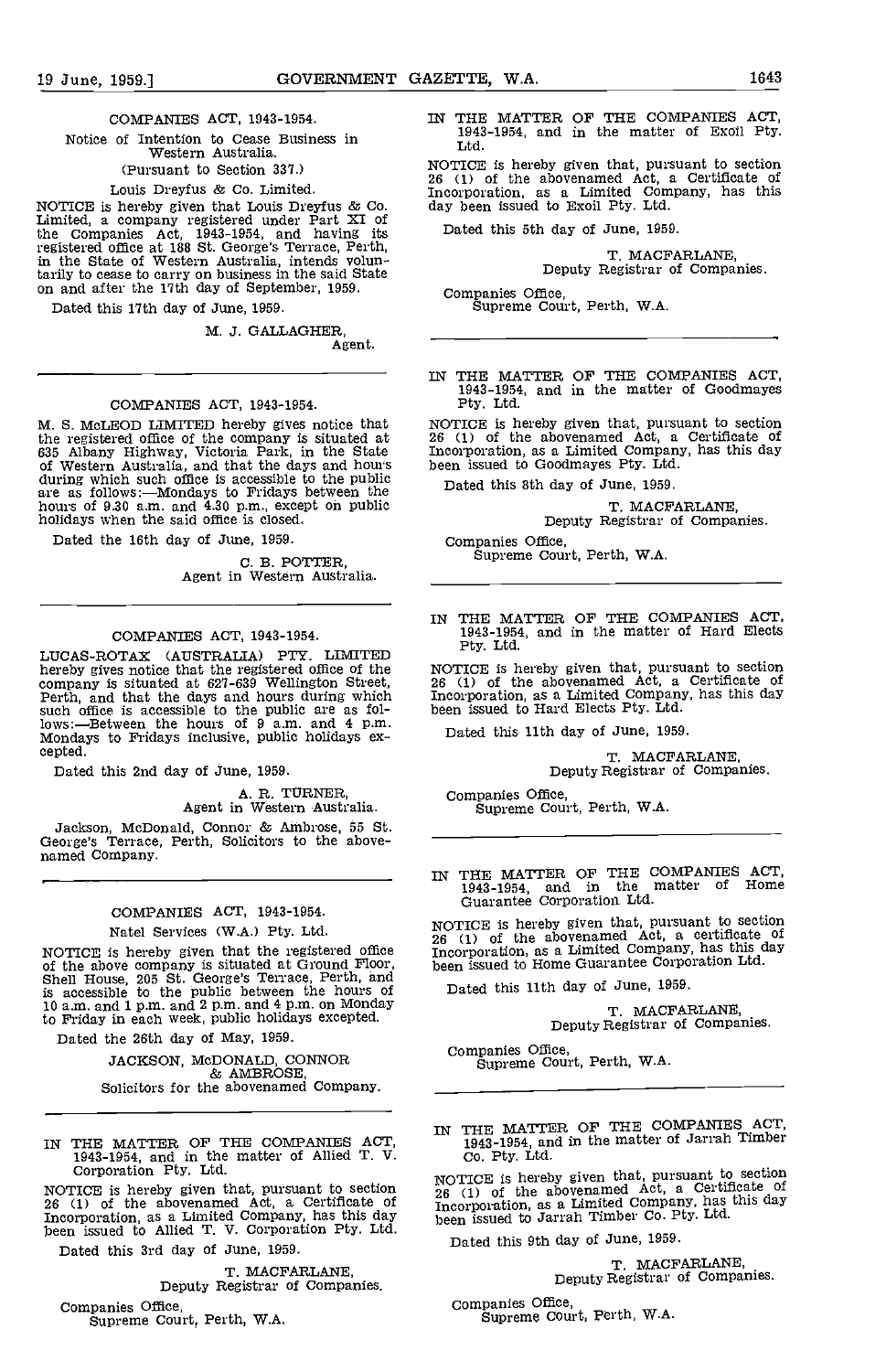IN THE MATTER OF THE COMPANIES ACT, 1943-1954, and in the matter of John Allan Properties Pty. Ltd.

NOTICE is hereby given that, pursuant to section 26 (1) of the abovenamed Act, a Certificate of Incorporation, as a Limited Company, has this day been Issued to John Allan Properties Pty. Ltd.

Dated this 9th day of June, 1959.

T. MACFABLANE, Deputy Registrar of Companies.

Companies Office, Supreme Court, Perth, WA.

IN THE MATTER OF THE COMPANIES ACT, 1943-1954, and in the matter of Kilfoyle Invest- ments Pty. Ltd.

NOTICE is hereby given that, pursuant to section With 26 (1) of the abovenamed Act, a Certificate of bury.<br>Incorporation, as a Limited Company, has this day been issued to Kilfoyle Investments Pty. Ltd.

Dated this 8th day of June. 1959.

## T. MACFARLANE, Deputy Registrar of Companies.

Companies Office, Supreme Court, Perth, WA.

IN THE MATTER OF THE COMPANIES ACT, 1943-1954, and in the matter of L. Lilleyman Pty. Ltd.

NOTICE is hereby given that, pursuant to section pay all 26 (1) of the abovenamed Act, a Certificate of Incorporation, as a Limited Company, has this day been issued to L. Lilleyman Pty. Ltd.

Dated this 5th day of June, 1959.

T. MACFARLANE, Deputy Registrar of Companies.

Companies Office, Supreme Court, Perth, W.A.

IN THE MATTER OF THE COMPANIES ACT, O'Dea & O'Dea, 62 St.<br>1943-1954, and in the matter of L. J. Wallis Solicitors for the parties.<br>Pty. Ltd.

NOTICE is hereby given that, pursuant to section  $26$  (1) of the abovenamed Act, a Certificate of  $_{\text{min}}$ Incorporation, as a Limited Company, has this day been issued to L. J. Wallis Pty. Ltd.

Dated this 10th day of June, 1959.

T. MACFARIAANE, Deputy Registrar of Companies.

Companies Office, Supreme Court, Perth, W.A.

## CO-OPERATIVE AND. PROVIDENT SOCIETIES ACT, 1903

(3 Edw. VII., No. 2.)

### Advertisement of Dissolution by Instrument.

NOTICE is hereby given that the society known as Metropolitan Rochdale Co-operative Society Limited, held at Perth, is dissolved by instrument, registered at this office the 12th day of June, 1959, unless within three months from the date of the Government Gazette in Government Gazette in which this advertisement appears proceedings be commenced by some mem-<br>ber or other person interested in or having any claim on the funds of the society, to set aside such  $\frac{6}{West}$ dissolution, and the same be set aside accordingly.

Dated this 12th day of June, 1959.

T. DUKE,<br>Deputy Registrar of Friendly Societies. Friendly Societies Office, Perth.

PARTNERSHIP ACT, 1895.

NOTICE is hereby given that the partnership existing between Ivor Thomas Williams, of 5 Princep<br>Street, Bunbury, and Michael George Scoulas, of ing between Ivor Thomas Williams, of 5 Princep<br>Street, Bunbury, and Michael George Scoulas, of<br>83 Stirling Street, Bunbury, who carried on the<br>business of restaurant proprietors at Victoria Street,<br>Bunbury, under the style from the business on that date and the said part-<br>nership business will henceforth be carried on by<br>the said Ivor Thomas Williams under the style<br>or firm name of "Juliann."

Dated the 4th day of April, 1959.

### (Sgd.) MICHAEL G. SCOULAS.

Witnessed by-(Sgd.) M. Nightingale, Bank Manager, Bunbury. (Sgd.) I. T. WILLIAMS.

Witness: (Sgd.) W. G. Wickens, Solicitor, Bun-<br>bury.

#### DISSOLUTION OF PARTNERSHIP.

NOTICE is hereby given that the partnership<br>heretofore subsisting between Reinholds Lasmanis heretofore subsisting between Reinholds Lasmanis<br>and Andrejs Zvirbulis carrying on business as<br>general storekeepers at 63 Great Northern Highway,<br>Midland Junction, in the State of Western Australia,<br>under the style or firm said business and will receive all the assets and pay all the liabilities of the said partnership.

Dated the 15th day of June, 1959.

R. LASMANIS.

Signed by the said Reinholds Lasmanis in the presence of

A. B. O'Dea.

Signed by the said Andrejs A. ZVIRBULIS.<br>
Zvirbulis in the presence of-

A. B. O'Dea, Solicitor, Perth.

O'Dea & O'Dea, 62 St. George's Terrace, Perth,

THE partnership heretofore subsisting between Herbert Spencer Scaddan, Norman Herbert Scaddan and Elvin Leonard Ruck, carrying on business at Merredin under the business name of "Merredin electrical appliances retailers, hardware merchants and general agents, was dissolved by mutual consent on the 1st day of June, 1959. On which date the said Herbert Spencer Scaddan and Norman Herbert Scaddan retired. The said Elvin Leonard Ruck has taken over the assets of the said business and the said Herbert Spencer Scaddan and Norman Herbert Scaddan will pay all the liabilities of the said business as at the 31st day of May, 1959.

Dated this 1st day of June, 1959.

CONNOR & MAYBERRY, Solicitors, 110 Fitzgerald Street, Northam.

#### IN THE SUPREME COURT OF WESTERN AUSTRALIA-PROBATE JURISDICTION.

In the matter of the Will of Mary Bennett, late of 6 Doris Street, North Perth, in the State of Western Australia, married woman, deceased.

ALL claims or demands against the estate of the abovenamed deceased must be sent In writing to the Executor, The Perpetual Executors Trustees and Agency Company (W.A.) Limited, of 89 St. George's Terrace, Perth, on or before the 13th day of July, 1959, after which date the said Executor will proceed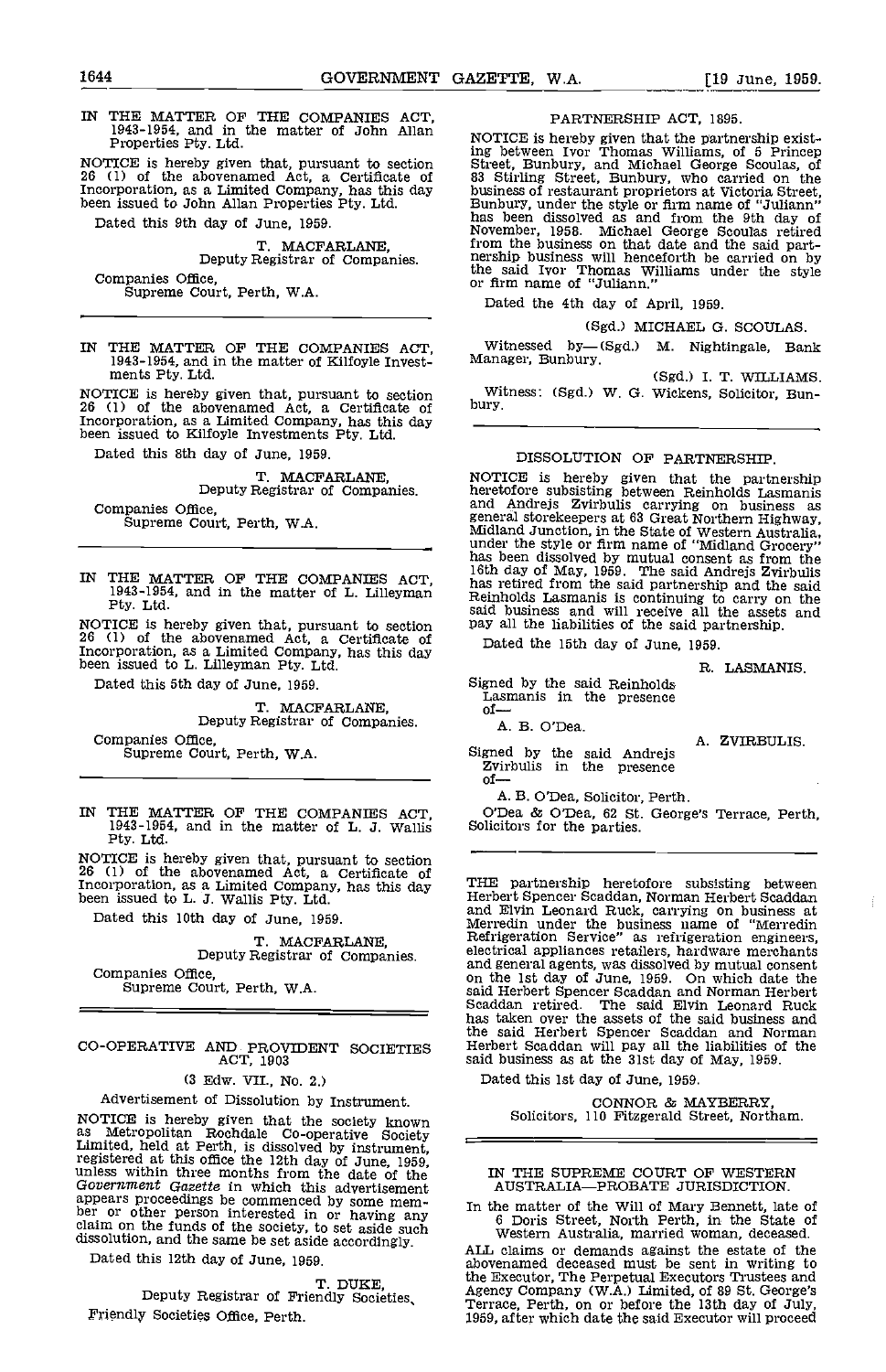to distribute the assets of the said deceased amongst the persons entitled thereto, having regard only to the claims and demands of which it shall then have had notice.

Dated 3rd day of June, 1959.

ILBERY & TOOHEY, of 59 St. George's Terrace, Perth, Solicitors for the Executor.

## IN THE SUPREME COURT OP WESTERN AUSTRALIAPROBATE JURISDICTION.

In the matter of the Will of Ralph Mortimer Gartrell, late of 15 Monument Street, Mosman Park in the Will Mosmans Park), in the State of Western Australia, formerly Fitter and Turner, late Invalid Pensioner, deceased.

ALL claims or demands against the estate of the<br>abovenamed deceased must be sent in writing to<br>the Executor, The West Australian Trustee, Execu-<br>tor and Agency Company Limited, of 135 St.<br>11 George's Terrace, Perth, on or before the 20th day<br>of July, 1959, after which date the said Executor<br>will proceed to distribute the assets of the said  $\frac{\text{Cook}}{\text{Stu}}$ <br>deceased amongst the persons entitled thereto having regard only to the claims and demands of which Corrict shall then have had notice.

Dated the 16th day of June, 1959.

M. E. & R. SOLOMON, of 27 Market Street, Fremantle, Solicitors for the Executor.

#### IN THE SUPREME COURT OF WESTERN AUSTRALIA-PROBATE JURISDICTION.

In the matter of the Will of Richard Williamson, formerly of 40 Chester Street, South Fremantle, Claremo<br>in the State of Western Australia, Engine Lowe, Leslie<br>Driver, but late of 6 Hope Street, White Gum 187 Eq Valley, in the said State, Refrigeration  $\frac{1}{2}$ <br>Engineer, deceased.

ALL claims or demands against the estate of the abovenamed deceased must be sent in writing to the Executor, the West Australian Trustee, Executor McSv<br>and Agency Company Limited, of 135 St. George's Terrace, Perth, on or before the 20th day of July, 3<br>1959, after which date the said Executor will proceed Phill to distribute the assets of the said deceased amongst the persons entitled thereto having regard only to the claims and demands of which it shall then have had notice.

Dated the 16th day of June, 1959.

RALPH J. STODDART,<br>of 135 St. George's Terrace, Perth,<br>Solicitor for the Executor.

- IN THE SUPREME COURT OF WESTERN Downing, Jos AUSTRALIA-PROBATE JURISDICTION.
- In the matter of the Will of Athol John Bennett,<br>late of 34 Charles Street, South Perth, in the George, Jam<br>State of Western Australia, Retired Licensed 27/5/59.<br>Gibbs. Arthu

ALL claims or demands against the estate of the abovenamed deceased must be sent in writing to Herber the Executor, The West Australian Trustee, Exe-<br>cutor and Agency Company Limited, of 135 St.<br>George's Terrace, Perth, in the said State, on or<br>before the 20th day of July, 1959, after which date Jenk the said Executor will proceed to distribute the assets of the said deceased amongst the persons  $24$ /<br>entitled thereto having regard only to the claims and demands of which it shall then have had  $\text{Nash}_{\text{max}}$ entitled thereto having regard only to the claims<br>and demands of which it shall then have had<br>notice.

Dated this 16th day of June, 1959.

BOULTBEE, GODFREY & VIRTUE, of 66 St. George's Terrace, Perth, Solicitors for the Executor.

#### IN THE SUPREME COURT OF WESTERN AUSTRALIA-PROBATE JURISDICTION. Notice to Creditors and Claimants.

NOTICE is hereby given that all persons having claims or demands against the estates of the undermentioned deceased persons are hereby required to send particulars of such claims or demands to me in writing on or before the 13th mands to me in writing on or before the 13th day of July 1959, after which date I wil only to those claims or demands of which I shall then have had notice. then have had notice.<br>Dated at Perth the 10th day of June, 1959.

J. H. GLYNN, Public Trustee.

Public Trust Office, State Insurance Building, 184 St. George's Terrace, Perth, W.A.

Name; Occupation; Address; Date of Death.

- Albert-Samuel, Winston Herman; Clerk; late of I1OB Wandana, Thomas Street, Subiaco; 27/4/59.
- Cook, Mabel Jane; Widow; late of Lot 134 Yule Street, Maddington; 4/3/59.
- Corriodon, Louisa Mary (also known as Lorri- don, Louisa Mary); Widow; late of Wood- bridge Women's Home, East Guildiord; 22/4/59.
- Gillett, Muriel May; Nurse; late of 29 Coolidge Street, Como; 27/2/59.
- Gosling, Alexander; Retired Railway Worker; late of 3 Newton Street; Bayswater; 27/11/58.
- Gosling, Emily Eliza; Married Woman, late of 3 Newton Street, Bayswater; 20/10/58.
- Johnson, Agnes Reid; Married Woman; formerly of 24 Queen Street, Fremantle, but late of Claremont; 19/3/59.
- Lowe, Leslie Henry; Mechanical Engineer; late of <sup>187</sup> Edinboro Street, Mount Hawthorn; 20/6/58.
- Masters, Dorothy Rose Ellen; Married Woman, late of Railway Parade, Maylands; 28/3/39.
- McSwain, Kenneth Charles; Builder; formerly of 17 Lochee Street, Mosman Park, but late of 3 Bond Street, Mosman Park; 7/4/59.
- Phillips, Mary; Widow; late of 289 Shepperton Road, East Victoria Park; 26/4/50,
- Trestrail, Constancy; Widow; late of Buckingham Road, Kelmscott; 25/4/59.
- Turner, Arthur George (also known as Arthur Kevin Turner); Schoolteacher; late of <sup>108</sup> Thelma Street, Como; 20/4/59.
- Bromley, Thomas Harry; Military Pensioner; late of Wagin; 18/1/59.
- Brotheridge, Phoebe Katherine; Married Woman; late of 16 Graeme Street, Kalgoorlie; 25/9/58.
- Downing, Joseph Thomas; Retired Fireman; form- erly of Metropole Hotel, Boulder, but late of Power House Lease, Boulder; 13/5/57.
- George, James; Retired Farmer; late of Wickepin;
- Gibbs, Arthur William; Retired Farmer; late of 53 Meerup Street, Northcliffe; 3/1/59.
- Herbert, William Henry; Sawyer; formerly of 56 Dugan Street, Kalgoorlie, but late of Mt. Ida 15/4/59.
- Jenkins, James Edward; Retired Railway Worker; late of <sup>78</sup> Wittenoom Street, Kalgoorlie; 24/2/59.
- Nash, John George Cowdery; Retired W.A.G,R. Employee; late of 'Piesseville", Wagin; 23/5/59.
- O'Grady, Victor James; Secretary; late of 35 King Street, Boulder; 9/8/58.
- Poncini, Santino (also known as Poncini, Sartino); Pensioner; late of Narembeen; 18/5/59.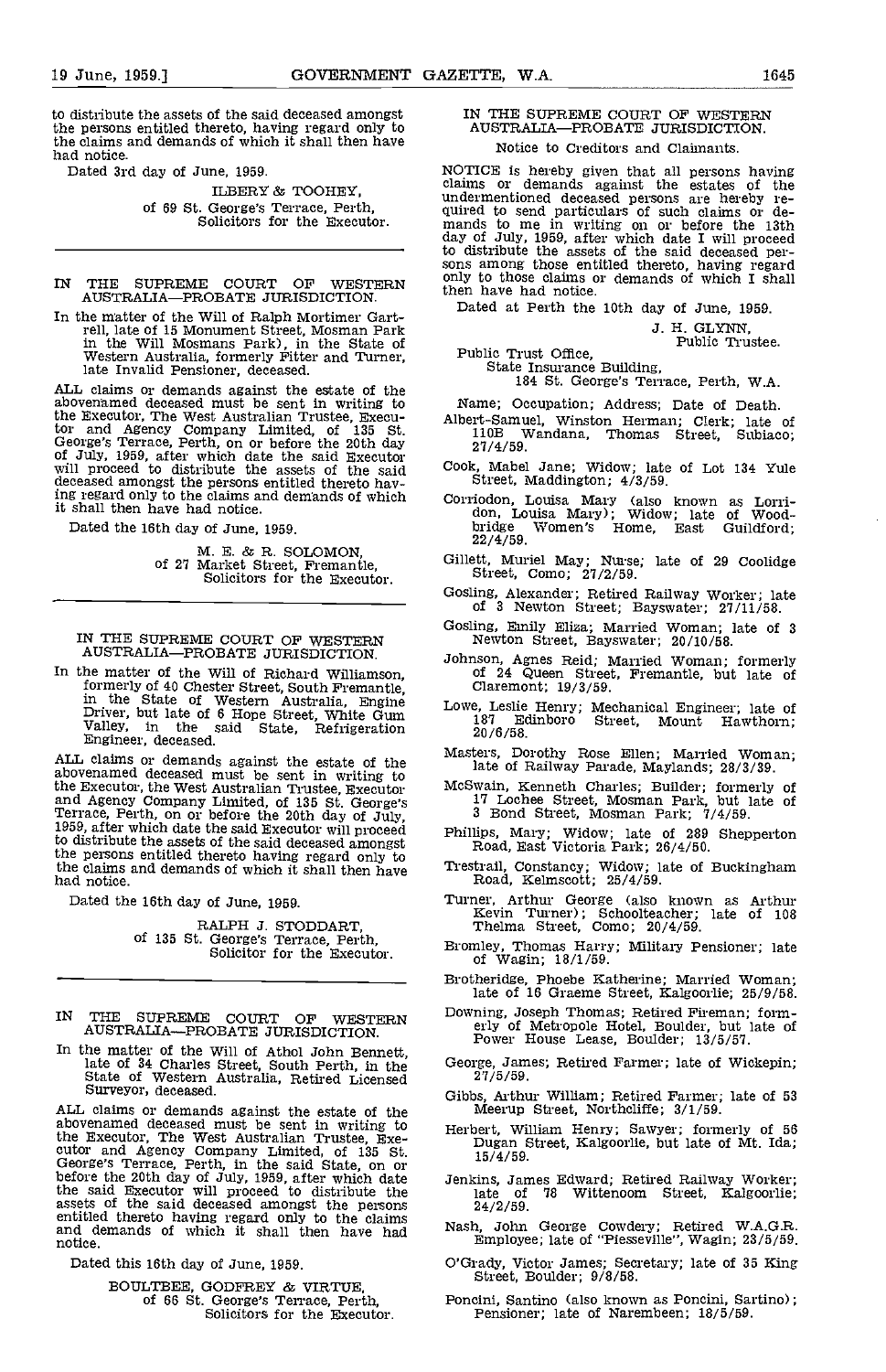#### PUBLIC TRUSTEE ACT, 1941-1953.

NOTICE is hereby given that pursuant to Section 14 of the Public Trustee Act, 1941-1953, the Public Trustee has elected to administer the estates of the undermentioned deceased persons.

Dated at Perth the 9th day of June, 1959.

J. H. GLYNN,<br> **Public Trustee,<br>184 St. George's Terrace, Perth.** 

Name of Deceased; Occupation; Address; Date of Death; Date Election filed.

Anderson, Alexander; Cleaner; late of Manning; 20/12/58; 5/6/59.

#### ROYAL COMMISSION

| to wit.                                     | WESTERN AUSTRALIA, I By His Excellency The Honourable Sir John<br>Patrick Dwyer, Knight Commander of the Most    | C) |
|---------------------------------------------|------------------------------------------------------------------------------------------------------------------|----|
| JOHN PATRICK DWYER,<br>Lieutenant-Governor. | Distinguished Order of Saint Michael and<br>Saint George. Lieutenant-Governor and Adminis-                       | D  |
| TL.S.T                                      | trator in and over the State of Western Aus-<br>tralia and its Dependencies in the Commonwealth<br>of Australia. | D. |
|                                             | To the Honourable Sir George Coutts Ligertwood,<br>TA IID fournouls and of Hay Majastule                         | Dı |

To the Honourable Sir George Coutts Ligertwood,<br>B.A., LL.B., formerly one of Her Majesty's Decl<br>Judges of the Supreme Court of South Aus- Den tralia:

I, the said Lieutenant-Governor, acting with the  $\frac{D\sigma}{D}$ advice and consent of the Executive Council, do Dried<br>hereby appoint you the Honourable Sir George Drovin<br>Coutts Ligertwood, to be a Royal Commission to inquire into and report upon betting within the Egg I<br>State on horse-racing in or beyond the State, in-<br>cluding with respect to that subject matter, but<br>without limiting its generality---

- (a) characteristics, features and operation of existing legislation, and of control and ad-<br>ministration thereunder;
- effects and influences of or under existing Facto<br>legislation, including the Betting Control Pacto<br>Act, 1954-1957, and the Bookmakers Betting Tax Act, 1954-1956, upon bodies and persons interested in, or connected with, horse-racing or betting thereon; and
- undesirable features, results and influences of, and practices and trends under, existing legislation, control, or administration;<br>to make recommendations for legislative

and to make recommendations for legislative amendments or administrative improvements in relation to any of the foregoing matters.<br>And I hereby declare that by virtue of this Com-

And I hereby declare that by virtue of this Com-<br>mission you may, in the execution of this Commis-<br>sion, do all such acts, matters and things and<br>exercise all such powers as a Royal Commission or<br>Freman the chairman thereof may lawfully do and exercise, whether under or pursuant to the Royal Commissioners' Powers Act, 1902-1956, or otherwise.

Given under my hand and the Public Seal of the said State, at Perth, this 18th day of June, 1959.

By His Excellency's Command,

(Sgd.) DAVID BRAND,<br>Premier.

GOD SAVE THE QUEEN ! ! !

#### GOVERNMENT GAZETTE. NOTICE.

The Government Gazette is published on Friday in each week, unless interfered with by Public Holidays or other unforeseen circumstances.

SUBSCRIPTIONS.—The subscription to the Irrigi Government Gazette is as follows:— $\pounds$ 4 per annum,  $\pounds$ 2 5s. per half year, and £1 5s. per quarter, includ-E25. Ber half year, and £15s. per quarter, including postage. Single copies, current year, 2s.; pre-<br>vious years, up to ten years, 4s.; over ten years, 7s.; postage extra.

Subscriptions are required to commence and  $\frac{1}{1}$ <br>minate with a quarter terminate with a quarter.

ACTS OF PARLIAMENT, ETC., FOR SALE AT GOVERNMENT PRINTING OFFICE.

|                                                                                                                                        | £        |        | s d.   |
|----------------------------------------------------------------------------------------------------------------------------------------|----------|--------|--------|
| Abattoirs Act and Amendment<br>                                                                                                        | 0.       | 2      | 0      |
| Administration Act (Consolidated)<br>$\cdots$                                                                                          | 0        | 4      | 0      |
| Adoption of Children Act<br><br>$\cdots$                                                                                               | 0        | 1      | 6      |
| Incorporation Act<br>Associations<br>and                                                                                               |          |        |        |
| Regulations<br>$\cdots$<br><br><b><i>Contract Contract</i></b><br>$\cdots$                                                             | U        | 2      | 0      |
| Auctioneers Act<br>$\sim 100$ and<br>$\sim$ 1000 $\pm$<br><br>$\sim$                                                                   | 0        | 1      | 6      |
| $\sim$ 1000<br>Bills of Sale Act<br>$\sim$<br>$\sim$<br>                                                                               | 0        | 3      | 0      |
| Brands Act<br>$\sim$<br><br>$\cdots$<br>$\cdots$<br>                                                                                   | 0        | 2      | 0      |
| Bush Fires Act (Consolidated)<br>                                                                                                      | 0        | 4      | 0      |
| Carriers Act                                                                                                                           | 0        | 0      | 6      |
| $\cdots$<br>$\cdots$<br>$\cdots$<br>                                                                                                   |          | 3      | 6      |
| Child Welfare Act<br>$\sim$ $\sim$<br>$\cdots$<br>$\cdots$                                                                             | 0        |        |        |
| Companies Act<br>$\cdots$<br>$\cdots$<br>$\cdots$<br>                                                                                  | 0.       | 10     | 0      |
| Dairy Industry Act<br><br><br>$\cdots$                                                                                                 | 0        | 2      | 0      |
| Dairy Products Marketing<br>Regulation                                                                                                 |          |        |        |
| Act<br><br>$\cdots$<br><br>$\cdots$<br>                                                                                                | 0        | 2      | 0      |
| Declarations and Attestations Act<br>$\cdots$                                                                                          | 0        | 0      | 6      |
| Dentists Act<br>$\sim 100$<br>$\sim 100$<br>$\sim 1000$                                                                                | 0        | 3      | 0      |
| Dog Act (Consolidated)<br>$\cdots$                                                                                                     | 0        | 1      | 6      |
| Dried Fruits Act<br><b>Contract Contract</b><br>$\sim 100$ and $\sim 100$<br>$\sim 10^{11}$ and $\sim 10^{11}$                         | Ð        | 2      | 0      |
| Droving Act<br><b><i>Committee</i></b><br>$\cdots$                                                                                     | 0        | 1      | 6      |
| Egg Marketing Act $\dots$ $\dots$<br>$\cdots$<br>$\cdots$                                                                              | o        | 1      | 6      |
| Electricity Act<br>alan samun<br>$\cdots$<br>$\overline{\mathbf{A}}$<br>$\ldots$                                                       | 0        | 3      | 0      |
| Electoral Act (Consolidated)                                                                                                           | 0        | 4      | 0      |
| $\cdots$<br>$\cdots$                                                                                                                   |          | 4      | 0      |
| Evidence Act (Consolidated)<br>$\cdots$<br>$\cdots$                                                                                    | 0        |        |        |
| Factories and Shops Act (Consolidated)                                                                                                 | 0        | 4      | 0      |
| Factories and Shops Act Regulations<br>$\sim$                                                                                          | 0        | 1      | 0      |
| Factories and Shops Time and Wages                                                                                                     |          |        |        |
| Books—<br>Large                                                                                                                        | 0        | 7      | 6      |
| $\cdots$<br>$\sim$<br>$\ldots$<br>$\sim$ and $\sim$<br>Small<br>$\ddotsc$<br>and the company of the second<br><b>Contract Contract</b> | 0        | 5      | 0      |
|                                                                                                                                        | 0        | 1      | 0      |
| Feeding Stuffs Act<br><b>Contractor</b><br>$\cdots$<br>$\cdots$                                                                        |          | 1      | 6      |
| Fertilisers Act<br>$\ldots$<br>$\cdots$<br>$\sim$<br>$\ldots$                                                                          | 0        |        |        |
| Fire Brigades Act<br>$\cdots$<br><br>                                                                                                  | o        | 3      | 0      |
| Firearms and Guns Act (Consolidated)                                                                                                   | Ū.       | 1      | 6      |
| Fisheries Act (Consolidated)<br>$\cdots$<br>$\ddotsc$                                                                                  | 0        | 3      | 0      |
| Forests Act<br><br>$\sim$<br>$\cdots$<br>$\cdots$<br>$\ldots$                                                                          | 0        | 2      | 0      |
| Fremantle Harbour Trust Act (Consoli-                                                                                                  |          |        |        |
| dated)<br>$\cdots$<br>$\cdots$<br><br>$\cdots$<br>$\cdots$                                                                             | $\bf{0}$ | 3      | 0      |
| Friendly Societies Act and Amendments                                                                                                  | 0.       | 3      | 0      |
| Gold Buyers Act and Regulations<br>$\ddotsc$                                                                                           | 0.       | 2      | 0      |
| Hawkers and Pedlars Act and Amend-                                                                                                     |          |        |        |
| ment<br>$\cdots$<br><br>$\cdots$<br>                                                                                                   | 0        | 0      | 6      |
| Health Act (Consolidated)<br>$\cdots$<br>$\cdots$                                                                                      | 0.       | 7.     | 0      |
| Hire Purchase Agreement Act (Consoli-                                                                                                  |          |        |        |
| dated)<br>$\cdots$<br>$\cdots$<br>$\cdots$<br>$\cdots$<br>$\cdots$                                                                     | 0        | 1      | 0      |
| Illicit Sale of Liquor Act<br>$\cdots$<br>$\cdots$                                                                                     | 0        | 1      | 0      |
| Industrial Arbitration Act (Consolidated)                                                                                              | 0.       | 12     | 6      |
| Inebriates Act                                                                                                                         | Ū        | 1      | 0      |
| $\cdots$<br>$\cdots$<br>$\cdots$<br><br>Infants, Guardianship of, Act                                                                  |          | 1      | 6      |
| $\cdots$<br>$\cdots$                                                                                                                   | 0        |        |        |
| Inspection of Machinery Act with Regu-<br>lations<br>$\mathbf{1}$<br>$\cdots$<br><br>$\ldots$<br>$\cdots$                              | 0        | 4      | 0      |
| Inspection of Scaffolding Act (Consoli-                                                                                                |          |        |        |
| dated)<br><b>Section</b><br><br>$\cdots$<br><br>$\cdots$                                                                               | 0        | 1      | 6      |
| Interpretation Act<br>.<br>$\cdots$<br>                                                                                                | 0        | 3      | 0      |
| Irrigation and Rights in Water Act<br>                                                                                                 | 0        | 3      | 0      |
| Justices Act (Consolidated)<br>$\cdots$<br>$\cdots$                                                                                    | 0        | 4      | 0      |
| Land Act<br><b>College College</b><br><b>Contractor</b><br>$\sim$ 100 km s $^{-1}$<br>$\cdots$                                         | 0        | 5      | 0      |
| $\ddotsc$<br>Legal Practitioners Act (Consolidated)                                                                                    |          |        |        |
| Licensed Surveyors Act<br>$\sim 100$                                                                                                   | 0<br>0   | 3<br>2 | 0<br>0 |
| $\sim$ 100 $\sim$ 100 $\sim$<br>$\cdots$<br>Licensing Act and Amendments                                                               |          |        |        |
|                                                                                                                                        | 0.       |        | 46     |